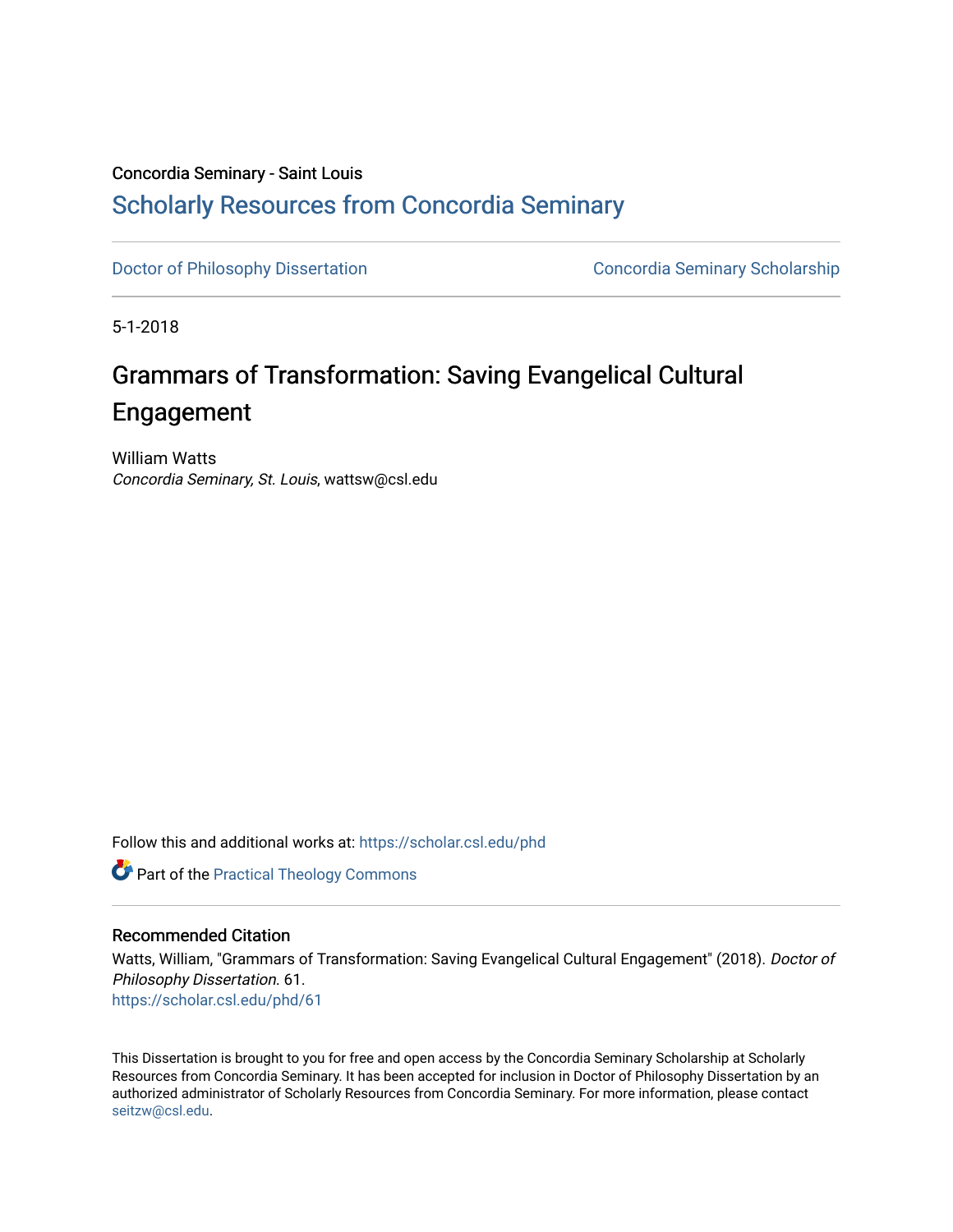# GRAMMARS OF TRANSFORMATION: SAVING EVANGELICAL CULTURAL ENGAGEMENT

A Dissertation Presented to the Faculty of Concordia Seminary, St. Louis, Department of Practical Theology in Partial Fulfillment of the Requirements for the Degree of Doctor of Philosophy

> By William Jackson Watts May, 2018

Approved by

Joel D. Biermann Advisor

Glenn A. Nielsen Reader

Mark A. Seifrid Reader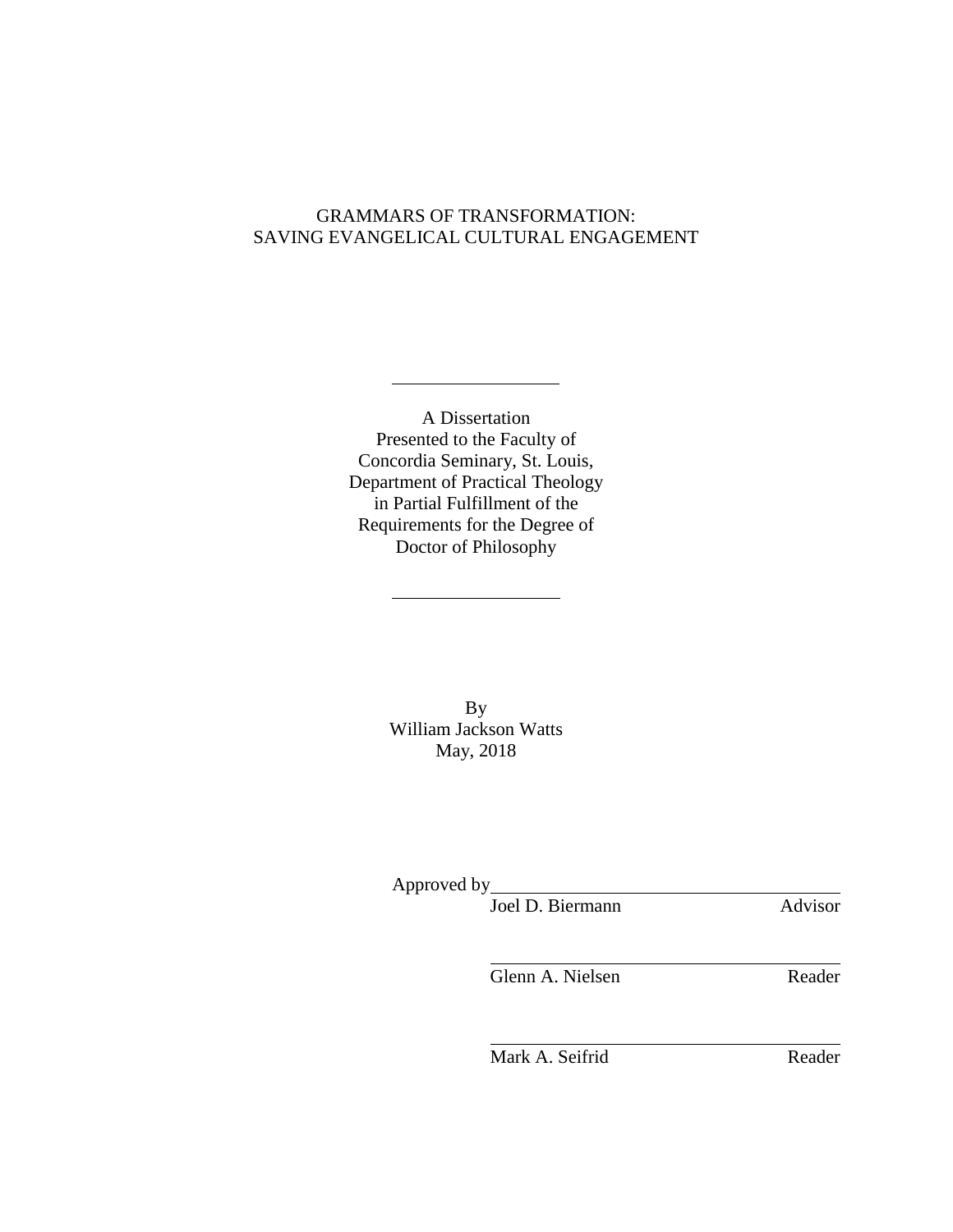© 2018 by William Jackson Watts. All rights reserved.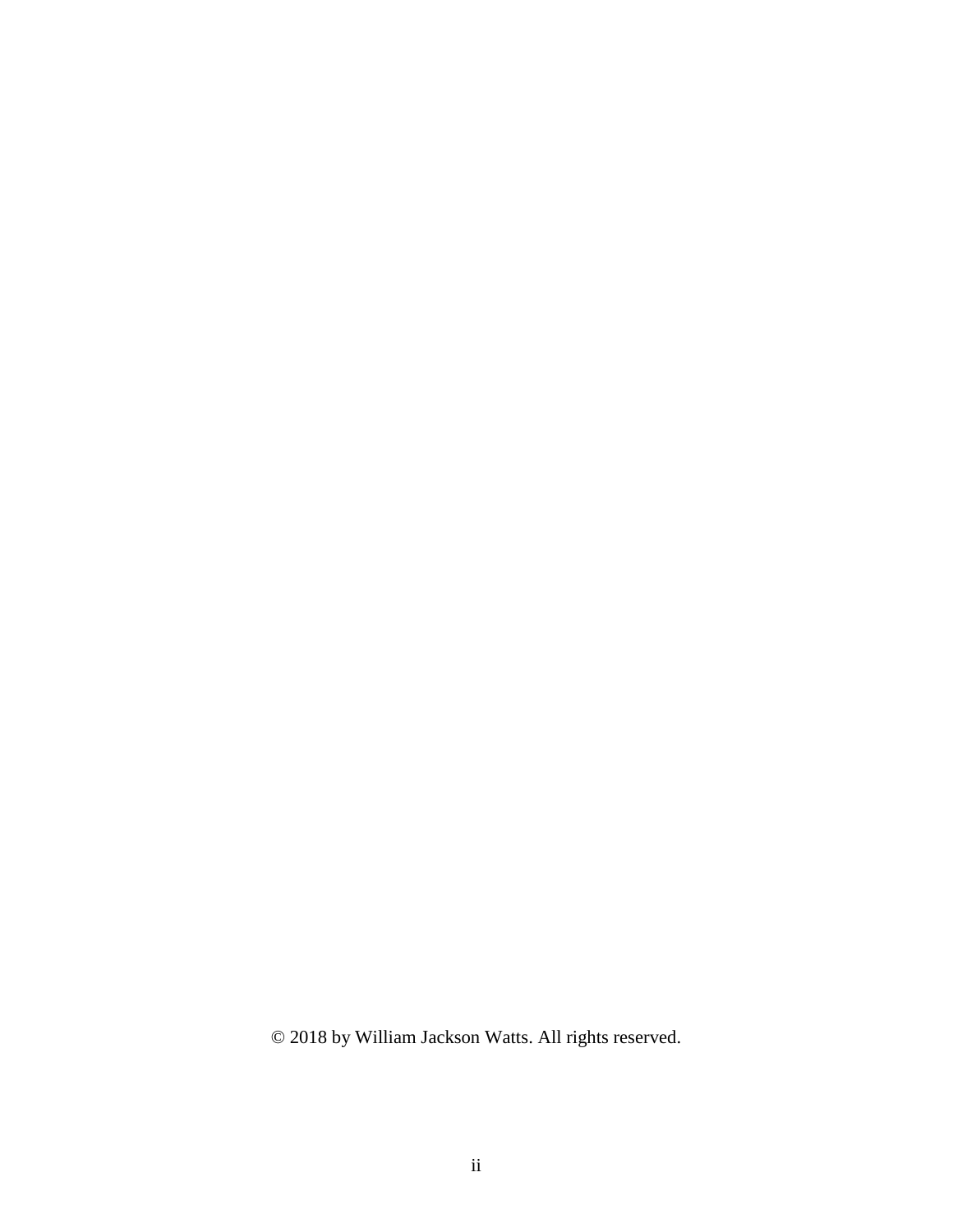The completion of the dissertation signals the Lord's faithfulness in providing me with the time, resources, and especially people necessary to see this through. For His provision of these, as well as a supportive and patient wife, I remain humble and grateful.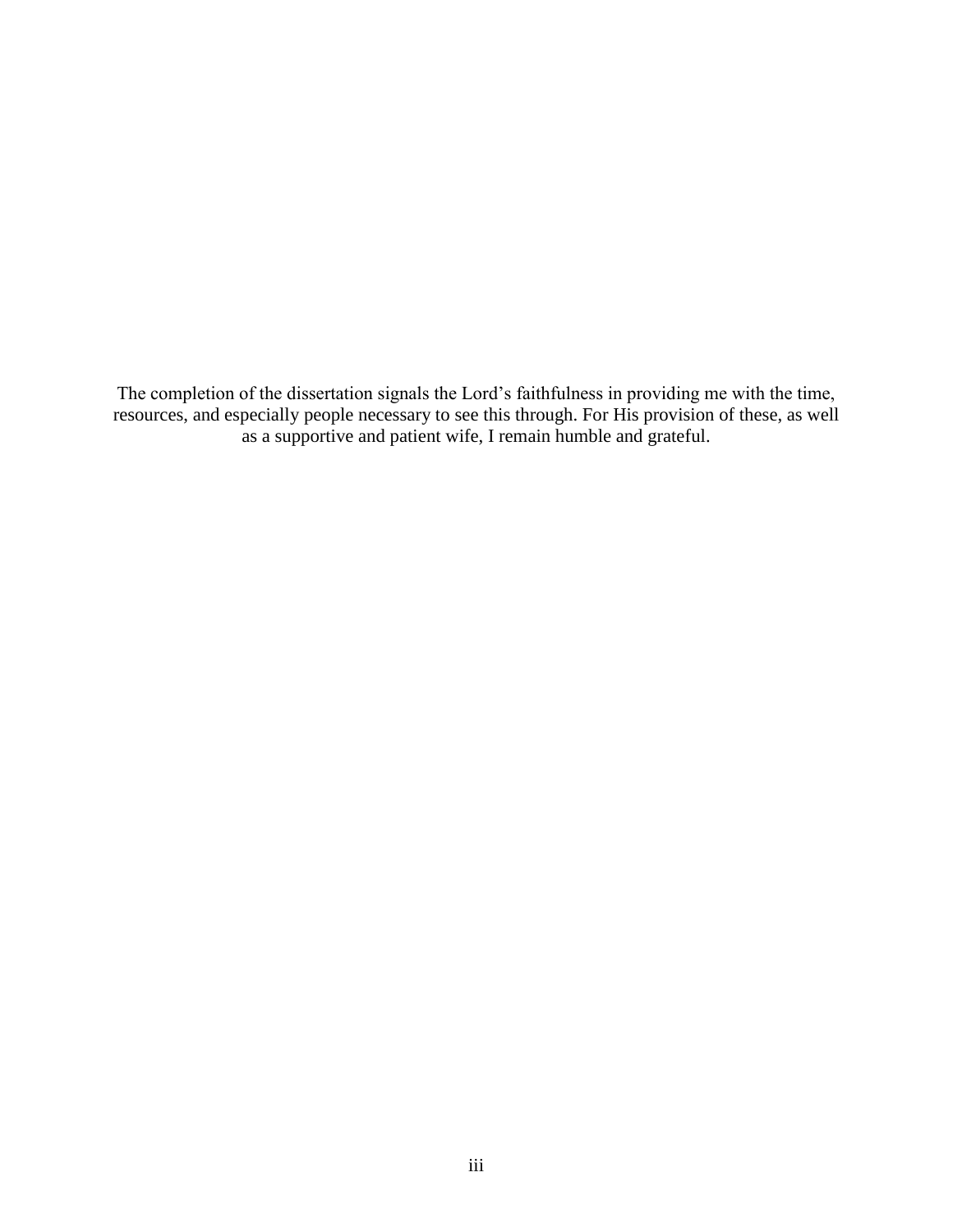"Grammar tells what kind of object anything is. (Theology as grammar.)"

Ludwig Wittgenstein, *Philosophical Investigations*

"The great contemporary problems are moral and spiritual. They demand more than a formula."

> Carl F.H. Henry, *The Uneasy Conscience of Modern Fundamentalism*.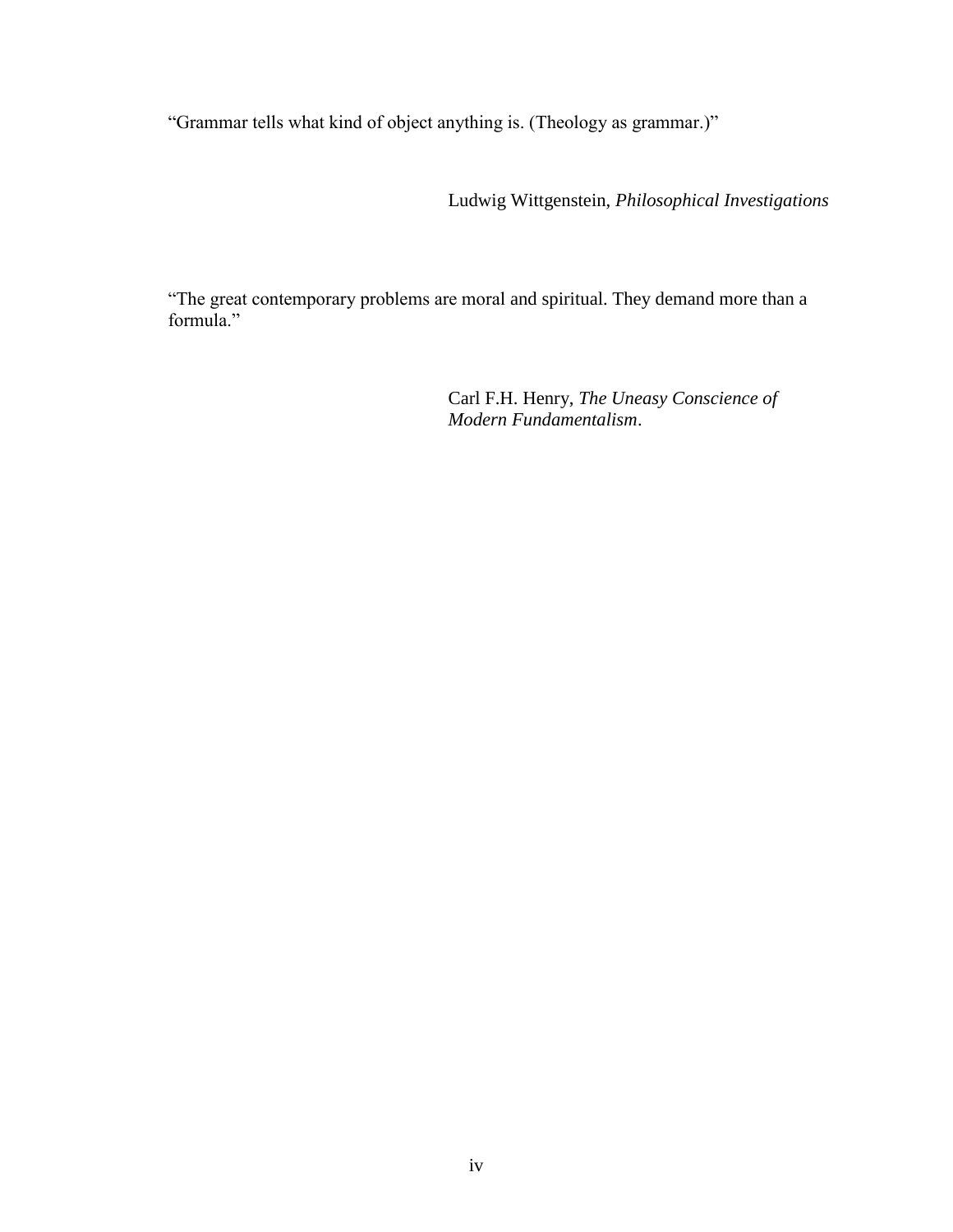| SELECT CHRONOLOGY OF KEY EVENTS IN NEO-EVANGELICAL HISTORY ix            |
|--------------------------------------------------------------------------|
|                                                                          |
|                                                                          |
| CULTURAL ENGAGEMENT: A THEOLOGICAL-LINGUISTIC ENTERPRISE 1               |
|                                                                          |
|                                                                          |
|                                                                          |
| The National Association of Free Will Baptists: A Time of Transition? 15 |
|                                                                          |
|                                                                          |
|                                                                          |
|                                                                          |
|                                                                          |
|                                                                          |
|                                                                          |
|                                                                          |
| THE EVANGELICAL STORY: FOUNDATIONS OF TRANSFORMATIONALISM55              |
|                                                                          |
| CHARLES COLSON: EMBODYING THE NEO-EVANGELICAL VISION 69                  |
|                                                                          |
|                                                                          |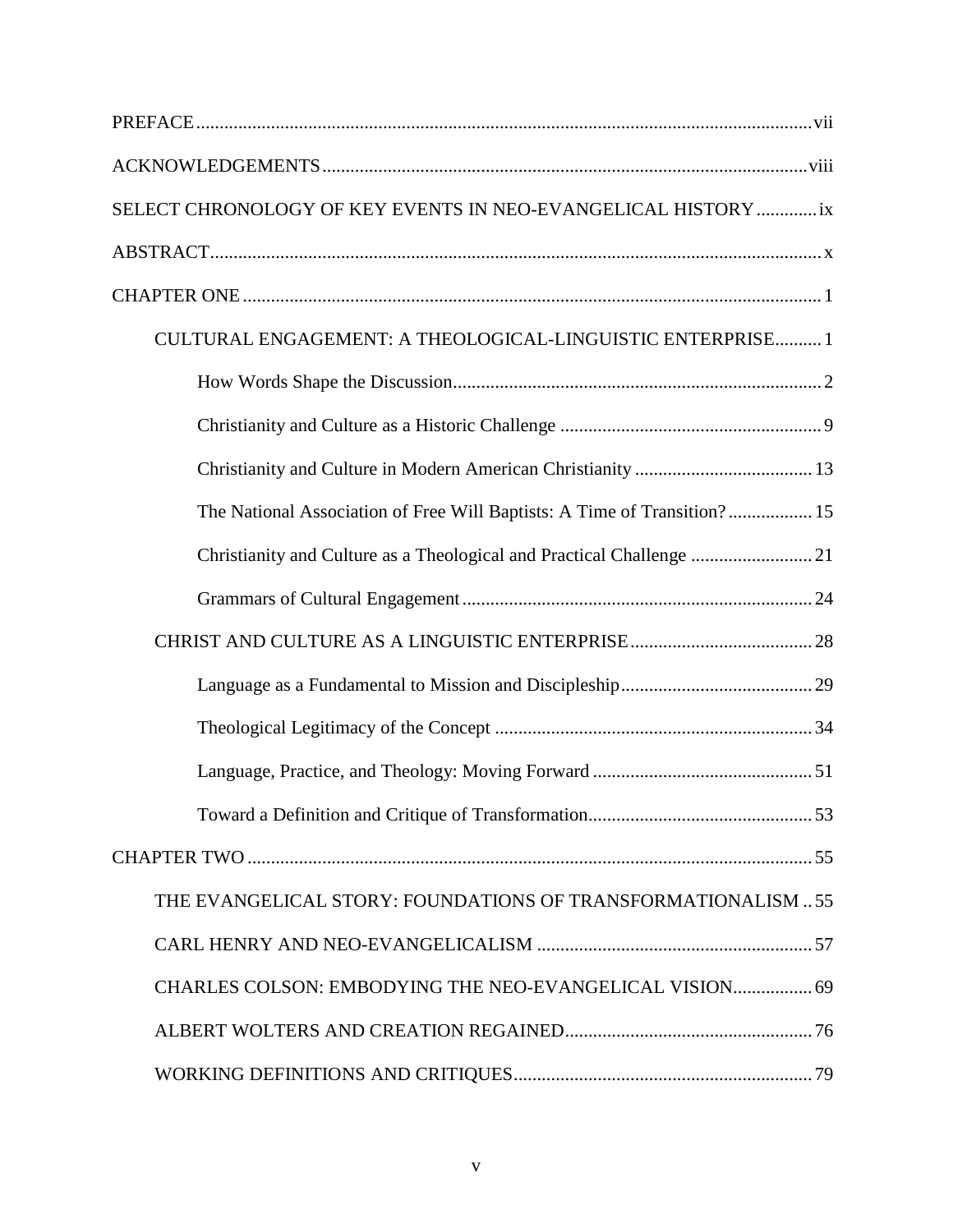| CHARTING A PATH FOR CONFESSIONAL EVANGELICALS  113 |  |
|----------------------------------------------------|--|
|                                                    |  |
|                                                    |  |
|                                                    |  |
|                                                    |  |
|                                                    |  |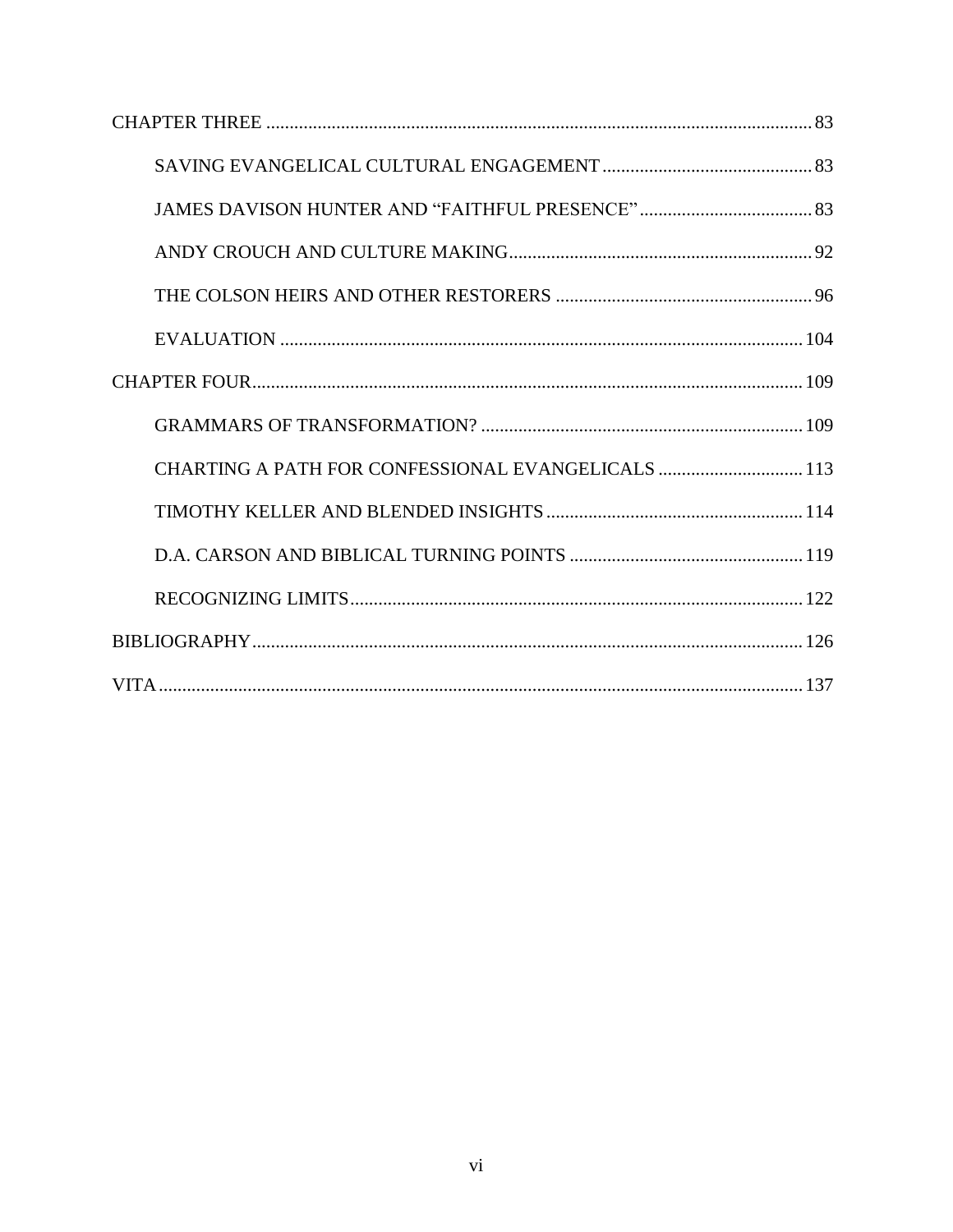#### **PREFACE**

Sociologist James Davison Hunter's 2010 publication *To Change the World* has become one of the most widely discussed books on the topic of Christian cultural engagement. He describes, analyzes, and criticizes the primary ways American Christians, especially Protestants, have understood and exercised a role in public life, or what is commonly referred to as "culture." He especially focuses on how efforts to change or transform society have failed to yield their intended results for both theological and sociological reasons. However, the analysis that has seldom been provided which helps account for the apparent failures to impact the culture is a critical analysis of evangelical views of culture, and especially the unique *language* associated with those views. Such an analysis will best position the contemporary church to understand and approach cultural pursuits in a manner consistent with its theology and practical aims in specific cultural contexts. This dissertation shows that language is a profoundly formative dimension of cultural engagement. The shifting "grammars" of cultural engagement within evangelical thought substantiate and illustrate this claim, even though not all of these proposals are exclusively or explicitly focused on the rhetorical aspects of this subject. Attention to the language used in explaining cultural engagement will help identify the potential theological and practical ambiguities associated with various models of engagement. Such models can be described as grammars, a linguistic concept for explaining and directing the role of Christians in the world. While the transformationalist approach to cultural engagement is still espoused by many evangelicals, new grammars of engagement have emerged, indicating that older grammars have been found to be inadequate. Studying these developments reveals the limits of any single, comprehensive grammar of cultural engagement in a post-Christian context.

vii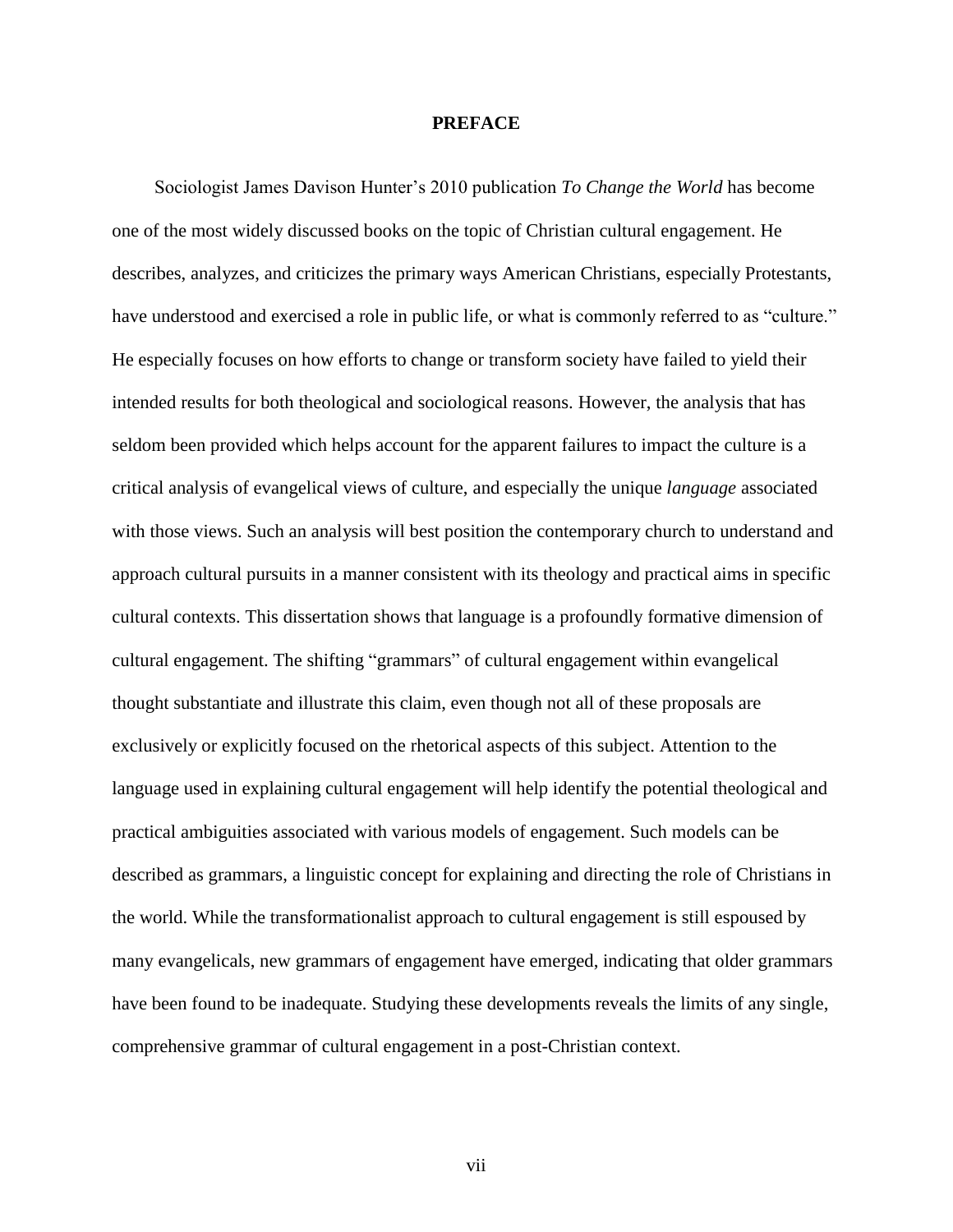#### **ACKNOWLEDGEMENTS**

Having arrived at the completion of this dissertation is humbling in many respects. It is the product of many days, weeks, and months of reading, conversation, reflection, writing, and rewriting. Moreover, it is the byproduct of many years of reflection on the topic of cultural engagement. I have marveled to discover how God has a way of weaving together conversation partners and intellectual curiosities, both of which have given profound shape to the material presented here. Drs. Biermann, Schmitt, and Cook have been my main conversation partners on all matters "Christianity and culture." Each has provided helpful and significant insights. I have also enjoyed extensive and fruitful conversations about this subject with colleagues at Concordia Seminary, namely Samuel Fuhrmann, Ryan Laughlin, and Ted Hopkins. Dr. Beth Hoeltke has also been a great advocate and encourager in terms of doing what needed to be done to press forward when progress was often slow or stalled. Finally, my great friend Matthew Bracey has pushed me to greater degrees of precision on this topic, and helped me formulate my specific concerns. For him and many more brothers and sisters, I am thankful.

Much attention has been given to evangelical cultural engagement over the last few decades. While this project is partially a critique of some of this thought, I am indebted to those who have preceded me and tried to address the thorny questions that comprise this topic. I have been benefited from others who have labored to minister well in their cultural contexts, and communicate their ideas with the written word. The focus of this project is on the vocabulary or language employed in this realm, an emphasis inculcated in me by two former professors, Drs. Darrell Holley and Stanley Hauerwas. Pastor-theologians should be lovers of words, but must use them with great care. My prayer is that this academic exercise will make a modest contribution to ongoing reflection and dialogue, especially within my own ecclesial home.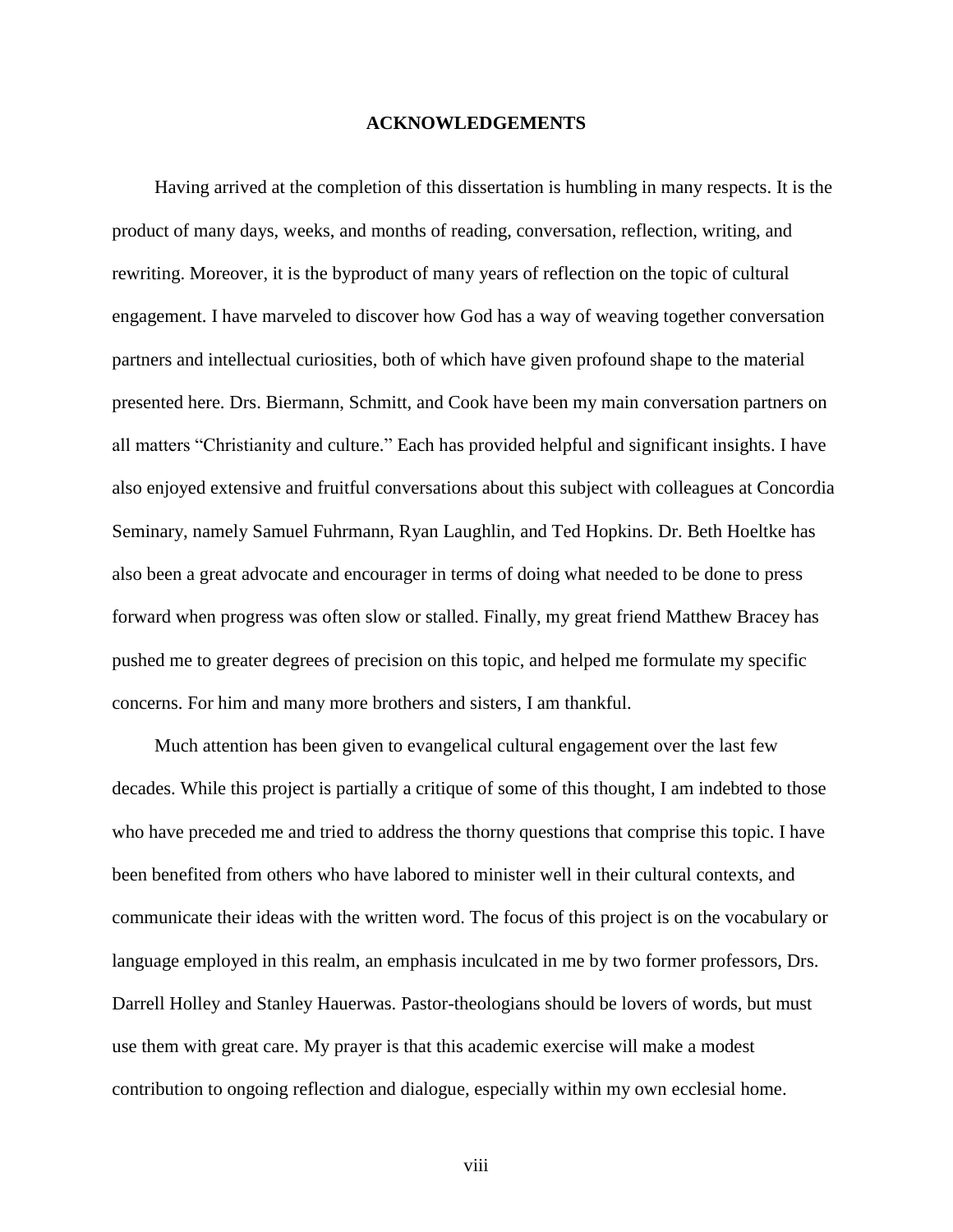# **SELECT CHRONOLOGY OF KEY EVENTS IN NEO-EVANGELICAL HISTORY**

| The Scopes Monkey Trial is held                  | 1925 |
|--------------------------------------------------|------|
| Founding of National Association of Evangelicals | 1942 |
| <b>Uneasy Conscious of Modern Fundamentalism</b> | 1947 |
| Founding of Fuller Theological Seminary          | 1947 |
| Christ and Culture is published                  | 1951 |
| Founding of Christianity Today                   | 1956 |
| Billy Graham holds crusade in New York City      | 1957 |
| Roe v. Wade decision                             | 1973 |
| Charles Colson is converted                      | 1973 |
| TIME calls 1976 the "Year of the Evangelical"    | 1976 |
| A "born again evangelical" is elected President  | 1976 |
| Founding of Moral Majority                       | 1979 |
| Carl F.H. Henry dies                             | 2003 |
| The Gospel Coalition is founded                  | 2005 |
| Charles W. Colson dies                           | 2012 |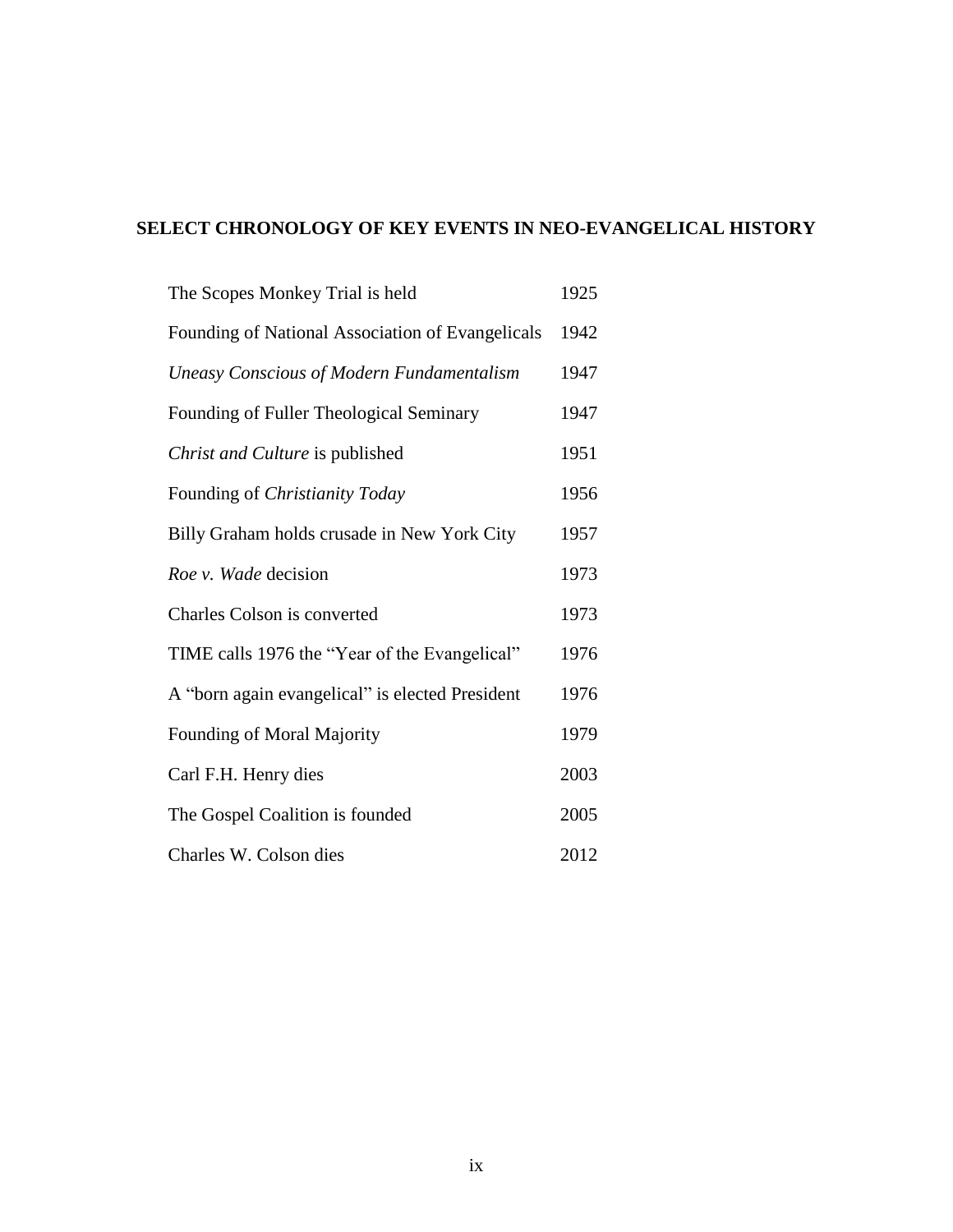## **ABSTRACT**

Watts, William J. "Grammars of Transformation: Saving Evangelical Cultural Engagement." Ph.D. diss., Concordia Seminary, 2018. 137 pp.

Evangelical Christians have been struggling to offer a thorough and unified account of cultural engagement for the last several decades. H. Richard Niebuhr's "Christ the Transformer of Culture" type has supplied evangelicals with the most influential rhetoric on the proper relationship of Christians and the church to the culture at large. However, this consensus is collapsing in the wake of new ways of speaking of cultural engagement that largely downplay or altogether avoid the language of transformation. The emergence of these new ways of speaking, that is, "grammars of cultural engagement," signals the important and formative role of language in uniting one's stated theology and suggested practices regarding cultural engagement. This dissertation argues that language is the way in which theology and practice is formally constituted in cultural engagement, and thereby serves as a control on the thought and life of the church. Because language is so formative and prone to ambiguity and imprecision, especially with respect to metaphors used in cultural engagement, no single grammar of engagement should be considered exclusively normative for the evangelical church. Grammars should be tethered to sound theological belief, and should allow such theology and contextual discernment shape how they are expressed linguistically with an eye toward practice.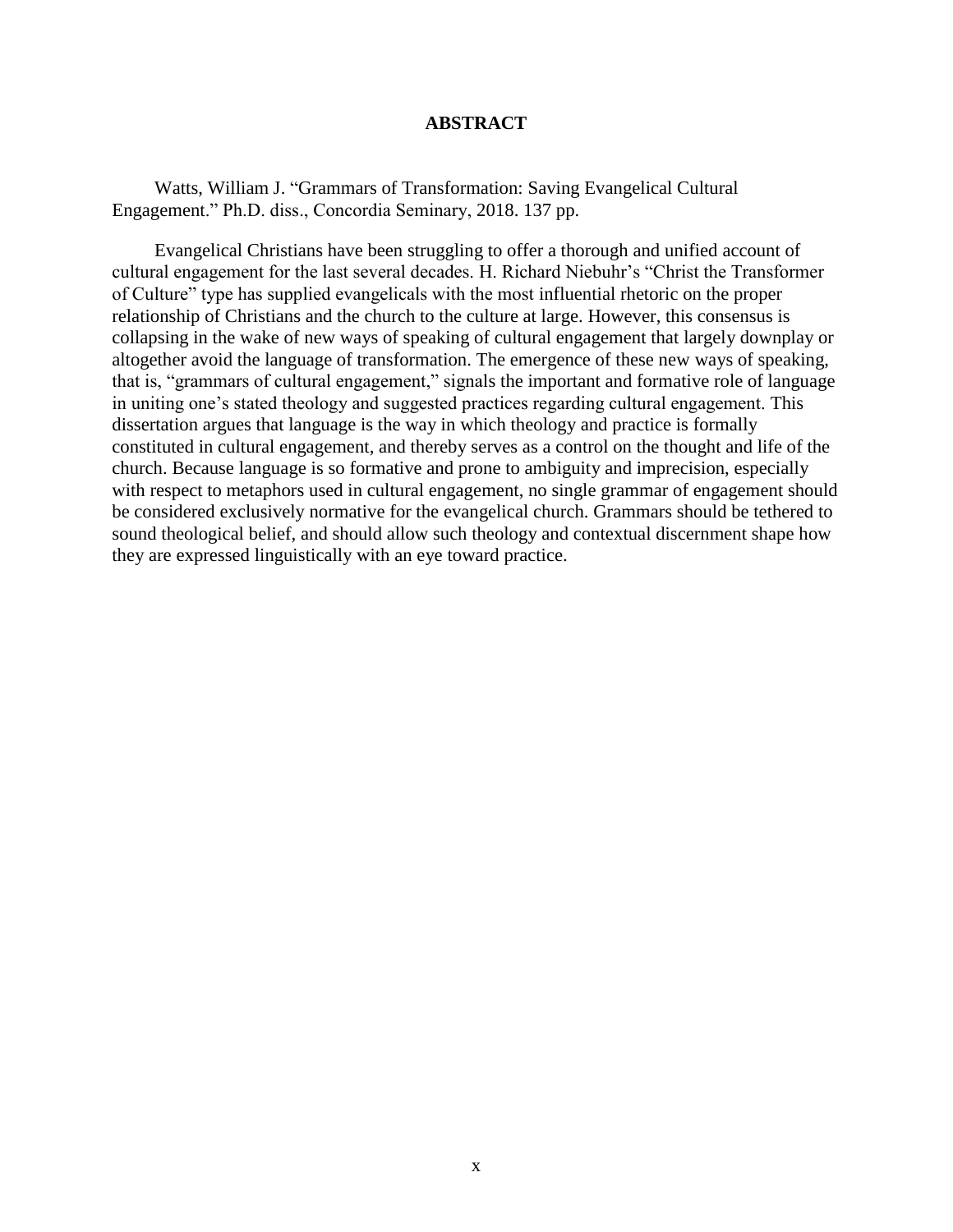#### **CHAPTER ONE**

### **CULTURAL ENGAGEMENT: A THEOLOGICAL-LINGUISTIC ENTERPRISE**

Relating the church's ministry to the world has been an enduring challenge ever since the rise of Christianity. "Christianity and society," "faith and culture," and "Gospel and culture" are among the many expressions used to frame this particular challenge. Indeed, countless theologians, historians, cultural commentators, and other authors have offered their own versions of how to frame the subject over the last half century. <sup>1</sup> None have been more famous or influential than H. Richard Niebuhr's *Christ and Culture*, which supplied the familiar models or what he called "ideal-types" that many have adopted, amended, or altogether rejected.<sup>2</sup> For Protestant Christians in general, and evangelicals especially, Niebuhr's types have provided the most commonly used language and framework for outlining the possible options for the relationship between Christianity and what is commonly described as "culture."<sup>3</sup>

Regardless of the formulation, the dualities mentioned above call attention to the challenge of understanding the Christian's relationship or responsibility to the world around him. Though it

<sup>&</sup>lt;sup>1</sup> H. Richard Niebuhr, *Christ and Culture* (New York: HarperOne, 1951); George R. Hunsberger and Craig Van Gelder, ed., *The Church Between Gospel and Culture: The Emerging Mission in North America* (Grand Rapids: Eerdmans, 1997); Robert E. Webber, *The Church in the World: Opposition, Tension, or Transformation?* (Grand Rapids: Zondervan, 1986); Edward Schillebeeckx, *World and Church,* trans. N.D. Smith (New York: Sheed and Ward, 1971).

<sup>&</sup>lt;sup>2</sup> Diefenthaler identifies three categories of respondents to Niebuhr's types: critics, defenders, and fixers. Jon Diefenthaler, *The Paradox of Church and World: Selected Writings of H. Richard Niebuhr* (Minneapolis: Fortress, 2015), xxi. This dissertation interacts mostly with those whom he calls "fixers."

<sup>&</sup>lt;sup>3</sup> Books whose subject is the relationship between Christianity and culture commonly mention Niebuhr's models at least in passing, while other books today still use his framework on specific topics within the broader phenomenon of culture. For a recent example of Niebuhr's models being applied to politics, see Amy Black, ed., *Five Views on the Church and Politics* (Grand Rapids: Zondervan, 2015), 8. For an example of Niebuhr's models being applied to worship, see Scott Aniol, *By the Waters of Babylon: Worship in a Post-Christian Culture* (Grand Rapids: Kregel, 2015), 71–84.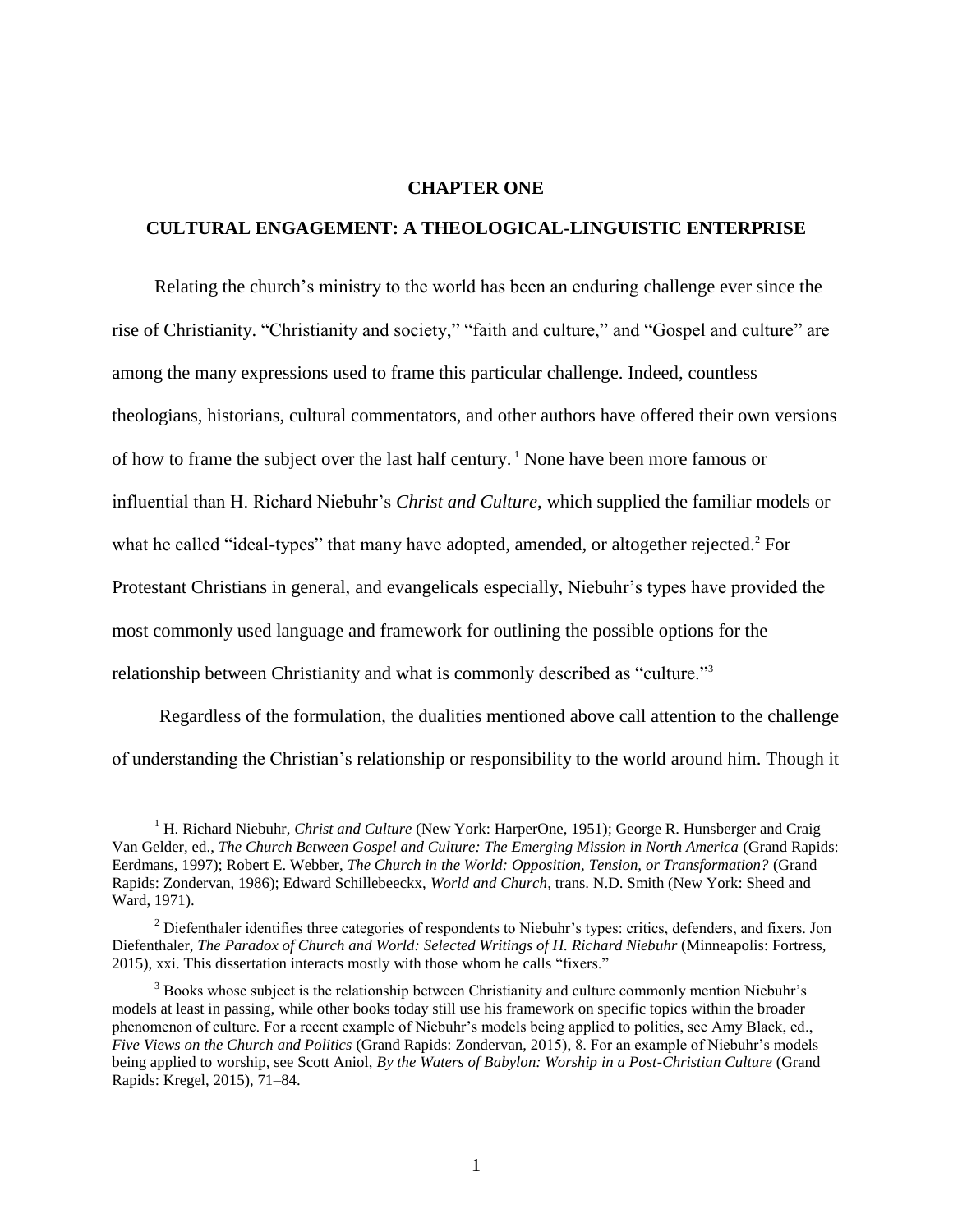may seem inconsequential to consider the way that relationship is described linguistically, the prevalence of articles, books, and other literature on this larger topic suggests that this inquiry is more than just semantics. Language, theology, and the practice of cultural engagement are deeply interconnected. This claim is initially illustrated well by considering two aspects of the topic: (1) the language commonly used to describe the Christian role in culture, and (2) the polyvalences of the term "culture" itself.

### How Words Shape the Discussion

Evangelical literature today reflects a range of proposed responses to society, culture, or cultural phenomena. The most commonly used term in general is "engagement," yet this engagement is further modified by active verbs, metaphors, and models, all of which we will later refer to as "grammars." Many argue that Christians should "renew culture," "restore culture," "impact culture," or "change culture." Typically included with these expressions is the most ambitious one of all: the call to "transform culture."<sup>4</sup> Many authors use these terms interchangeably, though their theological heritage, social setting, and vocational context shape and accent which terms receive particular emphasis. The elements that appear common to each of these terms, *prima facie*, is a belief that evangelicals should be *active* in society, or what is usually just called "the culture." Moreover, some type of change is thought to be desirable, possible, and in some cases, *required* of faithful Christian witness.

A second aspect of these proposed approaches to engagement is that some of them are not reducible to any one particular verb or imperative. They are instead formulated linguistically with the use of prepositions, denoting some kind of spatial-temporal relationship to the

<sup>&</sup>lt;sup>4</sup> Those who emphasize cultural transformation in theory and/or in rhetoric will be referred to as "transformationalists" in this dissertation. Sometimes they are also identified as "transformationists" by other authors.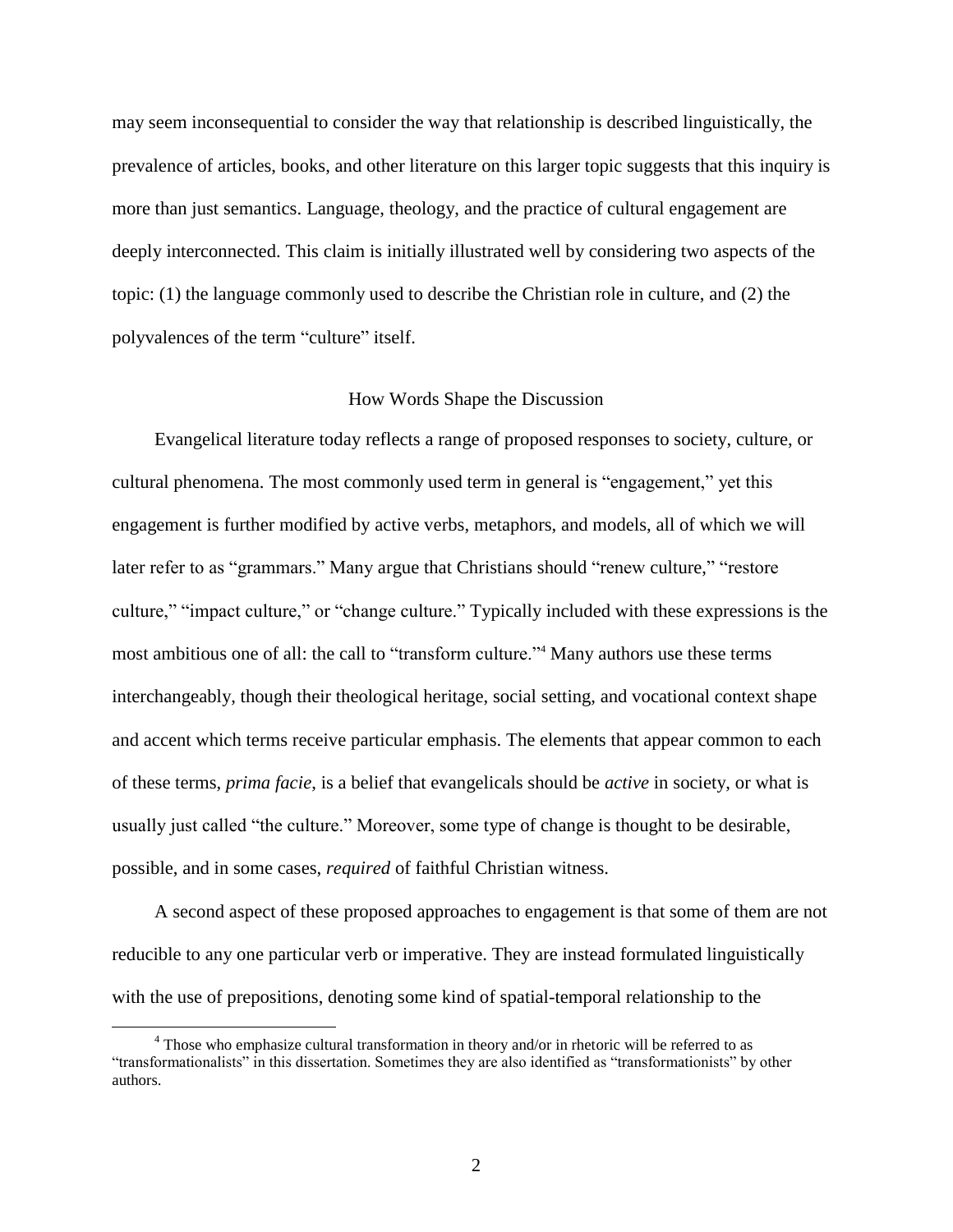phenomena of culture. For example, Bruce Ashford has recently suggested that Christians should live *in* and *for* their cultural context.<sup>5</sup> Niebuhr also invoked spatial images in his typology as he used the imagery of "Christ above Culture," to give one example.<sup>6</sup> The use of prepositions in linguistic formulations is not as common in modern literature as the use of verbs, but they do nonetheless persist.

A third type of proposed response is the use of a historical figure as an exemplar for appropriate cultural engagement. The most discussed contemporary example in the evangelical community is the Benedict Option, offered by journalist and Orthodox Christian Rod Dreher.<sup>7</sup> Also published in 2017 was *The Pietist Option*, a proposal inspired by Philipp Spener's classic Pia Desideria.<sup>8</sup> Though "exemplar-based models" are less common among evangelicals, they are on offer along with action-based expressions and spatial-temporal expressions. The sheer diversity of terms utilized by evangelical Christians of such similar histories and theologies is worthy of further investigation.

Our study will focus on those broadly identified as transformationalists, and the presuppositions generally at work in their linguistic formulation of the relationship between Christianity and culture. Such an inquiry will show the connection between theology, practice, and language, and thus demonstrate the significance of the linguistic choices of Christians with respect to cultural engagement. Our usage of the concept of a grammar will also help function as

<sup>5</sup> Bruce Riley Ashford, *Every Square Inch: An Introduction to Cultural Engagement for Christians* (Bellingham: Lexham, 2015), 17.

<sup>6</sup> H. Richard Niebuhr, *Christ and Culture*, 116–48

<sup>7</sup> Rod Dreher, *The Benedict Option: A Strategy for Christians in Post-Christian America* (New York: Sentinel, 2017). At present most of the formal responses to Dreher have appeared on blogs, in book reviews, and at conferences.

<sup>8</sup> Christopher Gehrz and Mark Pattie III, *The Pietist Option: Hope for the Renewal of Christianity* (Downers Grove: InterVarsity Press, 2017).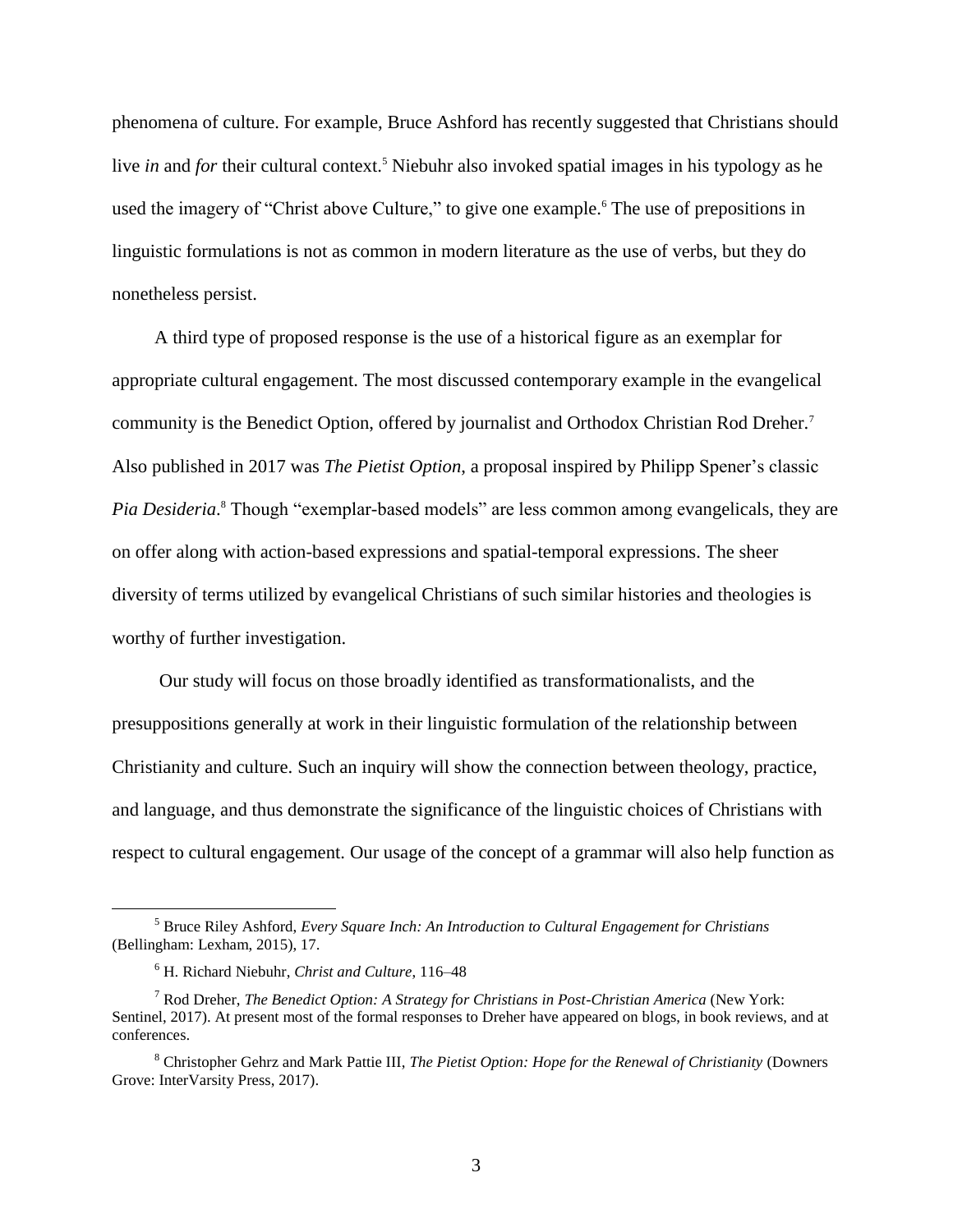both an evaluative tool and corrective one to the weaknesses in current engagement.

The second factor that contributes to the semantic confusion on this subject is the varied uses of the word "culture." Its varied usage also contributes to the linguistic significance of the debate. The introduction of the term "culture," when previously it would have just as likely been "world," "society," or "civilization," raises questions that lack clear and simple answers as this term is usually used without precision or clarity. Two examples will suffice to demonstrate the ambiguity associated with this term. The literary critic Terry Eagleton in his book *Culture* offers four possible definitions of culture: "(1) a body of artistic and intellectual work; (2) a process of spiritual and intellectual development; (3) the values, customs, beliefs and symbolic practices by which men and women live; or (4) a whole way of life."<sup>9</sup> Evangelicals can be found using all definitions of culture in books on cultural engagement or the Christian worldview. In fact, one can just as frequently read an evangelical author refer to "transforming culture" as "transforming *the* culture." Identifying the exact referent of "culture" must be determined by carefully studying its usage in the context of an author's work. Yet even these meanings can vary within the same work, making the linguistic choice that describes the precise type of engagement all the more significant.

The ambiguity created by the range of cultural rhetoric raises a number of questions for students of cultural engagement. How, for example, could one speak meaningfully about "engaging" a body of aesthetics, a process of development, values and practices, and "a whole way of life?"<sup>10</sup> What would it mean to "transform" each of these in a distinctly Christian sense?

<sup>9</sup> Terry Eagleton, *Culture* (New Haven: Yale University Press, 2016), 1.

 $10$  It should be noted that "engagement" is not a word used by conservative evangelicals alone. It has come to see mainstream religious usage and mainstream social usage as well. For non-evangelical examples, see Miroslav Volf, *A Public Faith: How Followers of Christ Should Serve the Common Good* (Grand Rapids: Brazos, 2011). For secular examples, consider the common refrain of politicians and journalists who speak of the need for America to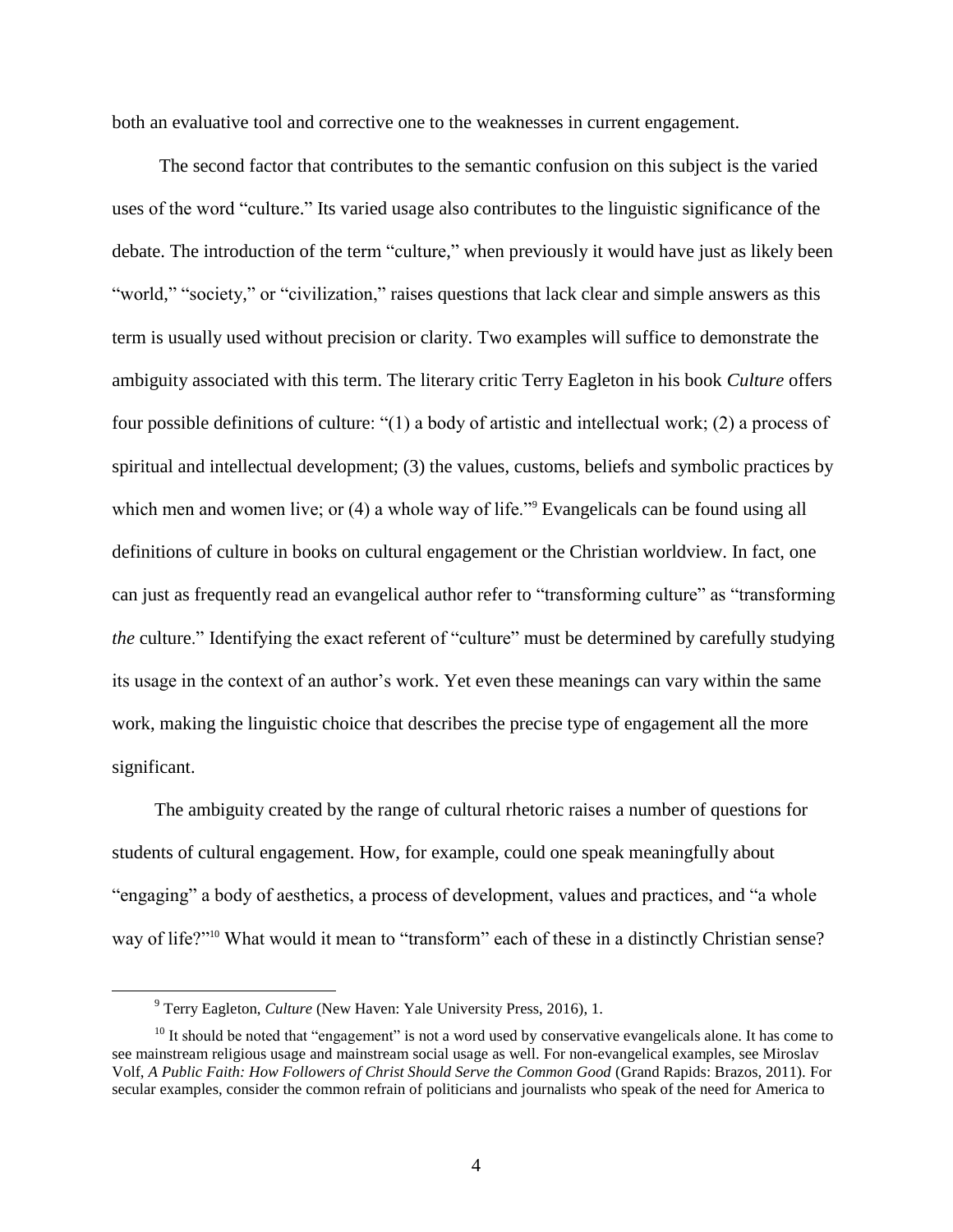As a matter of preliminary judgment, it seems reasonable to observe that one word (culture) is being used to span a significant conceptual range. Additionally, one imperative or action (transform) is being used to define a substantial albeit unclear effect on an entire range of phenomena. Such is one of the challenges which attend evangelical cultural engagement. Indeed, we might describe this as the *linguistic dilemma of cultural engagement*. That is, the continued output on books on this topic suggests that there is something to be said about cultural engagement that previous proposals have been inadequate to convey. At the very least, this implies that the ways evangelicals have presented their views previously have lacked a definitive and fully persuasive account of cultural engagement. This owes significantly to the lack of attention given to the multi-dimensional qualities of language that is employed in explaining what proper cultural engagement requires and entails.

Though many books have been written to propose, analyze and critique various models of cultural engagement, few provide substantial engagement with the formative power of language to shape the thought and life of the practitioners of cultural engagement. Therefore, after situating this subject in a historical, theological, and sociological context below, we will consider the nature and function of language in cultural engagement. After we establish the significance of language from a philosophical and theological perspective, we will also incorporate insights from cultural anthropology. Such insights will reinforce our assertions that language itself has a formative effect on the way in which people think. This argument is significant because it gives further definition to the commonly observed phenomenon of words having the capacity to engender certain mental and/or emotional states. Though this observation is noteworthy, it must

be "engaged with the world," referring to a particular orientation toward foreign policy and/or diplomacy. The roots of "engagement" are interesting in and of themselves, and though this term will be considered, it will not be the principal focus here.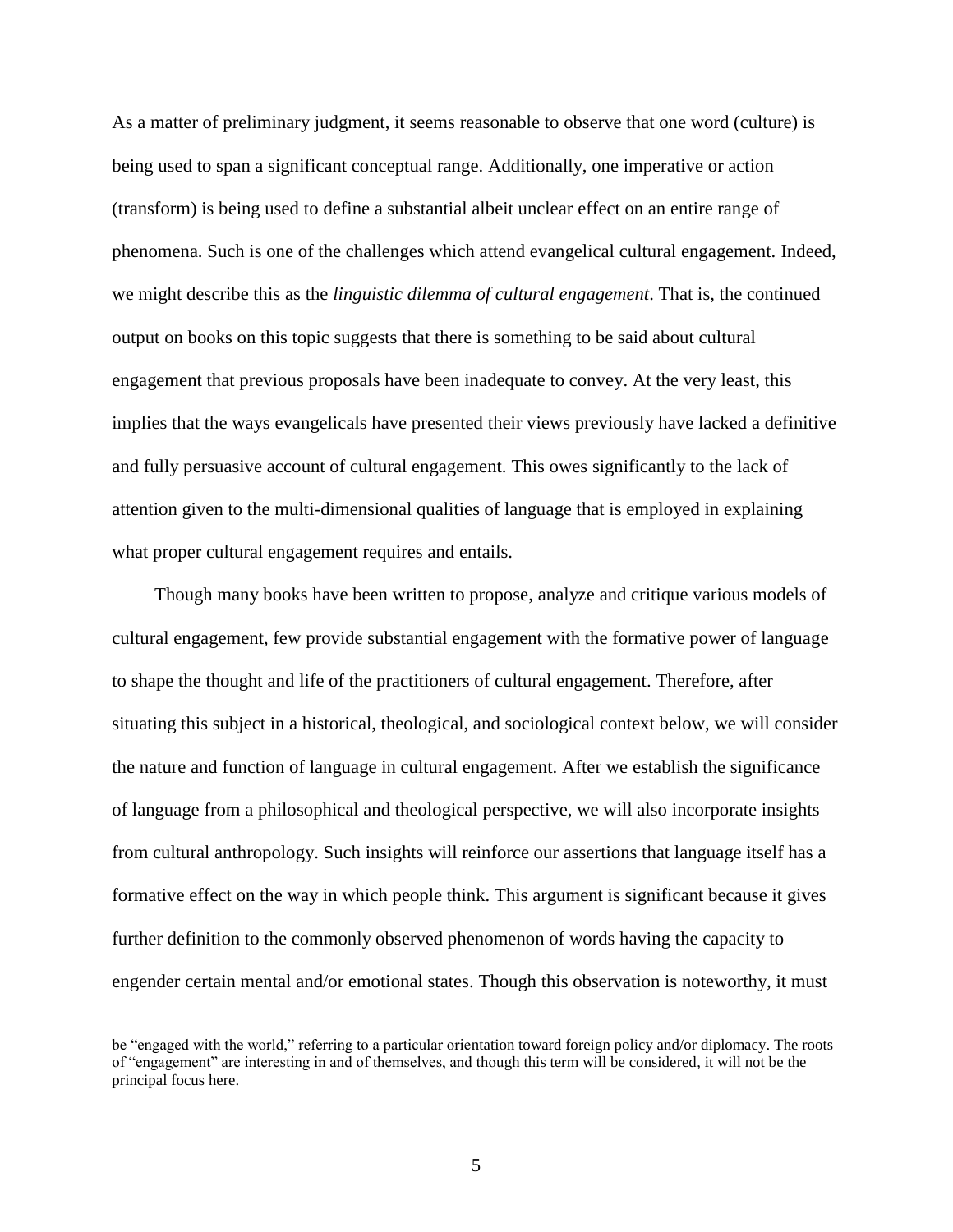be validated through theological argument.

In chapter two the emergence of basic concerns and theological emphases of evangelicals will be considered. This will help establish the way that rhetoric and responsibility were intertwined in evangelical cultural thought among the first and second generation of leaders in the neo-evangelical movement. Their writings and institutional influences formed the foundation for the engagement that would follow by later generations. Observing this historical trajectory displays how certain linguistic expressions can take root and endure over many decades, shaping and framing theological debates in particular ways.

The works we will consider in chapter three constitute proposals for new ways of thinking about rhetoric, cultural engagement and the nature of cultural responsibility. They will substantiate our argument that there is at least an implicit recognition afoot that language matters in shaping the thought and practice of Christians regarding cultural engagement. Our evaluation of these works will help reflect that influence, showing how language is at the heart of all of their proposals.

Chapter four will consider two additional books by authors who are arguably at the intellectual epicenter of the evangelical movement, especially in its Reformed contexts. Their books are important for that reason alone, yet these books are also significant because they help support the conclusion that our analysis of language will also lead to, which is that no single grammar of cultural engagement should be considered normative, exhaustive, or final. Though the authors considered in chapter four support the overall argument being advanced here, they are not explicit enough about the function of language in this subject: *Language is where theology and practice coalesce and form a grid through which cultural engagement may be interpreted and evaluated with the ultimate aims of better practice*.

6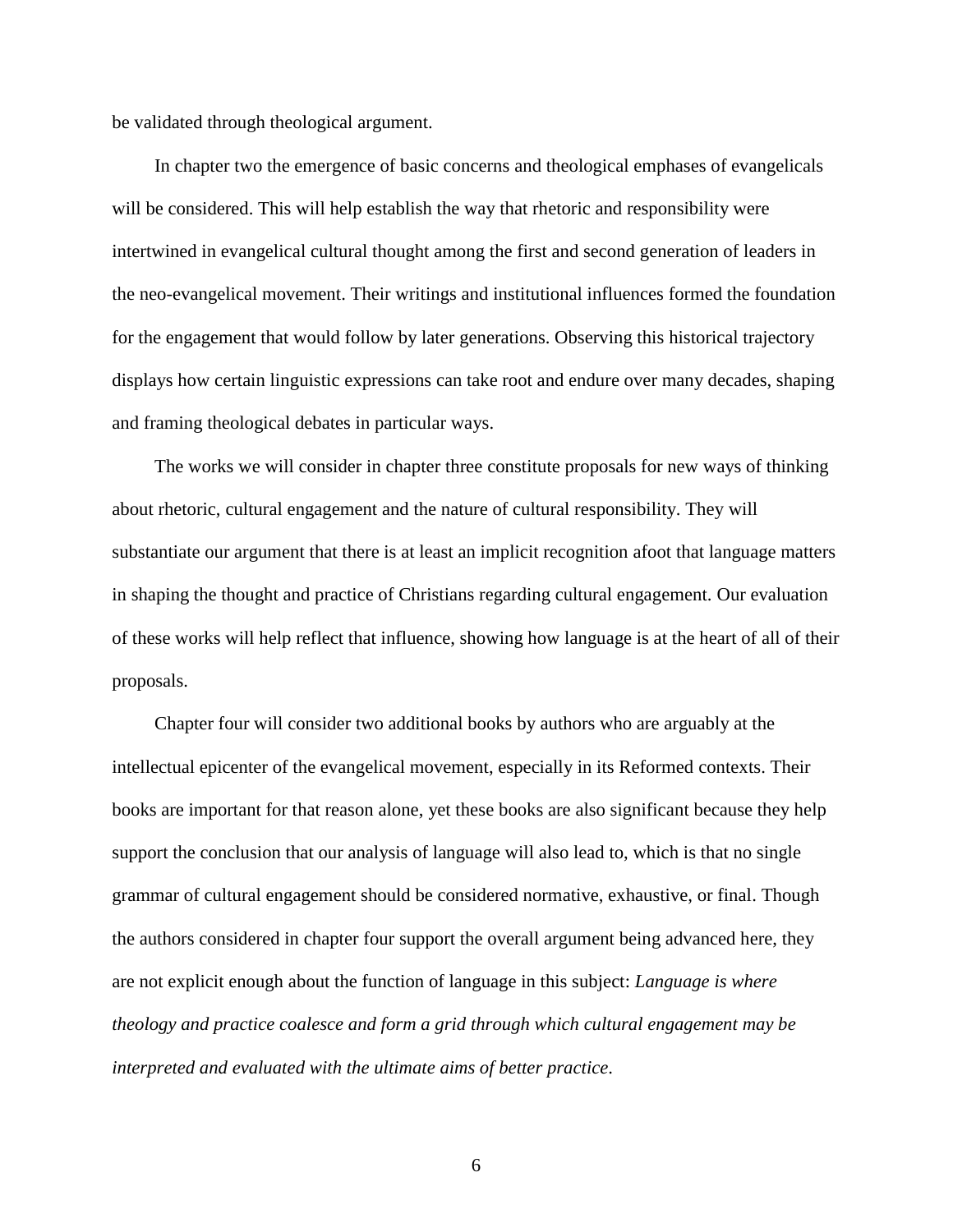There is no "non-linguistic" description of cultural engagement. The beliefs of a particular Christian community, or the proposal of a specific Christian theologian, must be articulated in order for them to be accepted as a potential approach that others may adopt. Even in those cases where practices or lived examples are thought to be more foundational and influential than a set of stated theological beliefs or propositions, those practices give rise to theological description. 11 So the theological convictions and proposed practices of engagement influence the linguistic choices of the person attempting to present an approach to cultural engagement. The result is that the models, metaphors, or "grammars" then become a sort of picture by which believers envision what it means to be faithful to the approach to engagement in question.

Consider two dominant ways of explaining the proper relationship between Christianity and culture: Two Kingdoms and Transformationalism. Two Kingdoms theology has been traditionally associated with Lutheranism, though some Reformed Christians have appropriated this language also.<sup>12</sup> Regardless of how Two Kingdoms is specifically formulated, in all its various forms it presupposes a duality (temporal/spiritual, civil/spiritual, world/church) that should help Christians make proper distinctions in how they navigate the world as citizens and Christians. This duality impresses upon believers the need to *maintain distinctions*. Two Kingdoms language then has the unique capacity to stress tension<sup>13</sup> (or paradox, to use Niebuhr's

 $11$  Even in a proposal like that of postliberal theologian George Lindbeck, his view is presented not solely as a constructive, prescriptive proposal. It is offered as a theory of how doctrine actually works in history. While postliberal theology emphasizes practices, it must account for those in some kind of articulated theological conceptuality. See George Lindbeck, *The Nature of Doctrine: Religion and Theology in a Postliberal Age* (Louisville: Westminster, 1984).

 $12$  Presbyterians, especially those associated with Westminster Seminary California, are perhaps the most noticeable adherents to a type of Two Kingdoms theology outside the Lutheran tradition.

<sup>13</sup> Robert C. Crouse, *Two Kingdoms and Two Cities: Mapping Theological Traditions of the Church, Culture, and Civil Order* (Minneapolis: Fortress, 2017), 152.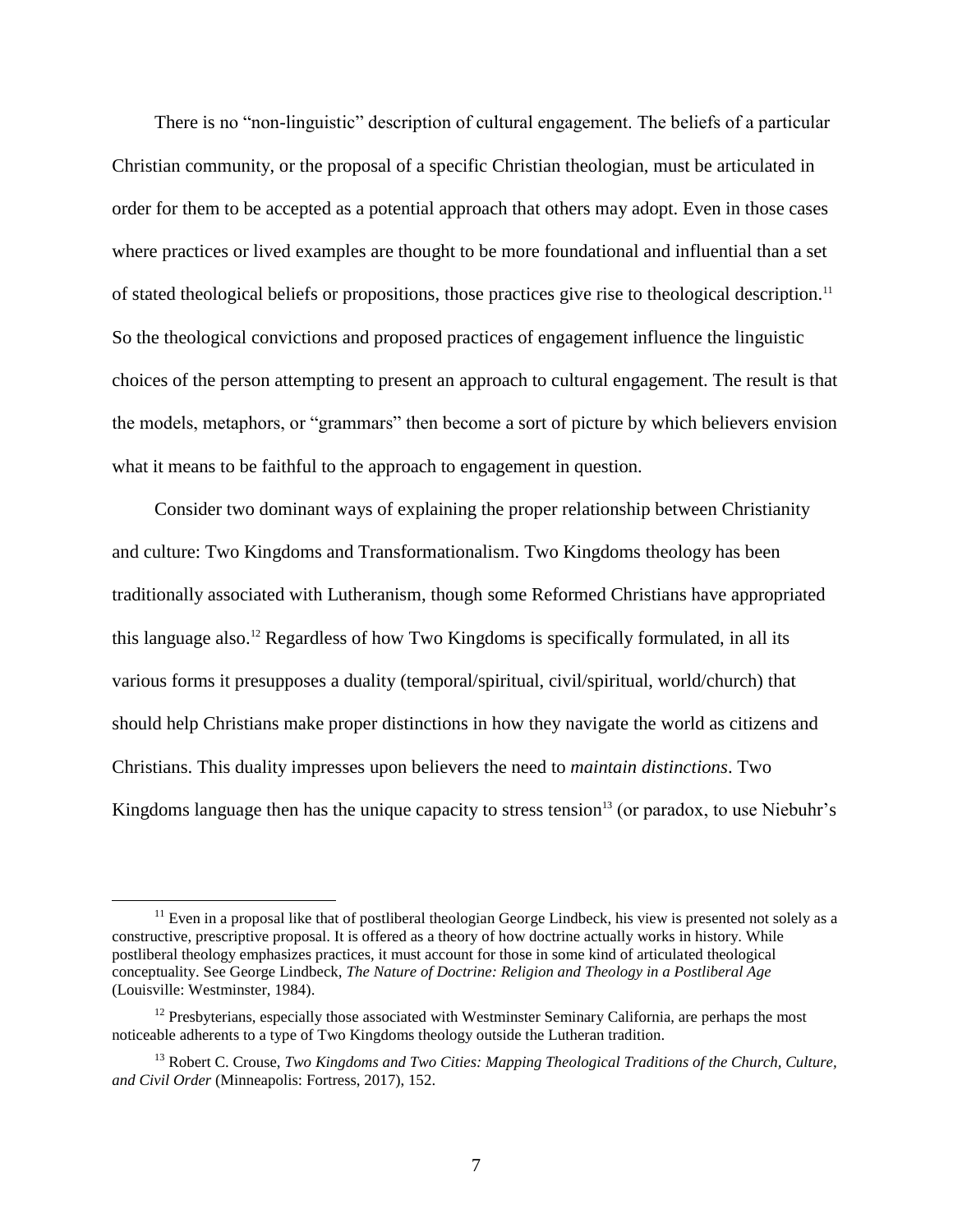word).<sup>14</sup> Fidelity to the paradigm tends to be assessed by the ability of a believer to not "confuse" categories" or "confuse realms."<sup>15</sup> Transformationalism, on the other hand, has an ambitious connotation. "Cultural transformation" has a comprehensive sense to it given how transformation is typically defined and used in everyday English. This is why many transformationalists themselves have expressed that this view can sound "grandiose" <sup>16</sup> or "triumphalistic."<sup>17</sup> The connotations of both Two Kingdoms and Transformationalism become significant because a linguistic decision to explain faithful cultural engagement in one phrase or image begins shaping the thought of the individual believer in ways that may not have been intended when the specific language was initially adopted.

Though many evangelicals are trying to recast and reframe transformationalism in new language, in order for such efforts to influence mainstream evangelical thought and practice, the assumptions and aims entailed in our language must be examined, chastened, and nuanced. Our analysis of some evangelical proposals to "fix or save transformation," informed by insights from philosophy of language and theological appropriations of language and the concept of grammar, will more fully reveal the significance of language to cultural engagement. Documenting and analyzing the shifting language of engagement contributes to the conversation about cultural engagement by showing that linguistic choices in this area wed theology and practice. Better appreciating the impact of these shifts and the views that inform them will help

<sup>14</sup> H. Richard Niebuhr, *Christ and Culture*, 149–89.

<sup>15</sup> David VanDrunen, *Natural Law and the Two Kingdoms: A Study in the Development of Reformed Social Thought* (Grand Rapids: Eerdmans, 2010), 180.

<sup>&</sup>lt;sup>16</sup> John Frame, *The Escondido Theology: A Reformed Response to Two Kingdoms Theology* (Lakeland: Whitefield Media, 2011), 78. Frame notes that the term "transform" itself can convey this.

<sup>&</sup>lt;sup>17</sup> Timothy Keller, *Center Church: Doing Balanced, Gospel-Centered Ministry in Your City* (Grand Rapids: Zondervan, 2012), 199–200. Keller notes that that those in the transformationist camp tend to be over-confident about the prospects for change.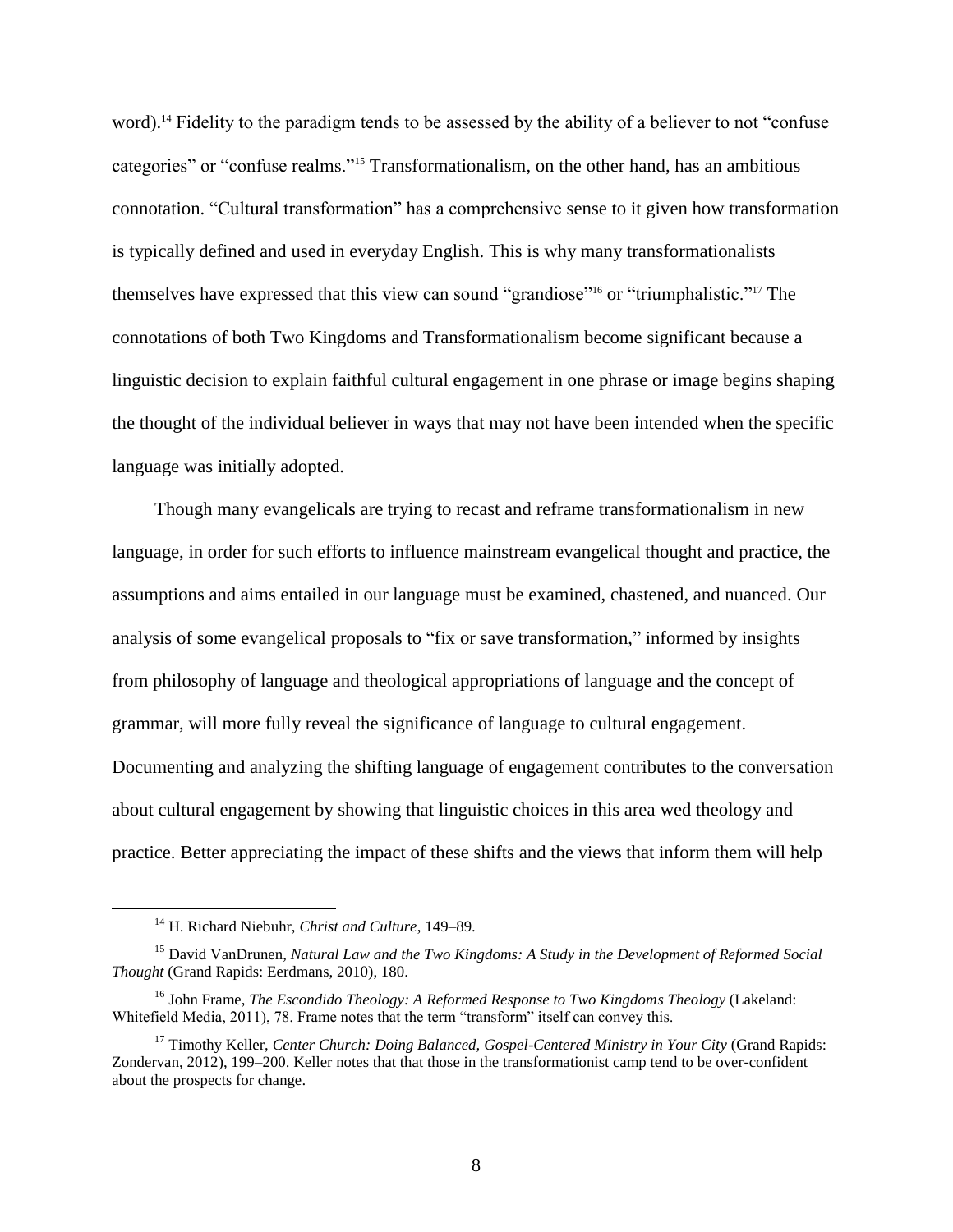bring more care, precision, nuance, and realism in the rhetoric that is utilized.

We should first appreciate the ancient roots of this modern challenge in relating the church to the world, or the faith to the culture. Though the linguistic dimension of this subject in present times is the focus of this dissertation, it should also be recognized that this discussion has a larger biblical and historical context. We will briefly situate our study of language within such a context since many of the challenges and problems in the past shape the present discussion also.

## Christianity and Culture as a Historic Challenge

H. Richard Niebuhr best summarizes the significance of the subject from a historical standpoint. He writes, "It is helpful to remember that the question of Christianity and civilization is by no means a new one; that Christian perplexity in this area has been perennial, and that the problem has been an enduring one through all the Christian centuries."<sup>18</sup> Surveys of church history confirm that Christians throughout the ages have often struggled to understand how to relate their faith to their social and cultural environment. Accordingly, different believers and communities of believers have often arrived at different responses to it.<sup>19</sup>

The second century father Tertullian famously asked, "What indeed hath Jerusalem to do with Athens?"<sup>20</sup> This question has since functioned as a common rhetorical tool for modern Christians to prompt reflection about Christianity and culture. The original context of Tertullian's question was an argument that pagan philosophy was the parent of heresies. Tertullian feared that appropriating Greco-Roman philosophy would compromise Christian

<sup>18</sup> H. Richard Niebuhr, *Christ and Culture*, 2. D.A. Carson makes a very similar observation in *Christ and Culture Revisited* (Grand Rapids: Eerdmans, 2008), viii.

<sup>&</sup>lt;sup>19</sup> Several authors, including Niebuhr in his seminal work, connect figures and periods of church history with particular models or types. More recently, Moore structures his book around "Christian approaches to culture from five periods in church history." See T.M. Moore, *Culture Matters: A Call for Consensus on Christian Cultural Engagement* (Grand Rapids: Baker, 2007), 16.

<sup>20</sup> Tertullian, *On Prescription Against Heretics*, 2.1.7 (*ANF*: 3:246).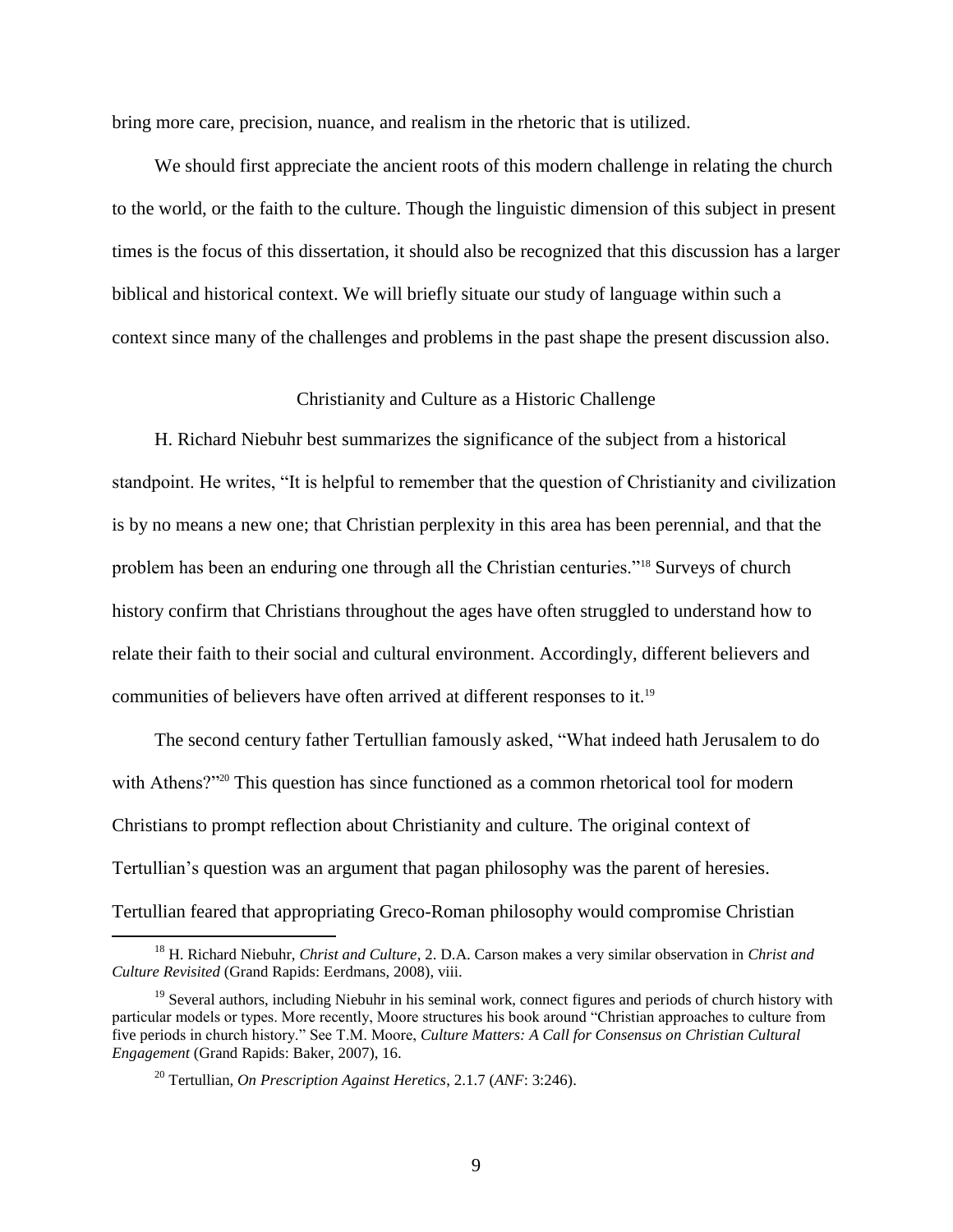doctrine. Tertullian thus appears to be an exemplar for what is usually associated with a "Christ against culture" position.<sup>21</sup> Yet one may also read him writing these words to a pagan audience: "We Christians live with you, enjoy the same food, have the same manner of life and dress, and the same requirements for life as you."<sup>22</sup> Reconciling competing sentiments then becomes not only the task of the historical theologian, but the one seeking guidance on the relationship between Christianity and culture. Tertullian's "against culture" or "pro-culture" sentiments may not lead to a developed approach to Christian cultural engagement, but the "against culture" sentiments do reflect a more separatist posture that is later associated with the monastic movement, the Anabaptist tradition, and twentieth century American fundamentalism.

Tertullian's question is also significant because of how it is often used in modern evangelical literature.<sup>23</sup> Framing Christianity and culture as "Jerusalem versus Athens" reinforces the dichotomy often smuggled into the debate about Christianity and culture, whereas the faith is something that can stand over and against culture. Culture becomes seen as something "out there," while Christians can deliberate about how best to engage or transform it from a neutral starting point. This abstraction is one that has been identified recently by evangelicals, though non-evangelical theologian Stanley Hauerwas memorably targeted it in his 1989 book *Resident*  Aliens, which he co-authored with Methodist Bishop William Willimon.<sup>24</sup> Hauerwas and Willimon reject Niebuhr's proposal in *Christ and Culture* in acute fashion, noting that they had

 $21$  Niebuhr specifically identifies Tertullian as the "greatest example in early Christianity" of this type. Niebuhr, *Christ and Culture*, 51.

<sup>22</sup> Tertullian, *Apology*, 42**.**

<sup>23</sup> E.g. Scott Aniol, *By the Waters of Babylon: Worship in a Post-Christian Culture*, 54. *John Mark Reynolds, When Jerusalem Met Athens: An Introduction to Classical and Christian Thought* (Downers Grove: InterVarsity Press, 2009), 14–16.

<sup>24</sup> Stanley Hauerwas and William H. Willimon, *Resident Aliens: Life in the Christian Colony* (Nashville: Abingdon, 1989).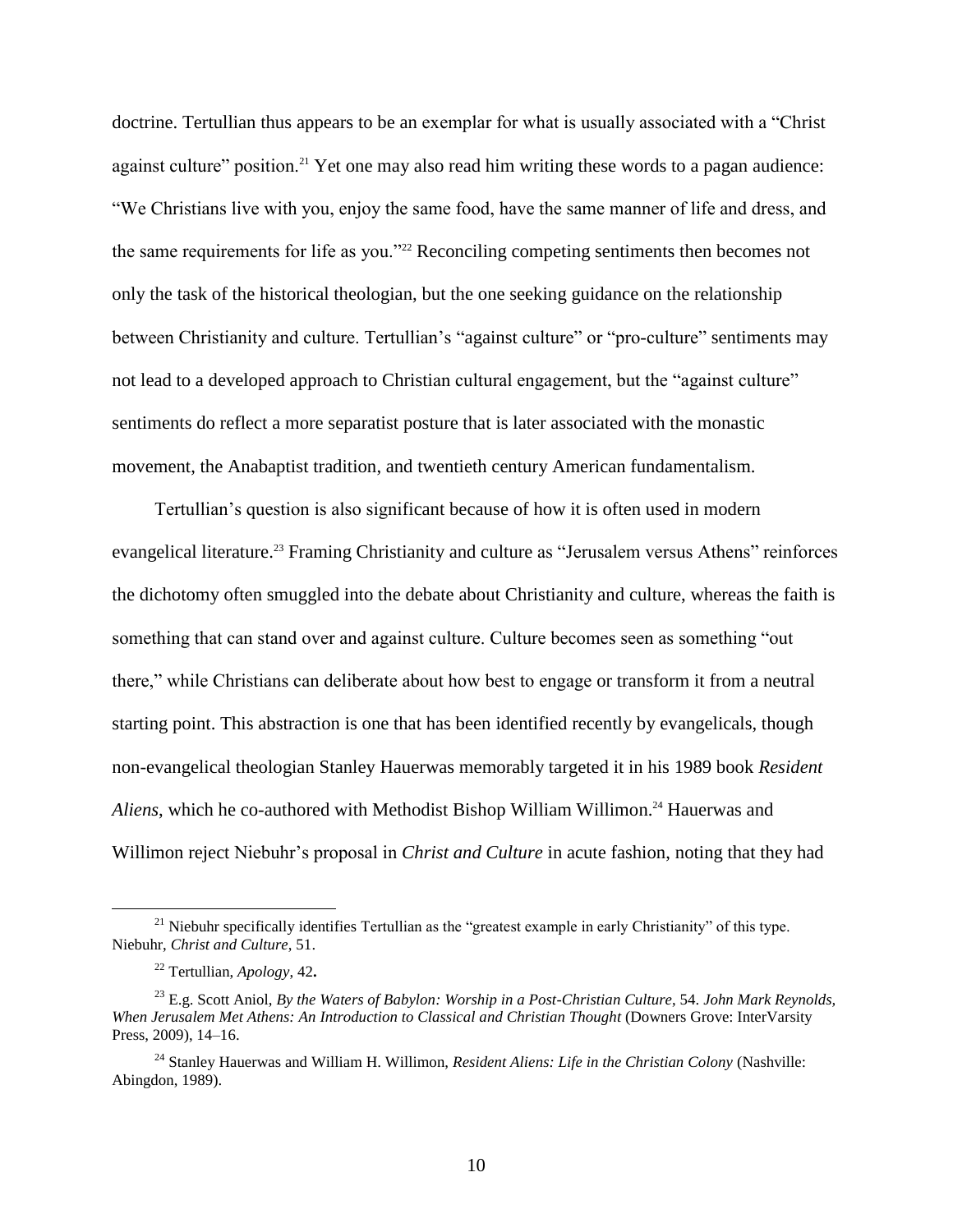"come to believe that few books have been a greater hindrance to an accurate assessment of our situation than *Christ and Culture.<sup>25</sup>* They felt that not only was Niebuhr's privileging of the "Christ the transformer of culture" type wrong, but that the book rested on two problematic and related assumptions. First, Niebuhr's categories were formulated in the context of Christendom (which was obviously not Tertullian's context).<sup>26</sup> Thus, Niebuhr's way of discussing the subject seemed to prop up liberal democracy and pluralism rather than challenging it. To do so would automatically fall prey to the charges of sectarianism. Second, these authors were also concerned that Niebuhr's formulation reinforces the temptation to abstract Christian life from cultural life. This leads Hauerwas to emphasize a point he has made elsewhere, which is that it isn't Christ *and* culture, but Christ *is* culture. In his words, "the church doesn't have a social strategy, the church *is* a social strategy."<sup>27</sup> However, the way Tertullian's famous question has been utilized tends to reinforce the modern linguistic construal of the Christianity and culture dialogue, making it possible for modern evangelicals to speak as though these are two separate realms or categories whose relationship can be reduced to a single description or ambition: transformation.

The Patristic age shows that other fathers, namely Clement of Alexandria, Origen, and Augustine appropriated philosophical terms and categories in their writing, albeit in different ways. Related theological and methodological moves can be seen later in church history in figures as diverse as Peter Abelard, Thomas Aquinas, and Nicholas of Cusa. Niebuhr references most of these figures also, though he classifies them in different categories according to his own

<sup>25</sup> Hauerwas and Willimon, *Resident Aliens*, 40.

<sup>&</sup>lt;sup>26</sup> Many across ecclesial traditions have expressed the "Christendom critique" of Niebuhr's categories. In other words, these critics in various ways show how living in a society with a type of Christian consensus delegitimizes the application of Niebuhr's categories to present times. For a critique and proposed alternative, see Craig A. Carter, *Revisiting Christ and Culture: A Post-Christendom Perspective* (Grand Rapids: Brazos, 2006).

<sup>27</sup> Hauerwas and Willimon, *Resident Aliens*, 43. Emphasis is the authors'.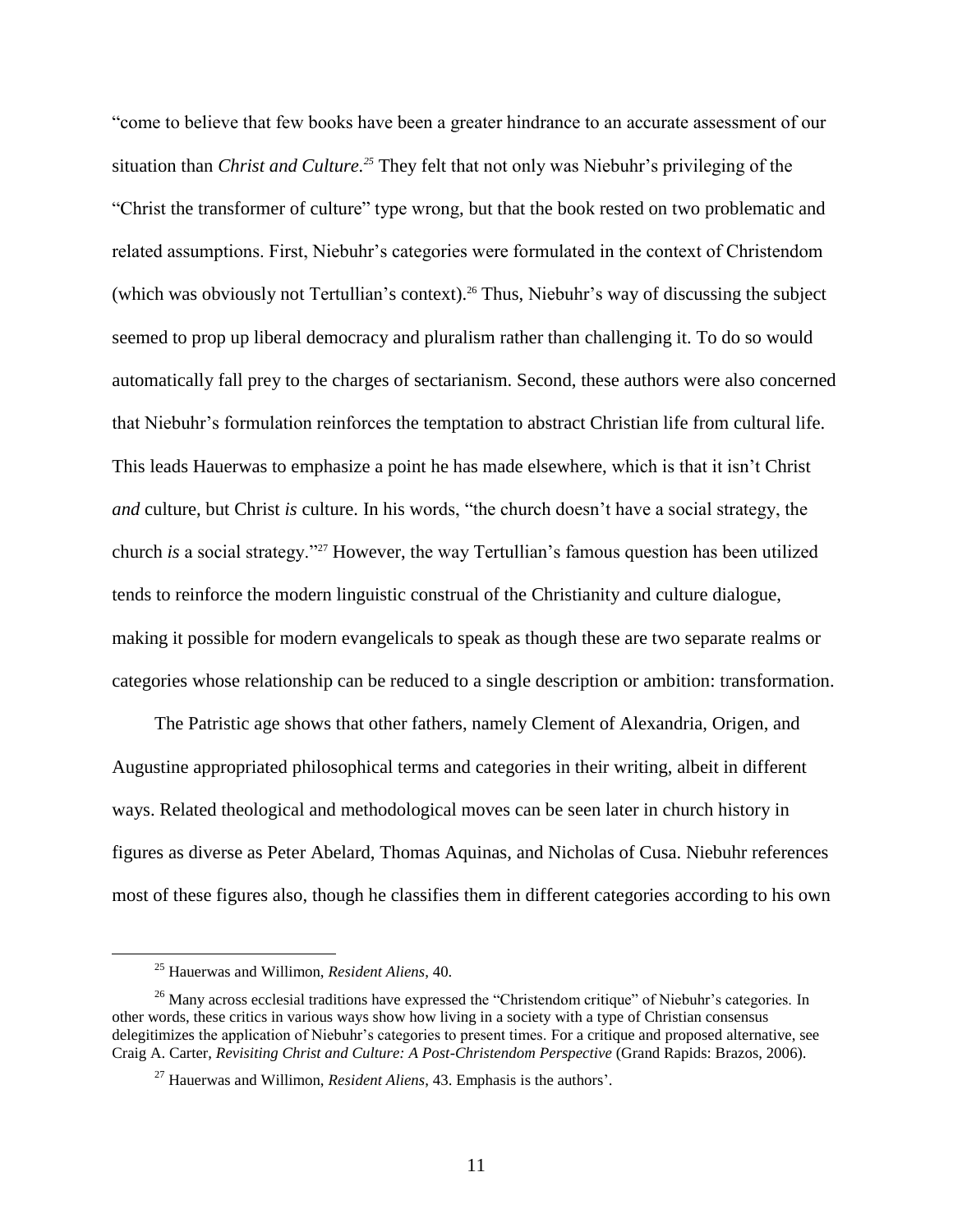shifting definitions of Christ and culture.<sup>28</sup> So we find an artificial definition driving historicaltheological analysis, which results in models that influence contemporary reflection.

The Reformation would later see a revival of emphasis in Scriptural authority, though this did not eliminate confusion about questions of Christianity and culture. The Magisterial Reformers had their own challenges in sorting out the socio-political implications of their theology as the religious landscape of Europe changed around them. Some of these figures defy discrete theological categorization, yet one common feature is that their theological ideas and paradigms could not help but reflect the social, religious, and intellectual climate of their times. Judgments about cultural embeddedness positively or negatively reflect the assumptions brought to the subject by scholars. Such scholars bring their own views concerning the proper relationship between Christianity and culture, how it relates to theological method, the authority and function of Scripture, and the scope of common grace. Yet they will also have implicit beliefs about the unique ability (or inability) of theological language to faithfully describe how people actually engaged culture in their time.

The story of God's people across both Old and New Testaments also reveals diverse ways of inhabiting and relating to different socio-cultural contexts. Though some may venture to argue there is a consistent model or approach, certainly Moses' life in Egypt, Daniel's in Babylon, Paul's in Athens, or even Christ's eating with sinners provide different angles on what it might look like to be faithfully in the world, while not being of the world (John 17:14–15). We read that Moses was instructed in all the wisdom of the Egyptians, yet was called to lead God's people out of Egypt (Acts 7:22). Daniel capably served in a pagan administration, yet maintained

<sup>&</sup>lt;sup>28</sup> John Howard Yoder and D.A. Carson both offer a careful reading of Niebuhr, noting how his definition of culture shifts throughout his book. See John Howard Yoder, "How H. Richard Niebuhr Reasoned: A Critique of Christ and Culture," in *Authentic Transformation: A New Vision of Christ and Culture*, ed. Glen H. Stassen (Nashville: Abingdon, 1996), 54; Carson, *Christ and Culture Revisited*, 11–12.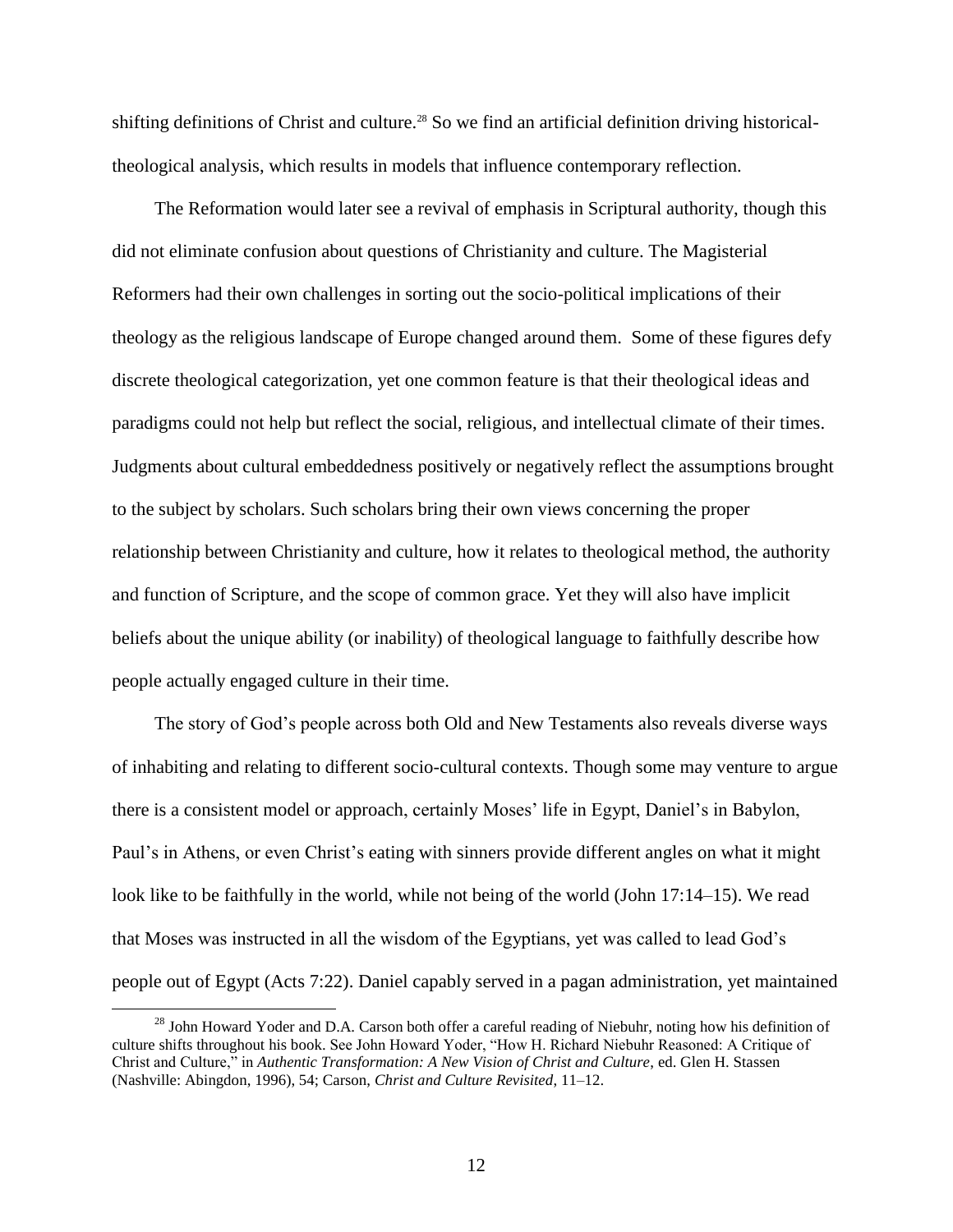ritual purity through dietary resolve (Dan. 1:8–21). Paul asserted that he had become all things to all people (1 Cor. 9:22), but clearly distinguished the wisdom of the world from the wisdom of God (1 Cor. 2). Surveying such examples poses several challenges. First, how does one hermeneutically assess the distinction between descriptive accounts and prescriptive models? Second, if one can maintain that distinction hermeneutically, how might those models be translated into contemporary Western society? Specifically, what might it look like for an ecclesial tradition or church body to imitate Daniel's example, or know what Jesus would do in a particular cultural context? How could that be put into words to form a model, metaphor, or linguistic framework that could be communicated to lay Christians? How does one move from a model that describes the *relationship* between Christianity and culture to a specific set of practices and strategies that constitute the *responsibility* of Christians to the culture?

Answering such questions require us to examine both theological issues and practical concerns. Such issues and concerns are further amended by considering the American religious scene after Christendom and how that scene uniquely influences the language of cultural engagement.

#### Christianity and Culture in Modern American Christianity

In the second decade of the twenty-first century, many American denominations are coping with new questions about their role in society and cultural institutions. Many commentators point to the 1960s as the watershed decade which signaled the beginning of largescale decline in Judeo-Christian moral influence in mainstream culture.<sup>29</sup> Some point to the 1973 *Roe v. Wade* decision by the United States Supreme Court, the terrorist attacks of September 11, or other

<sup>29</sup> Os Guinness, *The Dust of Death: The Sixties Counterculture and How it Changed America Forever* (Wheaton: Crossway Books, 1994); F. Leroy Forlines: *The Quest for Truth: Answering Life's Inescapable Questions*  (Nashville: Randall House, 2001).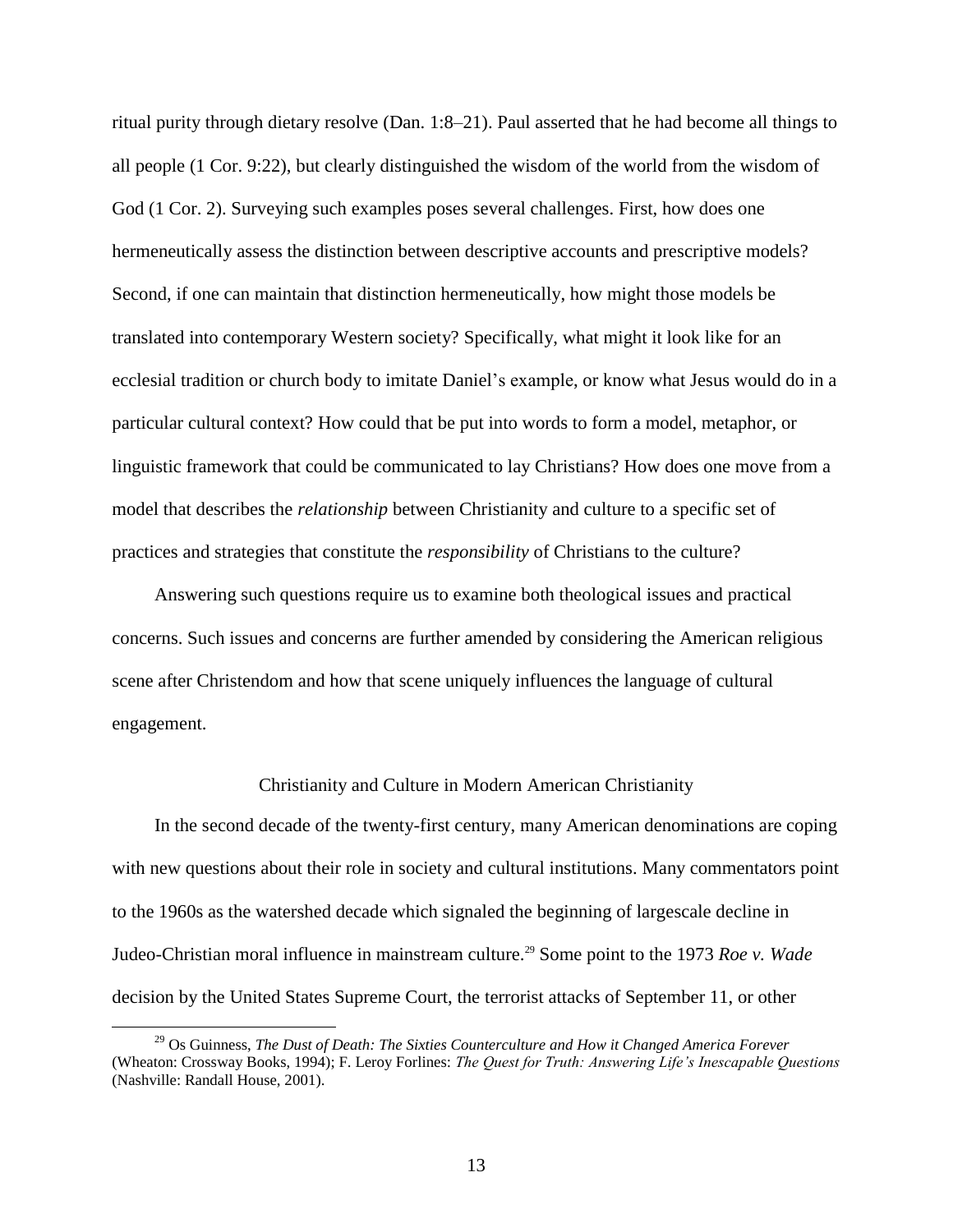singular moments as marking the changing of the cultural tide. However, a consensus has emerged among many evangelical historians, cultural commentators, and authors in many fields that recognizes the emergence of "post-Christendom." The titles and subtitles of many books call attention to the "post-Christian" or "post-Christendom" condition of America and ministering in such an environment.<sup>30</sup> The rise of radical militant Islam, the legalization of same-sex marriage, and numerous other political and social developments are interpreted to signal this new environment that the church in America has entered. Some have gone as far as to describe recent decades as "the new dark ages."<sup>31</sup>

While proposals for what to do about this new cultural and religious situation differ greatly, much of the analysis of how we arrived at this precarious context is similar. Usually some combination of theological error, immoral social policy, and cultural confusion produce a narrative of decline that then is further accented by an author's own ecclesial or disciplinary background.<sup>32</sup> Yet it is in the proposals themselves that questions of mission and ecclesial identity are made explicit. Identity and mission become indicative of how different persons and church bodies understand cultural engagement, and how best to narrate their strategy using biblical motifs, biblical and/or cultural metaphors, or other linguistic paradigms.

Because identity, mission, and cultural engagement are so integral to the church's ministry,

<sup>30</sup> Rod Dreher, *The Benedict Option: A Strategy for Post-Christian Nation* (New York: Sentinel, 2017); Charles J. Chaput, *Strangers in a Strange Land: Living the Catholic Faith in a Post-Christian World* (New York: Henry Holt, 2017); Christopher James, *Church Planting Post-Christian Soil: Theology and Practice* (New York: Oxford University Press, 2017). Craig Carter, *Rethinking Christ and Culture: A Post-Christendom Perspective* (Grand Rapids: Brazos, 2007); Bryan Stone, *Evangelism After Christendom: The Theology and Practice of Christian Witness* (Grand Rapids: Brazos, 2006); Stuart Murray, *Post-Christendom: Church and Mission in a Strange New World* (Milton Keynes, UK: Paternoster, 2004); Rodney Clapp, *A Peculiar People: The Church as Culture in a Post-Christian Society* (Downers Grove: InterVarsity Press, 1996); Stanley Hauerwas, *After Christendom* (Nashville: Abingdon, 1991).

<sup>31</sup> Charles Colson, *Against the Night: Living in the New Dark Ages* (Ann Arbor: Vine Books, 1989).

<sup>32</sup> Carl F.H. Henry, *The Christian Mindset in a Secular Society: Promoting Evangelical Renewal and National Righteousness* (Portland: Multnomah, 1978).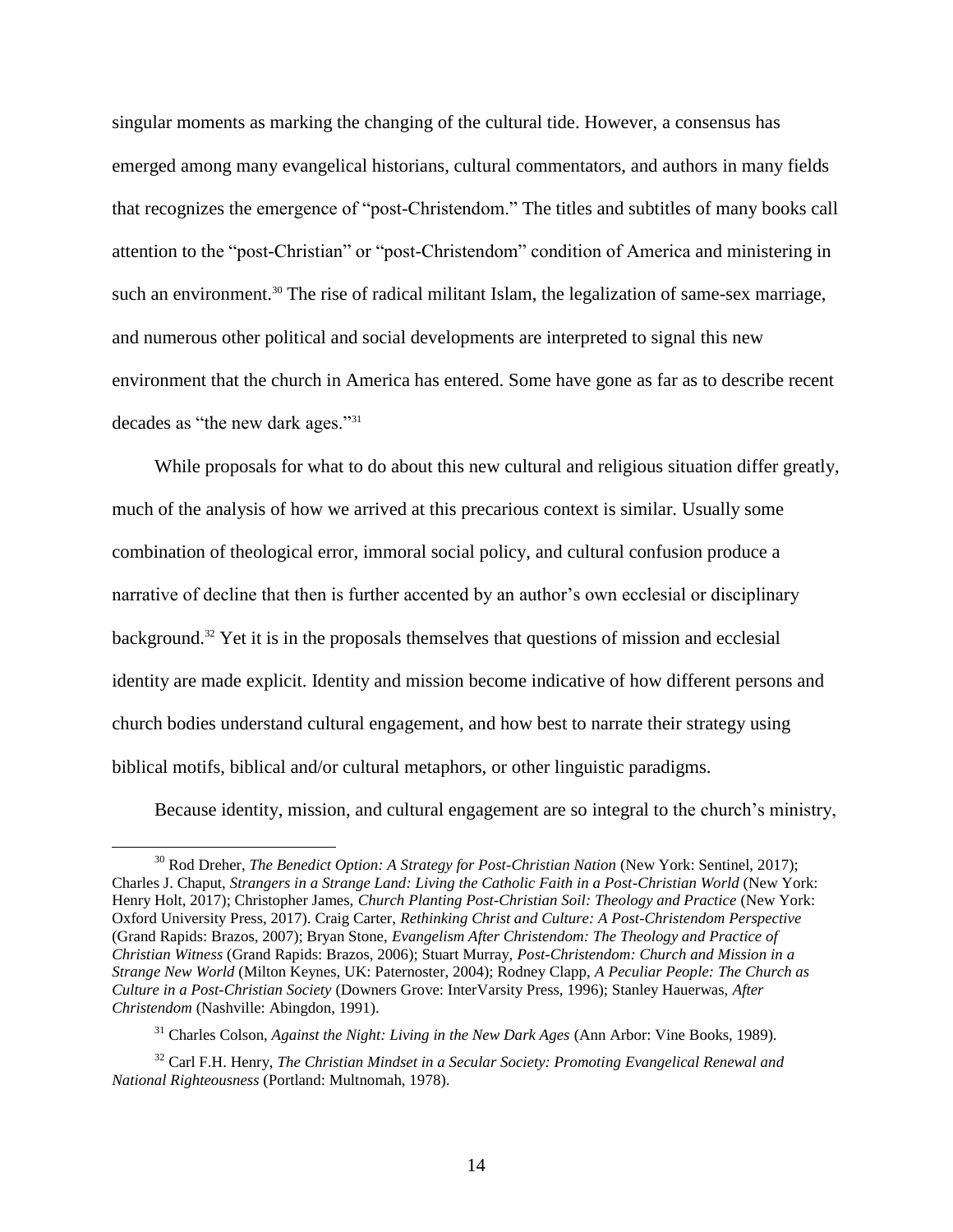this study of the use of language in cultural engagement is timely, necessary, and beneficial. Our account will help explain why different grammars of transformation have emerged (or more simply, transformationalism operating with different names and emphases). This account will also make clearer the connection between theological belief, Christian practice, and linguistic choices, and why language is not arbitrary or inert in this intersection. A case study of this dynamic will help illustrate our initial claims about this intersection.

The National Association of Free Will Baptists: A Time of Transition?

My denomination, the National Association of Free Will Baptists, has largely adopted a much more self-conscious evangelical identity in that it sees itself as a conservative denomination seeking to be involved in society for the sake of Christian witness. For much of its modern history, however, Free Will Baptists would have been associated theologically, sociologically, and culturally with the Fundamentalism which arose in response to the encroachment of Modernism and theological liberalism in the late nineteenth and early twentieth centuries. Thus, they tended to adopt a more separatist posture to mainstream culture, public educational institutions, the arts and entertainment, and other aspects of American society. Some of this social distance could be attributed to the denomination's predominantly southern and rural roots. However, other theological and cultural forces also fostered what Niebuhr might describe as a "Christ against culture" approach or tendency.

Free Will Baptists have a unique history in terms of their development into a modern denomination. Prior to the advent of the National Association in 1935, Free Will Baptists were divided into two conferences that were scattered throughout the eastern half of the United States. These two conferences were what remained after the 1911 merger between the Free Will Baptists

15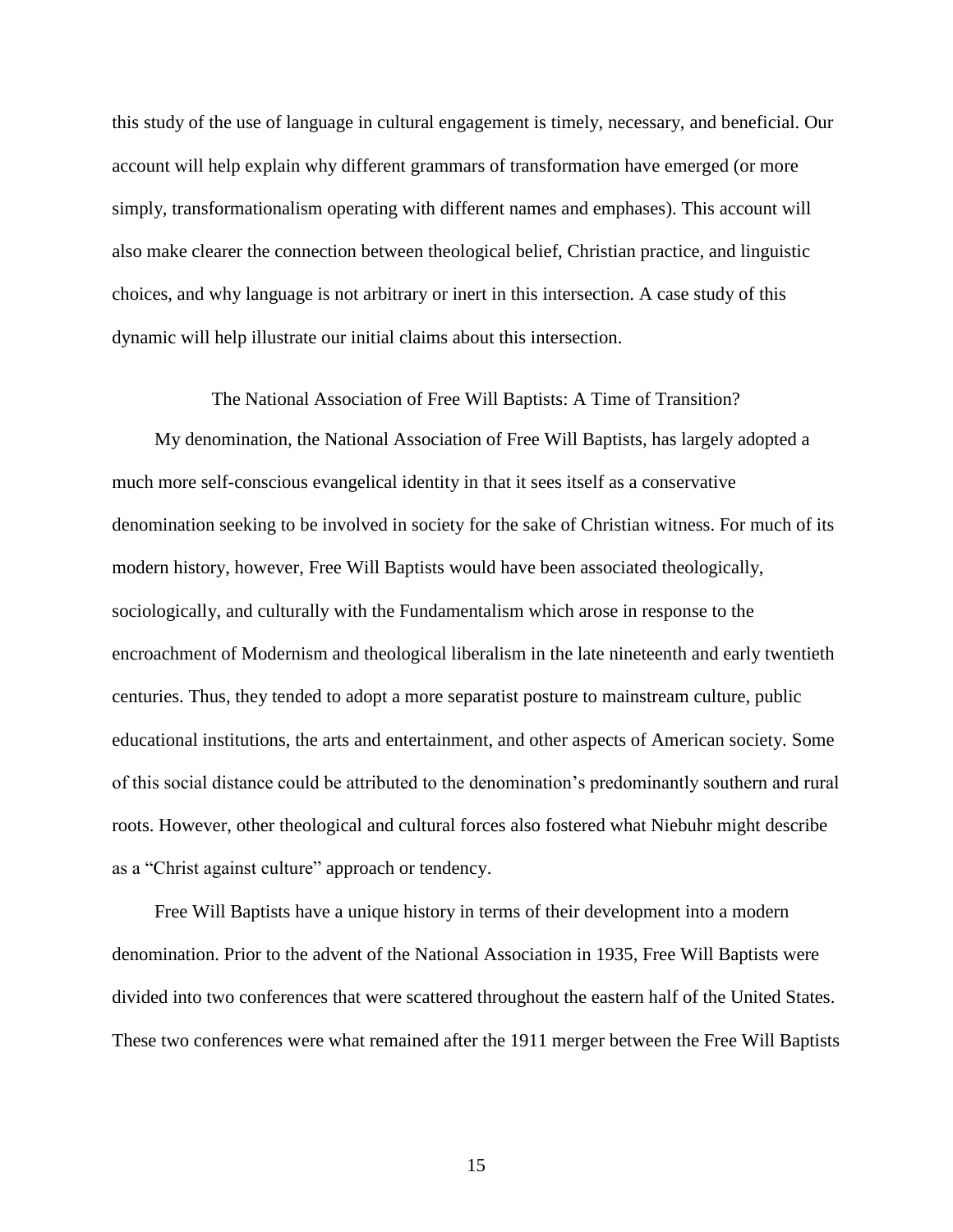in the north with the Northern Baptist Convention.<sup>33</sup> Theological liberalism was already present in parts of the movement, at least in its schools, by the late 1800s. That influence grew and made possible the environment for an eventual split. In the 1911 merger Free Will Baptists lost all of their educational institutions, missions organizations, assets, and many of their churches. It essentially crippled the movement of Free Will Baptists who had not become theologically liberal, or been beholden to those institutions and leaders who had liberalized. However, by 1935 the two remaining conferences of Free Will Baptist churches met in Nashville, Tennessee and formed what is known today as the National Association of Free Will Baptists. In time this new association began commissioning missionaries (1935), opened the doors to its own college (1942) and publishing house (1962), and eventually established other entities designed to promote, preserve, and strengthen the ministry of Free Will Baptists.

This brief summary of the advent of the modern Free Will Baptist movement in America serves our overall project by illustrating some of the historic circumstances that shape the identity and mission of religious bodies. Those circumstances also shape how those groups conceive of and describe their relationship to the culture at large. Free Will Baptists at midcentury would have to determine how to best train their pastors in the absence of a full-fledged seminary, having seen earlier generations of institutions liberalize.<sup>34</sup> The movement would also experience the influence of outside groups such as Independent Fundamental Baptists. This influence fostered an intense emphasis on the authority of the local church pastor, the exclusive use of the King James Version of the Bible, the mandate of parents to send their children to

<sup>&</sup>lt;sup>33</sup> This group of Free Will Baptists was known more specifically as "Free Baptists."

<sup>&</sup>lt;sup>34</sup> An affiliated college known as Mount Olive College in Ayden, North Carolina would also liberalize by the final quarter of the twentieth century. This only served to heighten Free Will Baptists' anxieties about worldly intellectual influences.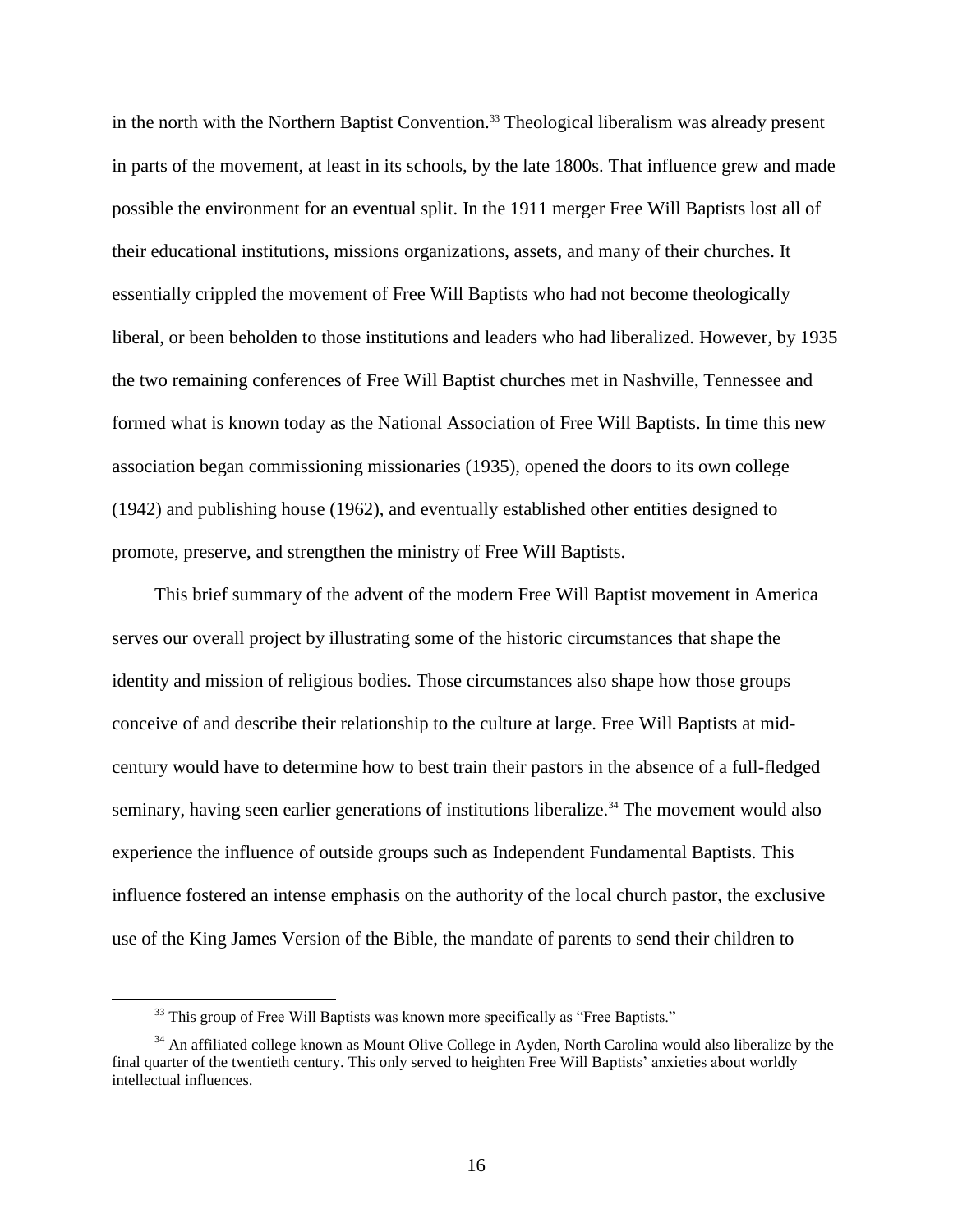Christian schools, and several other views largely peculiar to Independent Baptists in the mid-tolate twentieth century. These views found a home in the piety of some Free Will Baptists because of their rural roots, conservative sensibilities, and suspicion toward anything that did not comport with the hermeneutical and homiletical traditions to which the movement had been accustomed. Free Will Baptists already had a Church Covenant that called for complete abstention from consuming alcoholic beverages, and called people to "abstain from all sinful amusements."<sup>35</sup> This complex mixture of outside influences as well as internal dispositions and convictions created a powerful narrative of tension with and opposition to mainstream culture. It would not be uncommon, then, to hear more warnings about worldliness than affirmations of creation's goodness at a Bible conference or from a pulpit. It would have been much more likely that one would sing "this world is not my home, I'm just a-passing through," than "this is my Father's world."<sup>36</sup> Add to this context the extensive influence of Dispensational theology among the pastors and churches in the east, and it became much more possible to think and speak of being "against culture" as opposed to "transforming culture."

A powerful minority account in the midst of this rhetoric and thought in the mainstream of the movement could be seen embodied in a sermon given at the denomination's convention and semi-centennial celebration in 1985. Dr. Linton C. Johnson, long-time president of Free Will Baptist Bible College (now Welch College), addressed the National Association of Free Will Baptists and expressed disappointment that the denomination was largely a rural one.<sup>37</sup> Though

<sup>35</sup> *The Treatise of Faith and Practices of Faith and Practices of the National Association of Free Will Baptists*, Inc. (Antioch, TN: Executive Office NAFWB, 2016), 2.

<sup>&</sup>lt;sup>36</sup> Both of these phrases derive from hymns found in many Protestant hymnals. Michael Horton also mentions these two songs in contrast in Michael S. Horton, *Where in the World is the Church? A Christian View of Culture and Your Role in It* (Phillipsburg: P&R, 2002).

<sup>&</sup>lt;sup>37</sup> The college was founded in Nashville, Tennessee, but has since relocated to Gallatin, Tennessee.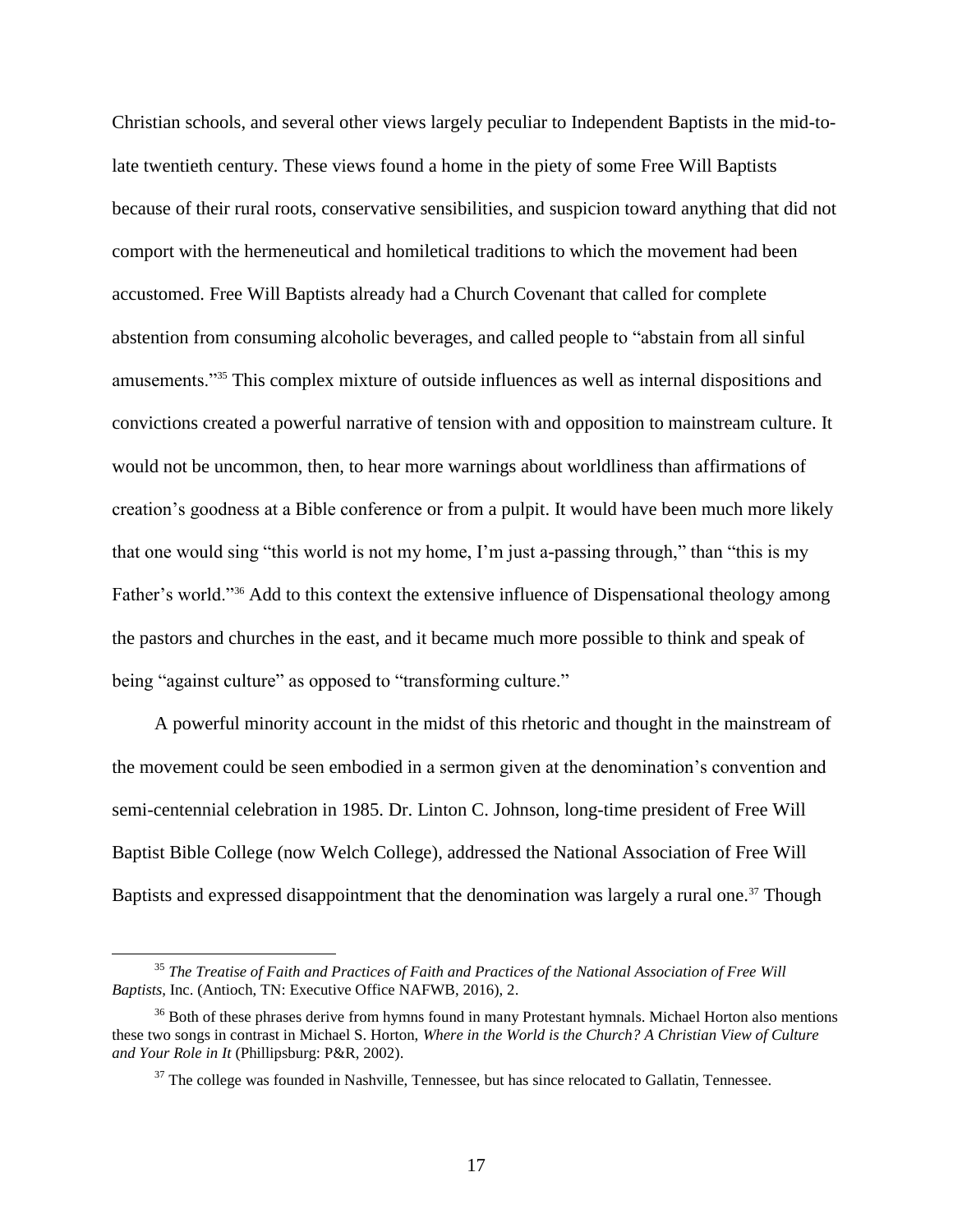rural churches had been financially important to the movement, Johnson noted that Americans largely lived in cities, and the denomination lacked strong churches in metropolitan areas. He lamented, "[t]he price is high for not having kept pace with a changing America."<sup>38</sup> Though some of Johnson's concerns may have been oriented around institutional preservation and maintaining loyalty among members to the Free Will Baptist denomination, a larger vision motivated his concerns.

First, Johnson believed that a truly Christian education was not only for training pastors. Christian education had a larger vision of God's world in view.<sup>39</sup> He noted that, "[a] Bible College curriculum, in my opinion, should be made up of approximately 40% liberal arts courses and 60% Biblical courses. It was my feeling that studies in the field of liberal arts would help students understand and appreciate the world and culture in which we live, while biblical studies would be the message we bear to the world."<sup>40</sup> Johnson's remarks suggest not merely a utilitarian dimension to knowing the world around us so as to help one preach better. He calls for understanding and *appreciation*. Such an observation is significant when one considers the many Free Will Baptists that saw culture and cultural products mostly through the lens of the doctrine of sin, not the doctrine of creation. The call of 2 Cor. 6:17, "Wherefore come out from among them, and be ye separate," (KJV) was an often-quoted verse among preachers in the late 1970s and early 1980s. Though Johnson would no doubt agree with the need for personal purity and sometimes ecclesial separation, history had convinced him that the city should not be seen as a

<sup>38</sup> Mary R. Wisehart, ed. *The Fifty-Year Record of the National Association of Free Will Baptists 1935-1985*  (Nashville: The Free Will Baptist Historical Commission, 1988), 126.

<sup>&</sup>lt;sup>39</sup> This way of describing Johnson's perspective is reminiscent of the Reformed emphasis on having a Christian "world-and-life view," though this parlance was not as pronounced among Free Will Baptists in earlier decades as it has been in the last two or three.

<sup>40</sup> Wisehart, *The Fifty-Year Record*, 125.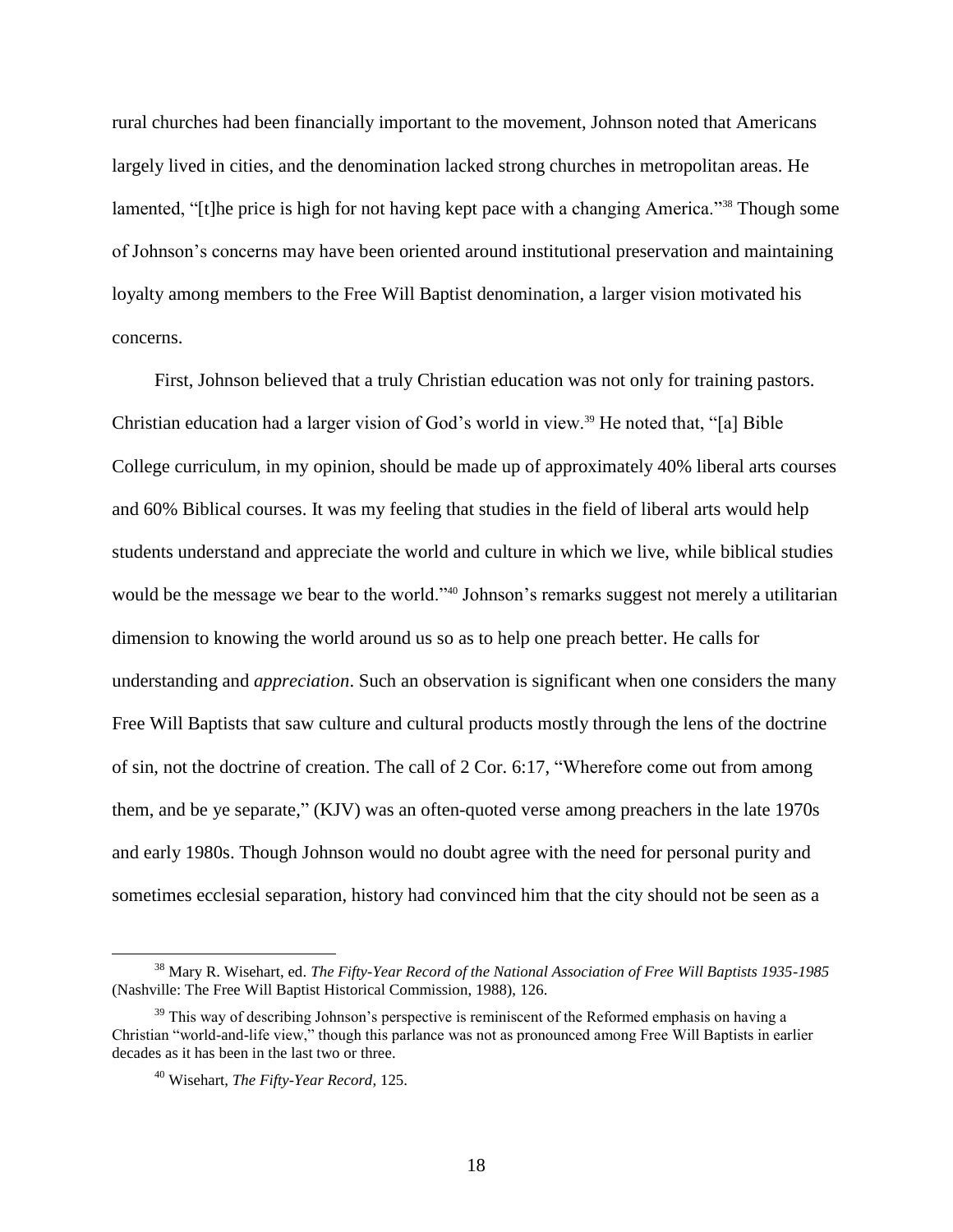threat to Christians, but rather an opportunity and calling. He eloquently states, "If the Apostle Paul went to Athens, Corinth, and Rome, we must also go to our Athens, with its sophistication, to Corinth with its wickedness, and to Rome with its political power."<sup>41</sup> Though such remarks have an evangelistic overtone to them, Johnson was expressing what was becoming a commonly held view about cultural engagement among many in the mainstream of denominational leadership, both in terms of churches and denominational institutions. This changing consensus was precipitated in part by the influence of Free Will Baptist Bible College professors F. Leroy Forlines and Robert E. Picirilli.<sup>42</sup>

Though Johnson appeared to support robust cultural engagement, it is certainly true that many Free Will Baptists resisted a broader posture of engagement with education, the city, and the broad phenomenon that evangelicals commonly call "culture." A few years prior to Johnson's convention sermon, a new Bible college was established in Virginia Beach, Virginia to serve as an alternative college focused exclusively on training pastors, missionaries, Christian school teachers, and local church staff. In the views of many associated with the founding of Southeastern Free Will Baptist College (founded in 1983), the commitment of other denominational entities to this broader, more comprehensive educational approach would inherently diminish an emphasis on the local church.<sup>43</sup> Yet the vision for a more comprehensive, engaged approach to life and ministry was already shared by enough influential pastors and leaders that they would be able to impart a vision of cultural engagement for a new generation of church leaders who desired to impact twenty-first century America, despite how post-Christian it

<sup>41</sup> Wisehart, *The Fifty-Year Record*, 127.

 $42$  Pivotal figures in the neo-evangelical renaissance such as Carl F.H. Henry and Francis Schaeffer both heavily influenced Forlines, Picirilli, and others. Forlines cites from both numerous times in his landmark book, *The Quest for Truth: Answering Life's Inescapable Questions* (Nashville: Randall House, 2001).

<sup>&</sup>lt;sup>43</sup> Southeastern would eventually relocate to Wendell, North Carolina.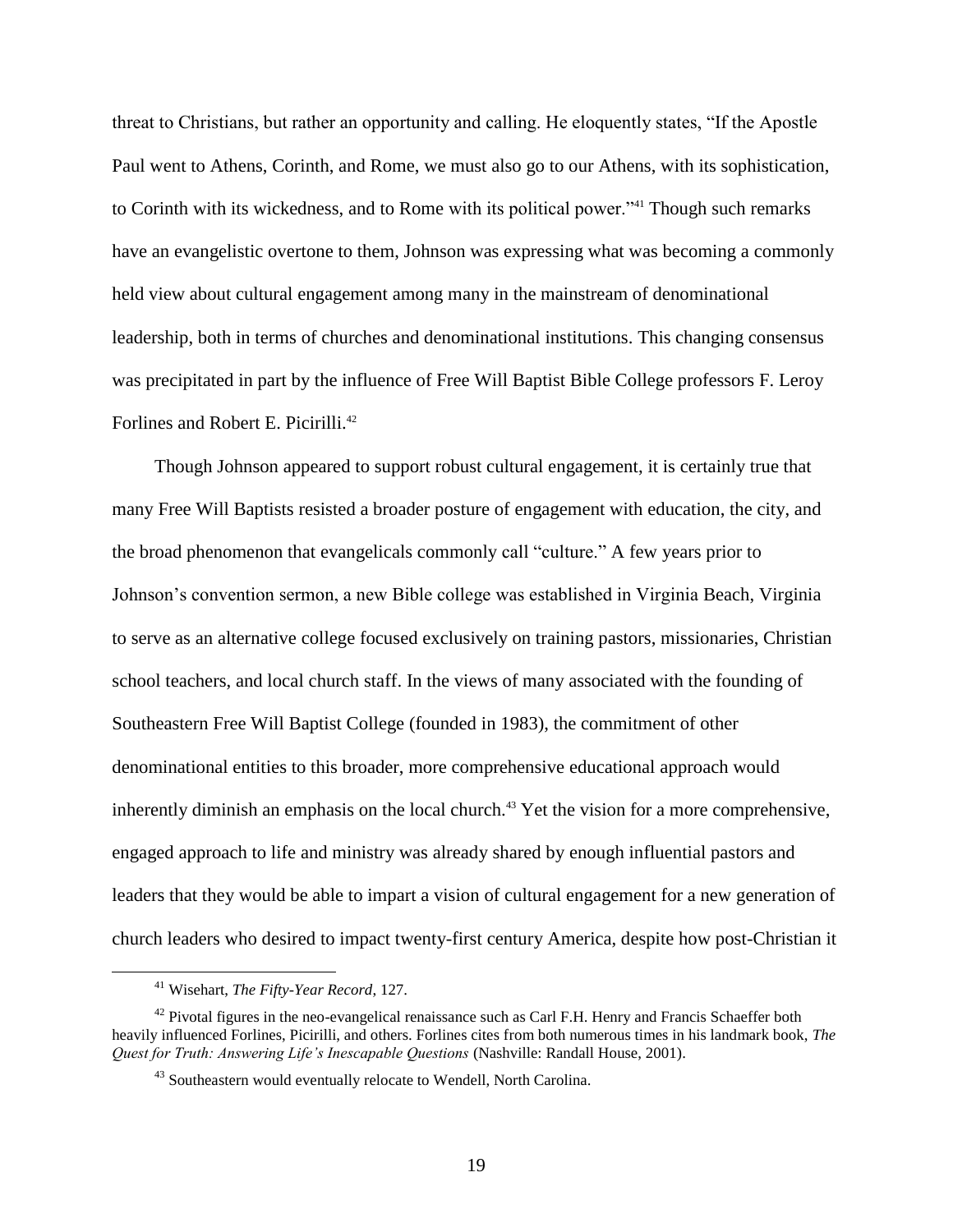may become.<sup>44</sup>

 $\overline{a}$ 

The resurgence of interest in understanding and "engaging culture" is not merely a development among Free Will Baptists. Many evangelical American denominations have witnessed a similar set of developments in terms of a burden, desire, or calling to be active and involved in social institutions, to address social questions, and to transform culture.<sup>45</sup> Evangelicals have especially been a social force in politics for nearly forty years. James Davison Hunter pointedly states that, "it is no exaggeration to say that *the dominant public witness of the Christian church in America since the early 1980s has been a political witness*."<sup>46</sup> Yet it is also true that more comprehensive efforts to engage all spheres or arenas of society have been emphasized in the last twenty years. Free Will Baptists are counted in that number. Though the *Free Will Baptist Covenant*, first adopted in 1935, pledged in part that Free Will Baptists would count "it [their] chief business in life to extend the influence of Christ in society,"<sup>47</sup> this call has only more recently been heard and reflected in denominational rhetoric and activity. This includes the themes of conferences, the liberal arts curriculum of Welch College, the books and articles being published, and the effort of North American Ministries to plant more churches in urban areas. Still, the notion of "influencing culture" remains unclear on its own terms. Such a

<sup>44</sup> Morgan best recounts this history. See Phillip T. Morgan, "The Promise of a Second Evangelical Mind: Free Will Baptist Bible College and the Hybrid Model of Christian Higher Education," (MA thesis, Middle Tennessee State University, 2016).

<sup>&</sup>lt;sup>45</sup> One of the many evidences of this interest is the establishment of centers for "faith and culture," "cultural" engagement," and the like. Typically such centers are housed on seminary or university campuses. Such examples include the Carl F.H. Henry Institute for Evangelical Engagement at the Southern Baptist Theological Seminary (founded 1998), the L. Russ Bush Center for Faith and Culture at Southeastern Baptist Theological Seminary (founded 2006), the Richard Land Center for Cultural Engagement at Southwestern Baptist Theological Seminary (founded 2007), and the Center for Apologetics & Cultural Engagement at Liberty University (founded 2014).

<sup>46</sup> James Davison Hunter, *To Change the World: The Irony, Tragedy and Possibility of Christianity in the Late Modern World* (New York: Oxford University Press, 2010), 12. Emphasis Hunter's.

<sup>47</sup> *The Treatise of Faith and Practices of Faith and Practices of the National Association of Free Will Baptists*, Inc., 2.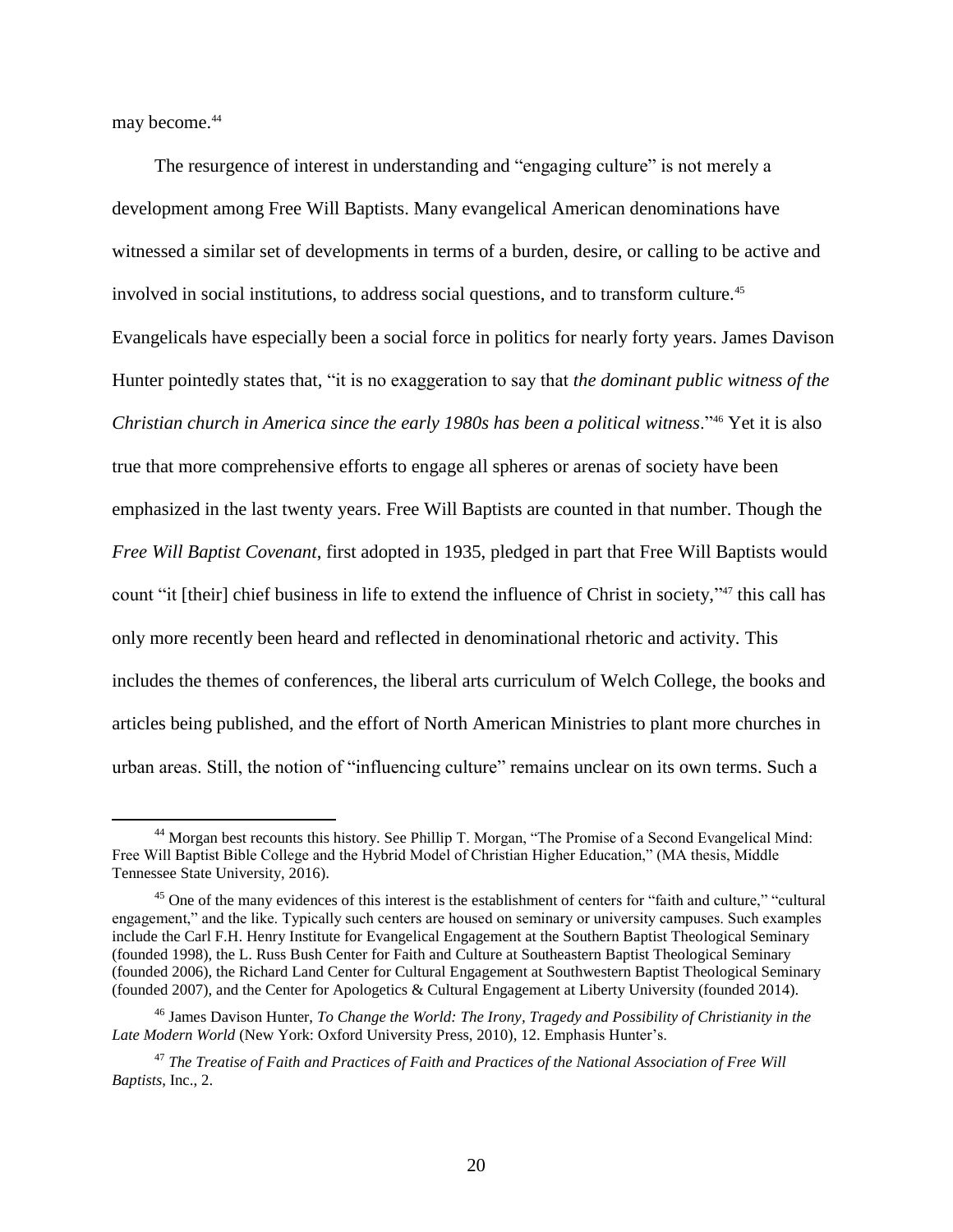conviction must be qualified as the notion of influence assumes something concrete, obligatory, and proximate about the nature of the engagement. Evangelicals' liberal use of the term "engagement" in the names of books, journals, conferences, educational centers, and sermons reveals something about their conception of the Christianity and culture relationship, even when the use of "transformation" isn't explicit. Such rhetoric is always underwritten by particular theologies, practices, and cultural analyses. These merit consideration as language never stands apart from theology and practices, beliefs and behavior.

Christianity and Culture as a Theological and Practical Challenge

Evangelical denominations that take theology seriously are motivated at least in part by those beliefs, and how those beliefs shape their assessments about a desired state of society at large, its values, institutions, artifacts, and practices. Such denominations also face the practical questions of life and ministry: How might the church preach in this cultural milieu? How should Christians vote? What educational approach would be most conducive to our faith and values? These questions are only natural to ask for theologically conservative believers who perceive the onslaught of theological liberalism, Darwinism, the Sexual Revolution, and the creep of secularism into nearly every aspect of modern life. Accordingly, they are reacting against a gradual encroachment at best, or invasion at worst.

Several factors distinguish some denominational responses from others. One factor is the theological resources one's tradition offers to help direct and inform cultural engagement, whether it is an appreciation for the arts, an emphasis on vocation in the Christian life, or the health of its educational institutions. Another factor that shapes the church's practical response is

21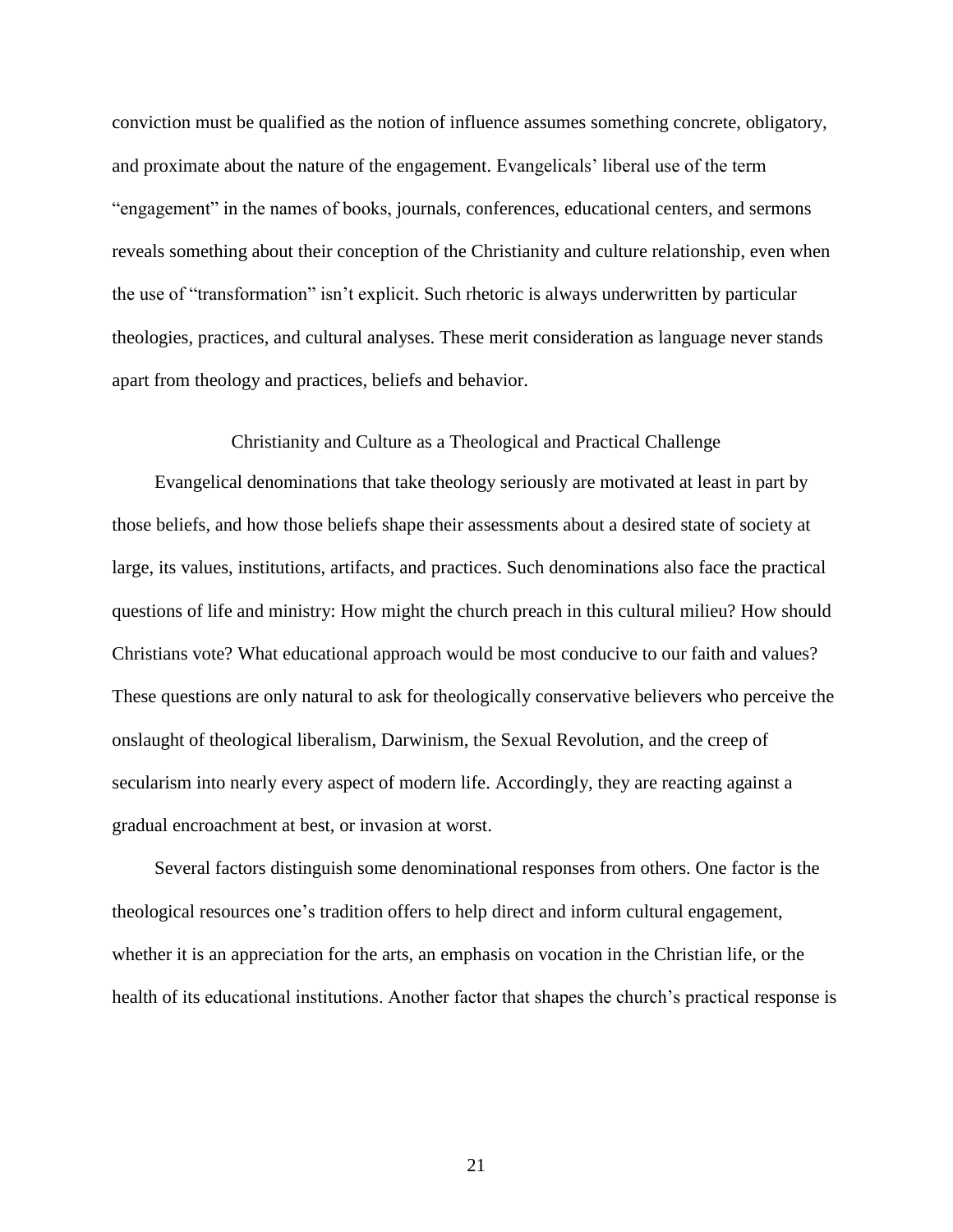the background narrative that informs its beliefs about America's religious heritage.<sup>48</sup> If one believes that America was in fact formally established as a Christian nation, or that the Founders established a constitutional framework for religious people particularly, then this functions as a controlling narrative by which evangelicals interpret their role in society and culture. It also leads, intentionally or unintentionally, to much more activist and combative language. Believers feel the practical outcome of their theological convictions and interpretation of history is to "reclaim the culture," "take America back," or "win back the culture."<sup>49</sup>

While the cultural moment in which evangelicals live and their beliefs about the place of religion in society shape the language they use, what ideally exerts more influence on the linguistic choices of evangelical theologians is their confessional tradition and doctrinal commitments. As will be demonstrated more in chapter two, several doctrines informed how cultural engagement was first understood and defined by neo-evangelicals. In the case of transformationalists, the formative doctrinal factors that influence linguistic choices are the influence of Abraham Kuyper and the Dutch Reformed tradition, the doctrine of creation and its concomitant teachings on common grace and the cultural mandate, the lordship of Christ, and inaugurated eschatology. To illustrate how theological distinctions and judgments shape this discussion, one might observe the intramural debate within the contemporary Reformed community about Two Kingdoms theology, what it means, and what its application might be for

<sup>&</sup>lt;sup>48</sup> This subject is vast in scope, and the contours of the debate are beyond the purposes of this dissertation. However, it is a significant influence on the type of language employed in cultural engagement. For a wellresearched recent work on this topic, see John Fea, *Was America Founded as a Christian Nation? A Historical Introduction* (Louisville: Westminster, 2011).

<sup>&</sup>lt;sup>49</sup> This reclamational and combative language is often associated with figures of the Religious Right such as Jerry Falwell (1933–2007) and Pat Robertson (1930- ), yet it is still surfaces in the thought of many Christian authors today. See Ralph Reed, *Awakening: How America Can Turn from Moral and Economic Destruction Back to Greatness* (Brentwood: Worthy, 2014).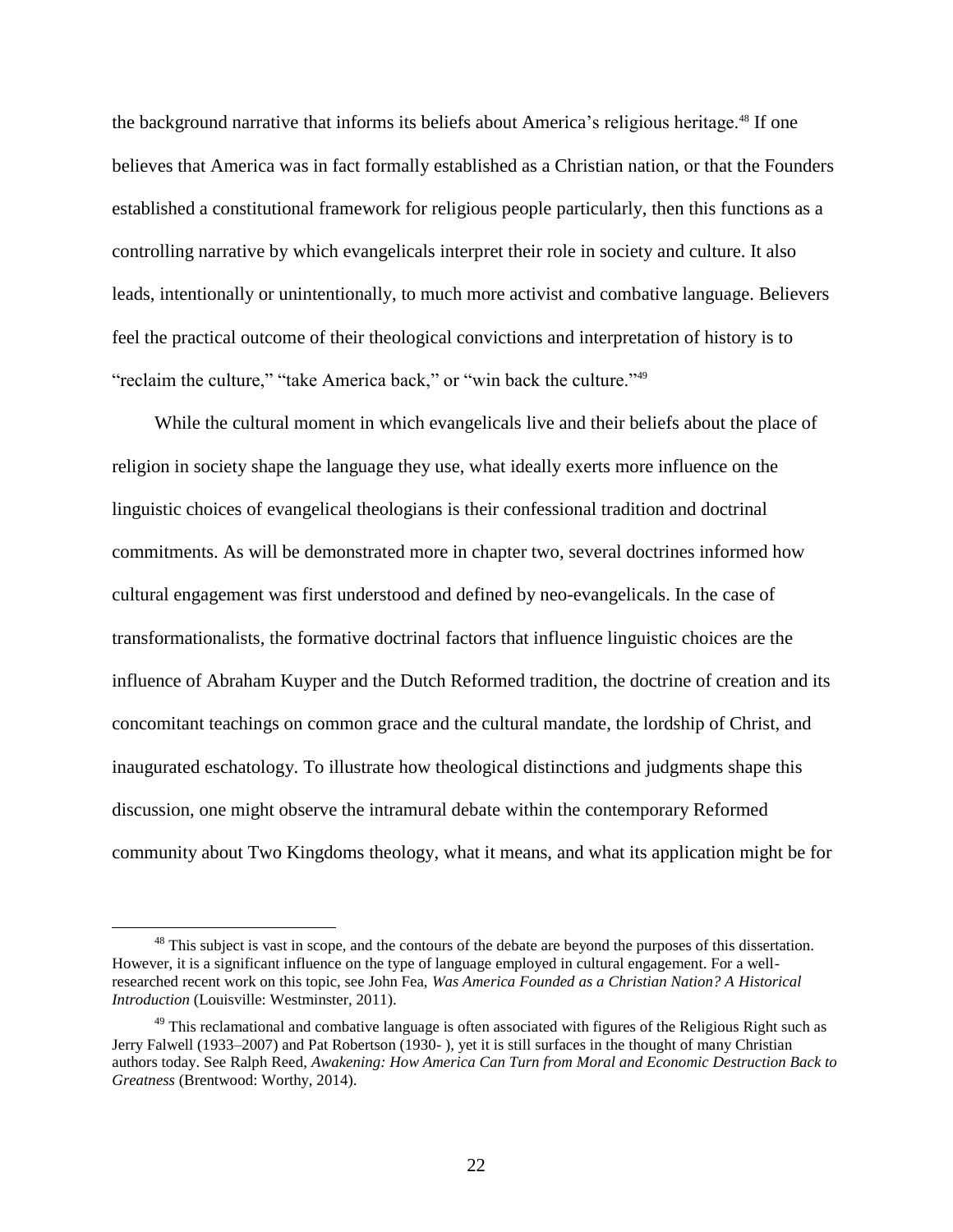contemporary practice.<sup>50</sup> Disagreements can also been seen in the diverse ways Christians identify culture among the loci of Christian theology. Most theologians acknowledge that cultural considerations relate to numerous theological loci, but some tend to receive more emphasis than others. Some locate discussions of culture primarily within the doctrine of creation,<sup>51</sup> while others connect it to eschatology.<sup>52</sup> Still others speak more in terms of christology or lordship,<sup>53</sup> or ecclesiology.<sup>54</sup> There is real theological content associated with the choices being made about what words will be used to describe cultural engagement, and those which receive particular emphasis.

How then are we to make sense of this intersection between practical questions and theological convictions? Many evangelicals have developed ways of translating their theological views about creation, culture, sin, redemption, and other key biblical teachings into models, paradigms, or what will be described below as "grammars." This process of translation involves theological beliefs, practical concerns, definitions of culture, and linguistic choices. For transformationalists, these choices are intended to help answer spiritually significant questions such as, "What is the mission of the church? What would it mean to recognize Christ as Lord in every aspect of life? What does it mean to believe every square inch belongs to Him? How should the church engage the world when it is in a season of ascendancy in cultural influence, or

<sup>&</sup>lt;sup>50</sup> Three camps or figures seem to be especially implicated in this debate, namely, David VanDrunen and the faculty of Westminster Seminary-California, the Dordt College journal *Pro Rege*, and members of the Reformed and Presbyterian community affiliated with Westminster Theological Seminary, as well as some associated with Reformed Theological Seminary. Emblematic of this intramural debate is John Frame, *The Escondido Theology: A Reformed Response to Two Kingdoms Theology*.

<sup>51</sup> Henry R. Van Til, *The Calvinistic Concept of Culture* (Grand Rapids: Baker, 1959), 25–35.

<sup>52</sup> R. Michael Allen, *Reformed Theology* (New York: T&T Clark 2010), 156–77.

<sup>53</sup> Vern S. Poythress, *The Lordship of Christ: Serving Our Savior All of the Time, in All of Life, with All of Our Heart* (Wheaton: Crossway, 2016); Presbyterian theologian John Frame also tends to emphasize these latter doctrinal themes.

<sup>54</sup> Timothy Keller, *Center Church*, 181–90.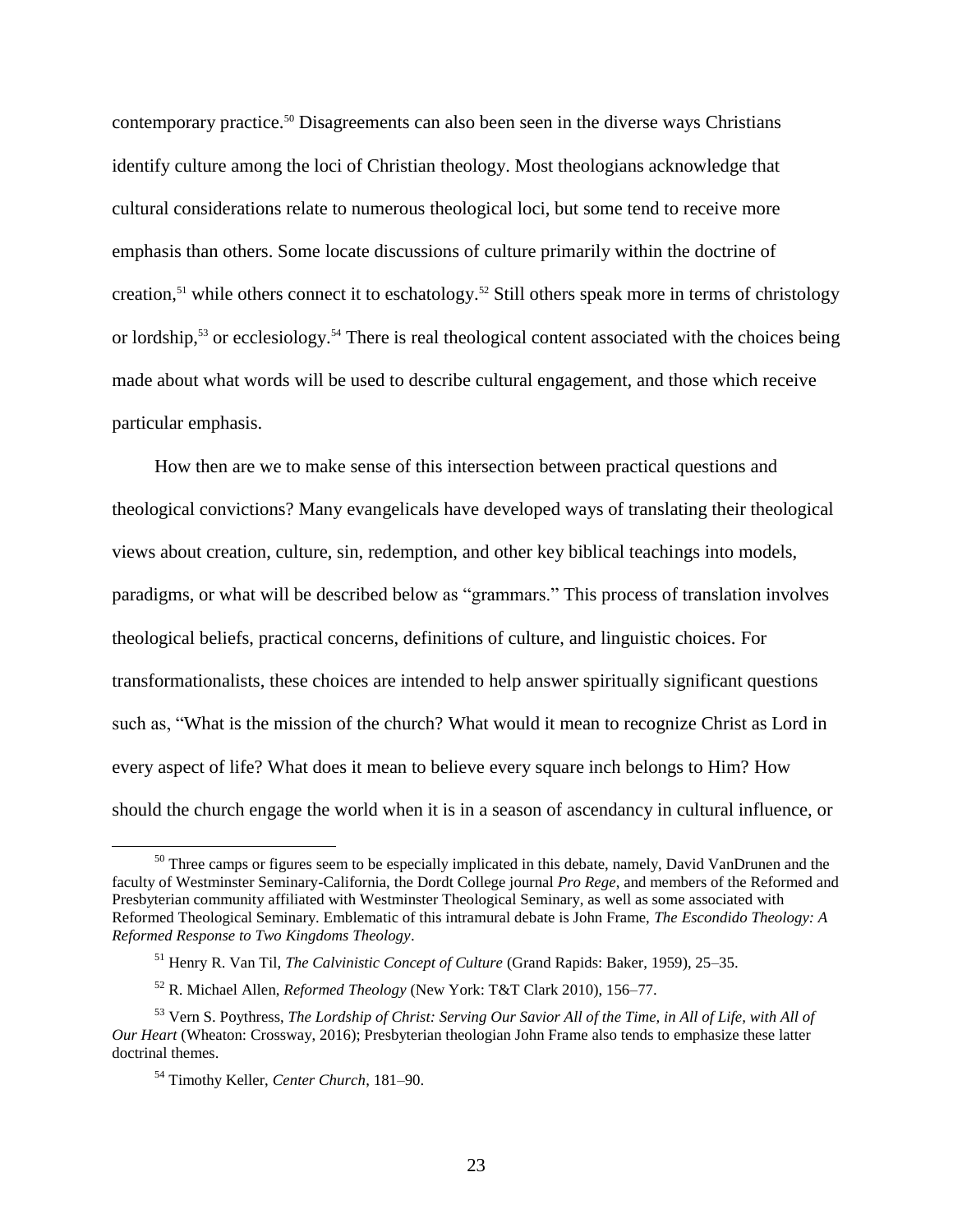when that influence is in decline?" These questions bring together theology and practice, discernment and discourse, and other features of our religious experience that must be held together if we are to have clarity about what cultural engagement really means in the twenty-first century. Clarifying the linguistic significance of this discussion brings clarity to the larger questions of cultural engagement. Engaging *language* as a focal point of reflection before engaging culture aids us in thinking rightly about cultural engagement.

### Grammars of Cultural Engagement

Nearly every major Christian theologian since World War II has contributed to the conversation on Christianity and culture. The fact of these contributions as well as the *form* of these contributions supports our emphasis on the formative influence of paradigms on our framing of the questions.

Ever since H. Richard Niebuhr published his watershed book *Christ and Culture*, evangelicals have never thought of culture the same way. The neo-evangelical movement can be dated to the 1940s, but Carl F.H. Henry's 1947 classic *The Uneasy Conscience of Modern Fundamentalism* marked a decisive turn to the culture as the realm of Christian responsibility for the movement.<sup>55</sup> However, other major Protestant theologians were also writing on this subject during this time. John C. Bennett of Union Theological Seminary published his Richard Lectures from the University of Virginia under the title *Christian Ethics and Social Policy* (1946). Bennett offers some categories for relating Christianity and culture that remarkably parallel the categories

<sup>&</sup>lt;sup>55</sup> Others would also point to Harold John Ockenga's opening convocation address at Fuller Theological Seminary as sounding the call to cultural responsibility. See "The Challenge to the Christian Culture of the West," in *Fuller Voices: Then and Now*, edited by Russel P. Spittler and Richard J. Mouw (Pasadena, CA: Fuller Theological Seminary, 2004), 11–19. This address was given in the same year that Henry's book was published.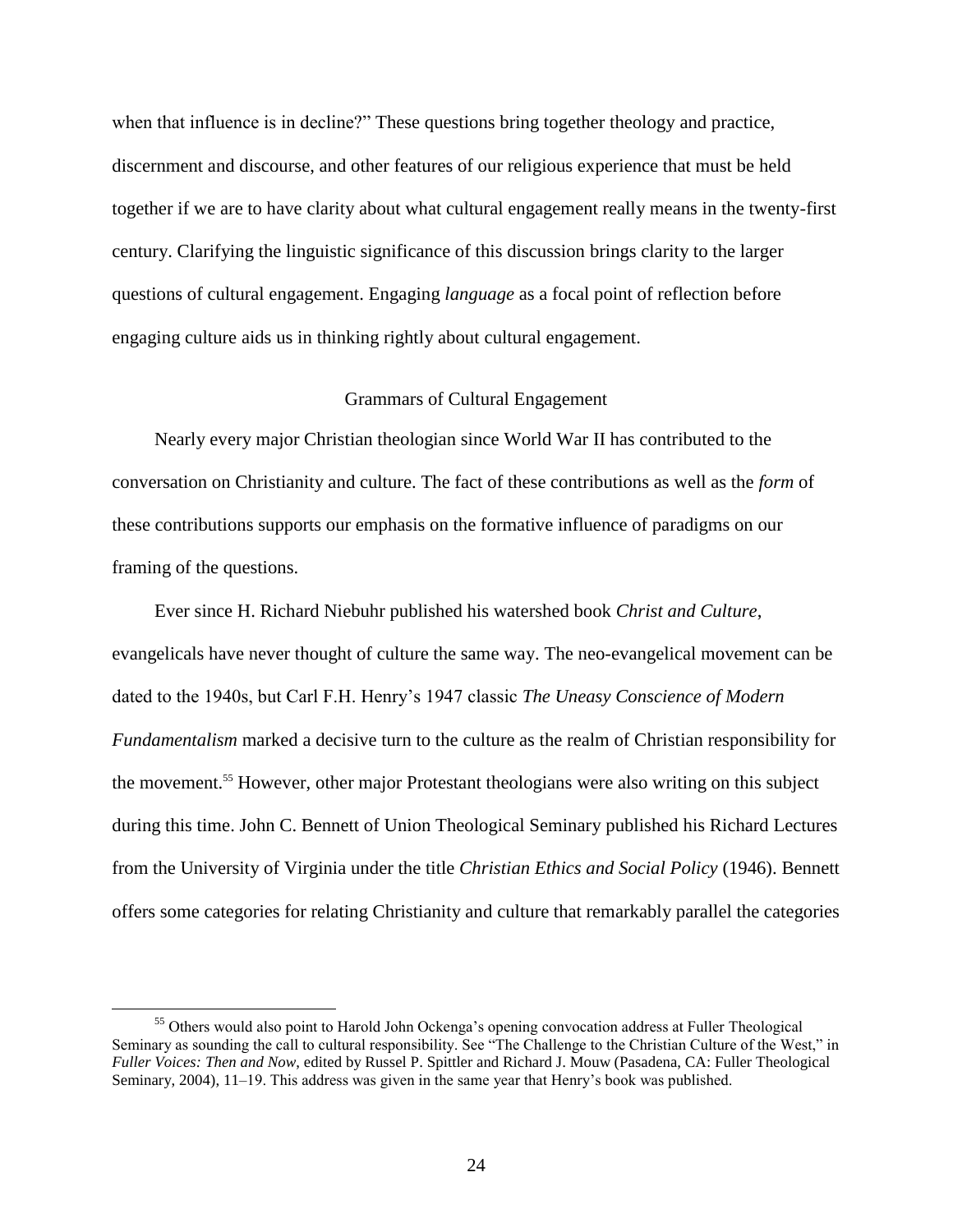Niebuhr would offer a mere five years later.<sup>56</sup> Emil Brunner, one the most important and recognizable Protestant theologians of this period, gave the Gifford Lectures between 1946 and 1948, which were first published under the title *Christianity and Civilisation*. In this two-part work, Brunner parallels later evangelical thought by classifying everything from science to education and work to art as "spheres of civilized or cultural life."<sup>57</sup> Then in 1959, Paul Tillich, another theologian of culture, published *Theology of Culture*. This work is a collection of essays that sets forth Tillich's unique emphasis on the religious aspects of what is commonly referred to as culture, such as art, science, and education.

What is the significance of these various works in the context of Niebuhr's influential proposal? At the height of Christendom in America, Christians increasingly offered paradigms, models, and motifs for understanding culture and cultural engagement (even if the term 'engagement' wasn't nearly as ubiquitous then as it is now). This approach is understandable for numerous reasons, not least of which because of their usefulness for analytical and pedagogical purposes. As John Howard Yoder explains, "The story of the past, and especially the story of our mental past, would be chaos, if we were limited to listing names and statements without analyzing them and grouping them. Naming 'types' and 'schools' helps us to do that."<sup>58</sup> Alister McGrath similarly speaks of the "importance of analogy or 'models' as a heuristic stimulus to theological reflection."<sup>59</sup> Some authors speak more of paradigms and strategies, some more in

<sup>56</sup> John C. Bennett, *Christian Ethics and Social Policy* (New York: Charles Scribner's Sons, 1946), 32–87

<sup>57</sup> Emil Brunner, *Christianity and Civilisation* (New York: Charles Scribner's Sons, 1948-9), 127.

<sup>58</sup> John Howard Yoder, "How H. Richard Niebuhr Reasoned: A Critique of *Christ and Culture*," in *Authentic Transformation: A New Vision of Christ and Culture,* 43–4. We should note that Yoder's specific assessment of Niebuhr is far from favorable and affirming, though we take this specific remark to apply more generally to the project of trying to make sense of historical inquiry. As someone who frequently engaged in historical analysis in his works, Yoder could make this statement in good faith alongside his specific criticisms of Niebuhr.

<sup>59</sup> Alister E. McGrath, *The Genesis of Doctrine: A Study in the Foundations of Doctrinal Criticism* (Cambridge: Basil Blackwell, 1990), 18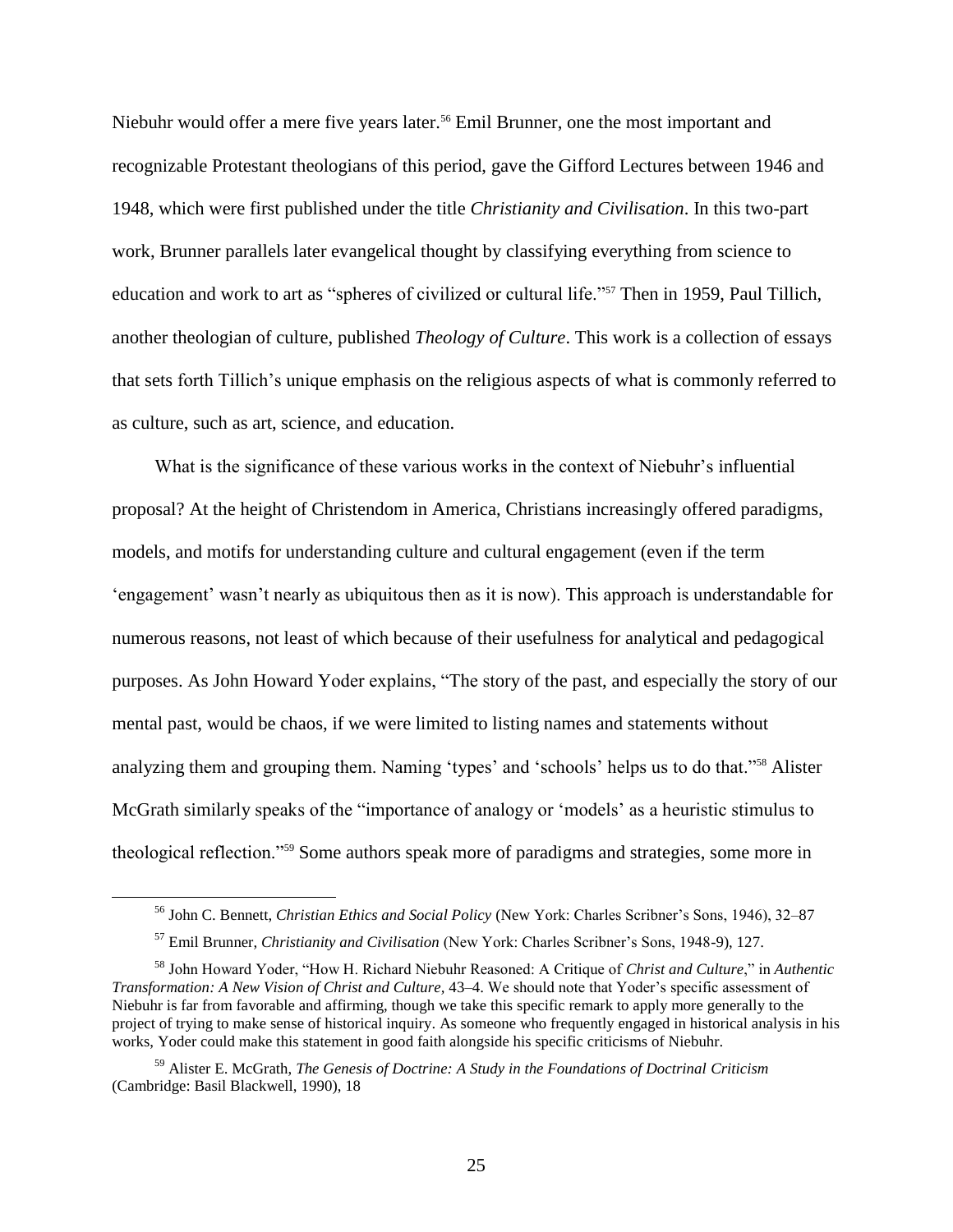terms of types, models, or motifs. How might we make sense of these constructions in the context of cultural engagement?

What these constructions have in common is that they rely upon the ability of language often metaphor—to describe a relationship between two things. In this case, that relationship is the one between Christianity and culture, or the church and the world. Yet these constructions also assume a second feature of language—the ability to prescribe a way of practicing the faith in a specific cultural way, setting, form, or institution. Applying these assumptions to cultural transformation might help illustrate the ambiguities built into the transformationalist approach.

When one speaks of transforming culture, do they primarily have in mind the agency of God, or the agency of man? If 'culture' is taken to be interchangeable with 'society,' then is transformation too ambitious in a post-Christian age? How would transformation differ if applied to a sphere like the arts versus the state? Is transformation primarily a duty we perform or a desired outcome to which we aim? A single word, though biblical, has the capacity to generate these types of questions.

These initial questions are indicative of the importance of choosing language carefully in a way that acknowledges its intimate connection to theological beliefs and practical aims. Moreover, these questions challenge the assumption that a single grammar of cultural engagement is adequate to do justice to the full scope of the biblical texts, the diversity embedded in the word "culture," and the diversity of settings in which God's people find themselves.

In unpacking our principle claim about language's coalescence with theology and practice, I will offer three related claims about language and cultural engagement that the rest of this chapter will seek to demonstrate, then further chapters will illustrate through the story of the rise

26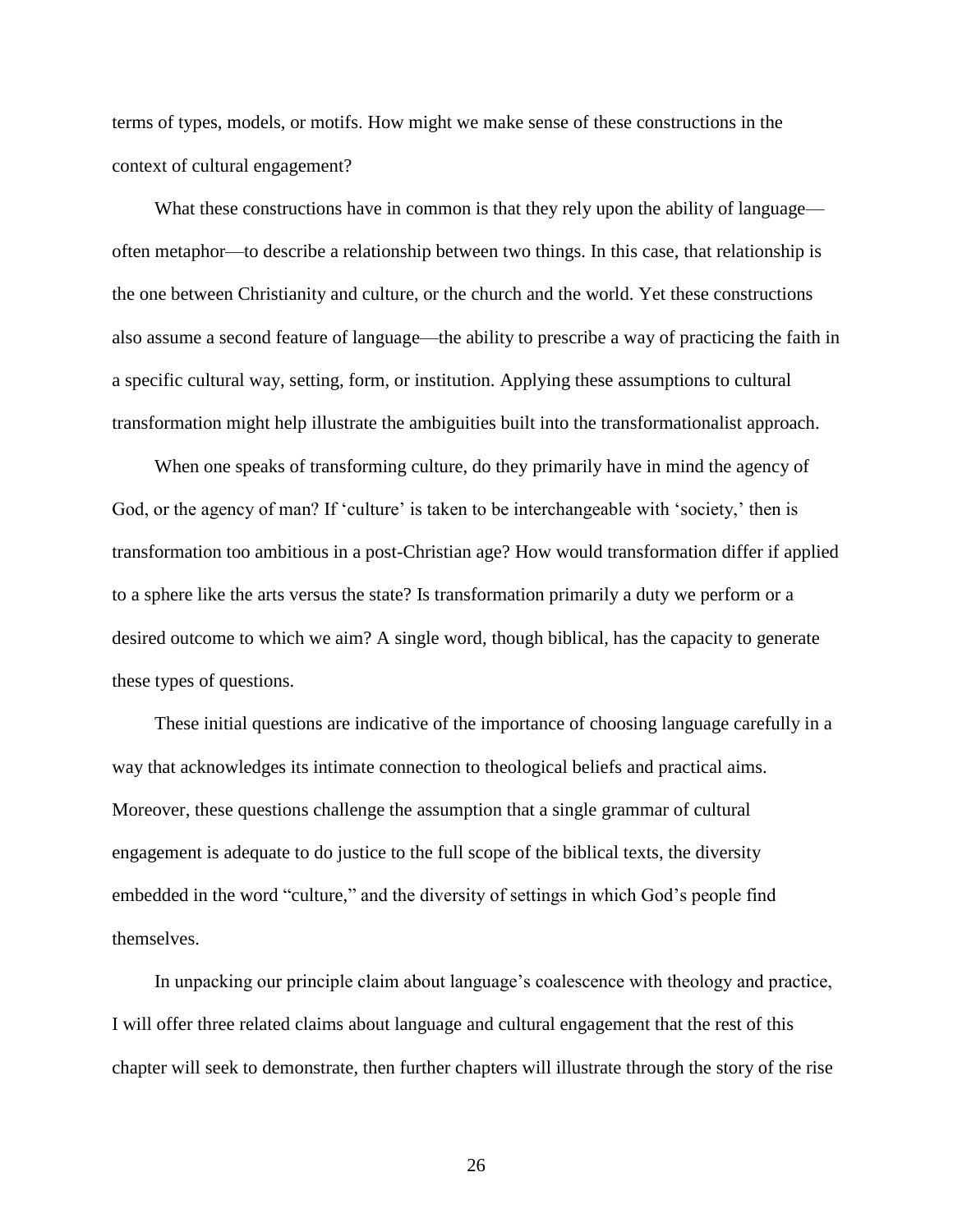of neo-evangelical cultural engagement, and the efforts of several important evangelical authors to recast transformationalism.

First, approaches to cultural engagement might be understood as "grammars." A conceptual tool is needed to categorize linguistic constructions that are diverse, and yet have the same ultimate goal, which is to relate Christianity to culture. It is possible to evaluate types *as types*, such as in the case of Niebuhr.<sup>60</sup> And it is possible to evaluate metaphors *as metaphors*, such as in the case of other authors.<sup>61</sup> However, since there are some common conceptual and practical features that link nearly all mainstream models being proposed by evangelicals, I have employed a linguistic concept with a theological background that is capable of helping us analyze them together. It will be further demonstrated below why this is a legitimate and appropriate theological category.

Second, grammars of cultural engagement have both descriptive and prescriptive qualities, even if they fall short of strict precision on either count. One will note when they survey the range of proposals that some attest to be *describing* a relationship. Others attest to be *prescribing* a specific strategy or outlining a particular set of responsibilities. However, either approach cannot help but entail the other. That is to say, descriptive and prescriptive are artificial distinctions when it comes to this subject. One cannot speak abstractly about a relationship between two entities without also implying some general role, responsibility, or posture that would flow out of that relationship. Similarly, one cannot hope to speak in mere practical terms of a responsibility without a particular type of relationship being presupposed in that set of

<sup>60</sup> John Howard Yoder, "How H. Richard Niebuhr Reasoned," 43–52.

<sup>&</sup>lt;sup>61</sup> Daniel Strange, "Rooted and Grounded? The Legitimacy of Abraham Kuyper's Distinction between Church as Institute and Church as Organism, and its Usefulness in Constructing an Evangelical Public Theology," *Themelios* 40, no. 3 (2015): 430–45. Metaphor Theory is another conceptual resource that could be considered a possible tool for informing this larger subject. See George Lakoff and Mark Johnson, *Metaphors We Live By* (Chicago: University of Chicago Press, 1980).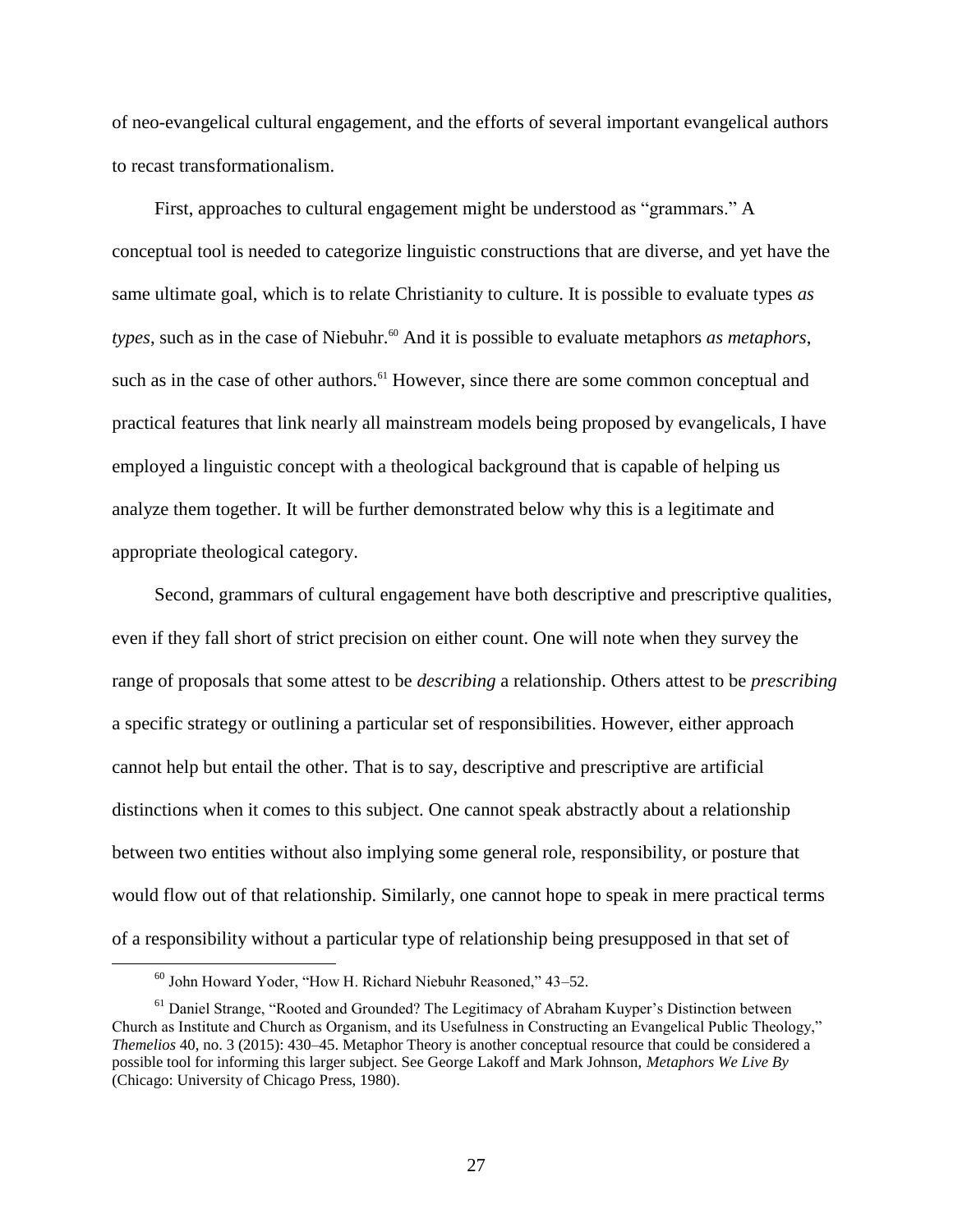responsibilities. Critical appropriations of the insights of postliberal theologians and their critics enable us to see that reality and rules, metaphysics and practice, are false dichotomies.

Third, as an outgrowth of thesis two, language is where theology and practice meet. That is to say, valid linguistic constructions for cultural engagement must have both well-considered, propositional, theological content undergirding them, and they must possess a practical, directive element as well. They should be substantial enough to make or reflect some concrete theological claims, and they should be pastorally nuanced enough to offer practical direction to the lived faith of God's people. For this reason, given the varied nature of the social contexts in which God's people find themselves, as well as the diversity of cultural phenomena which constitute our experience in God's world, no single grammar should be taken as the definitive one for all times and places. Even if one's theology never changes, the circumstances in which that theology is lived changes. Accordingly, our theology will shape our practices in every unique circumstance. Therefore, contextual, nuanced, linguistic consideration must govern the employment of grammars in the contemporary church.

#### **Christ and Culture as a Linguistic Enterprise**

Language is where one's vision of cultural engagement is linked theologically and practically. This is one way of summarizing the collective emphasis of this dissertation and the theses above. In order to substantiate and illustrate the claims I am advancing about language and grammars of engagement, the linguistic features of the Christianity and culture discussion must be explored in greater depth. First, the centrality of language to Christian mission and ministry will be briefly considered as a way of establishing a practical foundation for the linguistic exploration to follow. Second, some background of the philosophy of language will be briefly considered. Third, the legitimacy of grammar as a theological concept will be demonstrated to

28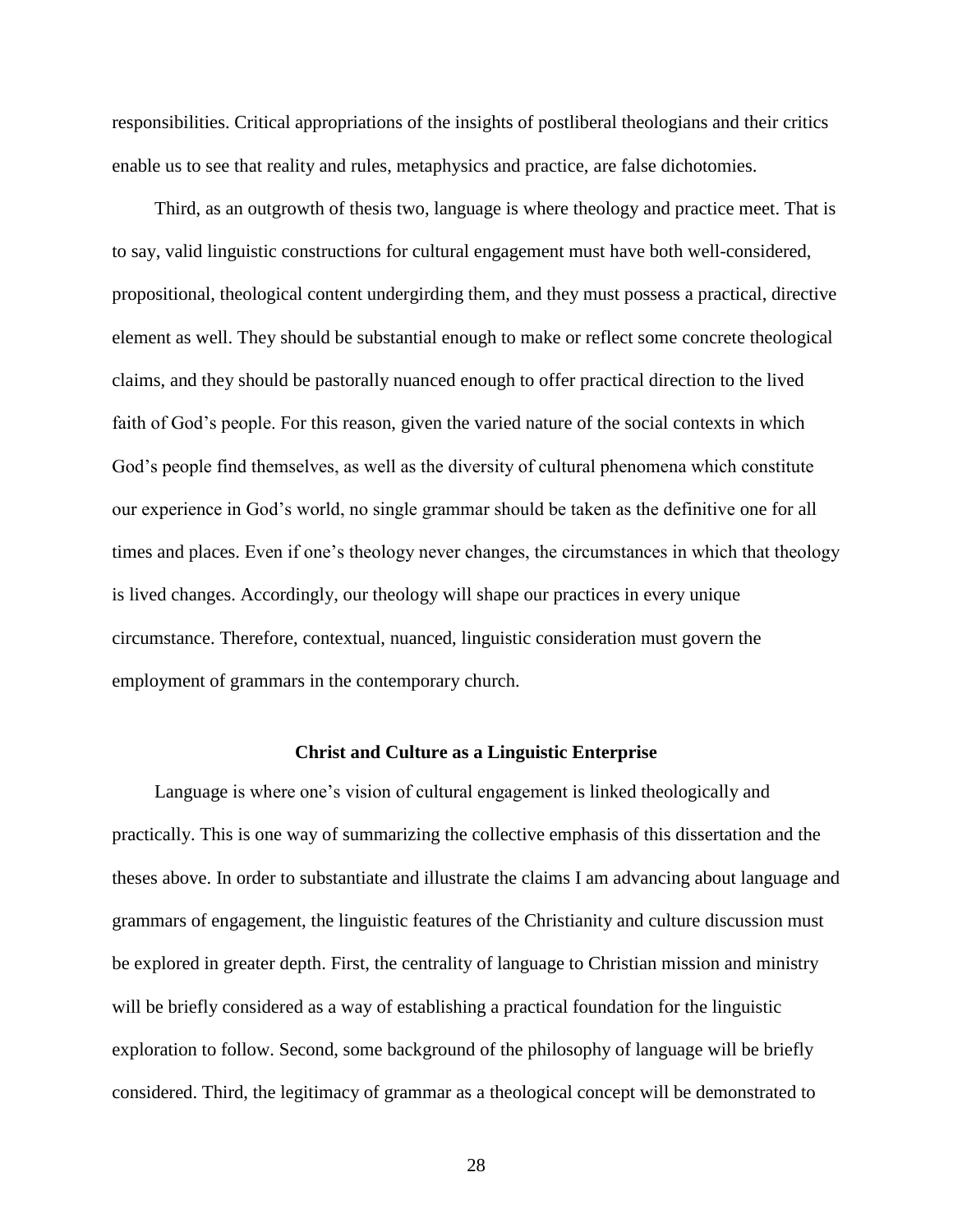justify our ongoing use of it, especially as it has been appropriated in theology. Finally, the insights of cultural anthropology and linguistics will be considered to further substantiate the centrality of language to guiding and shaping cultural engagement, and its profound influence over thought and life.

### Language as a Fundamental to Mission and Discipleship

The orthodox Christian faith is predicated on several fundamental presuppositions about language. First, God has spoken in intelligible language to human beings in history. Second, humanity is able, albeit imperfectly, to receive that communication and understand it. Third, verbal communication through human languages is both a gift to humanity and indispensable for the church's ongoing mission on earth. None of these three assumptions minimize the complexity of language, the impact of sin on human communication, or the numerous hermeneutical challenges associated with language—each of which are fields for extensive research that lies beyond the scope of the present study. Despite the challenges of communication, many theologians who espouse an epistemic realism have not felt too threatened by these challenges.<sup>62</sup> They recognize that an acknowledgment of language's limitations is not *coequal with* the assertion that language is unreliable. For the life of the church and its members, language is indispensable to its ability to execute its mission. We need not be sidetracked by the intricacies of all of the debates on language to acknowledge this claim and examine it.

The late Lutheran theologian Robert Jenson (1930–2017) explains the centrality of language to the church's mission well. He notes that the "church is, in general, concerned for the

<sup>62</sup> E.g. Kevin J. Vanhoozer, *Biblical Authority After Babel: Retrieving the Solas in the Spirit of Mere Protestant Christianity* (Grand Rapids: Brazos, 2016); Vanhoozer, *Is There a Meaning in This Text?: The Bible, the Reader, and the Morality of Literary Knowledge* (Grand Rapids: Zondervan, 1998); McGrath, *The Genesis of Doctrine*, 98–9. Ironically, Vanhoozer cites Steiner's *Real Presences* as a formative influence on him in several of his books.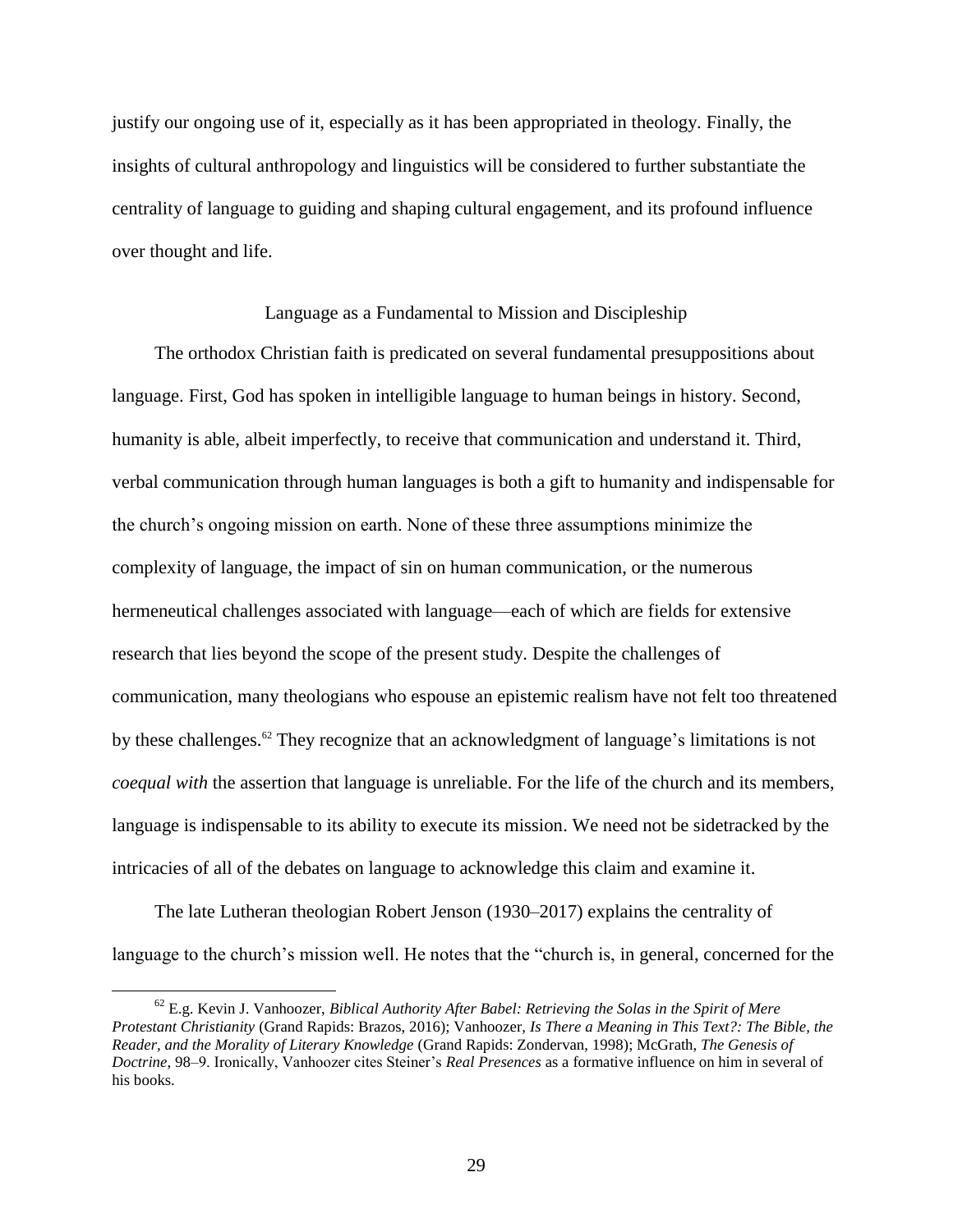unity of description and creation in language because the church is the gathering to perform a certain language act, to make and hear a certain address: the church is those who tell and hear the gospel."<sup>63</sup> Language, in other words, is central not only to the Gospel as a series of propositions about what God has done in Christ, but it enables the church to communicate that truth to one another and to the world. Jenson elaborates further,

The gospel tells about Jesus as the future, and in so doing impresses him on the hearers as a future for which they may live, calls up and evokes the coming Lord as the Lord of their present. Therefore, the gospel can never be only statements about Jesus; the gospel depends on the creative, future-evoking power of language. The church seeks to intensify the futurepointing power of its talk about Jesus; as a result, the church finds itself singing, rhyming, dancing, and playing his story.<sup>64</sup>

Even if one's emphasis is to focus on the use of theological language in communicating propositions, it remains plain to see that preachers preach with words. Teachers teach with words. Language helps believers to pray and sing, and parents to catechize. Words are tools that remain indispensable to Christian worship and liturgy, catechesis and discipleship, ministry and mission. There are actions bound up with the ideas, and practices with the propositions.

Another reason why language is fundamental to these aspects of the church's life is because of the theological-doctrinal-creedal foundations that undergird that life. It is no small accident of history that much of the church's unity and integrity was impacted by the distinction between *ousia* and *homoousios*. <sup>65</sup> Other instances of conflict and debate often come down to the choice of one word or another. Within confessional evangelicalism, "inerrancy" as a concept and term has been a subject of debate since the 1970s, and earlier by some accounts. Still it remains a

<sup>63</sup> Jenson, *Essays in Theology of Culture* (Grand Rapids: Eerdmans, 1995), 3–4

<sup>64</sup> Jenson, *Essays in Theology of Culture*, 4.

<sup>65</sup> McGrath, *The Genesis of Doctrine*, 29–30.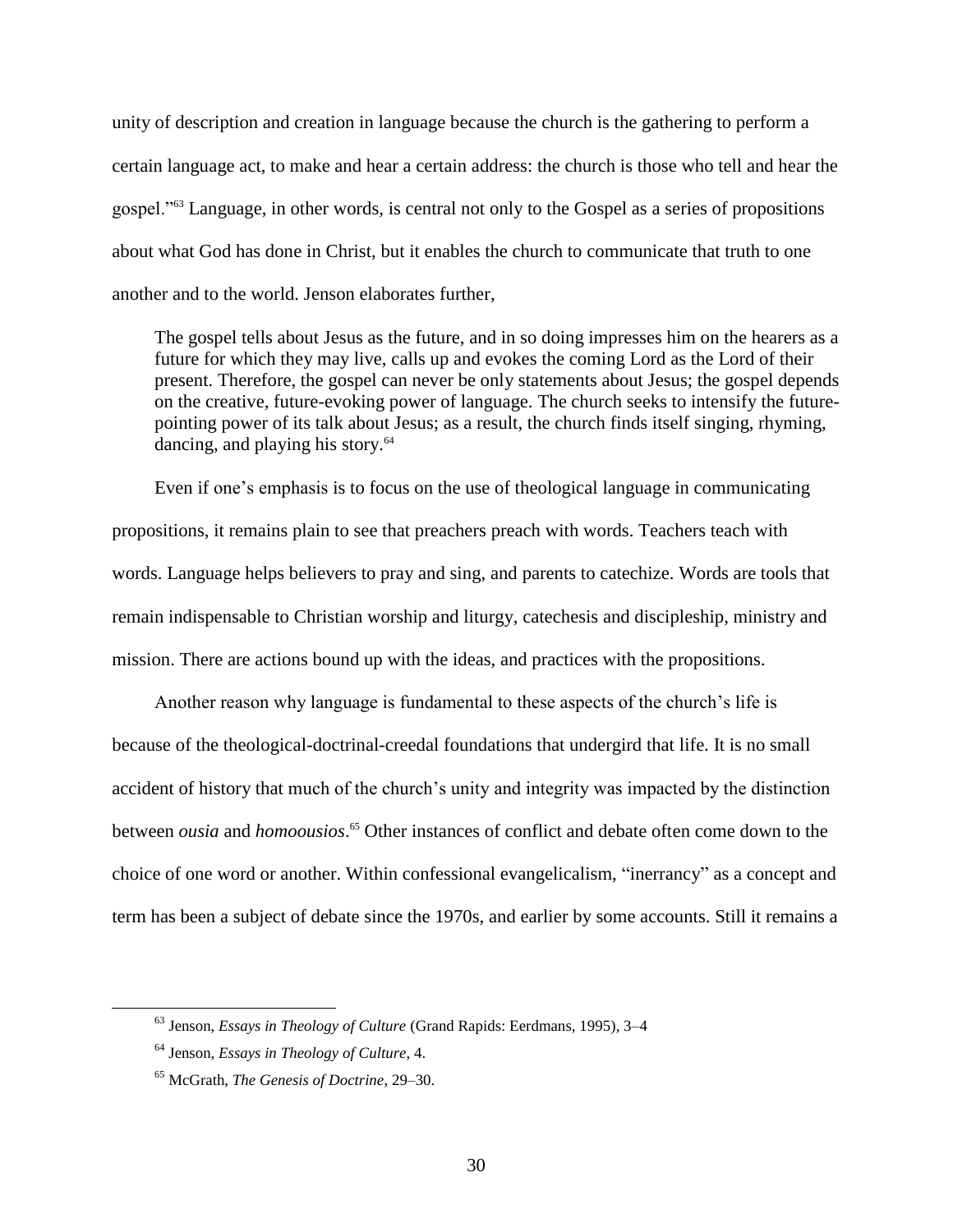disputed subject.<sup>66</sup> Any church body that cares about truth and Scripture cannot escape the nature and function of language. Even a church body that give less explicit attention to those two subjects but cares about worship, liturgy, or most any other aspect of religious life, will find language inescapable.

Having established the centrality of language to the mission and ministry of the church, we now move to some brief background on philosophy and language. This area is pregnant with insight to supply a fuller understanding of how philosophical questions bring clarity to our subject. They can help us in our movement toward a more precise use of the term "grammar," a decidedly linguistic metaphor, as a means of thinking about cultural engagement.

### *Philosophical Background to Grammars of Engagement*

Many historians and philosophers have remarked that there has been something of a turn to language in philosophy in the twentieth century. This so-called linguistic turn<sup>67</sup> was fueled by the contributions of numerous philosophers, including Gottlob Frege (1848–1925), Bertrand Russell (1872–1970), J.L. Austin (1911–1960), Noam Chomsky (b. 1928), Saul Kripke (b. 1940), and most notably Ludwig Wittgenstein (1889–1951). Philosophical discussions of language have created quite a body of literature, but the influence of Wittgenstein looms largest.

Ludwig Wittgenstein is thought by many to be the most significant philosopher of the twentieth century. <sup>68</sup> Though he died by mid-century and only published one book during his life, his thought has left a lasting impression of Anglo-American philosophy, analytic philosophy, and

<sup>66</sup> James R. Merrick and Stephen M. Garrett, ed., *Five Views on Biblical Inerrancy* (Grand Rapids: Zondervan, 2013).

 $67$  The phrase "the linguistic term" was first used by Gustav Bergmann, though others have employed the phrase also. See Gustav Bergmann, *Logic and Reality* (Madison: University of Wisconsin Press, 1964).

<sup>&</sup>lt;sup>68</sup> The renowned philosopher and historian Anthony Kenny is perhaps the most notable voice in this chorus of voices who have expressed this opinion. See Anthony Kenny, *Wittgenstein* (Malden: Blackwell, 2006), xi.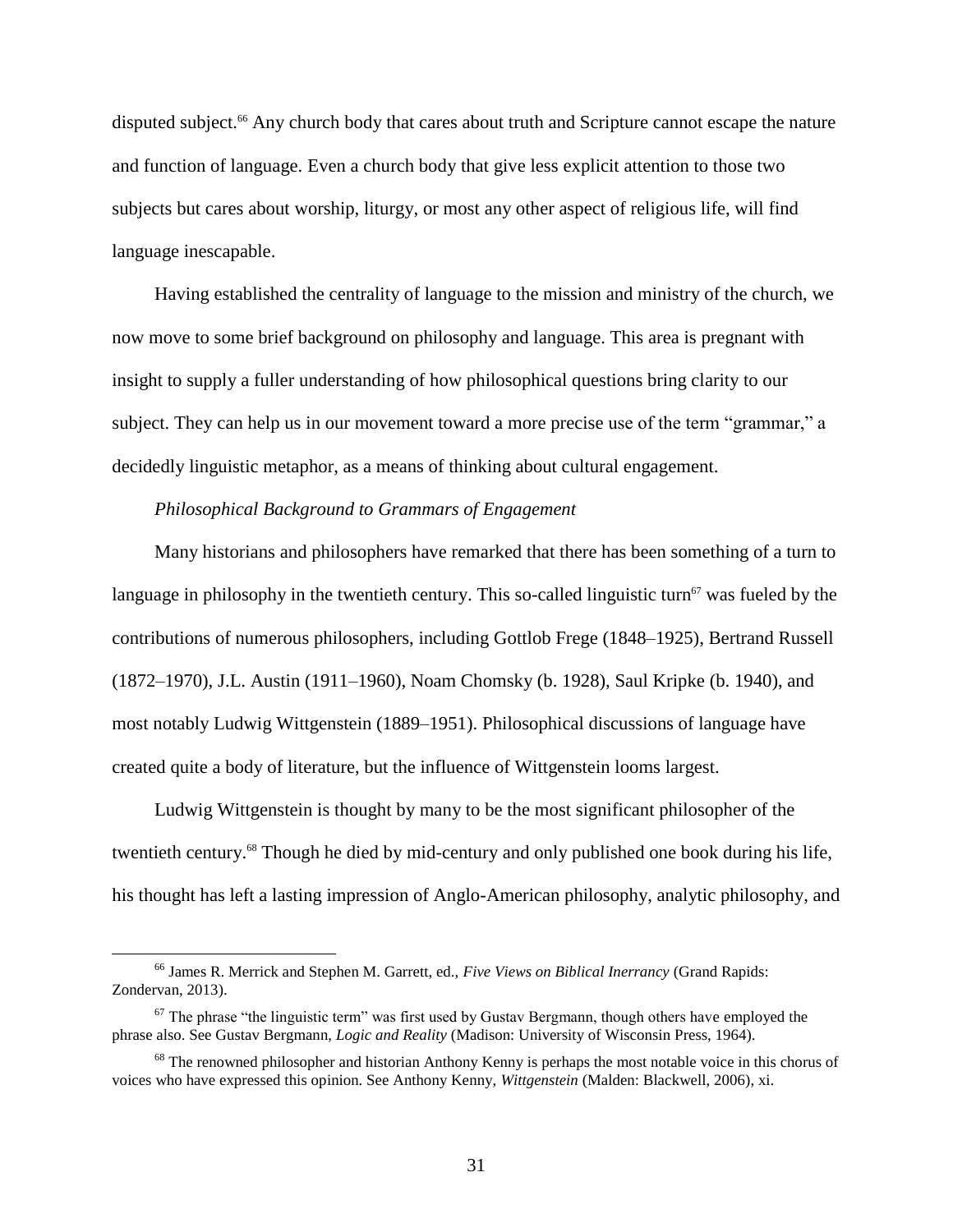philosophy of language. However, his "impact reaches into such various fields as cognitive psychology, sociology, ethics, literary criticism," and more.<sup>69</sup> Wittgenstein is also unique among major philosophers in that he did not produce a "breakthrough" in ontology, epistemology, or ethics.<sup>70</sup> Rather, he "tried to get clear all kinds of elementary things, like differences between names and concepts, and activities and capacities like 'intending,' 'thinking', and 'believing'."<sup>71</sup> It is probably Wittgenstein's proclivity toward raising questions about word usage that contributed to the "ordinary language philosophy" school of thought with which he is often associated. But the idea Wittgenstein is likely best known for is his notion of "language games." In essence, language is inseparable from its usage or practice, that is, the particular language game in which it is implicated. As opposed to looking for some generalized theory of language and meaning, Wittgenstein's later work focuses on the contextual nature of word usage, how it generates different responses in different situations, and how certain skills are required in acquiring the right use of language. As Adonis Vidu explains, "Wittgenstein's intention was to carefully teach us to 'remember' the unity of language and life."<sup>72</sup>

Wittgenstein's thought in this area is highly debated. His writing tends to be very dense and opaque, especially because of the aphoristic approach he employs in his writing. Yet it is a fair generalization to say that his later thought lends itself to an emphasis on language as contextual, pragmatic, and not bound by conventional modern notions of grammar. Interestingly, this is the precise point where his work connects to theology. In *Philosophical Investigations*, he refers to

<sup>69</sup> Bruce R. Ashford, "Wittgenstein's Theologians? A Survey of Ludwig Wittgenstein's Impact on Theology," in *Journal for the Evangelical Theological Society* 50, no.2 (June 2007): 357–75.

<sup>70</sup> His only book published during his lifetime was the *Tractatus Logico-Philosophicus*, regarded by many as one of the greatest philosophical treatises of all time.

<sup>71</sup> Paul L. Holmer, *The Grammar of Faith* (New York: Harper & Row, 1978), 17.

<sup>72</sup> Adonis Vidu, *Postliberal Theological Method: A Critical Study* (Milton Keyes, UK: Paternoster, 2005), 165.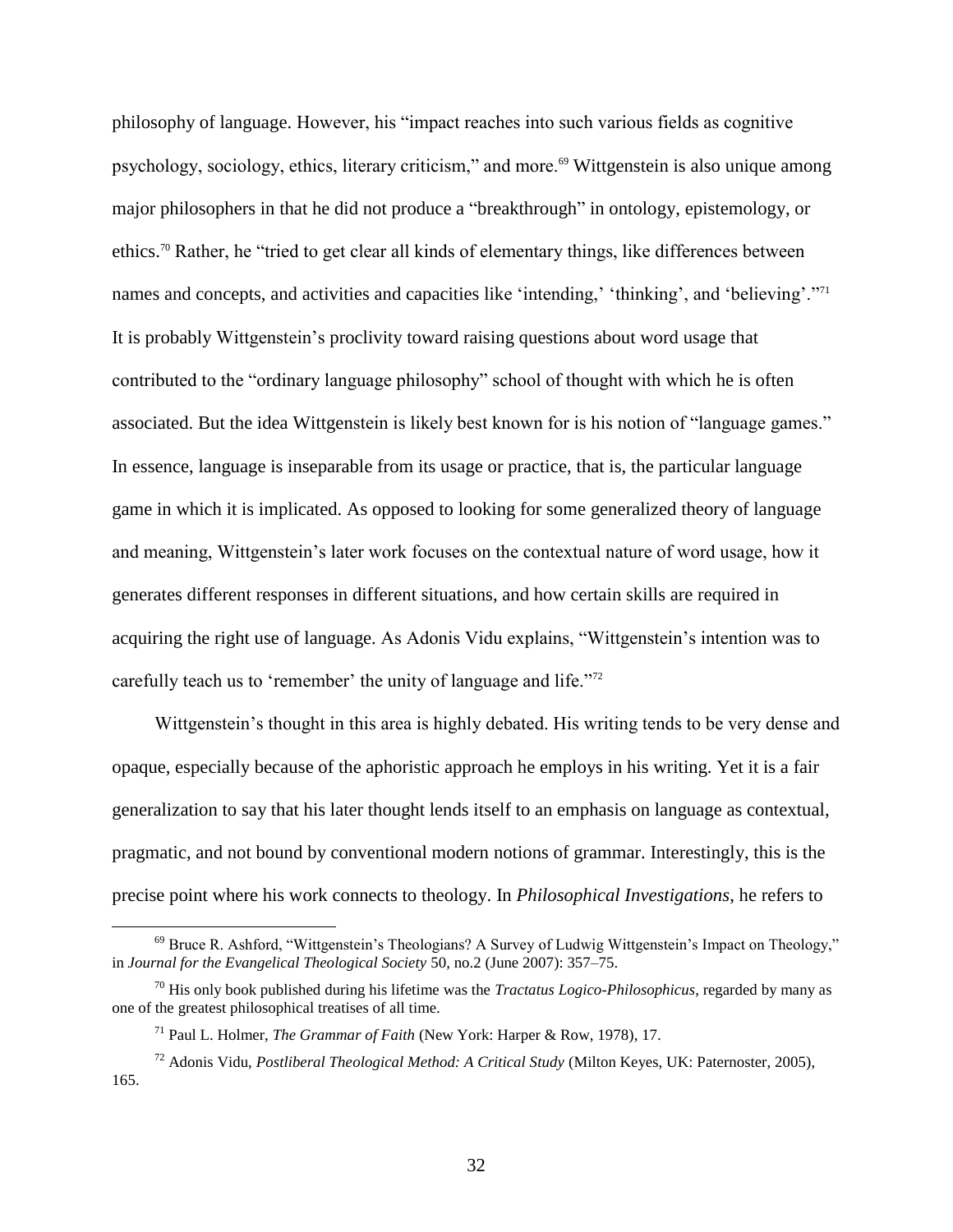theology as a grammar.<sup>73</sup> This idea is thought to originate with him, and in turn has been appropriated by numerous theologians. Indeed, his influence on theology has been striking and significant.<sup>74</sup> It is not crucial to our project here to analyze Wittgenstein's thought in great detail. But his influence lurks in the background of this subject and on many theologians, especially on those who see how language connects to the church's practice. They two become inseparable. As Bruce Ashford notes, "language is continuous with experience—language gives one the categories with which to experience 'experience'."<sup>75</sup> If this application of Wittgenstein is correct, then this reaffirms our contention that language is not a secondary or tertiary concern in cultural engagement. Rather, the language used to describe and prescribe our engagement is bound up with what our experience have been in living the faith in a cultural context.

An additional question posed by a dialogue with Wittgenstein is whether it can be maintained that religious language corresponds to or describes theological reality, or whether it merely has a pragmatic, contextual function in terms of the language game of religious practice. Wittgenstein's later thought reflects the modern anxiety over metaphysics, and theology as ontology. His own relationship with religion was rather complicated on several levels.<sup>76</sup> But needless to say, conservative evangelicals have not been among those sanguine about the appropriation of his work. Michael Harvey helpfully explains the philosophical background of

<sup>73</sup> Ludwig Wittgenstein, *Philosophical Investigations*, trans. G.E.M. Anscombe, P.M.S. Hacker, Joachim Schultze (Malden, MA: Blackwell, 2009), § 371, 373.

<sup>74</sup> Bruce R. Ashford, *Wittgenstein's Impact on Anglo-American Theology: Representative Models of Response to Ludwig Wittegseinstein's Later Writings* (PhD dissertation, Southeastern Baptist Theological Seminary). The Yale School, comprised of theologians such as Hans Frei, Paul Holmer, and George Lindbeck, are among those best known for appropriating Wittgenstein's thought in theology, along with Fergus Kerr and Stanley Hauerwas.

<sup>&</sup>lt;sup>75</sup> Bruce R. Ashford, "Wittgenstein's Theologians? A Survey of Ludwig Wittgenstein's Impact on Theology," in *Journal for the Evangelical Theological Society,* 362.

<sup>76</sup> Ray Monk, *Ludwig Wittgenstein: The Duty of Genius* (New York: Penguin, 1990), 123. Monk notes that the idea that the "essence of religion lay in feelings" and "practices rather than beliefs remained a constant theme in Wittgenstein's thought."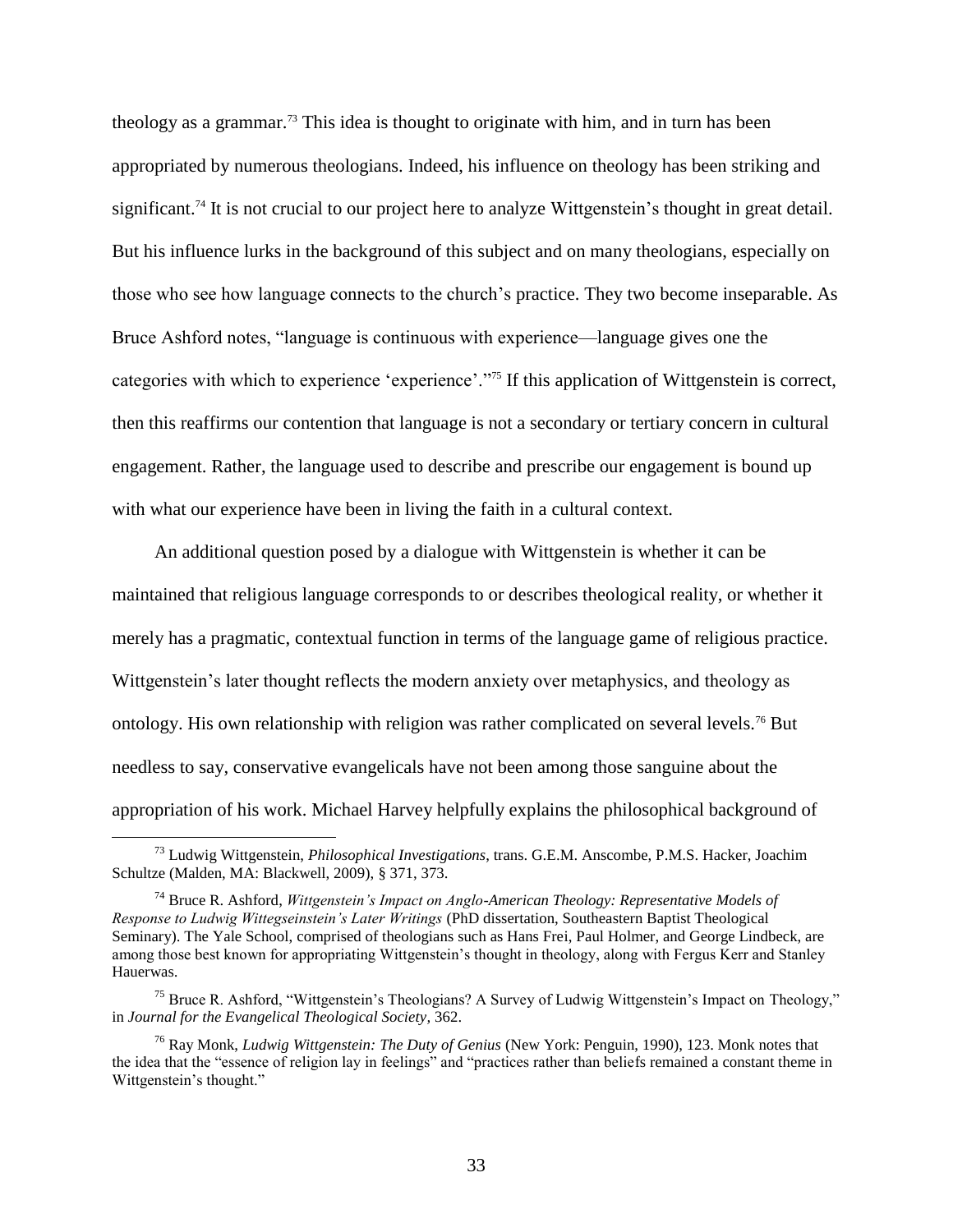the linguistic challenge we confront when discussing Wittgenstein and language:

In the wake of Kantian and positivistic critiques of metaphysics and theology, one group of philosophers and theologians has attempted to reconstrue the meaning of religious discourse without making ontological commitments to a mind-independent reality. Another group has refused to abandon such commitments: they remain convinced that religious language is meaningless without them, because it cannot otherwise be 'about' anything objectively real; it merely becomes an expression 'of' religious piety, sentiment, or emotion.<sup>77</sup>

This larger philosophical debate helps us situate the centrality of language to religious discourse, including how we speak about the relationship between the church and the world, or Christianity and culture. Should language be seen as giving us access to timeless truths about the church and the world as abstractions, or should a more practice-oriented view be the focus of the language we use to formulate cultural engagement? Language can and should do both, and the concept of grammar helps to establish this. Just as a grammar governs the operation of a language, the postliberal emphasis on theology as a grammar which governs the practice of the church can link thought and practice. And since language is more often associated with conveying theological truth in traditional Christian theology, a linguistic metaphor such as grammar helps form a more explicit link to actual practice. We now may further consider the theological legitimacy of this concept by surveying the thought of several theologians who utilize the concept of grammar and/or linguistic metaphors. This survey helps illuminate the significance of the revisions at work in the language of cultural engagement for the life of the church, and the possibilities for what further revisions could take place.

### Theological Legitimacy of the Concept

Seeing various approaches to cultural engagement as "grammars" may seem like

<sup>77</sup> Michael G. Harvey, "Wittgenstein's Notion of 'Theology as Grammar'," *Religious Studies* 25 (1989): 89– 103.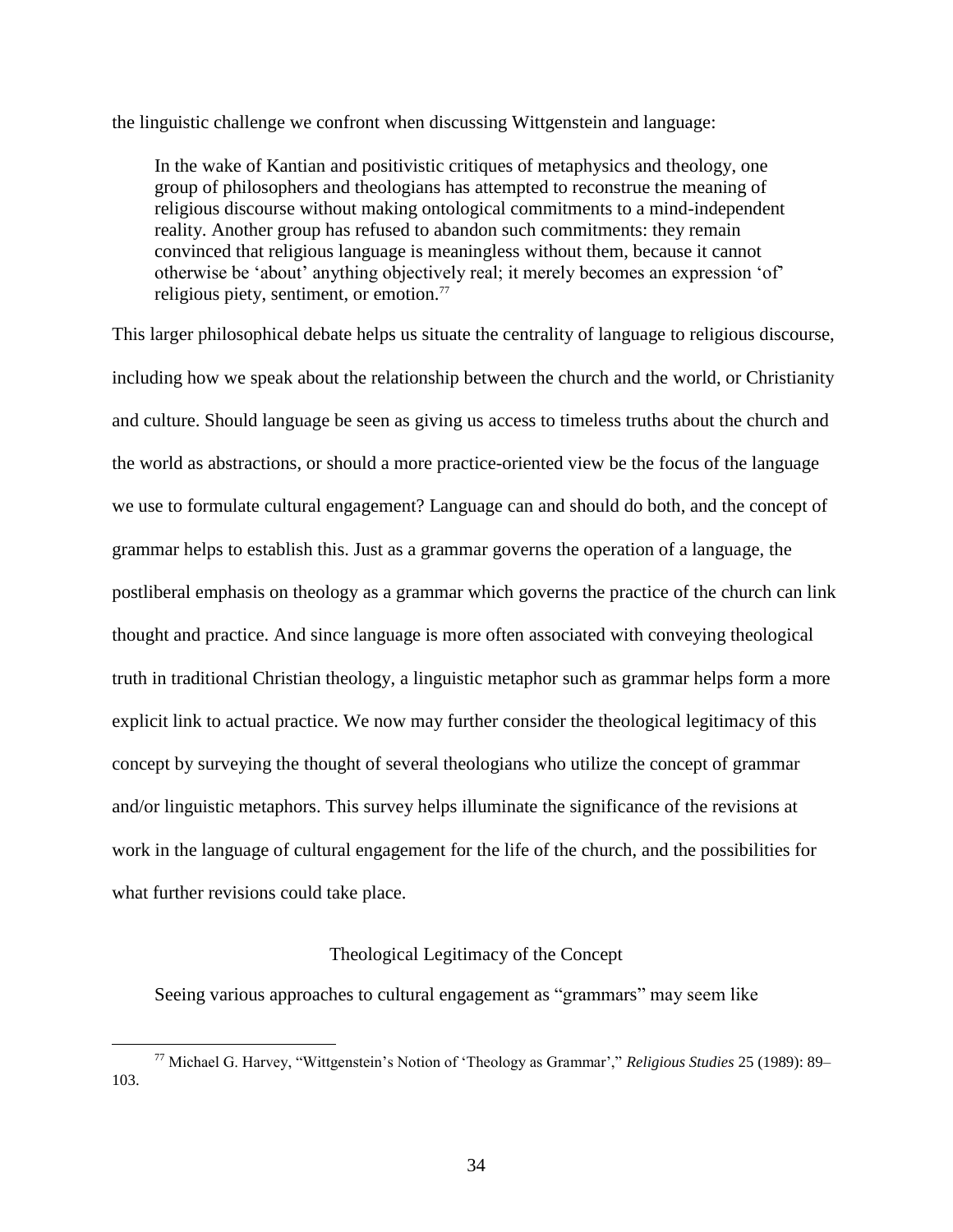something of a novelty as this term is not traditionally associated with Niebuhr's categories, or any other major proposal on cultural engagement. Here we will focus on establishing the usage the term "grammar" has enjoyed in theology.

This dissertation's title knowingly eludes to the title of George Steiner's 1990 Gifford Lectures, *Grammars of Creation*. Steiner (b. 1929) uses this term to refer in part to the "articulate organization of perception, reflection and experience."<sup>78</sup> He is especially interested in the emergence of the future tense and what this might suggest about the nature of hope. Though Steiner utilizes the concept of grammar in *Grammars of Creation*, *Real Presences* has more of a direct thematic bearing on our subject here.<sup>79</sup> Steiner writes of "the tenor of *trust* which underlies, which literally underwrites the linguistic-discursive substance of our Western, Hebrew-Attic experience."<sup>80</sup> "This instauration of trust," he writes, "is that between word and world."<sup>81</sup> Steiner not only uses the term grammar, but in his overall theological project he is concerned about the link between word and world that all of our language is predicated on, at least in part. This of course has implications not just for everyday language, but theological language or doctrinal formulations. Approaches to cultural engagement may not typically be seen as rising to this level, and yet in some ecclesial traditions they very much do.<sup>82</sup> After all, many of the terms used in doctrinal formulations are not explicitly biblical, but rather they are extra-biblical terms used to describe biblical teaching. Examples might include "Trinity,"

<sup>78</sup> George Steiner, *Grammars of Creation* (New Haven: Yale University Press, 2001), 6

<sup>79</sup> We might also note Steiner's *After Babel: Aspects of Language and Translation* (New York: Oxford University Press, 1975). I only came to this title late in my research, but Steiner discusses Wittgenstein's thought at length in this book.

<sup>80</sup> George Steiner, *Real Presences* (Chicago: University of Chicago Press, 1991), 89.

<sup>81</sup> Steiner, *Real Presences*, 89.

 $82$  An example of this might be seen among many Two Kingdoms adherents. Whether Lutheran or Reformed, they tend to speak of this view in terms of confessional identity and not merely a "practical strategy."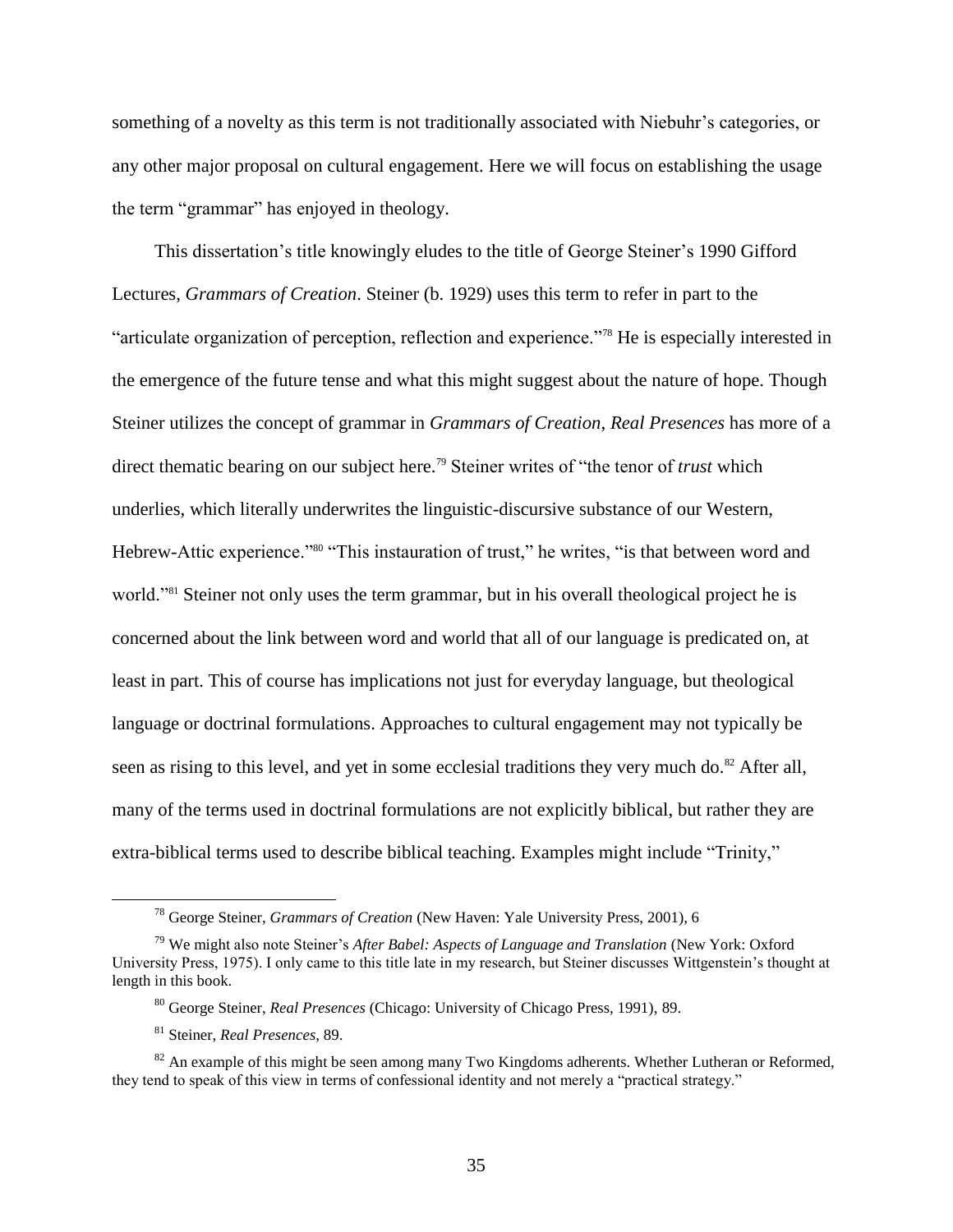"rapture," or "two realms."

A second notable theologian who discusses the relationship between theology and language is Alister McGrath (b. 1953). In *The Genesis of Doctrine*, adapted from his 1990 Bampton Lectures, McGrath's gives extensive attention to the way that linguistic formulations of doctrine reflect hermeneutical assumptions, views about historical appropriation, and metaphysical commitments. At the heart of his argument is the observation that the genesis of doctrine lies partly in "the perceived need to transfer theological reflection from commitment to the limits and defining conditions and vocabulary of the New Testament itself, in order to preserve its commitment to the New Testament proclamation."<sup>83</sup> McGrath is not only making an historical observation, but he is endorsing the use of extra-biblical language to preserve New Testament teaching. While McGrath does not offer "grammar" as part of his own formal theological argument, he does find much commendable about it as he sees it in the work of George Lindbeck. McGrath engages at length with Lindbeck's *The Nature of Doctrine*, to which we shall return below. However, for now we can simply note two further aspects of McGrath's argument that are pertinent here.

First, McGrath stresses that, "there is a creative dialectic between the historical and descriptive on the one hand, and the theological and prescriptive on the other.<sup>384</sup> When it comes to doctrinal claims, efforts to separate the two are errors arising from misunderstanding the genesis of doctrine and the nature of doctrinal criticism. Second, McGrath argues that doctrine as a historical phenomenon has four major dimensions: it is a social demarcator, it is generated by and subsequently interprets the Christian narrative, it interprets experience, and it makes truth

<sup>83</sup> McGrath, *The Genesis of Doctrine,* 7.

<sup>84</sup> McGrath, *The Genesis of Doctrine*, ix.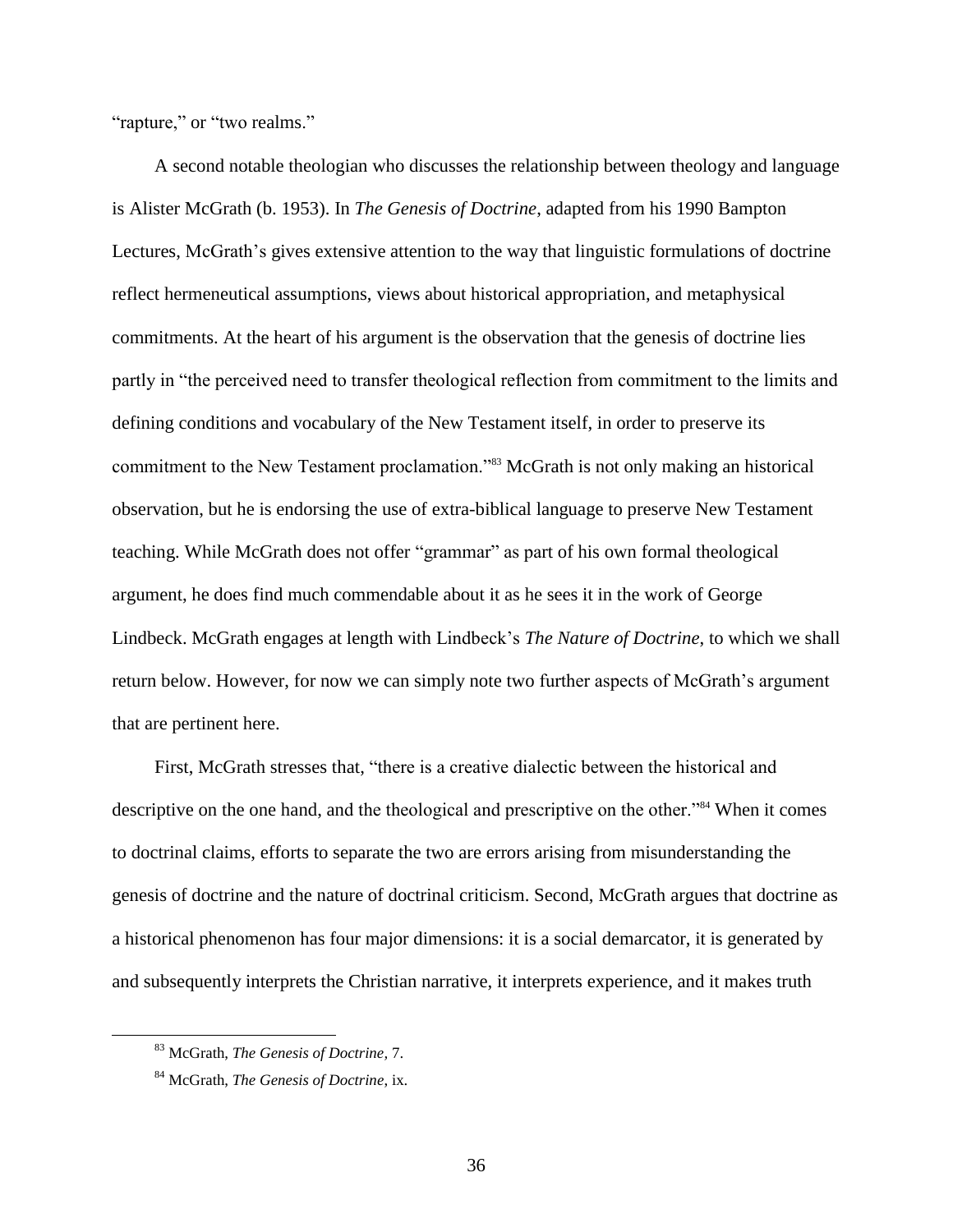claims.<sup>85</sup> Doctrine is, if anything a linguistic construction. Yet it functions in all four of these ways in the existence of the church. McGrath is an important voice to validate the notion of language as a grammar guiding the life of the church. He affirms the validity of seeing doctrine as having a "regulative function," as being a "grammar" that "describes the regulatory language of the Christian idiom."<sup>86</sup> Yet he unequivocally stresses that, "there is an ineradicable cognitive element to Christian doctrine."<sup>87</sup>

Another notable theologian who has used the term grammar is John Henry Newman (1801–1890) in his *An Essay in Aid of a Grammar of Assent* (1870). <sup>88</sup> Newman is best known for his association with the Oxford Movement, and his very public transition from Anglicanism to Roman Catholicism. Though Newman was a churchman, this work is as philosophical as it is theological. While it does serve as a sort of apology for the faith, the *Grammar of Assent* explores the nature of knowledge, especially the problematic epistemology inherent in empiricism. Newman felt it is ultimately too restrictive and narrow for everyday life, even if some of it wasn't technically incorrect. Moreover it requires too high a standard for assent to meaningful propositions.<sup>89</sup>

Paul Holmer (1916–2004), a philosophical theologian, uses the concept of grammar in *The Grammar of Faith*. Ludwig Wittgenstein was crucial to Holmer's work, as tends to be true for many theologians who appropriate the concept of grammar. For Holmer and Lindbeck, this is

<sup>85</sup> McGrath, *The Genesis of Doctrine*, 37.

<sup>86</sup> McGrath, *The Genesis of Doctrine*, 28–9.

<sup>87</sup> McGrath, *The Genesis of Doctrine*, 75.

<sup>88</sup> John Henry Cardinal Newman, *An Essay in Aid of a Grammar of Assent* (Notre Dame: The University of Notre Dame Press, 1992).

<sup>&</sup>lt;sup>89</sup> Newman's contribution is included simply due to the notoriety of his work, which includes the term grammar. His work is less important to this argument than are the works of other figures named here.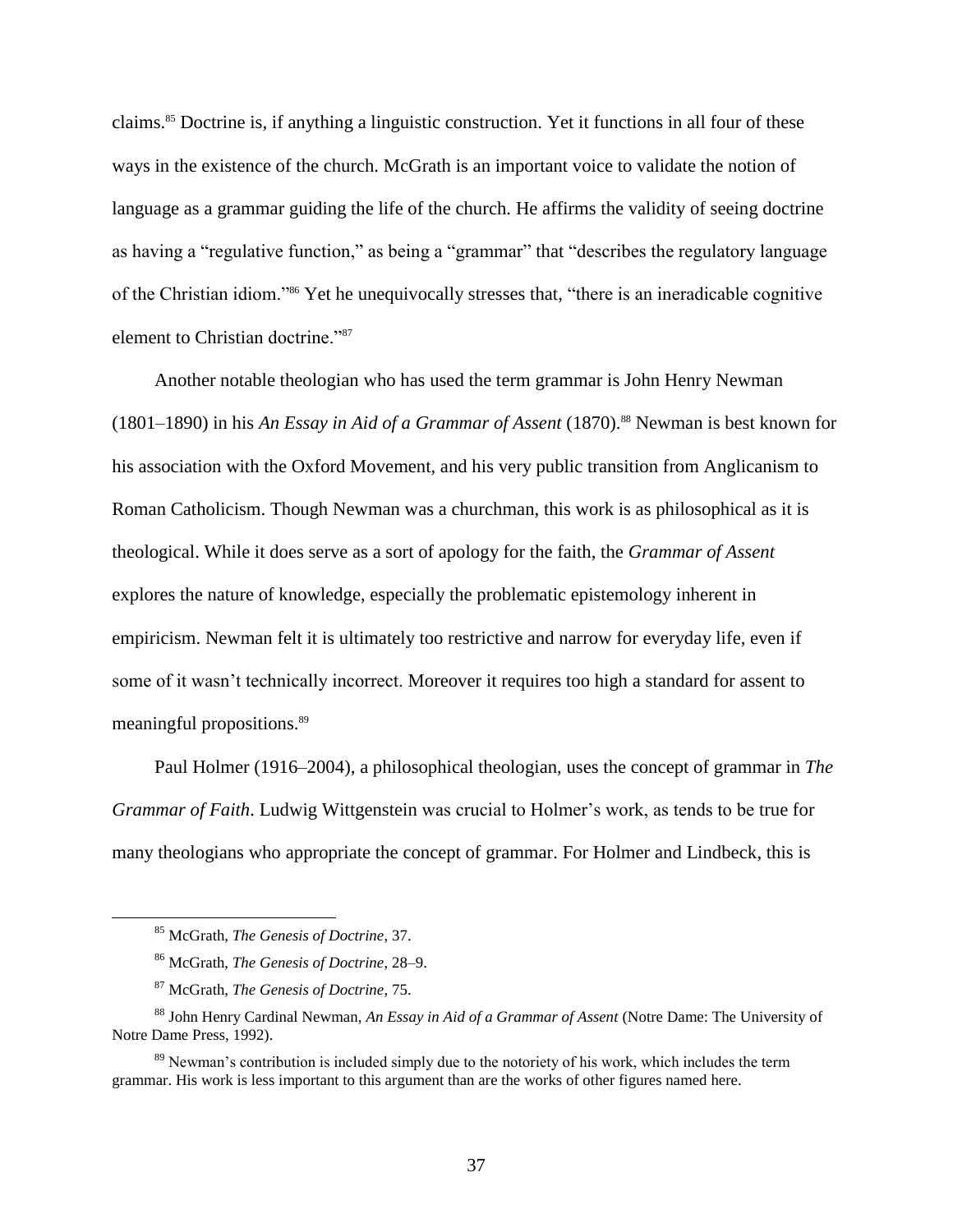especially the case.<sup>90</sup> Holmer shares an apparent concern of Wittgenstein's, which was that the Christian faith had been distorted by preoccupation with metaphysics. Holmer not only credits Wittgenstein for the use of the term grammar,  $91$  but he begins his work by citing this term as one he had long been intrigued by, first spotting the term in the work of Graham Wallas (1858-1932), a British political science professor who spoke of the "grammar of politics."<sup>92</sup> He also points to Karl Pearson's *Grammar of Science* as an example of using the term in philosophy.<sup>93</sup> But ultimately Holmer is a true "Wittgensteinian" who appropriates his thought to an extent that this author feels incompatible with Christian orthodoxy.<sup>94</sup>

George Lindbeck (b. 1923) is by far the most important theologian who has brought the term "grammar" into distinct theological usage. Lindbeck's *The Nature of Doctrine* has been a touchstone for numerous theological dialogues and responses since its publication in 1984.<sup>95</sup> Lindbeck outlines what he sees as two failed paradigms for theology. First, he describes and critiques the so-called cognitive-propositional theory of doctrine. This perspective, as Lindbeck describes it, would be more associated with traditional conservative theology. It emphasizes the propositional aspects of Christian doctrine, which inevitably creates tensions in the face of competing religious traditions. Second, he describes and critiques the experiential-expressive theory, which would be most closely associated with Protestant liberalism. Doctrines are not

<sup>&</sup>lt;sup>90</sup> Holmer and Lindbeck were both theologians who taught at Yale Divinity School for decades.

<sup>91</sup> We may observe at this point that the title of one of Wittgenstein's works was *Philosophical Grammar* (Malden: Blackwell, 1974).

<sup>92</sup> Holmer, *The Grammar of Faith*, ix.

<sup>93</sup> Holmer, *The Grammar of Faith*, ix.

<sup>&</sup>lt;sup>94</sup> Bruce R. Ashford, "Wittgenstein's Theologians? A Survey of Ludwig Wittgenstein's Impact on Theology," 357–75. Ashford categorizes the theologians who interact with Wittgenstein in three categories: Wittgensteinians, users, and rejecters. See Ashford, 361.

<sup>95</sup> George Lindbeck, *The Nature of Doctrine: Religion and Theology in a Postliberal Age* (Louisville: Westminster, 1984). Hauerwas has arguably perpetuated Lindbeck's doctrinal vision as broadly as anyone else employed at an American religious institution.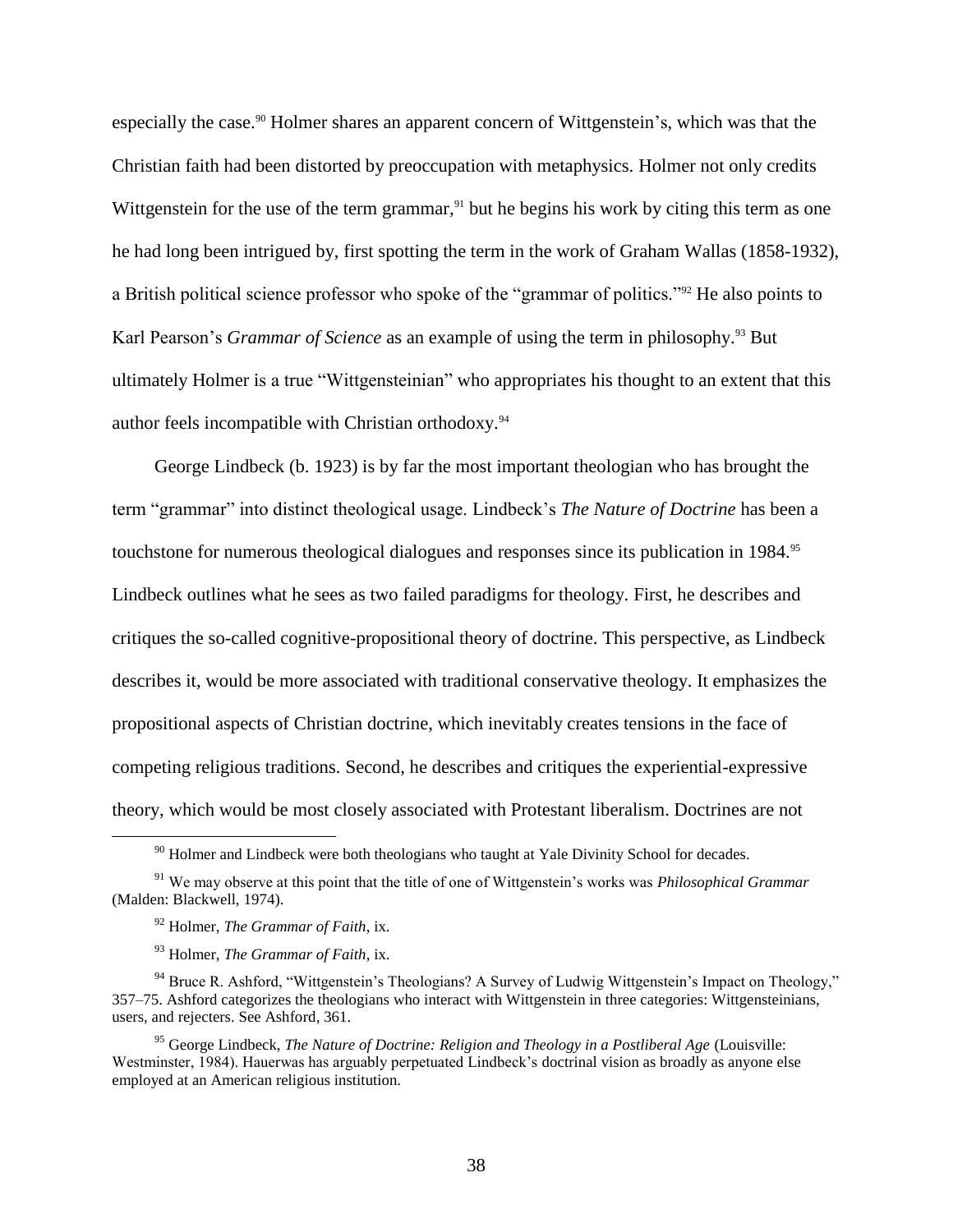seen to convey propositional truth content, but instead they are seen "subjectively as symbols revealing existential orientations or feelings."<sup>96</sup> He sees both as inadequate historically, and unable to account for competing doctrinal claims in ecumenical contexts. $97$ 

Instead of these approaches, Lindbeck offers what he calls the "cultural-linguistic model." Drawing from disciplines as varied as philosophy of language, sociology, and anthropology, Lindbeck offers this approach as a way of providing a directive or regulative theory of doctrine that is concerned more for the religious life of the church than metaphysical claims. Lindbeck acknowledges Wittgenstein as a stimulus to his thinking, employing the concept of a language game in arguing for Lindbeck's alternative. Lindbeck offers his approach as a way of focusing on "deeply interiorizing the rituals and skills of the cultural-linguistic community."<sup>98</sup> Lindbeck does not mean to suggest that religious claims are devoid of cognitive truth or experiences. However, Christians are implicated in the biblical story and should focus on interpreting their lives through that story.<sup>99</sup> Lindbeck's proposal revises the way most confessional Christians (transformationalists included) understand the faith. He explains,

a religion can be viewed as a kind of cultural and/or linguistic framework or medium that shapes the entirety of life and thought…It is not primarily an array of beliefs about the true and the good (though it may involve these), or a symbolism expressive of basic attitudes, feelings, or sentiments (though these will be generated). Rather it is similar to an idiom that makes possible the description of realities, the formulation of beliefs, and the experiencing of inner attitudes, feelings, and sentiments. Like a culture or language, it is a communal phenomenon that shapes the subjectivities of individuals rather than being primarily a manifestation of those subjectivities. It comprises a vocabulary of discursive and nondiscursive symbols together with a distinctive logic or grammar in terms of which this vocabulary can be meaningfully

<sup>96</sup> Lindbeck, *The Nature of Doctrine*, 65.

<sup>97</sup> Lindbeck does also offer another often overlooked option which is a hybrid of the first two. See *Nature of Doctrine*, 16–17.

<sup>98</sup> Ronald T. Mitchener, *Postliberal Theology: A Guide for the Perplexed* (New York: Bloomsbury T&T Clark, 2013), 67.

<sup>99</sup> Mitchener, *Postliberal Theology,* 66.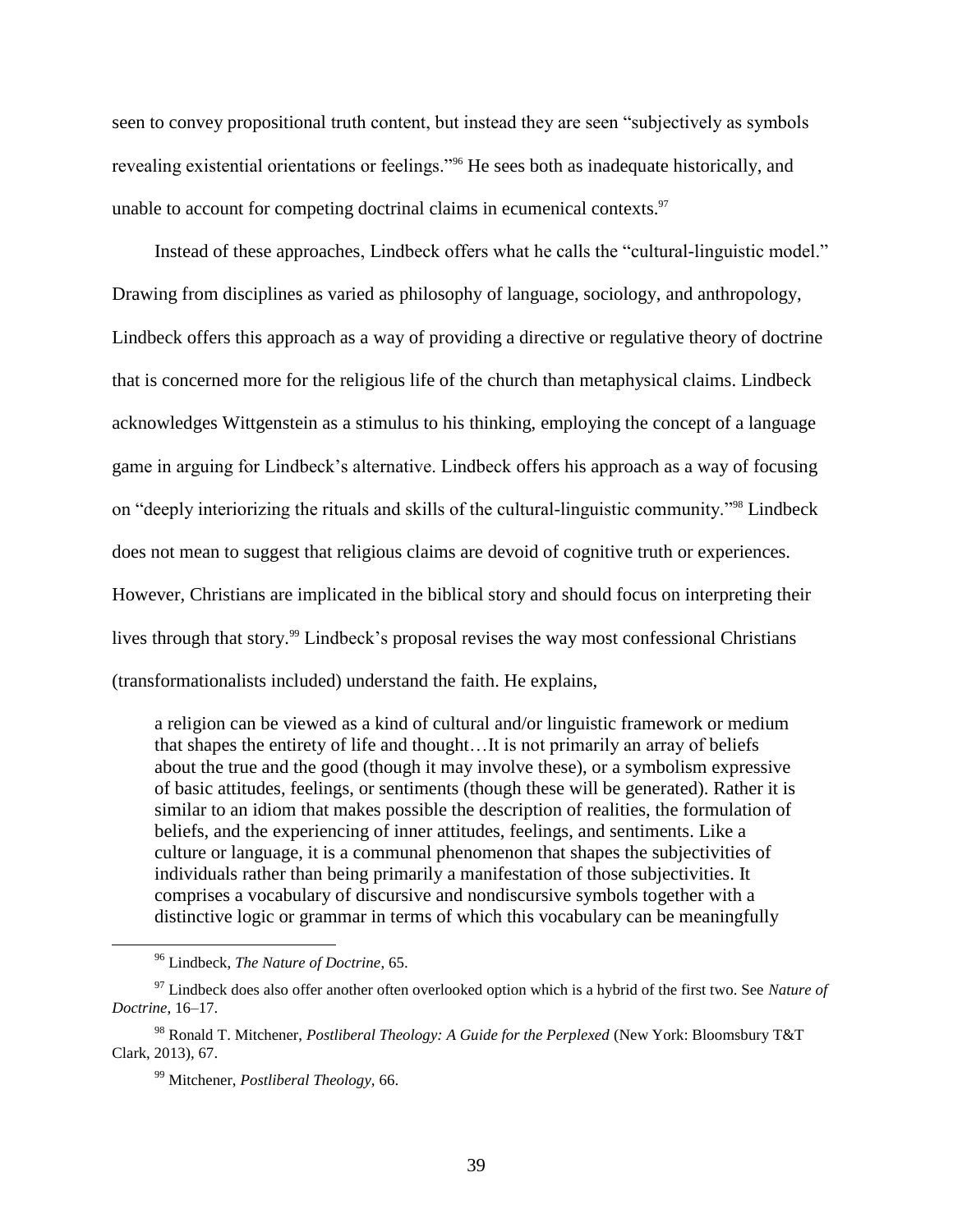deployed. Lastly, just as a language (or "language game," to use Wittgenstein's phrase) is correlated with a form of life, and just as a culture has both cognitive and behavioral dimensions, so it is also the case of a religious tradition.<sup>100</sup>

The cultural-linguistic theory of doctrine then manages to be both descriptive (in one respect) while also pragmatic. It narrates the church's existence as a distinct community whose theology is much like a grammar, designed to regulate its life as grammar does human languages. It guides the church's preaching and prayer. It makes intellgible the world through the lens of its living out the story of Christ.<sup>101</sup> However, as a descriptive approach to doctrine it does not offer the robust type of propositional truth claims inherent in historic Christian theology.

Lindbeck's thought is not without its problems. It has a tendency to fall prey to a dichotomy that often emerges in philosophy between a more propositional view of language, and a more pragmatic view. The first is sometimes connected to logical positivism (including Wittgenstein's earlier thought) and the second is usually associated with more contextual understandings of language and what it does. Philosophers like J.L. Austin and John Searle would be associated with this position, as well as Wittgenstein's later thought.<sup>102</sup> This is significant because while his use of the term "grammar" is similar to the manner in which we are employing it, it tends to deemphasize the cognitive or propositional elements of traditional doctrine in favor of a more practice-oriented view. Even as the cultural-linguistic approach has a descriptive element, it does more to describe the church's *reception and response* to the biblical narrative than it does the *actual meaning and referent* of that narrative. Our approach to language

<sup>100</sup> Lindbeck, *The Nature of Doctrine*, 33.

<sup>&</sup>lt;sup>101</sup> Many of the themes running through Lindbeck also can be seen in the work of Stanley Hauerwas, another theologian who has appropriated Ludwig Wittgenstein's thought.

<sup>102</sup> Wittgenstein's *Tractatus Logico-Philosophicus* (1921) and *Philosophical Investigations* (1953) constitute two distinct phases in his life in which he transitions from a more positivist view of language to the view he would ultimately become best known for.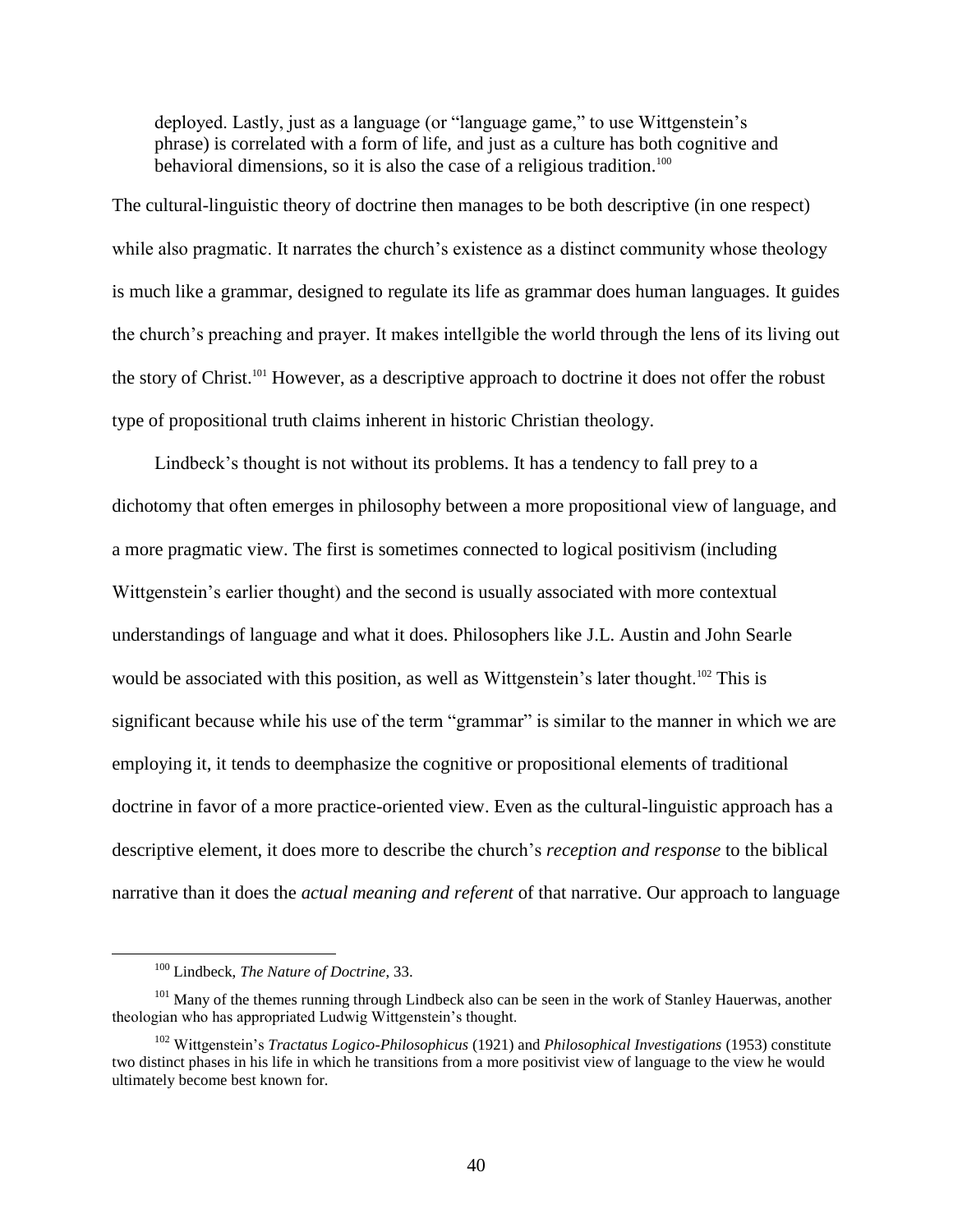and cultural engagement argues that valid grammars hold together the theological referents of religious language and the practical function of that language.

A final theologian who is best identified with the postliberal tradition (either as a proponent or critic) is Stanley Hauerwas (1940–). Hauerwas was a student or colleague of many of the Yale theologians associated with postliberal theology. However, unlike the rest of these figures, his teaching career was not spent at Yale, but primarily at the University of Notre Dame and Duke Divinity School.<sup>103</sup> Hauerwas is best associated with his scathing critique of Constantinianism, his espousal of pacifism and virtue ethics, and emphasis on the practices of the church. His writings have been voluminous, and have elicited a number of scholarly reviews and responses in the form of monographs, articles, and dissertations.<sup>104</sup> His relevance to our argument concerns his emphasis on the Christian's use of language, his indebtedness to Wittgenstein, and the centrality of practices to Christian life.<sup>105</sup> We will briefly discuss the intersection of these three themes.

These three themes surface in Hauerwas' work throughout his career. However, it is interesting to note how his emphasis on language becomes increasingly explicit over time. This emphasis and its relationship to practice is seen in *Performing the Faith* (2004)<sup>106</sup>, *Working with Words* (2011)<sup>107</sup>, *Approaching the End* (2013)<sup>108</sup>, and most recently in *The Work of Theology* 

<sup>&</sup>lt;sup>103</sup> Hauerwas retired from full-time teaching in 2013.

<sup>104</sup> For an introduction to Hauerwas' work, see Stanley Hauerwas, *The Hauerwas Reader*, ed. John Berkman and Michael G. Cartwright (Durham: Duke University Press, 2001).

<sup>&</sup>lt;sup>105</sup> Brad Kallenberg has written a dissertation on Hauerwas's use of Wittgenstein, especially as it relates to ethics. In its published form, see Kallenberg, *Ethics as Grammar: Changing the Postmodern Subject* (Notre Dame: University of Notre Dame Press, 2001).

<sup>106</sup> Stanley Hauerwas, *Performing the Faith: Bonhoeffer and the Practice of Nonviolence* (Eugene: Wipf & Stock, 2004).

<sup>107</sup> Stanley Hauerwas, *Working with Words: On Learning to Speak Christian* (Eugene: Cascade, 2011).

<sup>108</sup> Stanley Hauerwas, *Approaching the End: Eschatological Reflections on Church, Politics, and Life* (Grand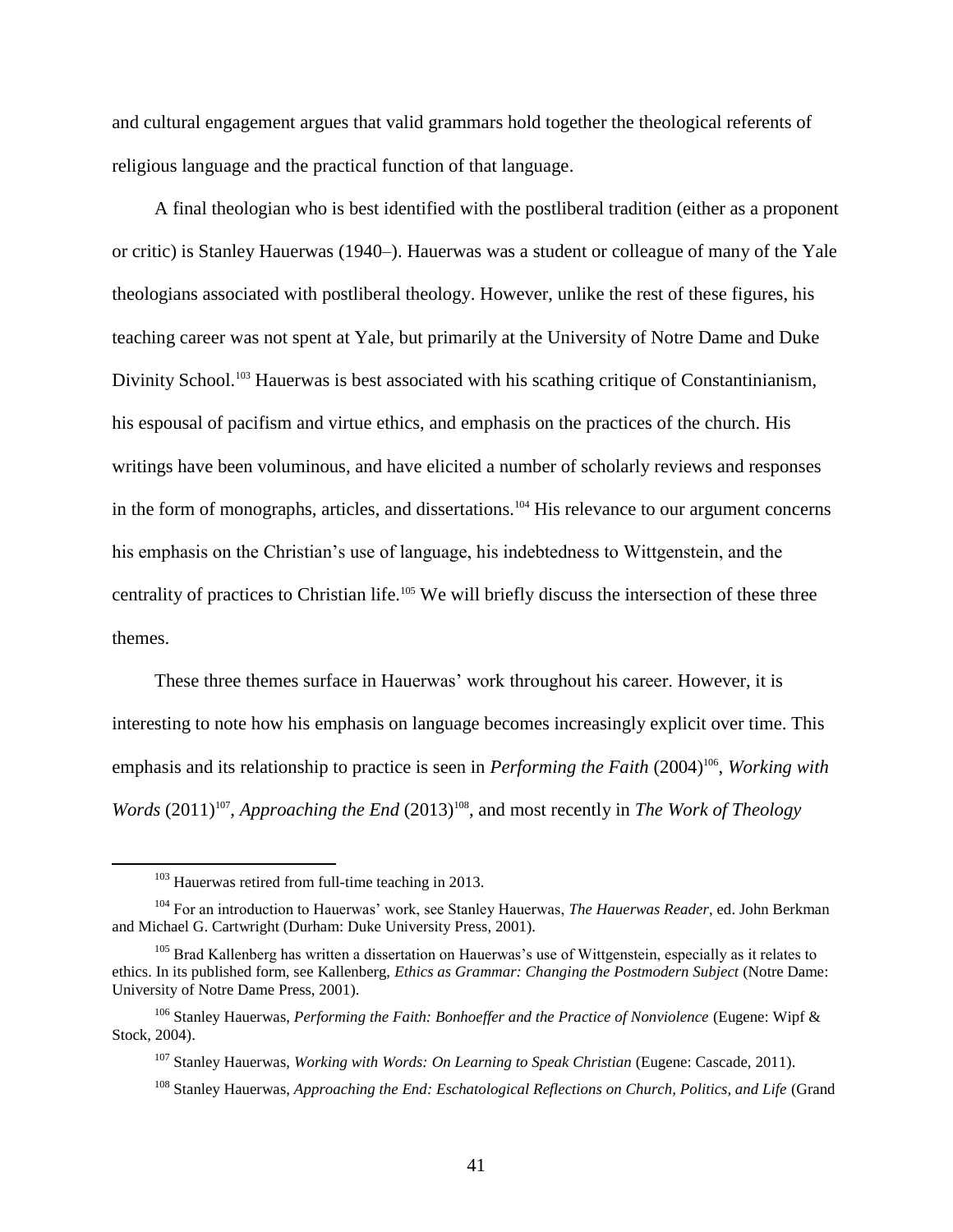$(2015)$ .<sup>109</sup> I mention these titles in chronological fashion to make a point. It seems something of a truism that theologians' ideas mature over time, and that only when we view their work over a period of time do key themes and emphases become more transparent. We also might say that the root issues which animate all of their work become even more explicit. For Hauerwas, the subject always returns to how the church practices the faith and speaks as Christians. "One of the essential tasks of the theologian," he says, "is to teach speech; it is to teach Christians how to speak Christian."<sup>110</sup> Hauerwas makes this point in numerous ways, so much so that he has sometimes been accustomed to accusations of pragmatism.<sup>111</sup> In a qualified way, he is willing to accept that label, provided he may define it on his terms. His strenuous effort to never separate theology from how Christians live gives the impression that ethics are primary for him, while theology is secondary. Yet Hauerwas rejects that dichotomy altogether.<sup>112</sup> He explains that it has always been his aim to "show that theology is a performative discipline."<sup>113</sup> Central to performing that discipline is learning the discourse of the Christian faith, a discourse that is embedded in the practices of the Christian church. Christian theology cannot be separated from the Christian community practicing its faith together, using the language of Scripture which only makes sense in that web of practices.<sup>114</sup>

Hauerwas, like many of the postliberal theologians surveyed, can often be difficult to interpret at times. This is partly because they speak of the relationship between theology,

 $\overline{a}$ 

<sup>113</sup> Hauerwas, *The Work of Theology*, 271.

Rapids: Eerdmans, 2013).

<sup>109</sup> Stanley Hauerwas, *The Work of Theology* (Grand Rapids: Eerdmans, 2015).

<sup>110</sup> Hauerwas, *The Work of Theology*, 111.

<sup>111</sup> Hauerwas, *The Work of Theology*, 3.

<sup>112</sup> Hauerwas, *The Work of Theology*, 269–71.

<sup>114</sup> Michael G. Cartwright, "Stanley Hauerwas's Essays in Theological Ethics: A Reader's Guide," in Stanley Hauerwas, *The Hauerwas Reader*, 641.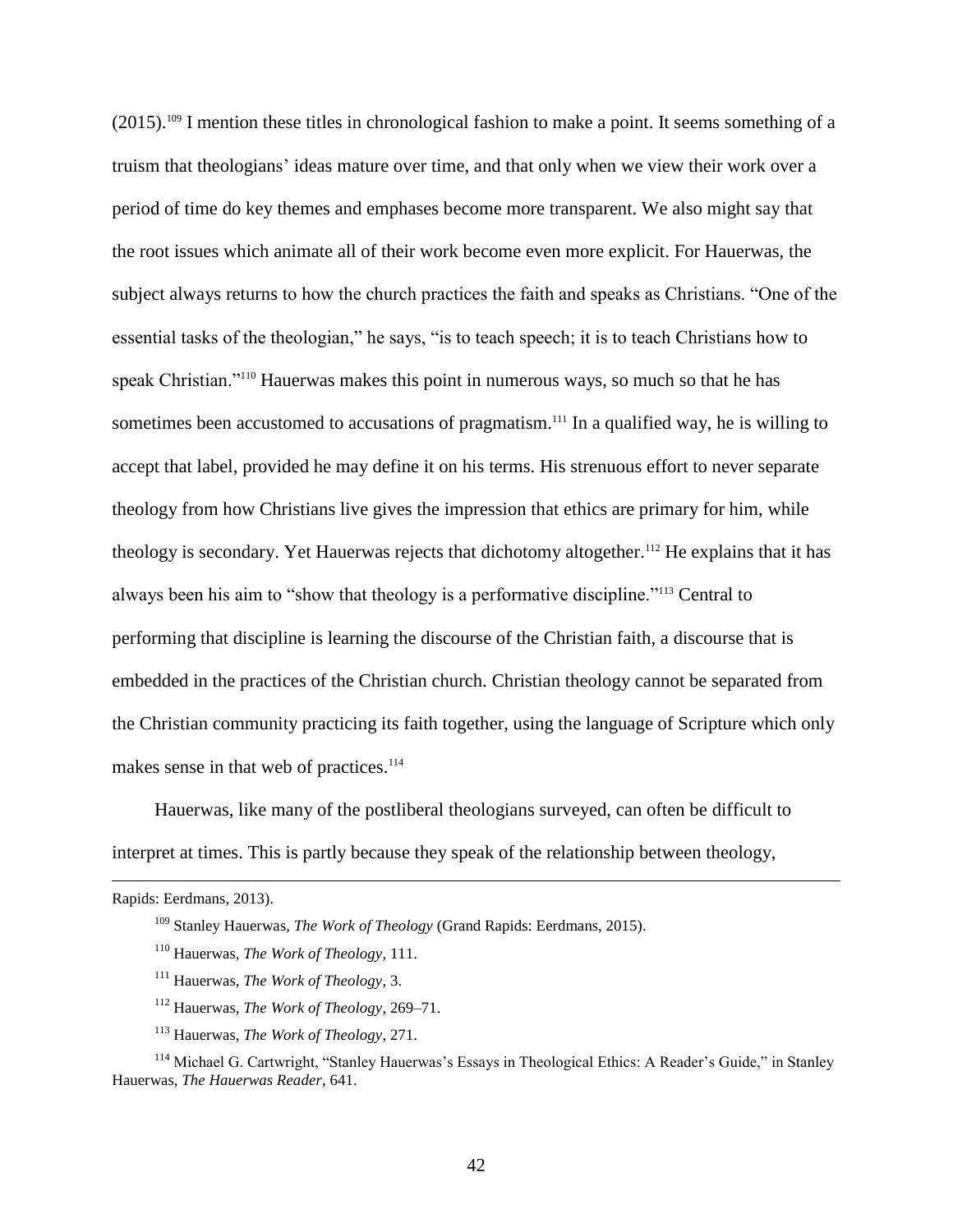practice, and language in unconventional ways. A more conventional, simplistic account might work this way: A theological truth is derived from a biblical text through exegesis. That truth is then formulated into a doctrinal statement using language supplied by the biblical text and/or the ecclesial tradition within which one belong. Then one may deliberate on what, if any, practical application that may have for the Christian life or church ministry. Theologians like Hauerwas complicate this picture by suggesting that the church believes as it says and does, regardless of what confessional statement they may have. The church's language is unapologetically Christian, and speaking that language and being formed by its practices are as integral to its life as a church as any grand theory it may have about the Bible, or any relevance it may have to the surrounding culture. Theologians working with the concept of grammar, then, tend to be especially focused on the link between language and practice. Though some postliberal theologians and others influenced by Wittgenstein overemphasize this at the expense on traditional propositional truths, theologians like Steiner, McGrath, and others help provide a more balanced account that shows how Christian doctrinal statements can in fact bring together confessional belief and practical emphases.

Though we have identified some of the theologians who have given special emphasis to the concept of grammar or language, linking a linguistic idea to the task of theology, there are two additional theologians who have provided further examples of how linguistic decisions are pertinent to theological work. The first theologian provides an example of one might appropriate an emphasis on Christian doctrine and language as directive, while not diminishing the cognitive or propositional claims being made by theological language. The second theologian provides a specific example of how careful attention to the use of language in relation to Christian theology and practice can enable Christians to be consistent, clear, and chastened in the words and images

43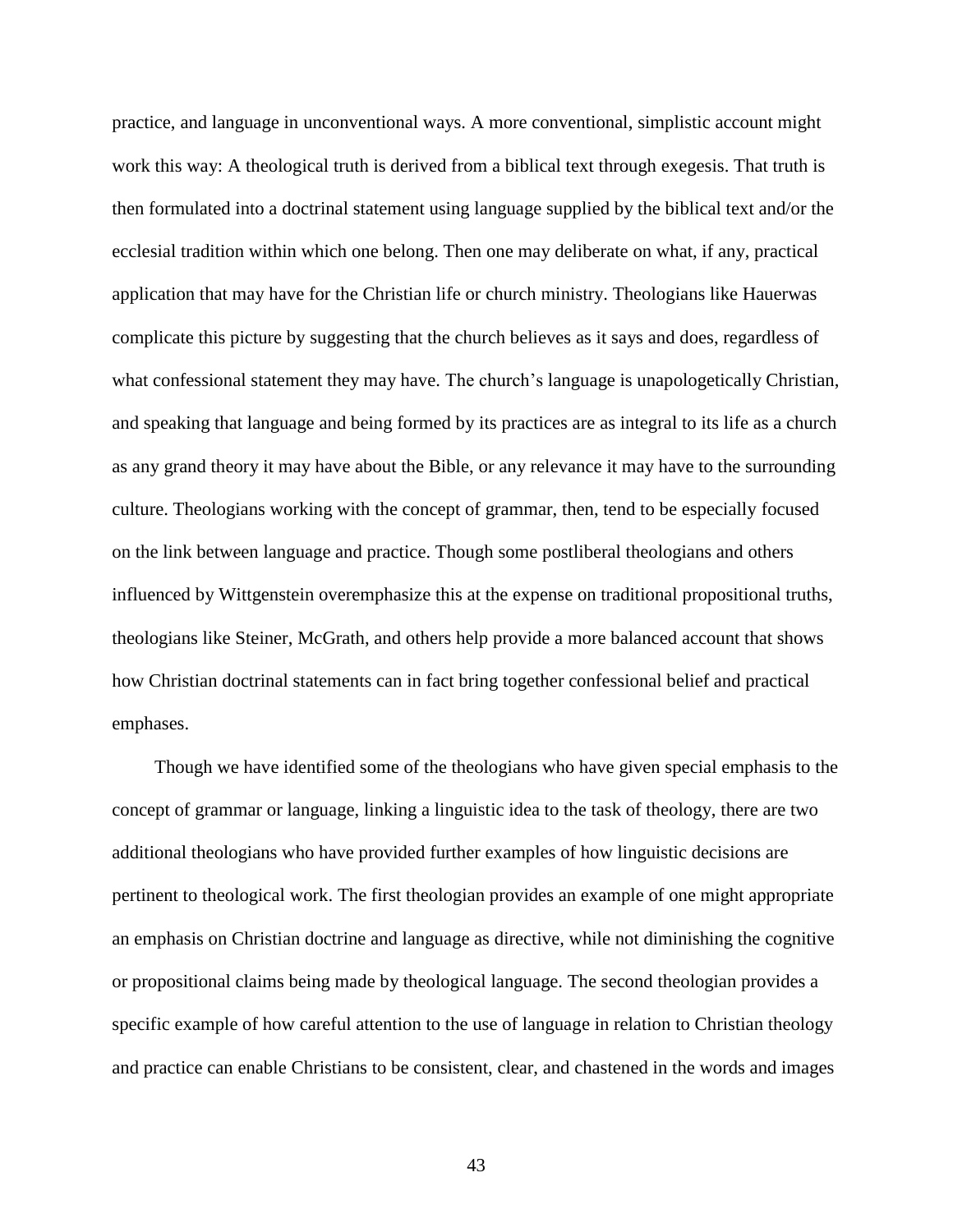they use.

Kevin J. Vanhoozer (b. 1957) is a theologian who has given extensive attention to language, doctrinal theory, hermeneutics, and metaphor. Vanhoozer is helpful and important to our argument for two main reasons. First, he offers one of the more substantial engagements with Lindbeck's influential theory of doctrine. His aim is to revise it, giving proper attention to the "performative context of propositions."<sup>115</sup> Vanhoozer fears that Lindbeck stresses the community's performance of the truth at the expense of the truth as it is given in the scriptural narrative. This notion of performance connected to biblical narrative underpins Vanhoozer's "canonical-linguistic" proposal for theology. This is the second reason he is valuable to our project here, because *The Drama of Doctrine* offers a "postconservative, canonical-linguistic theology and a directive theory of doctrine that roots theology more firmly in Scipture while preserving Lindbeck's emphasis on practice."<sup>116</sup>

Vanhoozer believes that the canon of Scripture should have more purchase over theological reflection than one's ecclesial community. This in no way minimizes the importance of the community's engagement with the Word. Vanhoozer's proposal utilizes the metaphor of the theater, showing where there is a drama unfolding in the text of Scripture. But that drama continues in "the church as God uses Scripture to address, edify, and confront its readers."<sup>117</sup> Vanhoozer develops this imagery across nearly 500 pages, helping the reader to see how the theater metaphor entails "theology (dramaturgy), Scripture (the script), theological understanding

<sup>115</sup> Mitchener, *Postliberal Theology*, 137.

<sup>116</sup> Kevin J. Vanhoozer, *The Drama of Doctrine: A Canonical Linguistic Approach to Christian Theology* (Louisville: Westminster, 2005), xiii.

<sup>117</sup> Vanhoozer, *The Drama of Doctrine*, 17.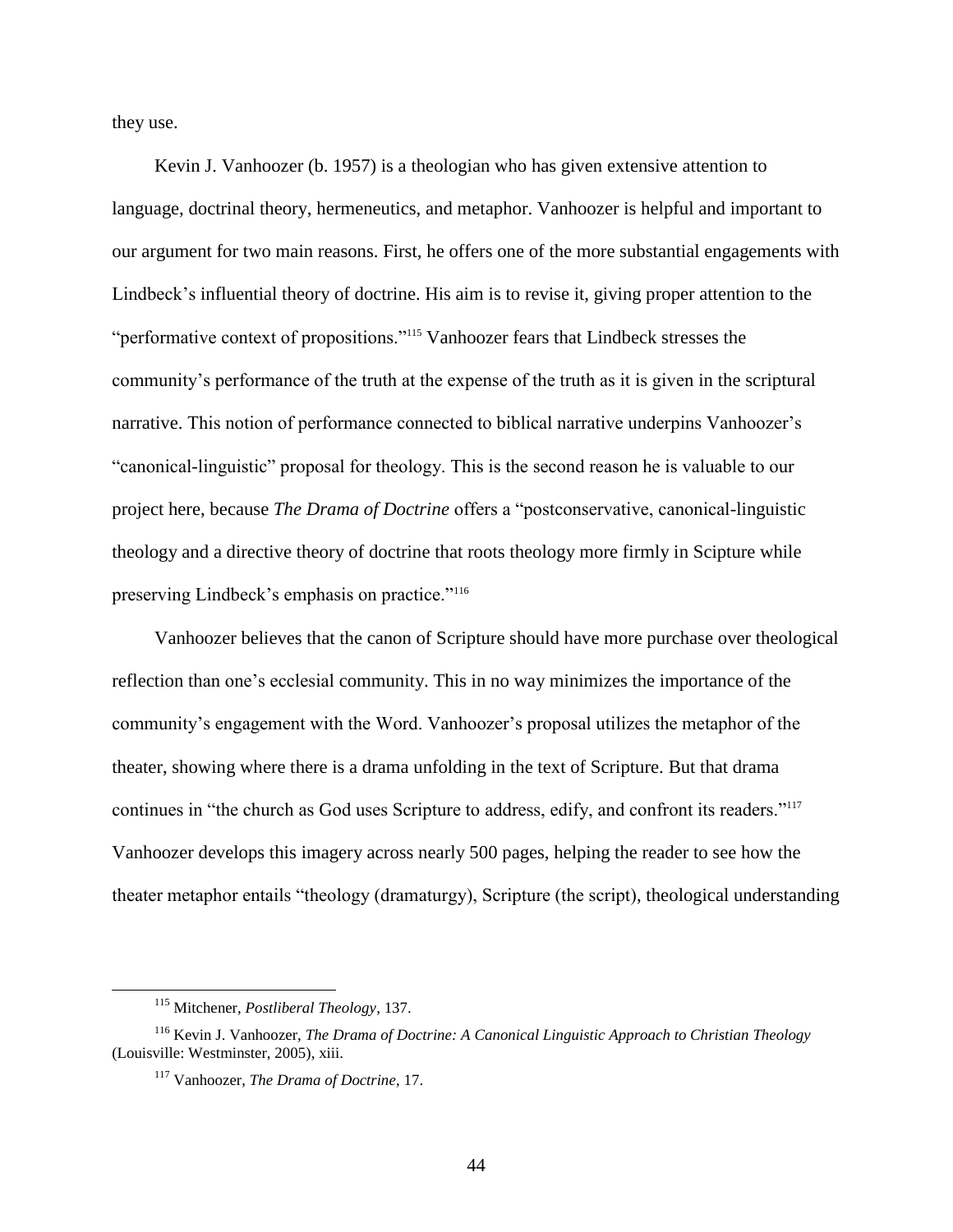(performance), the church (company), and the pastor (director)."<sup>118</sup> This approach helps believers see how "doctrine, far from being unrelated to life, serves the church by directing its members in the project of wise living, to the glory of God."<sup>119</sup>

Vanhoozer's contribution, then, avoids the excesses of Lindbeck's "theology as grammar" idea by using the metaphor of the theater. In this scheme, authority is anchored in "the narrative depiction of Christ," not the church's "*use* of this narrative."<sup>120</sup> God's communication of himself through the drama of Scripture must be kept in the focus of the church's life. Only when the divine drama is the focus can the church's performance of the script be faithful. This in no way minimizes the church's commitment to the theological grammar which governs its life. But this is secondary, a response to the Divine prerogative.

Robert Jenson, our final theologian, provides a helpful example of attention to language in a 1983 essay in a collection of essays on theology and culture. At a symposium on religious ritual, he delivered a paper on what may be described as the "theology of ritual" with respect to man as a "praying animal." Some of his fellow participants described ritual as a form of "human adaptation." Jenson takes issue with the term adaptation, for he says that in normal usage this term "is controlled by the metaphor of evolution."<sup>121</sup> He expresses concerns about this as a root metaphor since it is "incompatible with use of the Christian gospel's root metaphor, its identification of God by the resurrection of a crucified one, that is, by the most radical possible disruption of continuity and development."<sup>122</sup> For this reason, Jenson proceeds to offer a counter

<sup>118</sup> Vanhoozer, *The Drama of Doctrine*, xii.

<sup>119</sup> Vanhoozer, *The Drama of Doctrine*, xii.

<sup>120</sup> Vanhoozer, *The Drama of Doctrine*, 172.

<sup>121</sup> Jenson, *Essays in Theology of Culture*, 118.

<sup>122</sup> Jenson, *Essays in Theology of Culture*, 118.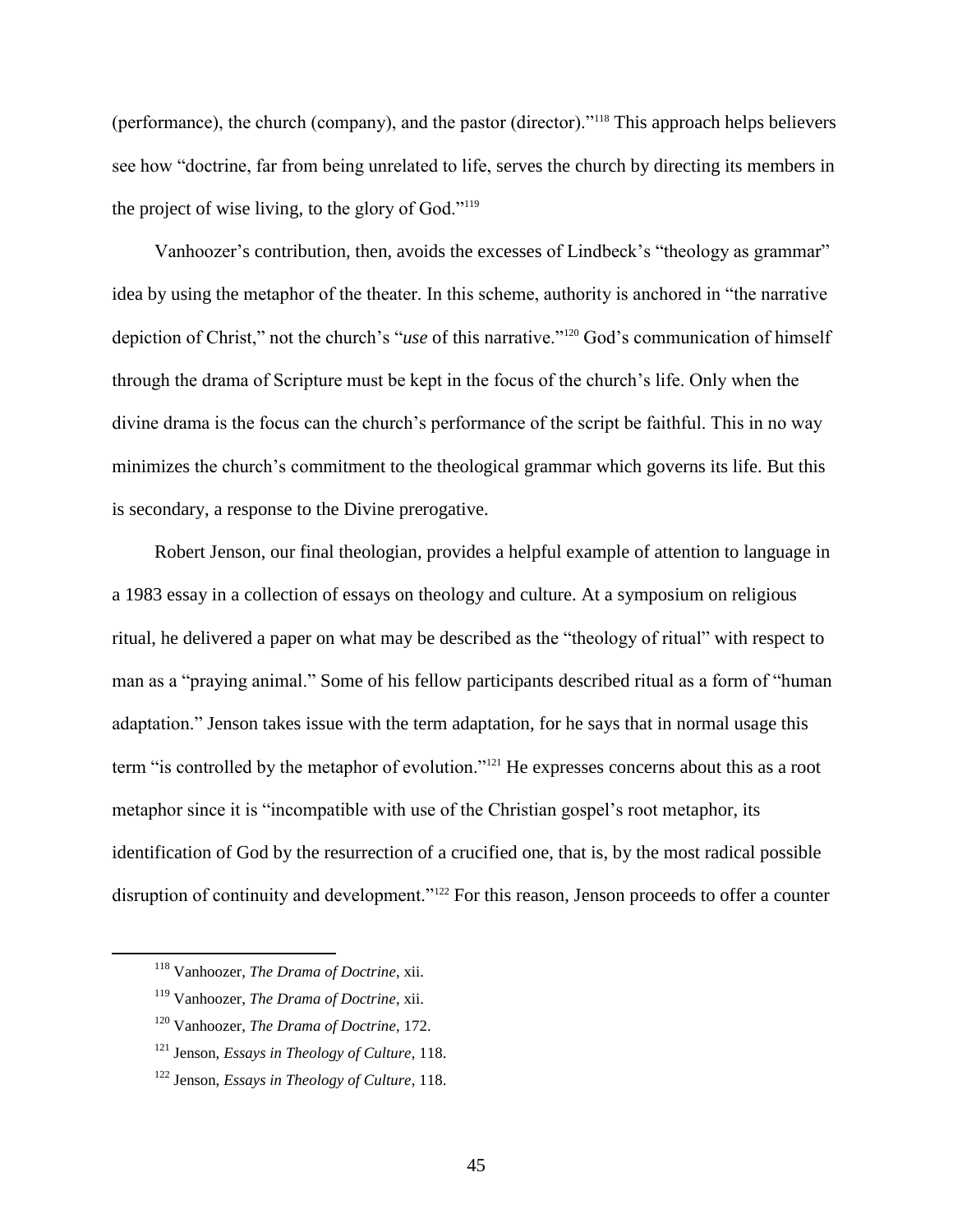proposal and refers to ritual as "humanizing *re*volution" instead of "human adaptation."<sup>123</sup> He argues that this is in better keeping with the nature of the gospel.

The type of criticism Jenson levels here is one that so often causes theologians to be accused of playing word games, or being too worried about semantics. Yet if semantics does in fact refer to the meaning of words, metaphors are to be taken seriously (if not literally). This then has significant application to the church and to theology, two enterprises that are nothing if not predicated on words that have been spoken by God, and that continue to be spoken by man. These words include how we speak about God, His Word, as well as those we use to speak of our responsibility to His world.

This survey of some theological appropriations of the idea of grammar and emphases on language helps us to see where there is a reaction in late twentieth century theology against some reductionist accounts of doctrine.<sup>124</sup> Many accounts emphasize ontological referents of theological language at the expense of the church's practice and embodiment of biblical truth. Yet there is nothing required of the notion of grammar or of language itself which must treat this as an either/or issue. We can affirm both the cognitive-intellectual dimensions of language, as well as the directive-practical aspects of it. To apply this to our study of transformation, to take "transforming the world" seriously as a theological statement is to take it serious *linguistically.* It implies actions or practices of the church or individual Christian changing the world that is subject to be evaluated biblically and theologically in light of what Scripture actually says about transformation—whether of believers, or the cosmos. To paraphrase our previous questions above, is transformation a mandate or outcome? Is it a necessary inference of the biblical data?

<sup>123</sup> Jenson, *Essays in Theology of Culture*, 119. Emphasis his.

<sup>124</sup> Another important critique of postliberal theology can be found in Adonis Vidu, *Postliberal Theological Method: A Critical Study*.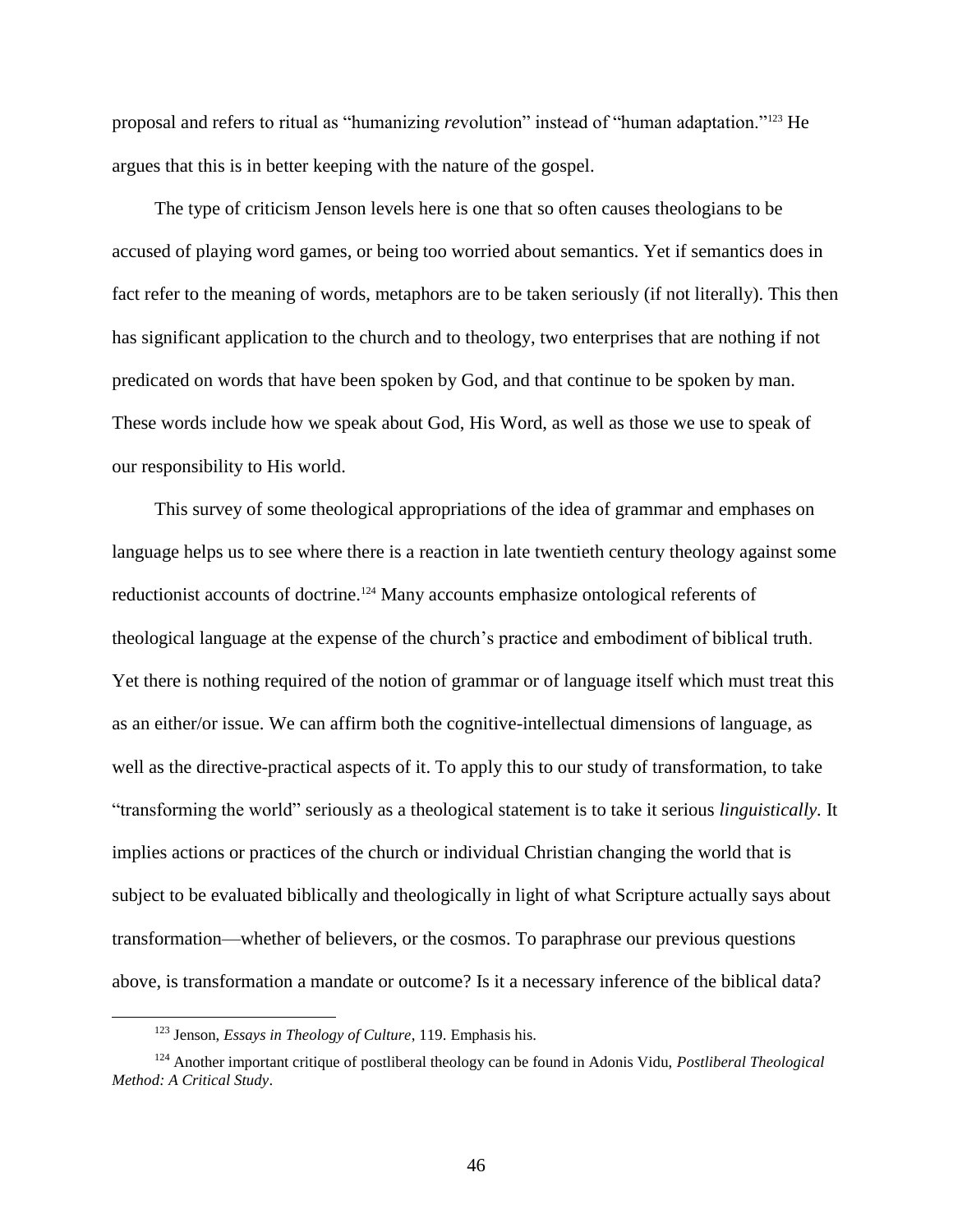Additionally, is the notion of transformation consistent with a biblical account of the world, human culture, and its redemption? To paraphrase a familiar Wittgensteinian aphorism, transformationalists have been held captive by a familiar picture of culture. This picture assumes culture is somehow stable, inert, and an abstraction from where the Christian stands. It lays waiting to be engaged, changed, and transformed. However, the recent shift in grammars reflects uneasiness about the rhetoric of transformationalism. Regardless of the stated reasons, these anxieties and concerns are instantiated in our decisions about language.

Additional insights from cultural anthropology and linguistics further support the contention that there is an important link between language and practice, thought and life. These insights are significant to this argument since many of these contradict the dominant theories about language that have been present in academia for the second half of the twentieth century. Considering this stream of data and argument may perhaps better explain why it is so common for certain associations to be established in our minds when it comes to metaphors of cultural engagement, such as the examples provided above about Transformation.

#### *Insights from Cultural Anthropology and Linguistics*

 $\overline{a}$ 

It may seem far afield to venture into cultural anthropology and linguistics in order to understand grammars of cultural engagement. However, being aware of an internal debate among philosophers of language, modern linguistics, and field researchers yields important insights into how our use of language *says* something and *does* something.

Noam Chomsky is the most important modern figure who has contributed to the scholarly theories about language. Perhaps most notably, Chomsky advanced an idea known as Universal Grammar.<sup>125</sup> This concept entails two claims about language: First, language is more formally a

 $125$  It should be noted that while thematically this use of the term "grammar" is related to the overall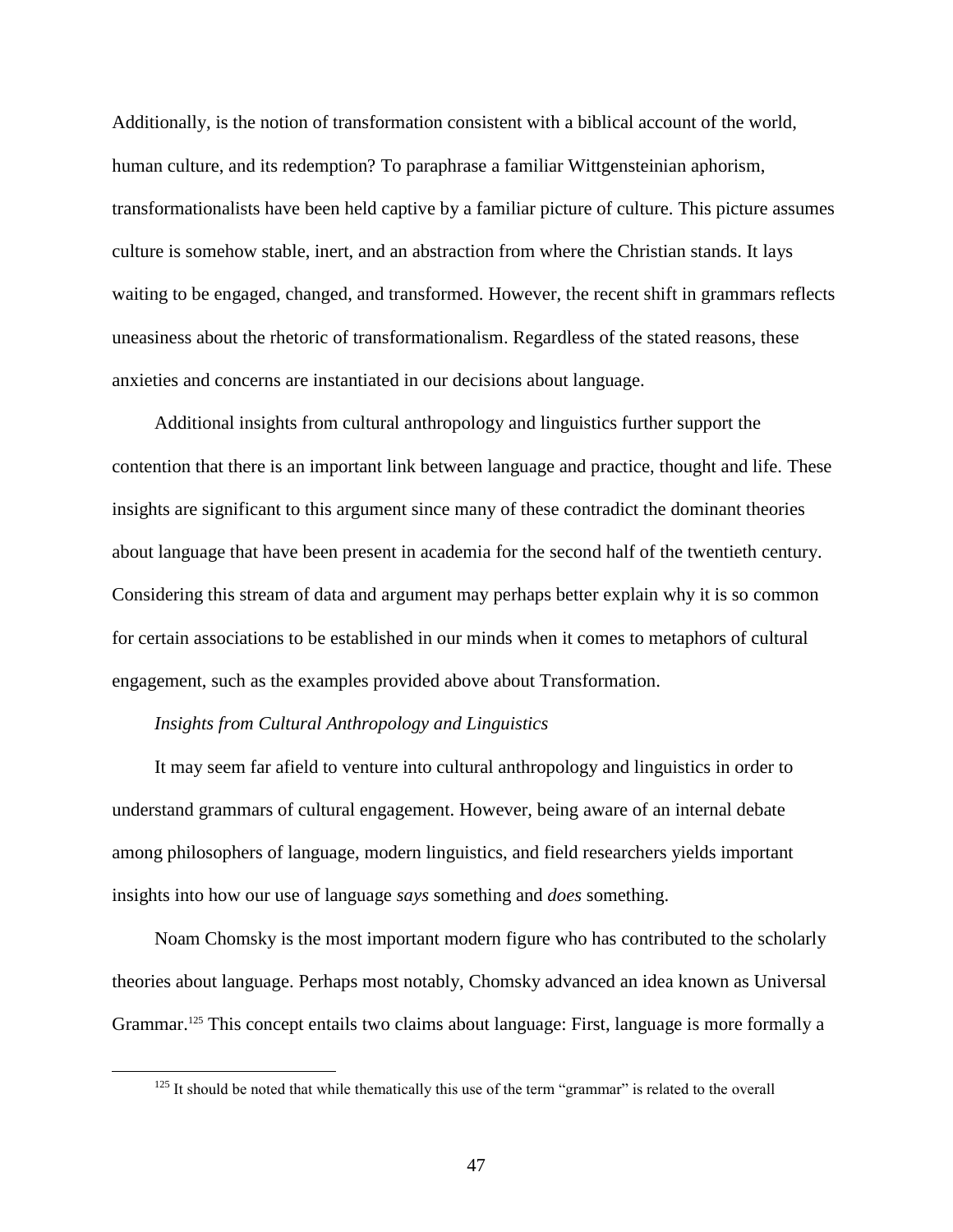result of genetics than it is culture or environment. That all human languages appear to have some universal properties, such as nouns and verbs, seems to support this conclusion. Second, deep structural features seem to govern all human languages, despite their diversity. Among these commonalities is a grammatical feature known as recursion, which is essentially the ability for a sentence to be embedded within another. The finer points of this theory are not pertinent to our argument here. However, the Chomskyan school of thought is important because it has largely won the day in its particular field. It tends to rely more heavily on mathematics than it does field research for analyzing language, thus making it more akin to the philosophical paradigm found in earlier twentieth century philosophy of language.<sup>126</sup>

The work of Daniel Everett has posed the greatest threat to the Chomskyan school of thought. Everett (b. 1951) was a trained linguist who, for most of his career, worked among Amazonian peoples, namely the Pirahãs.<sup>127</sup> It was in his decades of work among them, studying their culture and seeking to translate Scripture into their language that led to his greatest breakthroughs.<sup>128</sup> Central to his contribution is the challenge he has mounted against Chomsky and his idea of Universal Grammar.<sup>129</sup> Everett explains that there is "enormous disagreement" about where language came from among linguists, psychologists, anthropologists, and philosophers. Some claim is it was discovered by chance, some suggest it was invented, while

discussion of cultural engagement, it is not used by Chomsky or linguists in the same sense I am employing it.

<sup>&</sup>lt;sup>126</sup> These ideas would be more akin to those found in Wittgenstein's earlier writings.

<sup>&</sup>lt;sup>127</sup> Everett catalogs his work among this tribe and his linguistic research largely in two books. See Daniel L. Everett, *Don't Sleep, There Are Snakes: Life and Language in the Amazonian Jungle* (New York: Pantheon, 2008); *Language: The Cultural Tool* (New York: Vintage, 2012). Pirahãs is pronounced "pee-da-HAN."

 $128$  Everett was originally doing his linguistic research as part of his larger calling as a missionary. He eventually turned away from the faith.

<sup>129</sup> Daniel L. Everett, "Cultural Constraints on Grammar and Cognition in Pirahã," *Current Anthropology,* vol. 46, no. 4 (2005): 621–46.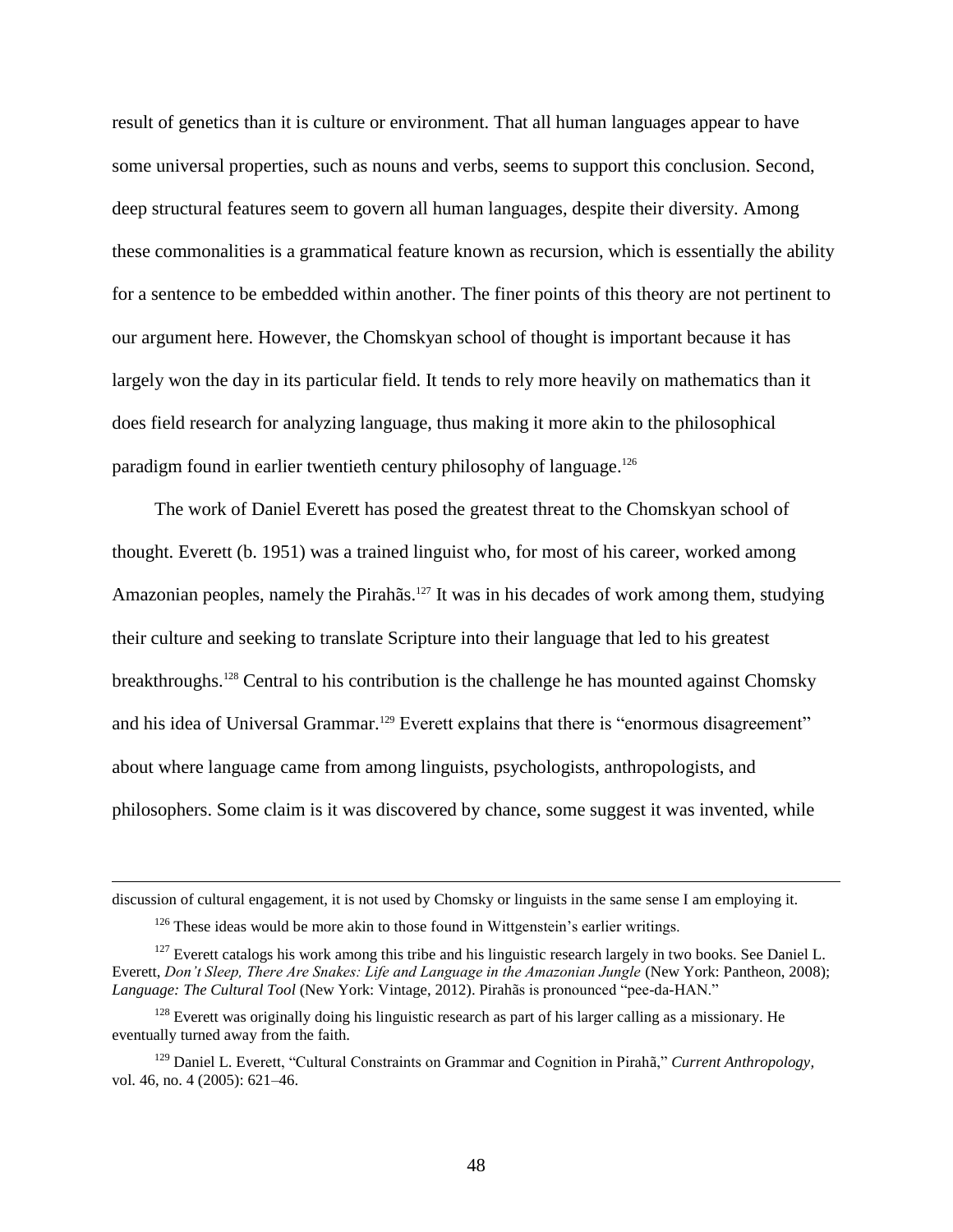others say it is genetically encoded.<sup>130</sup> Everett argues that the rules of grammar are not innate, arising from some genetic property. Rather, language is a *cultural* tool. Everett summarizes the larger debate and situates his view this way:

Linguistics, psychologists, anthropologists, biologists, and philosophers tend to divide into those who believe that human biologist is endowed with a languagededicated genetic program and those who believe instead that human biology and the nature of the world provide general mechanisms that allow us the flexibility to acquire a large array of general skills and abilities, of which language is but one.<sup>131</sup>

Everett does not deny that there are biological and genetic properties of human nature that make it possible for humans to acquire language. However, he does not believe that the properties of language can be ascribed to one gene, and he does not believe that language is primarily a product of biology. Instead, language is largely a product of culture. "Each language," he says, "is a history of the symbiosis of grammar, mind, and culture."<sup>132</sup> He fully acknowledges that, "there is no simple or uncontroversial theory about the interaction between language and thought. Life, language, and thought have a complex interrelationship. Answers will not always be neat."<sup>133</sup> So what are the live options for best explaining this relationship? In *Don't Sleep, There Are Snakes*, Everett briefly surveys six theories or paradigms for understanding the relationship between grammar, cognition, and culture. One theory known as the "Sapir-Whorf hypothesis" suggests that grammar shapes cognition. By "cognition," Everett essentially means, "the cerebral or mental structures necessary for thought, or thought itself."<sup>134</sup> In its simplest form then, this theory suggests that language or the way we speak shapes what is

<sup>130</sup> Everett, *Language: The Cultural Tool*, 4.

<sup>131</sup> Everett, *Language: The Cultural Tool*, 5.

<sup>132</sup> Everett, *Language: The Cultural Tool*, 9.

<sup>133</sup> Everett, *Language: The Cultural Tool*, 266.

<sup>134</sup> Everett, *Don't Sleep, There Are Snakes*, 221.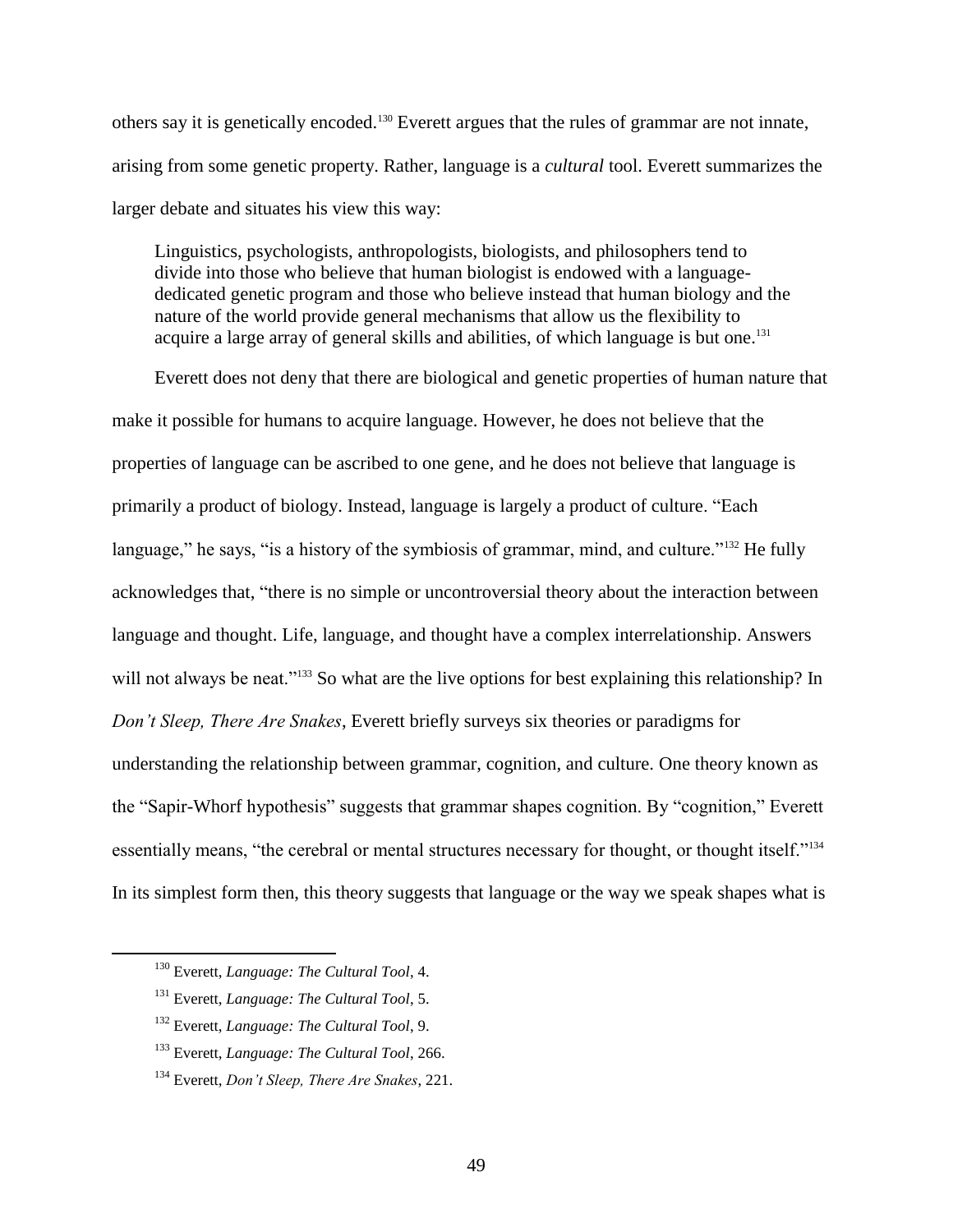thought, not the other way around as we typically think in the Western world. Language structures thought, even if the precise structuring is not entirely known.<sup>135</sup> Everett is careful to point out that there are stronger or weaker forms of this theory. The stronger version asserts that language itself is shaping cognition. Language controls thought.<sup>136</sup> Thus, sometimes this hypothesis is also referred to as "linguistic determinism."<sup>137</sup>

There are also weaker forms of Sapir-Whorf that Everett believes can be supported by psycholinguistic research. In a weaker form, this view simply claims that language influences how we see the world and in turn respond to it. The weakest view suggests that language can influence how we think "in highly specific, real-time tasks."<sup>138</sup> The theory or hypothesis remains highly disputed. An additional component that would have to be factored into such a theory would be how language, if it is in fact a cultural tool, is generated by cultural context and necessity. Everett explains that, "language is how we talk. Culture is how we live."<sup>139</sup> Moreover, "language has been shaped in its very foundation by our socio-cultural needs."<sup>140</sup> Yet it remains a significant task for researchers to better discover what this shaping entails. Many agree that there exists a dynamic interaction between culture, experience, language, and thought. But competing theories exist as to how best to define and state that relationship.

How might these insights from cultural anthropology and linguistics advance our

- <sup>137</sup> Everett, *Language: The Cultural Tool*. 255.
- <sup>138</sup> Everett, *Language: The Cultural Tool*, 255.
- <sup>139</sup> Everett, *Language: The Cultural Tool*, 6.

<sup>&</sup>lt;sup>135</sup> Proponents of Speech-Act Theory join Everett in this assertion, even if they do so for different purposes. Consider John Searle's insight: "What we have is not just the mind on one side and language on the other, but mind and language enriching each other until, for adult human beings, the mind is linguistically structured." See Searle, *Mind, Language, and Society: Philosophy in the Real World* (New York: Basic, 1998), 152.

<sup>136</sup> Everett, *Language: The Cultural Tool*, 255.

<sup>140</sup> Everett, *Language: The Cultural Tool*, 218.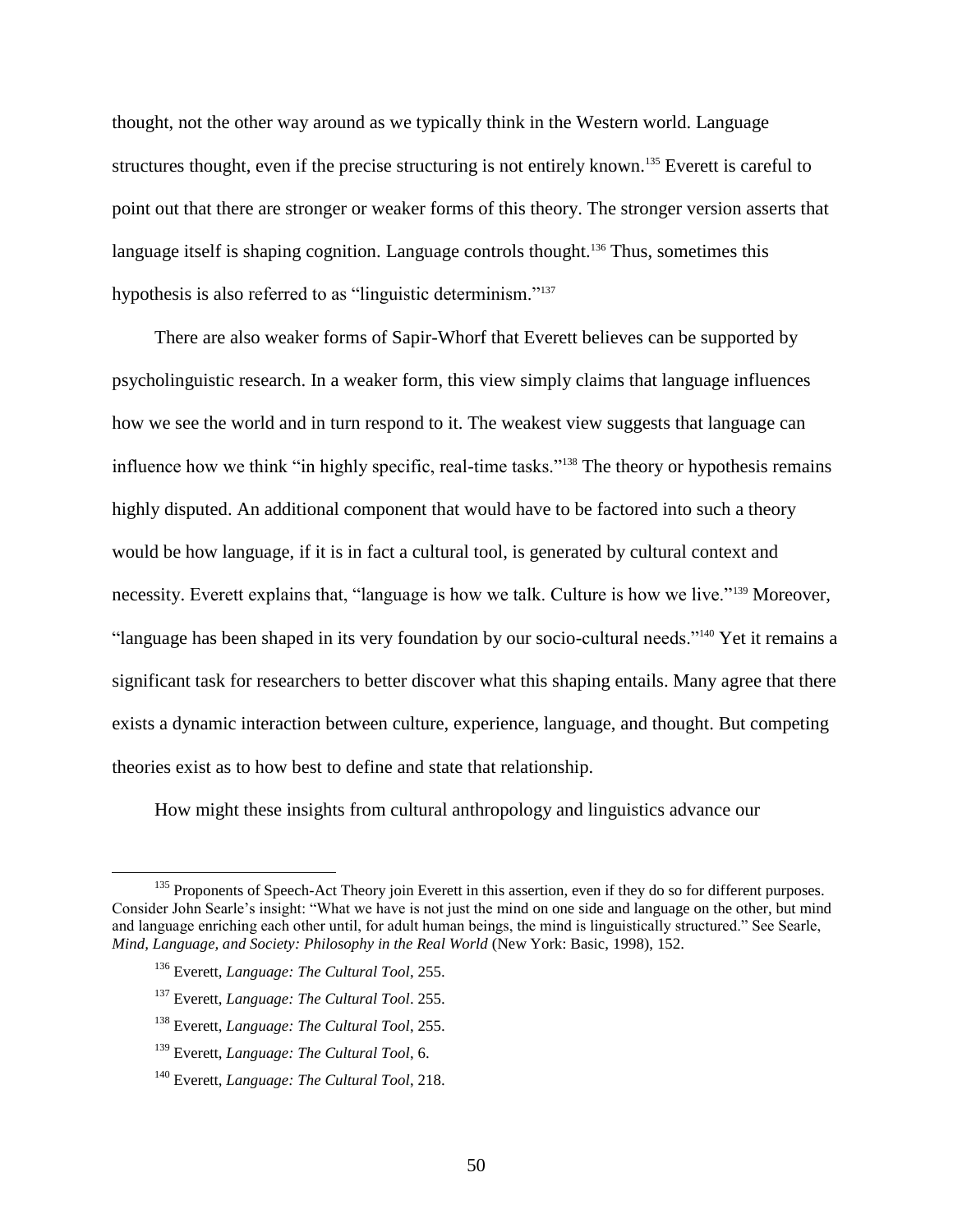argument? They yield further insight into the formative influence of life and culture over language, and language over thought. If language is indeed formative in some of the ways that Everett and other researchers' work suggests, then this means that our use of certain grammars of engagement ('grammar' as we have defined it for our purposes) may have a subtle, often overlooked bearing on the way Christians envision culture and come to engage culture. What type of attitude or posture toward culture might language such as "impact," "change," "restore," "reclaim," or "transform" engender? Andy Crouch and James Davison Hunter, whose work will be evaluated in chapter three, both call attention to the power dynamics that are often at work in the way Christians engage culture. Can the exertion of power in cultural affairs be abstracted from the ways those cultural affairs are perceived? Can those perceptions be abstracted from the *language* used to convey those perspectives? The insights we have garnered from Wittgenstein, postliberal theology and its critics, and cultural anthropology and linguistics suggests that this cannot be done.

### Language, Practice, and Theology: Moving Forward

Pastors and churchmen have much at stake in this debate. This discussion bears interesting similarities to lex orandi, lex credendi.<sup>141</sup> Historical theologians, liturgiologists, and biblical scholars have long affirmed that a liturgical tradition predated the formulation of most creeds and a biblical canon. This represents an interesting dialectical relationship between worship and belief. Even after a biblical canon was recognized, and many of the ancient creeds were formulated, the church's worship has always shaped the way it believes. The work of theologians such as James K.A. Smith, Amy Plantinga Pouw, Dorothy Bass, and Craig Dystra further

<sup>141</sup> This saying is usually credited to Prosper of Aquitaine. See Frank Senn, *Christian Liturgy: Catholic and Evangelical* (Minneapolis: Fortress, 1997), 46–47.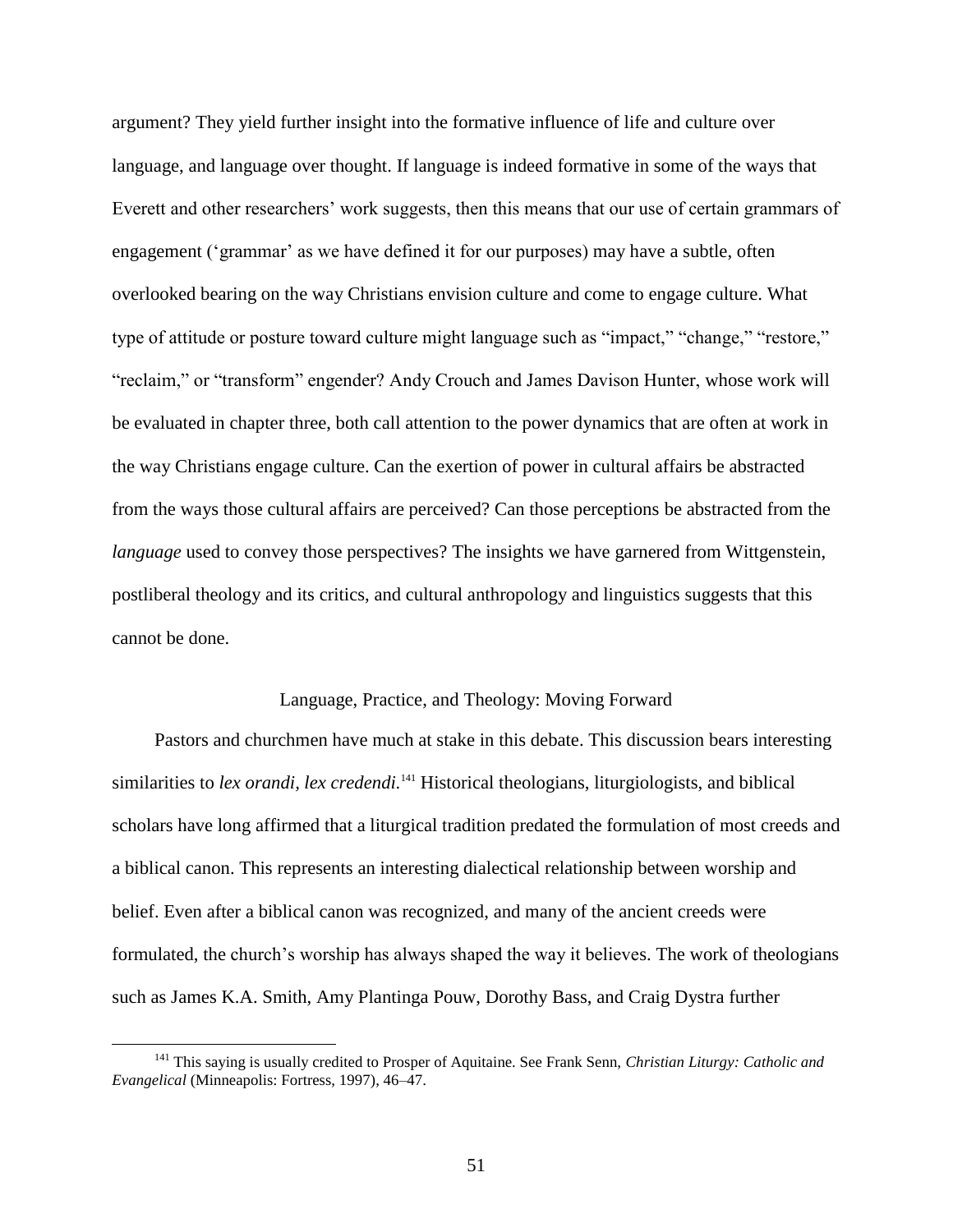illuminate how Christian practices give rise to certain beliefs.<sup>142</sup> If *lex orandi lex credendi* is not just an historical phenomenon, but an appropriate source for theological reflection, then it seems to support the larger argument being advanced here. Such an argument, if applied to grammars of cultural engagement, would lead to a deeper analysis of the assumptions in our language, the practices that language engenders, and the beliefs entailed in our language. It points to a dialectic between rhetoric and action, theology and practice, ideas and conduct.

There are other streams of philosophical and literary theory that further support the contention in view here, that language has a dynamic and formative impact on its users. Speech-Act Theory has increasingly made inroads into Christian theology, further heightening the attention of evangelical scholars to what language *does*. <sup>143</sup> Many figures in the Western political tradition have also believed that language does things aside from simply convey information. Edmund Burke (1729–1797) thought language was highly performative and rhetorical, and not merely about conveying information.<sup>144</sup> J.G. Herder (1744–1803), among others, paved the way for the inseparability of language and thought. Though Eagleton explains that it did not originate with Herder, he did much to advance it and anticipate it in later philosophers.<sup>145</sup> Those philosophers include those like Wittgenstein, who in turned influenced a generation of theologians. While that influence is not unvarnished or above critique, the overall impact is a

<sup>142</sup> James K.A. Smith, *Desiring the Kingdom: Worship, Worldview and Cultural Formation* (Grand Rapids: Baker, 2009); Amy Plantinga Pouw, "Attending to the Gaps Between Beliefs and Practices," in *Practicing Theology: Beliefs and Practices in Christian Life*, ed. Dorothy Bass, Miroslav Volf (Grand Rapids: Eerdmans, 2002); Dorothy Bass and Craig Dykstra, "A Theological Understanding of Christian Practices," in Volf and Bass, *Practicing Theology.*

<sup>143</sup> E.g. Abraham Kuruvilla, "David *v.* Goliath: What is the Author *Doing* with What He is *Saying*?" in *Journal for the Evangelical Theological Society* 58, no. 3 (September 2015): 487–506. Speech-Act Theory is also to be found in the work of Kevin Vanhoozer.

<sup>144</sup> Eagleton, *Culture*, 80–81.

<sup>145</sup> Eagleton, *Culture*, 81.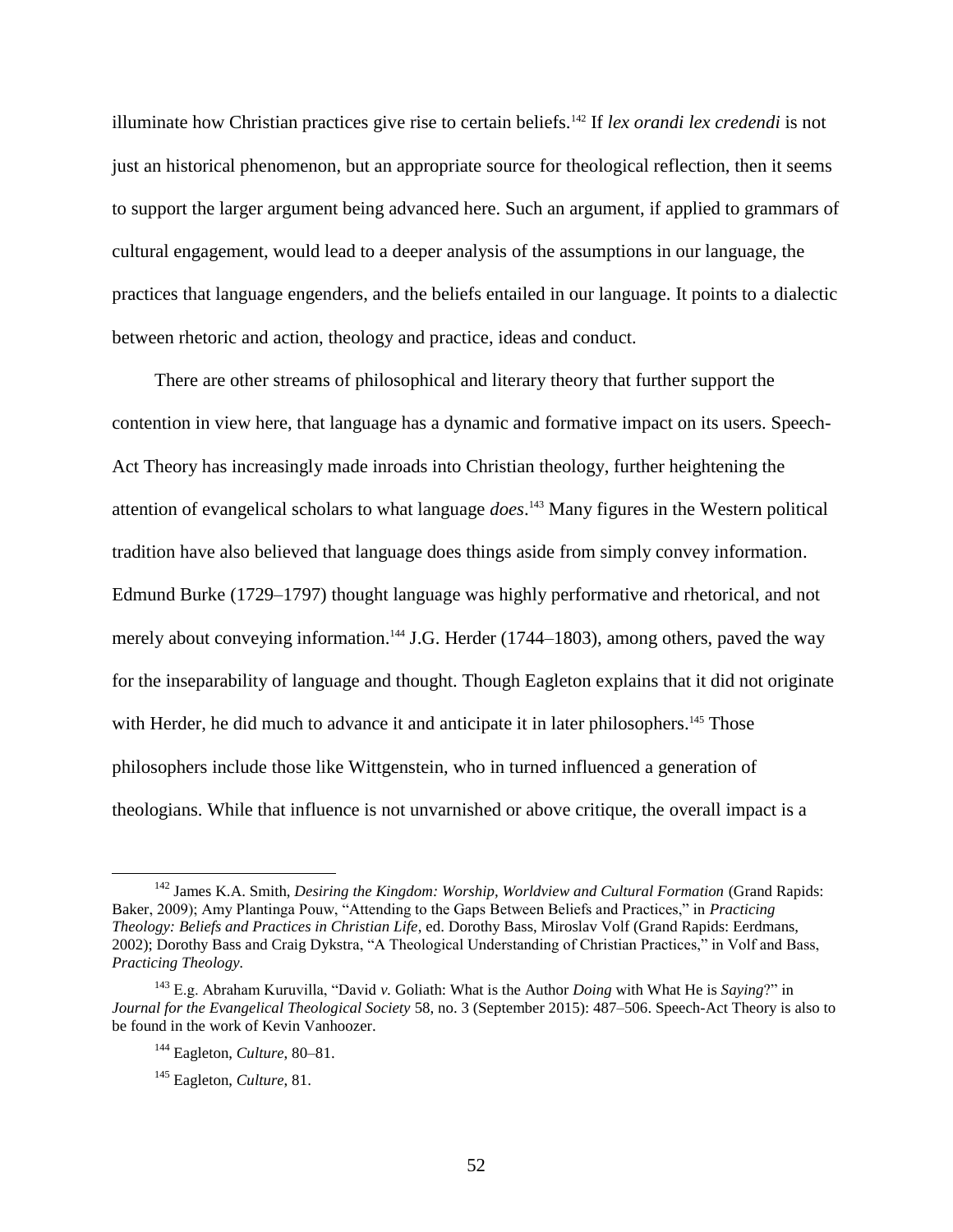closer attention to language and its intersection with Christian thought and practice.

We might summarize our findings in this chapter as such: The life of the church is constituted by its formal creedal affirmations and its embodied practices, which inevitably lead to the construction of an approach to relating to the world. I am calling these linguistic constructions "grammars," paralleling a fairly extensive pattern of usage of this term for theological purposes. Grammars here refer to linguistic structures or models that shape our thought about a relationship between two phenomena, and entail the responsibilities of a Christian. In other words, they don't merely describe a relationship, but they prescribe one. As such, grammars best serve the church's life when those grammars embody biblical claims and responsibilities. For this reason, all grammars should be subject to a careful reflection to ensure that they satisfy both a requirement of corresponding to faithful doctrinal belief, and a correspondence to faithful practice.

# Toward a Definition and Critique of Transformation

The following chapters provide our data set for the influence of rhetoric in cultural engagement. To understand the terms and concepts that animate transformationalism, we must first explore the history of neo-evangelicalism. Chapter two surveys the life and legacy of Carl F.H. Henry, the practical contributions of Charles Colson, and the Kuyperian framework of Albert Wolters. These three figures help us narrate this history in a way that sets the parameters of evangelical views of culture and cultural engagement. They also help us see how adequately their language reflected both theological belief and Christian practice.

Chapter three introduces some of the framers of the contemporary discussion of cultural engagement. Surveying their thought will help illuminate the way in which new grammars of engagement are emerging, which in reality remain within the theological framework of

53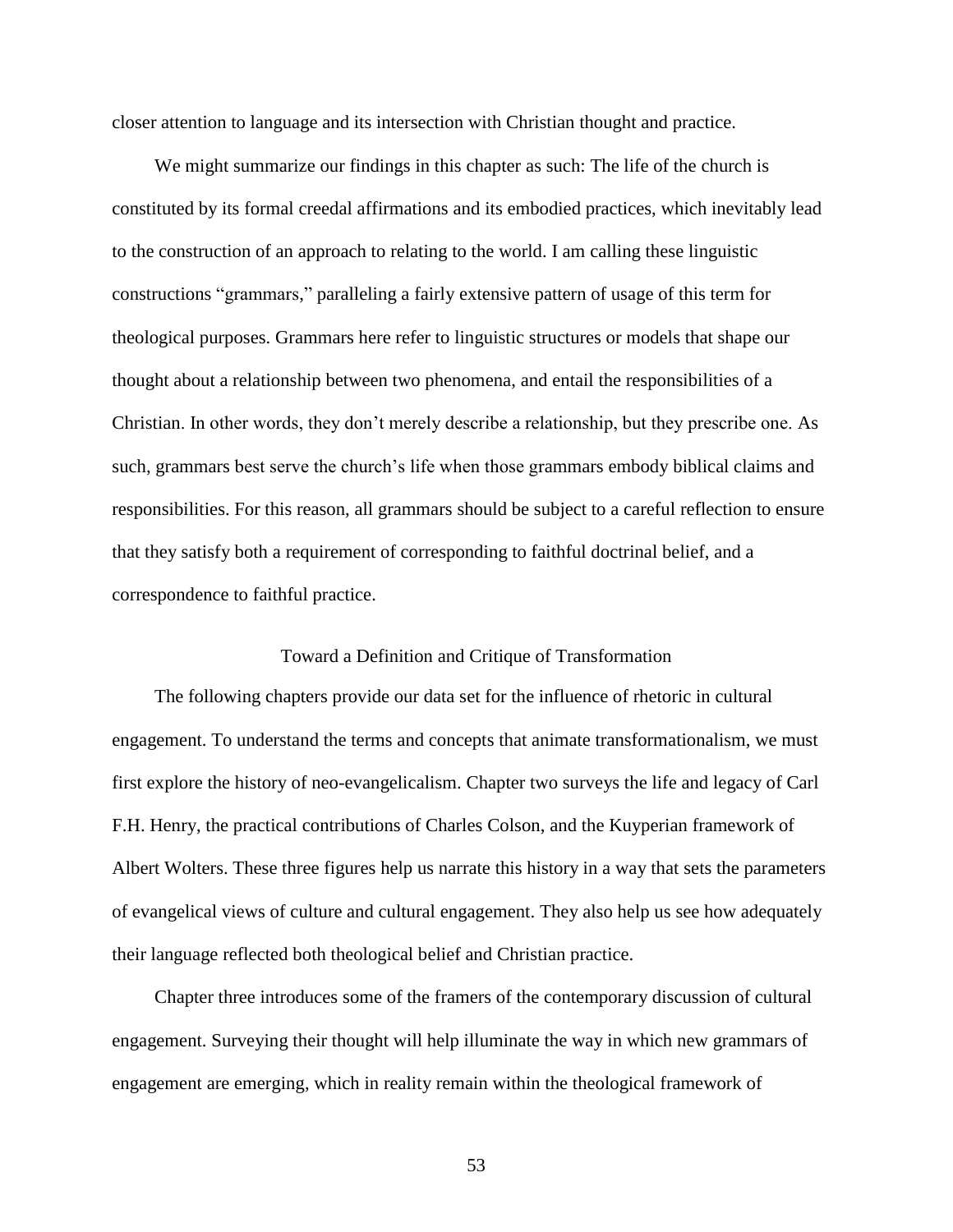mainstream evangelical transformationalism. Yet these proposals constitute significant linguistic innovations that show how rhetoric is as central to this discussion as stated belief. These efforts, it will be shown, are attempts to save and reform the concept of transformation. Moreover, because there is no one grammar that speaks to the entirety of cultural phenomena and faithful postures, we will see where each of these offer something positive to the discussion, even if they are not sufficiently explicit about the role of language in this subject.

Chapter four will then introduce two highly influential authors who offer significant contributions to modern Reformed evangelical thought. Both are said to be "fixers" of Niebuhr's thought, when in fact they seek to save evangelical cultural engagement through biblical, theological, and practical balance. They also avoid false dichotomies when it comes to choosing grammars. But more explicit emphasis on the formative power of language would enable their proposals to offer assistance to the wider evangelical church as it tries to reform cultural engagement. It would also show an acceptance of the claims I am arguing for about the matrix of language, theology and practice, and how that matrix gives rise to evaluation of what our cultural engagement assumes.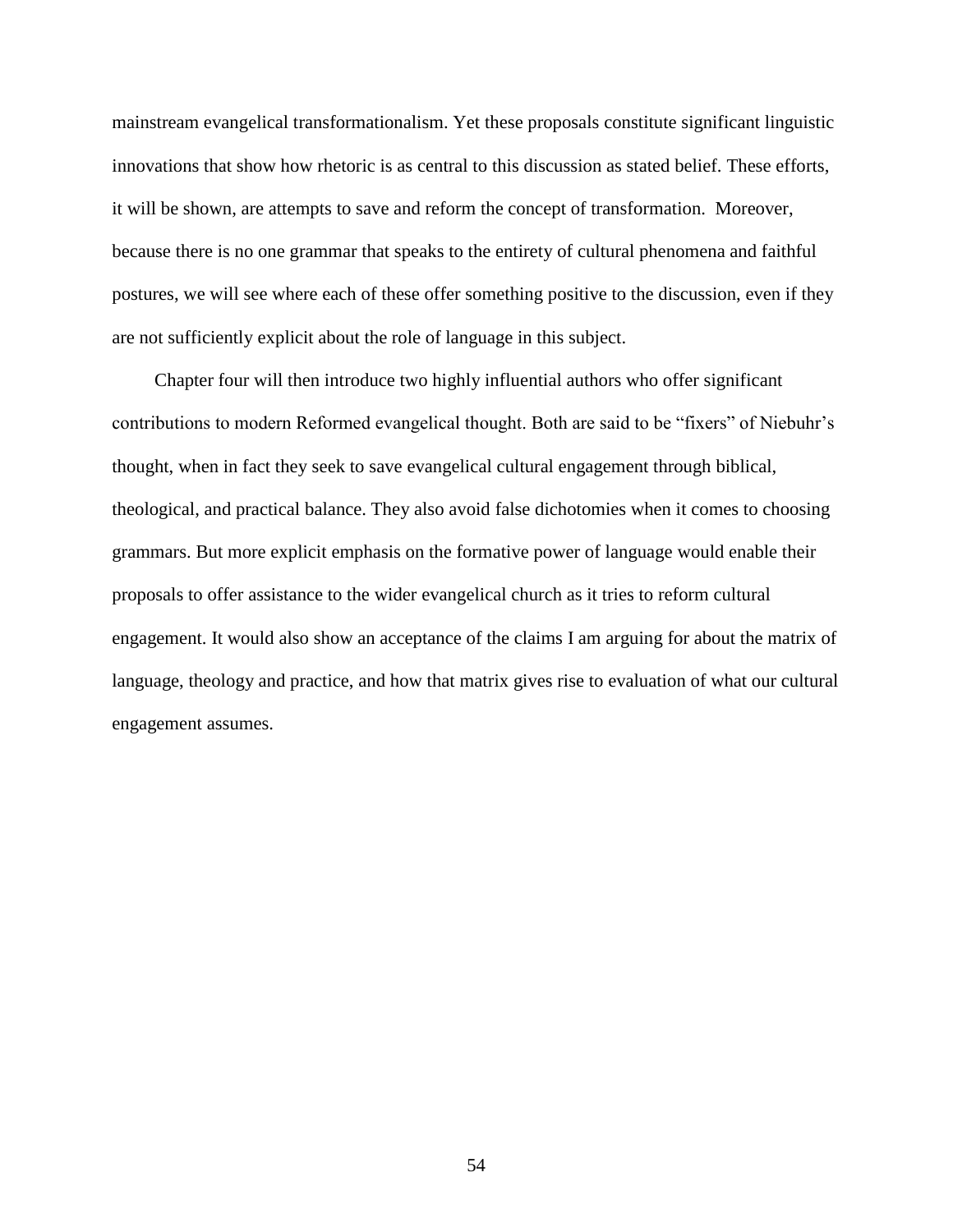### **CHAPTER TWO**

# **THE EVANGELICAL STORY: FOUNDATIONS OF TRANSFORMATIONALISM**

Defining evangelical identity has become something of a cottage industry in the last two decades.<sup>1</sup> The history of the movement itself, another fairly well documented field, is predicated on identifying what does and does not constitute evangelical identity.<sup>2</sup> It is important to our project to offer some tentative definition here since our argument assumes (1) that evangelicalism has operated with one primary grammar of cultural engagement, and (2) we are in fact analyzing the linguistic proposals offered by actual evangelicals or evangelicalinfluencers. Answering the question, then, of what constitutes an evangelical becomes a necessary methodological step in establishing our claims.

The church historian George Marsden famously commented that an evangelical is "anyone who likes Billy Graham."<sup>3</sup> Though this is by no means a serious social scientific claim, it does hint at the fact that American evangelical scene cannot be understood apart from the profound and sweeping influence of the evangelical Billy Graham (b. 1918), of whom we will make further reference below.<sup>4</sup> Graham's ministry and those associated with him certainly embody

<sup>1</sup> Kenneth J. Stewart, *In Search of Ancient Roots: The Christian Past and Evangelical Identity Crisis* (Downers Grove: InterVarsity Press, 2017); Andrew David Naselli and Collin Hansen, ed., *Four Views on the Spectrum of Evangelicalism* (Grand Rapids: Zondervan 2011).

<sup>2</sup> Owen Strachan, *Awakening the Evangelical Mind: An Intellectual History of the Neo-Evangelical Movement* (Grand Rapids: Zondervan, 2015); Douglas A. Sweeney, *The American Evangelical Story: A History of the Movement* (Grand Rapids: Baker, 2005); Mark A. Noll, *The Rise of Evangelicalism: The Age of Edwards, Whitefield and the Wesleys* (Downers Grove: InterVarsity Press, 2003); George M. Marsden, *Understanding Fundamentalism and Evangelicalism* (Grand Rapids: Eerdmans, 1990).

<sup>3</sup> Marsden, *Understanding Fundamentalism*, 6.

<sup>4</sup> Frances FitzGerald, *The Evangelicals: The Struggle to Shape America* (New York: Simon & Schuster,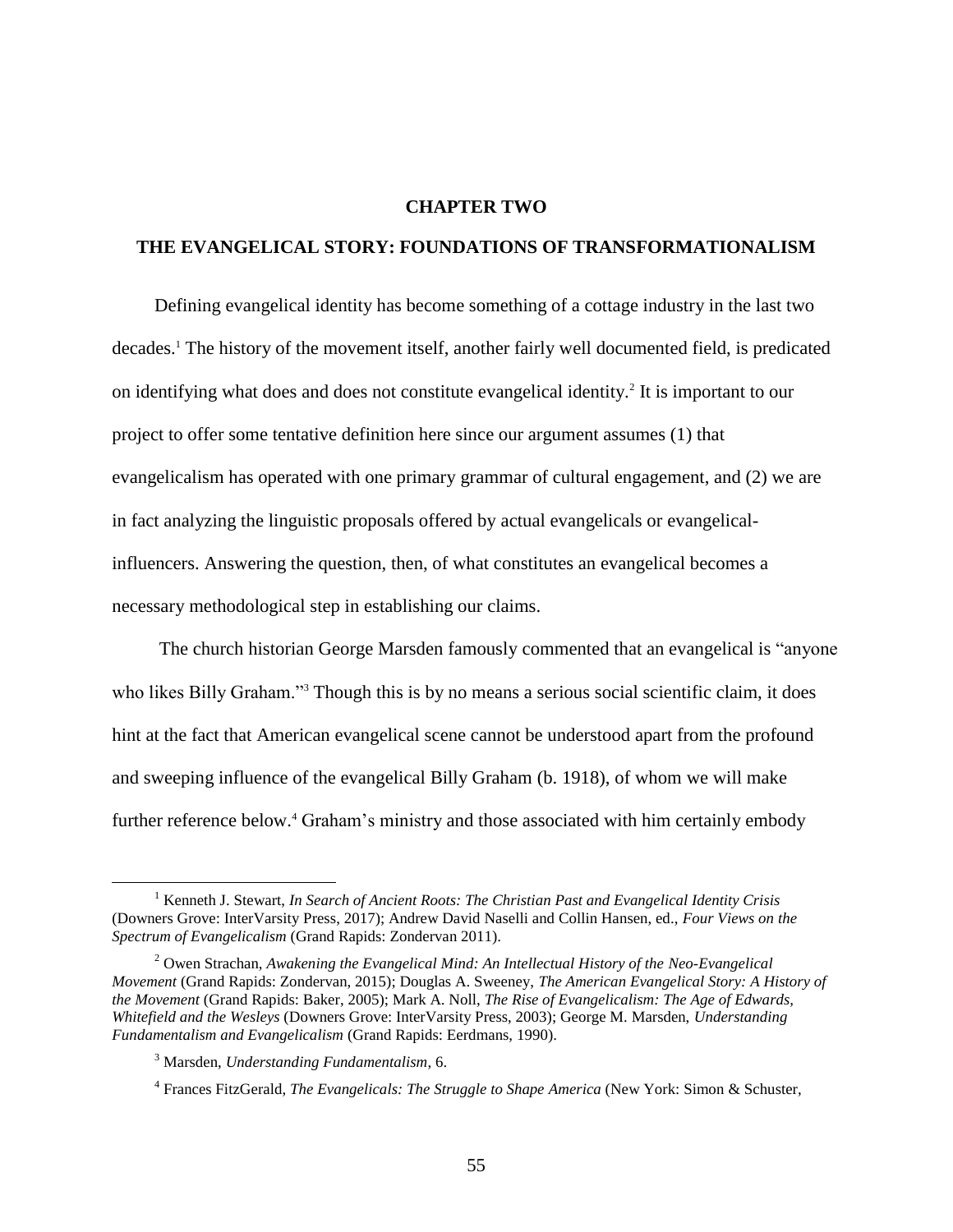some of the features that most reputable historians have linked specifically to evangelical identity.<sup>5</sup> The British historian David Bebbington has offered the most lasting and discussed definition, which we will use as a basic framework. Known today as the "Bebbington Quadtrilateral," he identifies

four qualities that have been the special marks of Evangelical religion: *conversionism*, the belief that lives need to be changed; *activism*, the expression of the gospel in effort; *biblicism*, a particular regard for the Bible; and what may be called *crucicentrism*, a stress on the sacrifice of Christ on the cross.<sup>6</sup>

Bebbington explains these terms and gives examples of them from evangelical history, but he qualifies his use of them. He of all people is aware that the term "evangelical" has a unique context and sense in the eighteenth, nineteenth, and twentieth centuries. Moreover, in the British context and American context there were always differences. While acknowledging such distinctions and the fact that different generations exhibited these characteristics differently, he contends that they all still displayed them.<sup>7</sup> "Variations there have certainly been in statements by Evangelicals about what they regard as basic. Here is nevertheless a common core that has remained remarkably constant down the centuries."<sup>8</sup>

A second, sometimes contested adjective that modifies "evangelical" is "Reformed." By introducing this term we don't mean to suggest that our analysis is especially concerned with this term as a historical phenomenon. Rather, we are making reference to those evangelicals who not only self-identify as evangelical, but also as "Calvinists" or "Reformed Christians." Though

<sup>2017), 169–208.</sup>

<sup>5</sup> Grant Wacker, *America's Pastor: Billy Graham and the Shaping of the Nation* (Cambridge: Belknap, 2014). <sup>6</sup> David Bebbington, *Evangelicalism in Modern Britain: A History from the 1730s to the 1980s* (London: Unwin Hyman, 1989), 2–3.

<sup>7</sup> Bebbington, *Evangelicalism in Modern Britain*, 3.

<sup>8</sup> Bebbington, *Evangelicalism in Modern Britain*, 4.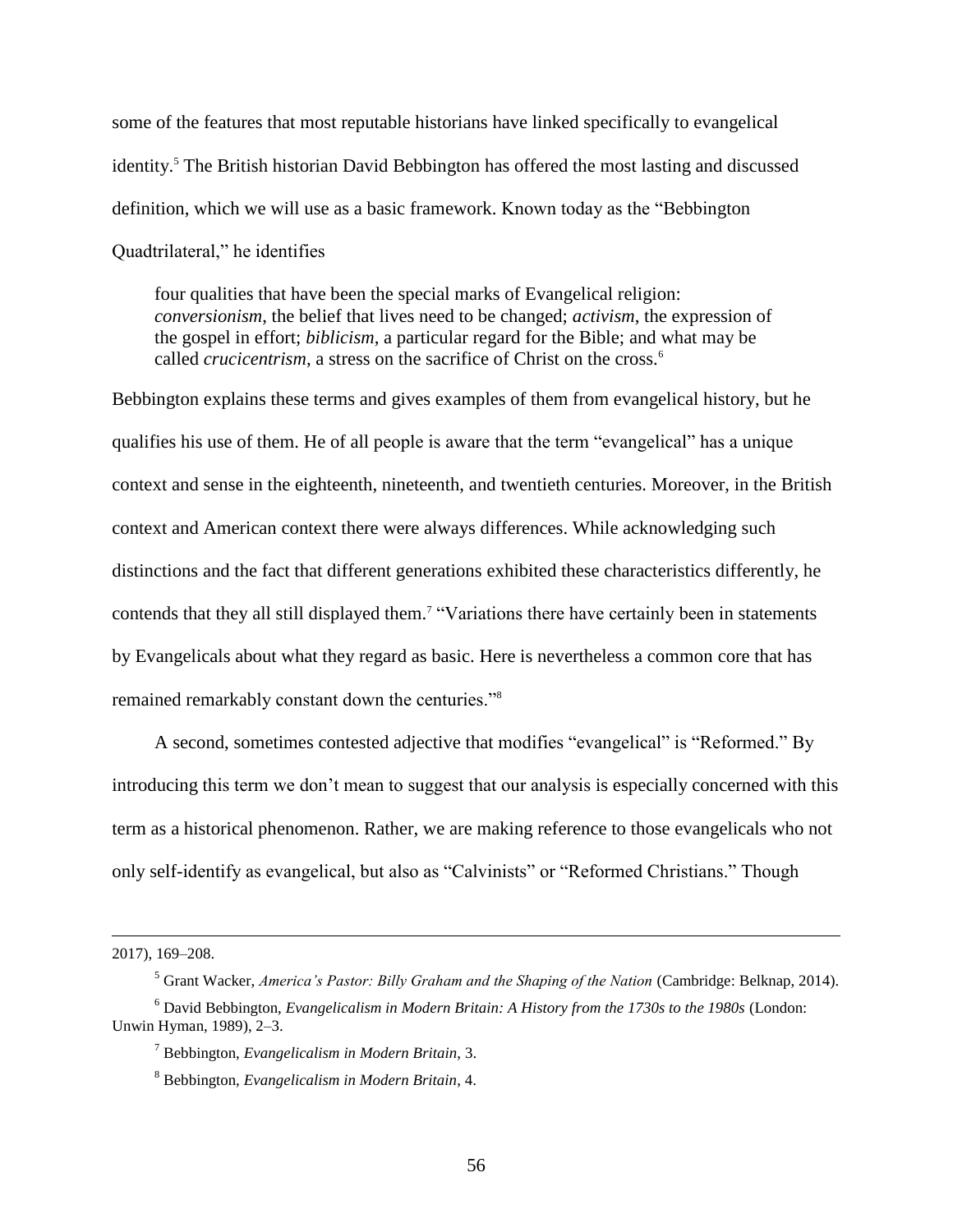evangelicalism has always including a range of theological traditions, the Calvinist stream has been most prodigious in its intellectual output, and thus has been extremely influential. This is no less true in relation to the academic and most theologically substantial work on cultural engagement.

Our goal in this chapter is describe the emergence of neo-evangelicalism as a movement in America, giving special attention to its theology and aims as it concerns cultural engagement. This will help establish the foundational grammar of transformation that later proposals seek to save through revision. We will consider the life and legacy of Carl F.H. Henry as providing the foundational principles that animated evangelical cultural engagement over the half century following its publication, and the ways that was linguistically formulated. Additionally, we will consider the life and legacy of Charles W. Colson. His legacy serves as one influential example of the neo-evangelical approach to culture, and one under the decided influence of the original vision of the neo-evangelicals. The final figure we will consider is Albert Wolters, author of a highly influential modern book on culture, and representative of the Dutch Reformed theological tradition which has significantly accented and shaped modern evangelical thought on culture.

As we survey the contributions of these three figures and their thought, we will gain a better understanding of the theological grammar guiding evangelical cultural engagement during the last 50-75 years. We will also consider some of the tensions in the transformationalist grammar that have left it vulnerable to critique both from within the movement and from outside.

# **Carl Henry and Neo-Evangelicalism**

Carl F.H. Henry (1913–2003), sometimes called the Dean of Evangelical Theology, is central to the story of neo-evangelicalism in America. Henry, the son of German immigrants, did not become a Christian until after adolescence. Yet his work as a theologian garnered attention

57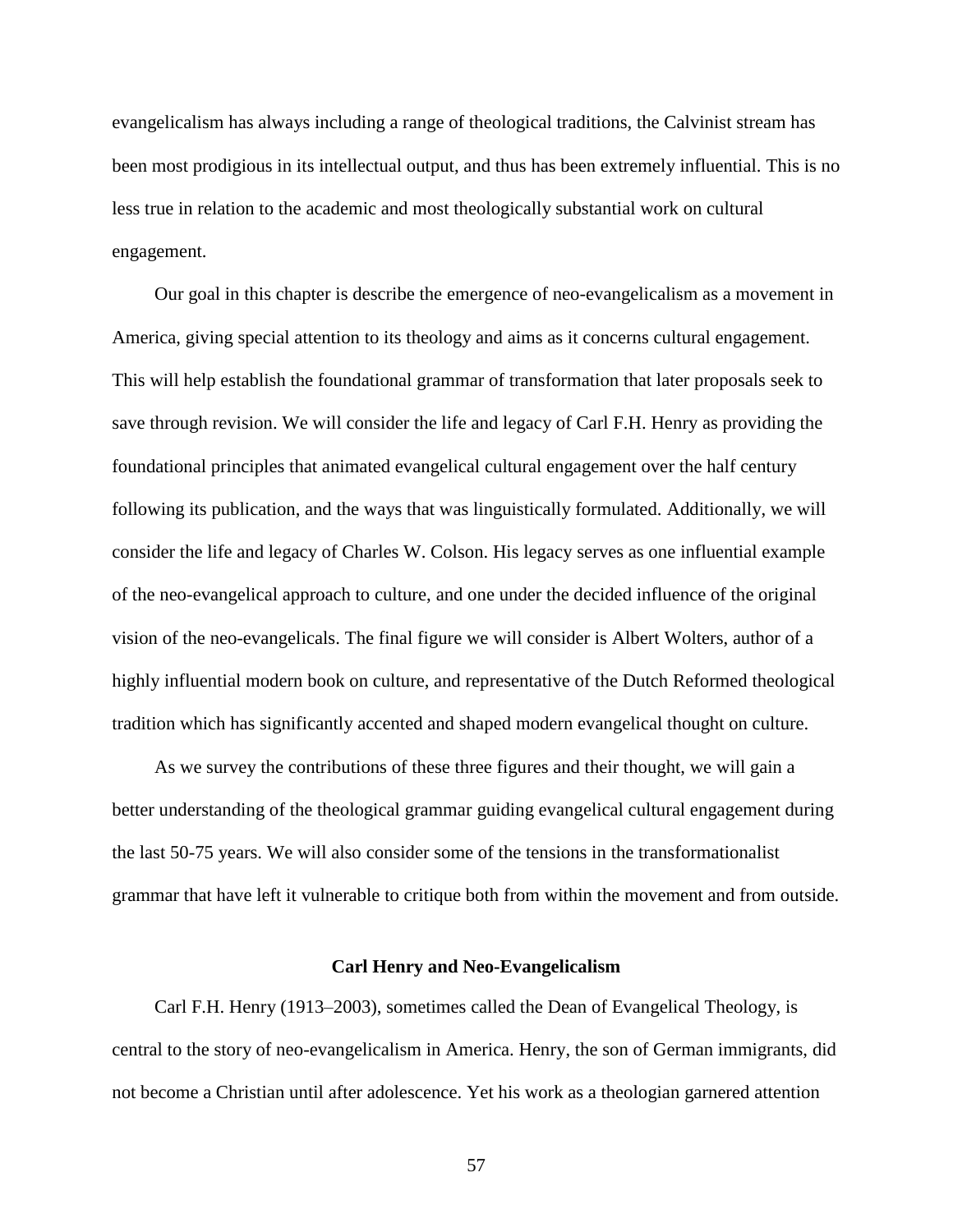relatively early in his career. He earned two doctorates in the 1940s, a reflection of both his own erudition as well as his conviction that intellectual pursuits were central to the evangelical project in American society. A large part of Henry's career was spent trying to help raise funds for a prestigious Christian research university.<sup>9</sup> Henry's discontent with the state of evangelical higher education is ironic since he was instrumental to the founding of Fuller Theological Seminary, as well as a visiting professor at numerous other Christian colleges and seminaries. He helped found other evangelical institutions also, including the Evangelical Theological Society and the Institute for Advanced Christian Studies. Three leading evangelical seminaries have institutes named in honor of him.<sup>10</sup> Still, Henry is likely better known for his editorship of the neoevangelical publication *Christianity Today*, which was founded by the world-famous evangelist Billy Graham. Henry was the founding editor and oversaw its work from its inception in 1956 until 1968. The opening editorial captures the spirit of Henry's earlier project begun in the 1940s:

Christianity Today will apply the biblical revelation to the contemporary social crisis, by presenting the implications of the total Gospel message for every area of life. This, Fundamentalism has often failed to do. Christian laymen are becoming increasingly aware that the answer to the many problems of political, industrial, and social life is a theological one. They are looking to the Christian Church for guidance, and they are looking for a demonstration of the fact that the Gospel of Jesus Christ is a *transforming* and vital force.<sup>11</sup>

The language of transformation can be seen early in the thought of Henry, helping forge a vision

that would animate his work for years to come.<sup>12</sup>

<sup>9</sup> Owen Strachan, "Carl F.H. Henry's University Crusade: The Spectacular Promise and Ultimate Failure of Crusade University," in Hall & Strachan, ed., *Essential Evangelicalism: The Enduring Influence of Carl F.H. Henry*  (Wheaton: Crossway, 2015), 59–80.

<sup>&</sup>lt;sup>10</sup> The Carl F.H. Henry Center for Theological Understanding at Trinity International University, The Carl F.H. Henry Institute for Evangelical Engagement at the Southern Baptist Theological Seminary, and the Carl F.H. Henry Institute for Intellectual Discipleship at Union University.

<sup>&</sup>lt;sup>11</sup> "Why Christianity Today?" *Christianity Today* 1, no. 1 (October 1956): 20. Emphasis mine.

<sup>&</sup>lt;sup>12</sup> *Christianity Today* was originally published every two weeks, but now is a monthly publication.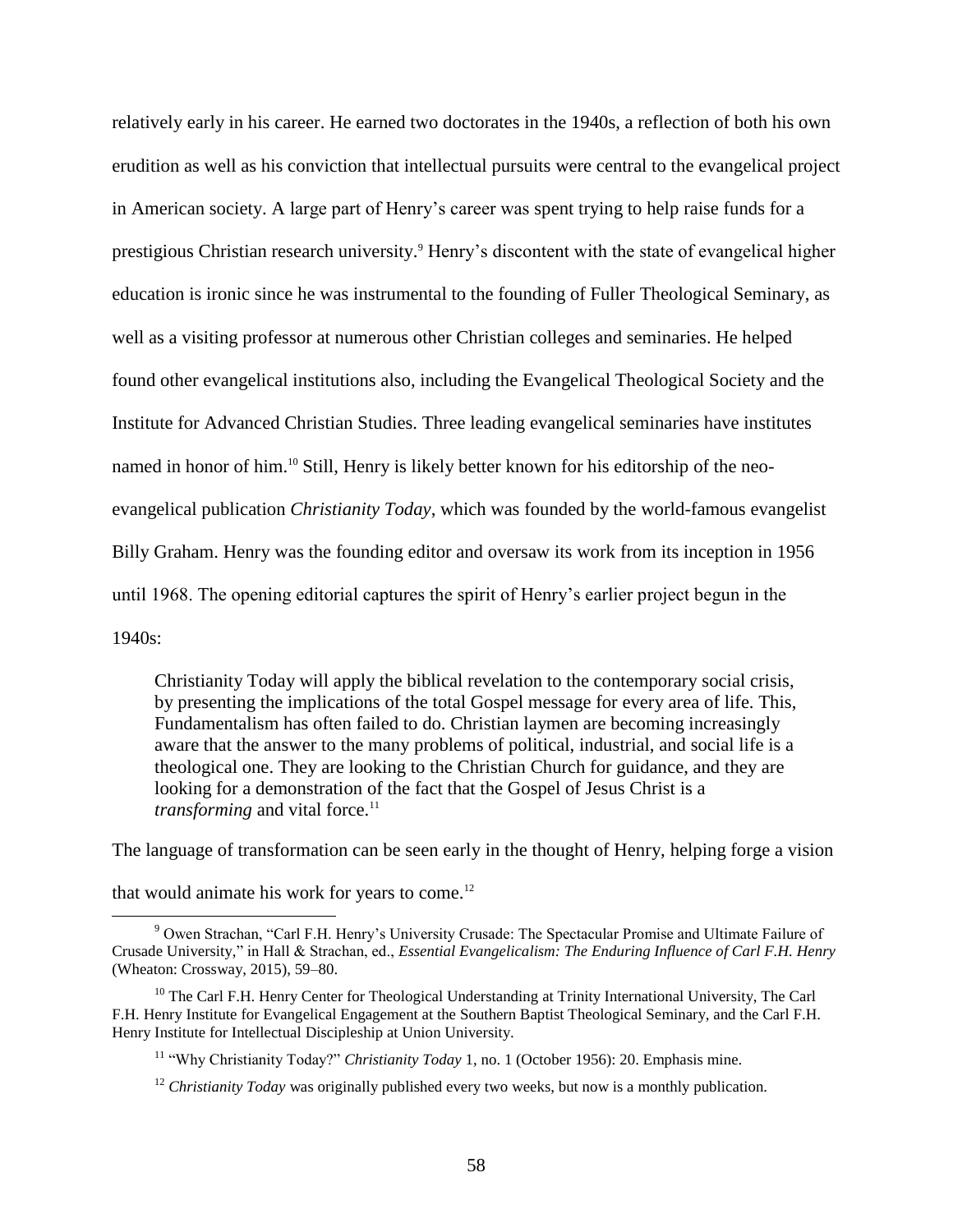Though Henry continues to be associated with *Christianity Today*, he had earlier set the evangelical world ablaze with his first two books, *Remaking the Modern Mind* (1946), and *The Uneasy Conscience of Modern Fundamentalism* (1947). While the former showed his theological and philosophical acumen, the latter showed his passion and a pioneering imperative. It was this brief book that became the clarion call for neo-evangelicalism. Henry managed to produce a book that made a historical, theological, and moral-practical argument. We will briefly consider its three main claims.

First, Christianity had historically been a religion that wedded doctrinal convictions with social responsibility. This is part of the reason for Henry's lament. He surmises, "For the first protracted period in its history, evangelical Christianity stands divorced from the great social reform movements."<sup>13</sup> Though he concedes there had been moments when, "Christianity has not always been fired by a maximum social passion," this is not characteristic of a religion imbued with the "full genius of the Hebrew-Christian outlook."<sup>14</sup> After all, "a Christianity without a passion to turn the world upside down is not reflective of apostolic Christianity."<sup>15</sup> In other words, non-engagement is not an option for historic Christian faith. Impact, involvement, and change are all words either used by Henry or evoked in the minds of readers when they read this part of his argument.

Henry's second fundamental claim was that later Fundamentalism, that is, the conservative Protestantism which had arisen in response to the Social Gospel movement in the late nineteenth and early twentieth centuries, had largely abandoned a vision of a Gospel with social and cultural

<sup>13</sup> Carl F.H. Henry, *The Uneasy Conscience of Modern Fundamentalism* (Grand Rapids: Eerdmans, 1947), 27.

<sup>14</sup> Henry, *Uneasy Conscience*, 27, xvii.

<sup>15</sup> Henry, *Uneasy Conscience*, 16.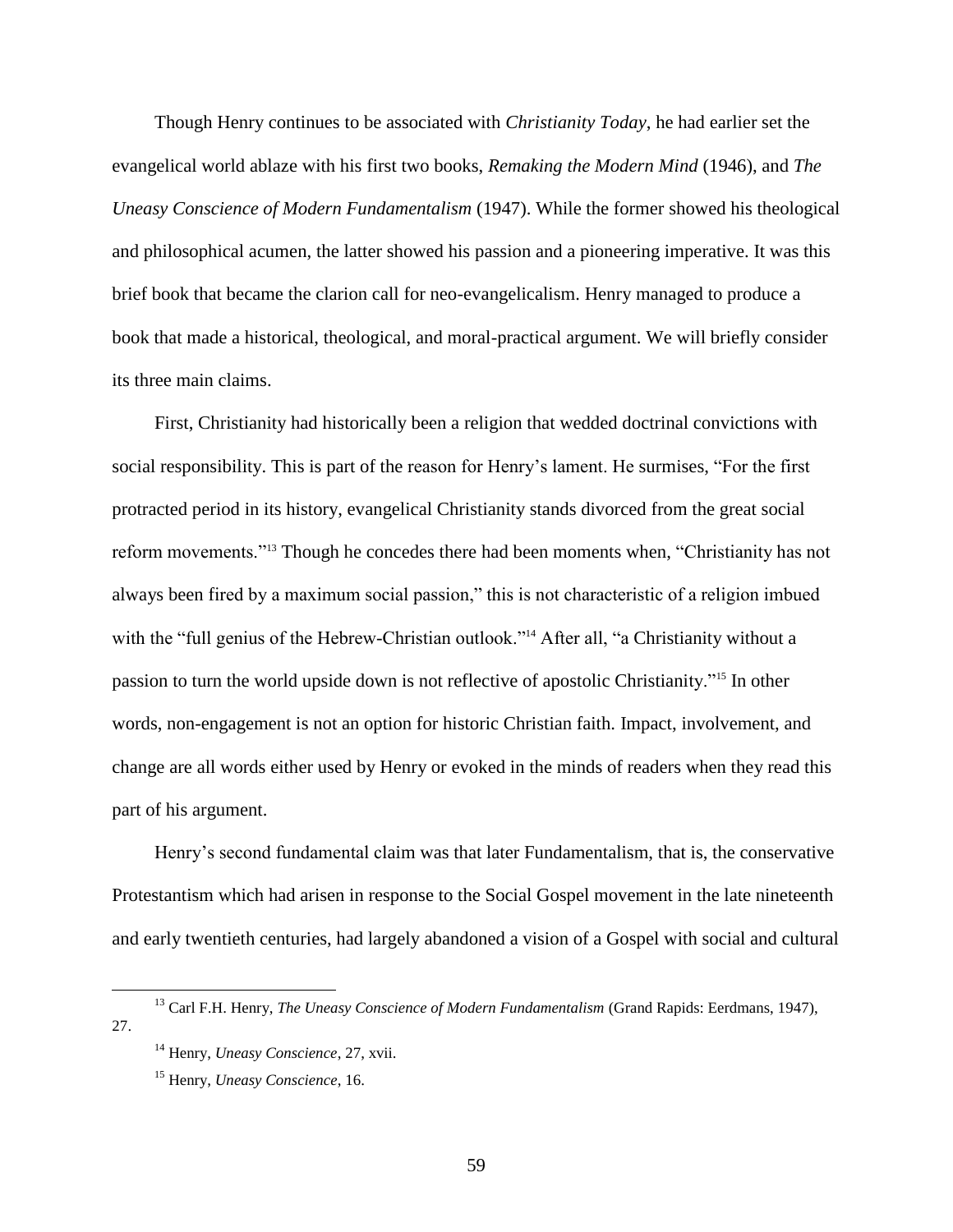implications. The renowned historian of fundamentalism and evangelicalism George Marsden concurs. In explaining the broader religious environment of the early twentieth century that fueled Henry's concern in the late 1940s, Marsden notes that Social Gospel proponents at the beginning of the twentieth century had proposals "essentially identical with those 'progressive' politics of the same era. Social gospel advocates tended to make these social concerns central to their understanding of the gospel."<sup>16</sup> Thus, an association began to form between progressive politics and liberal or nonevangelical theology. Again, Marsden notes:

This association of progressive politics with liberal theology came at the same time as a deep crisis was brewing over theological issues. The result of this conjunction of theological and social crises was that twentieth century American Protestantism began to split into two major parties, not only between conservatives and liberals in theology but corresponding between conservatives and progressives politically…As theological liberals spoke more and more about the social implications of the gospel, revivalists [fundamentalist] evangelicals spoke of them correspondingly less.<sup>17</sup>

Though Marsden and Henry both noted ways in which fundamentalists continued to have some involvement with social causes, by and large the response was that of retreat and withdrawal.

Later Fundamentalism's posture of retreat and withdrawal paved the way for Henry's third and most central plea: Evangelicals must trace out how their understanding of the kingdom of God informs their lives in the present world. Henry believed that an understanding of the kingdom that had both "already" and "not yet" dimensions could provide a basis for clear thinking about the Christian role in the world. The task for students of the Word is to discover how God's kingdom was *here*, in what sense it is to be further realized *now*, and in what way it will be realized *then*, at the return of Christ.<sup>18</sup> Henry perceived that many conservative Christians had developed a significant divide between their theological beliefs and ethical

<sup>16</sup> Marsden, *Understanding Fundamentalism and Evangelicalism*, 29.

<sup>17</sup> Marsden, *Understanding Fundamentalism and Evangelicalism*, 30.

<sup>18</sup> Henry, *Uneasy Conscience*, 48.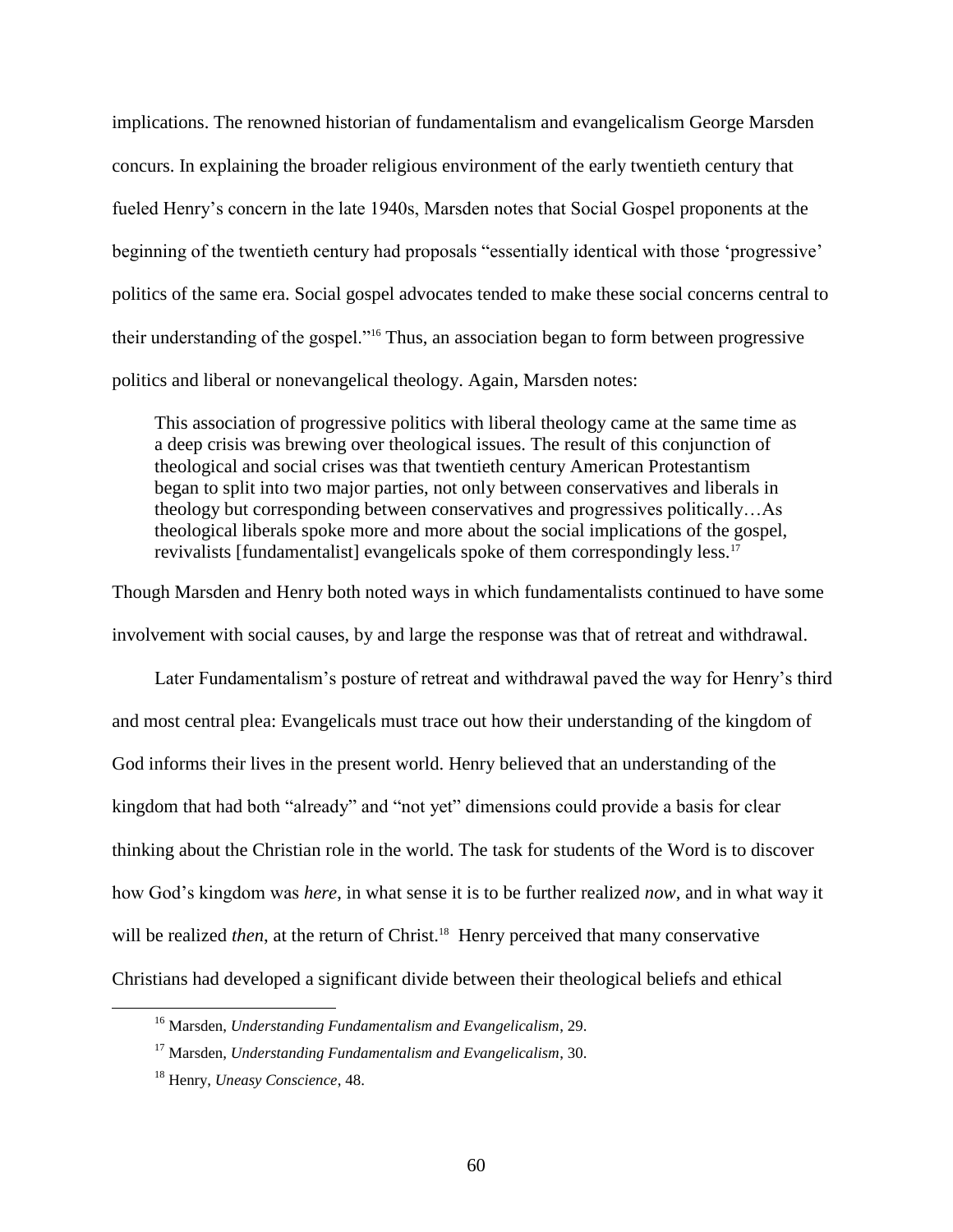obligations to the world. Separation and withdrawal gave way to antagonistic language, such as being "against the world" and "out of the world." However, he felt that the very theological beliefs that evangelicals espoused provided the basis for a social and cultural imperative. Thus, the latter chapters of the book set forth some areas with which Christians should especially be engaged, such as the literature of many fields, educational endeavors, totalitarianism, and other global concerns.<sup>19</sup>

Where did Henry acquire this comprehensive vision for engagement? Henry was indebted to a stream of Reformed theology which emphasized the broad scope of God's redemptive work. Such a perspective is perhaps best exemplified in the phrase "world and life view," or "world-life view," or what is usually just called "worldview" today.<sup>20</sup> Developed from the German *weltanschauung*, many of the early neo-evangelicals adopted the term "world-and-life-view" to speak of the commitment of the mind to see the entirety of life and the world through the lens of the Christian faith. Though many who continued to identify with Fundamentalism did not emphasize such a concept until decades later, "worldview" would become a household world in later Christian parlance.

One observes in Henry's *Plea* several key components of the neo-evangelical project: (1) a rejection of social and cultural quietism, withdrawal, or retreat; (2) an effort to center evangelical identity around the Gospel and biblical fundamentals; and (3) an emphasis on the necessary implications of the Gospel and evangelical theology to the whole range of social and cultural concerns in the world. His work represents a call to "engagement," the word that has so captured the imagination of not only evangelicals in America, but Christians in general. Yet, *The Uneasy* 

<sup>19</sup> Henry, *Uneasy Conscience*, 65–74.

<sup>20</sup> Henry, *Uneasy Conscience*, 69.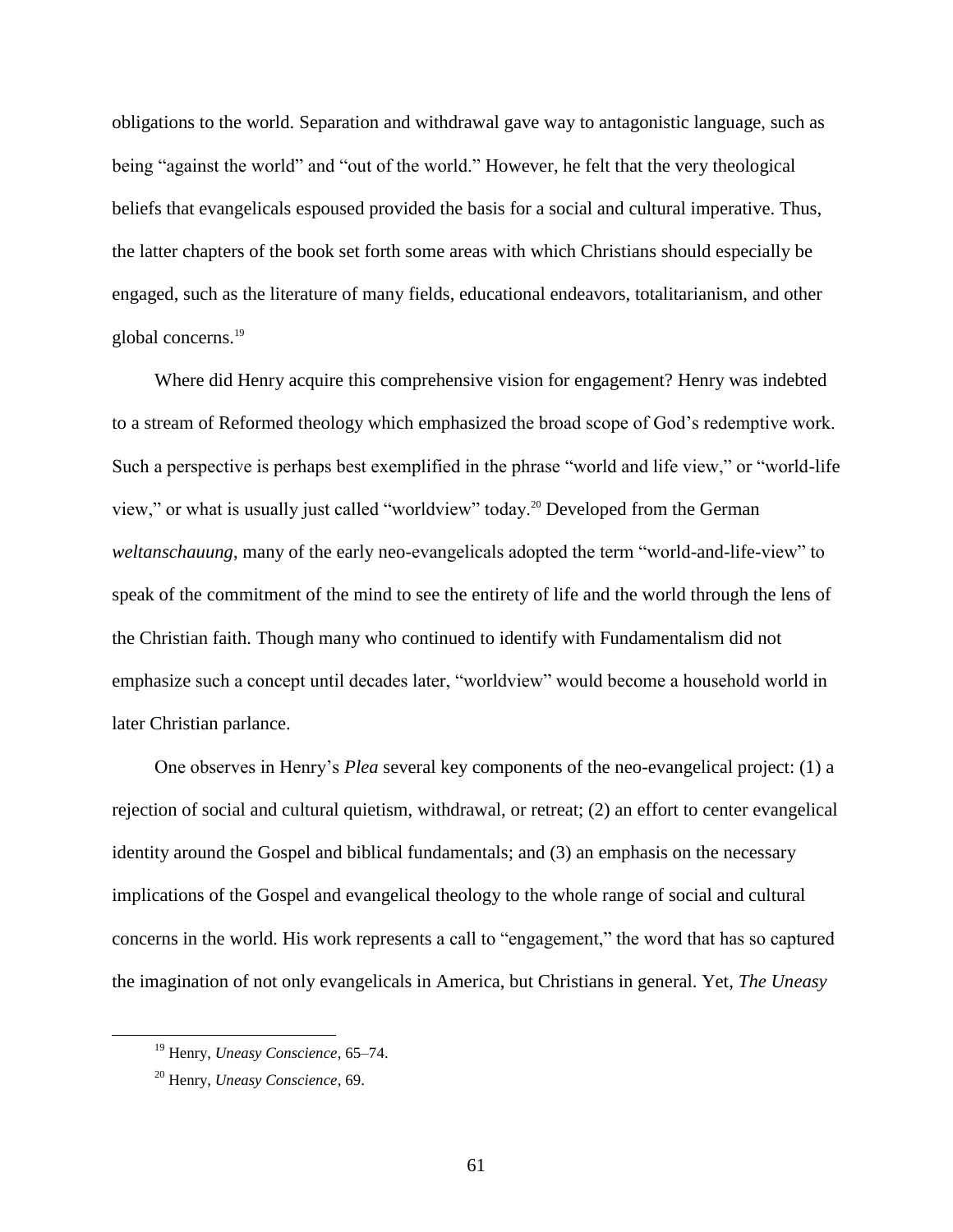*Conscience* does not necessarily propose a discrete model, metaphor, motif, or approach to cultural engagement that is as organized as the one found in Niebuhr's typology. He does emphasis active engagement, and speaks of "turning the world upside down." Additionally, he remarks that in his generation, "Christianity again faces the apostolic task of seeking to *transform* an environment that is quite unilaterally hostile.<sup>"21</sup> He also gives some additional examples of how Christians could "press the Christian world-life view upon the masses."<sup>22</sup> In later work he also begins to deal with some terms, expressions, and concepts that have bearing on the church's strategy to engage the culture.

In *Aspects of Christian Social Ethics*, several of Henry's lectures were published together in a single volume focused on various themes in social ethics. The opening chapter entitled "Christianity and Social Transformation" is especially significant as this is one of the earliest uses of "transformation" in Henry's work, especially in reference to society. The chapter begins by Henry explaining that many Christians were divided about the "best method for improving social conditions."<sup>23</sup> Though this question does not exactly refer to a potential theory of cultural engagement, it does gesture toward the impulse to engage society. It also presupposes that Christians have some obligation to do so. In the background of this question is an informal debate between Billy Graham and Reinhold Niebuhr that had taken place in earlier years. The debate surrounded the nature of spiritual decision versus legislation and social policy in terms of bringing about change in social and cultural matters. Since Henry was a close friend and colleague of Graham's in the neo-evangelical movement, his discussion is relevant to the larger issue of how one engages the culture. More importantly, Henry gives an early example into how

<sup>21</sup> Henry, *Uneasy Conscience*, 69. Emphasis mine.

<sup>22</sup> Henry, *Uneasy Conscience*, 69.

<sup>23</sup> Carl F.H. Henry, *Aspects of Christian Social Ethics* (Grand Rapids: Eerdmans, 1964), 15.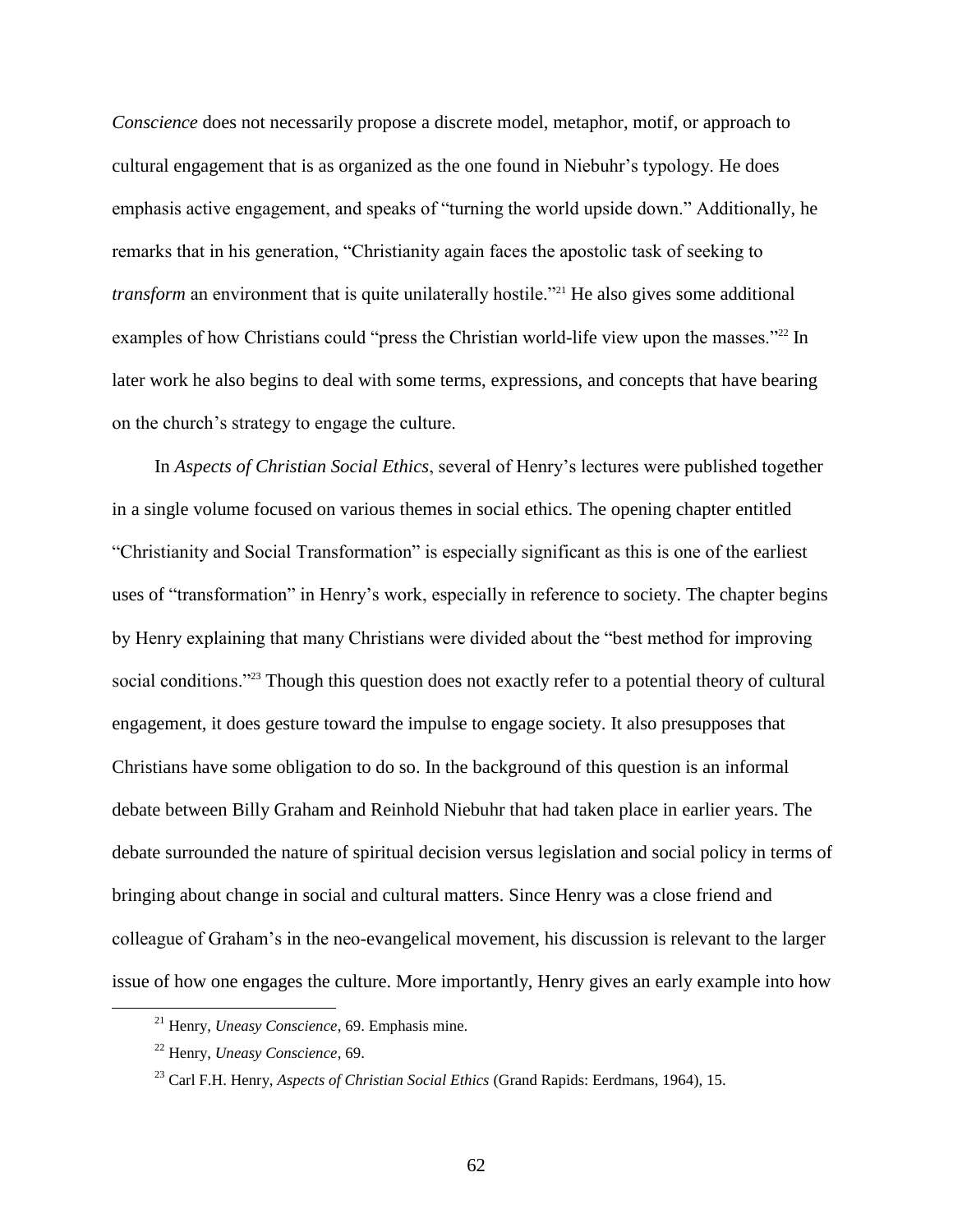careful reflection upon and use of language should play a role in explaining the Christians responsibility to the world.

Henry's fundamental thesis is this: "the Church has a legitimate and necessary stake in education and legislation as means of *preserving* what is worth preserving in the present social order, but it must rely on spiritual regeneration for the *transformation* of society."<sup>24</sup> This claim is both profound and simple. It is simple in that it calls for Christians to remain involved in the spheres of education and legislation (or politics and government), while not putting confidence in earthly means to bring about widespread spiritual change. On the other hand, it is profound because early in Reformed evangelical thought "transformation" was being used with such precision, the kind of carefulness that will later be difficult to find in the works of other figures, particularly among those associated with the Religious Right. Henry did believe in the potential for social transformation, but not without regeneration.

Henry proceeds to discuss a variety of potential social strategies for bringing forth social and spiritual change. Each of these strategies includes the prefix *re*. This prefix "bears a variety of meanings and signifies either repetition, restoration, or reversal."<sup>25</sup> As we will see in later figures, this careful attention to the semantics is especially evident when attending to "re words." Henry discusses revolution, reformation, revaluation, and regeneration as the four strategies. His conception of the second and third are very similar as they aim to revise an existing social situation, though the former is rooted in an evolutionary philosophy of progress, and the latter emphasizes "transcendent values discoverable in human experience."<sup>26</sup> Revolution rejects any notion of a divinely given order in pursuit of rectifying social ills, even if force may be needed.

<sup>24</sup> Henry, *Aspects of Christian Social Ethics*, 16.

<sup>25</sup>. Henry, *Aspects of Christian Social Ethics*, 17.

<sup>26</sup> Henry, *Aspects of Christian Social Ethics*, 18–19.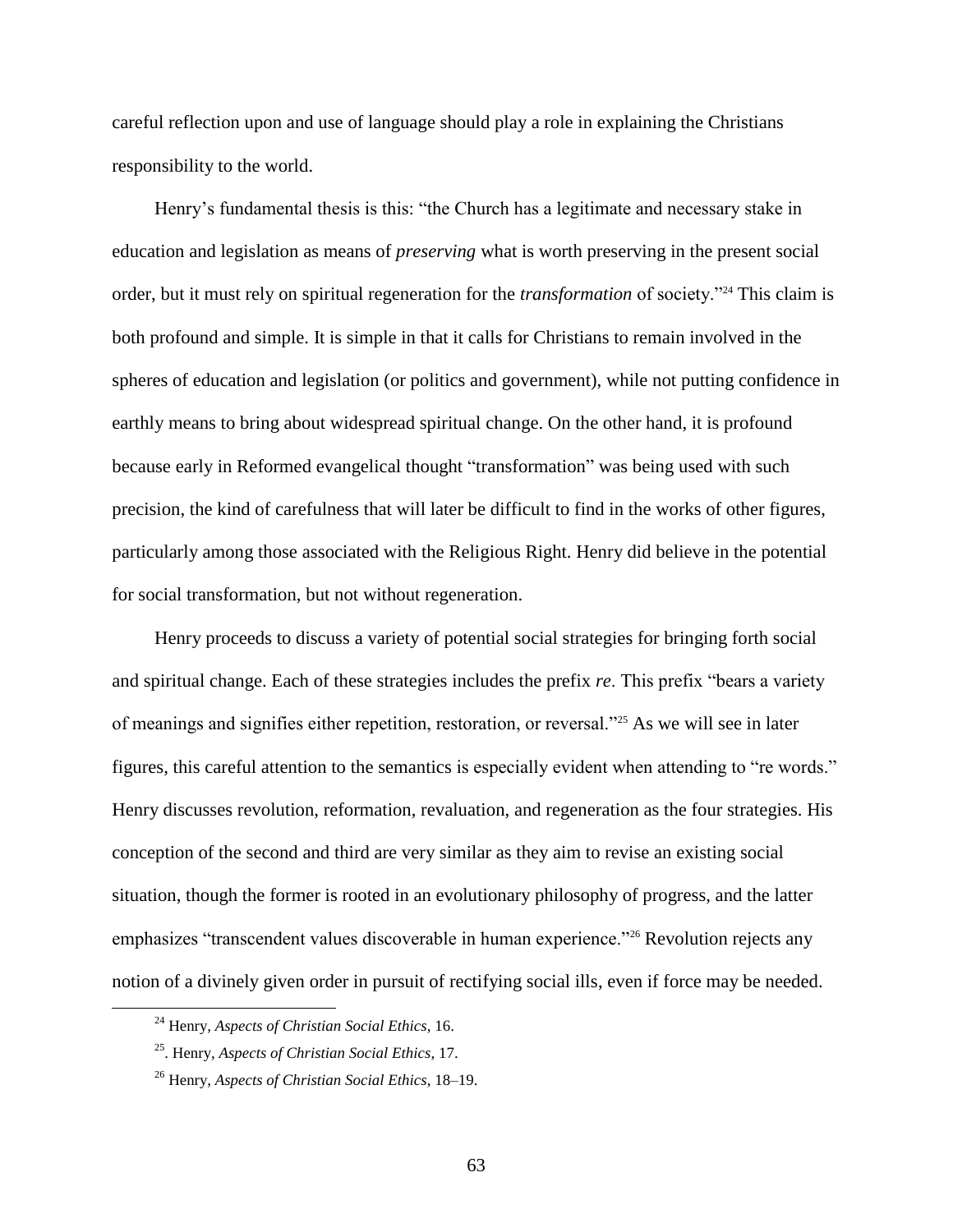But regeneration is an expression of a classic Christian view which acknowledges both an order to creation, while at the same time seeking spiritual renewal by helping man respect and return to "the divine intention in society."<sup>27</sup> These are very brief sketches of these strategies, and some may characterize them as rather thin in terms of social theory and theological depth. Yet when taken in the full context of the chapter and the larger body of Henry's work, a pattern emerges. When thinking about social and cultural change, some type of controlling metaphor, model, strategy, or what we call grammar is unavoidable. Evangelicalism was a movement that believed that the Christian faith should guide and shape actual practice in the world. To summarize Henry's position, "the historic Christian view sets the social problem in the larger theological framework of divine revelation and redemption, and cultural objectives in the context of the Christian mission."<sup>28</sup>

In the first edition of *Christianity Today* in October 1956, Henry penned an editorial cited above outlining the vision of this publication, as well as for neo-evangelicalism as a whole. Glimpsing the themes of the other articles in that issue gives some sense into the publication's orientation: "The Changing Climate of European Theology," "Biblical Authority in Evangelism," "The Fragility of Freedom in the West," and "The Primary Task of the Church."<sup>29</sup> Theology, ministry, civil liberty/religious freedom, and mission would be themes carried forth in future editions as well. Henry had wide aims for the magazine, hoping to cast a vision for the church's theology and place in the world. Even as the magazine would explore such ambitious themes, it attempted to strike a balance between an intellectual-driven content and what might be described as practical devotional concerns. Writing on the primary task of the church, theology

<sup>27</sup> Henry, *Aspects of Christian Social Ethics*, 18.

<sup>28</sup> Henry, *Aspects of Christian Social Ethics*, 19–20.

 $^{29}$  Billy Graham authored the article on evangelism.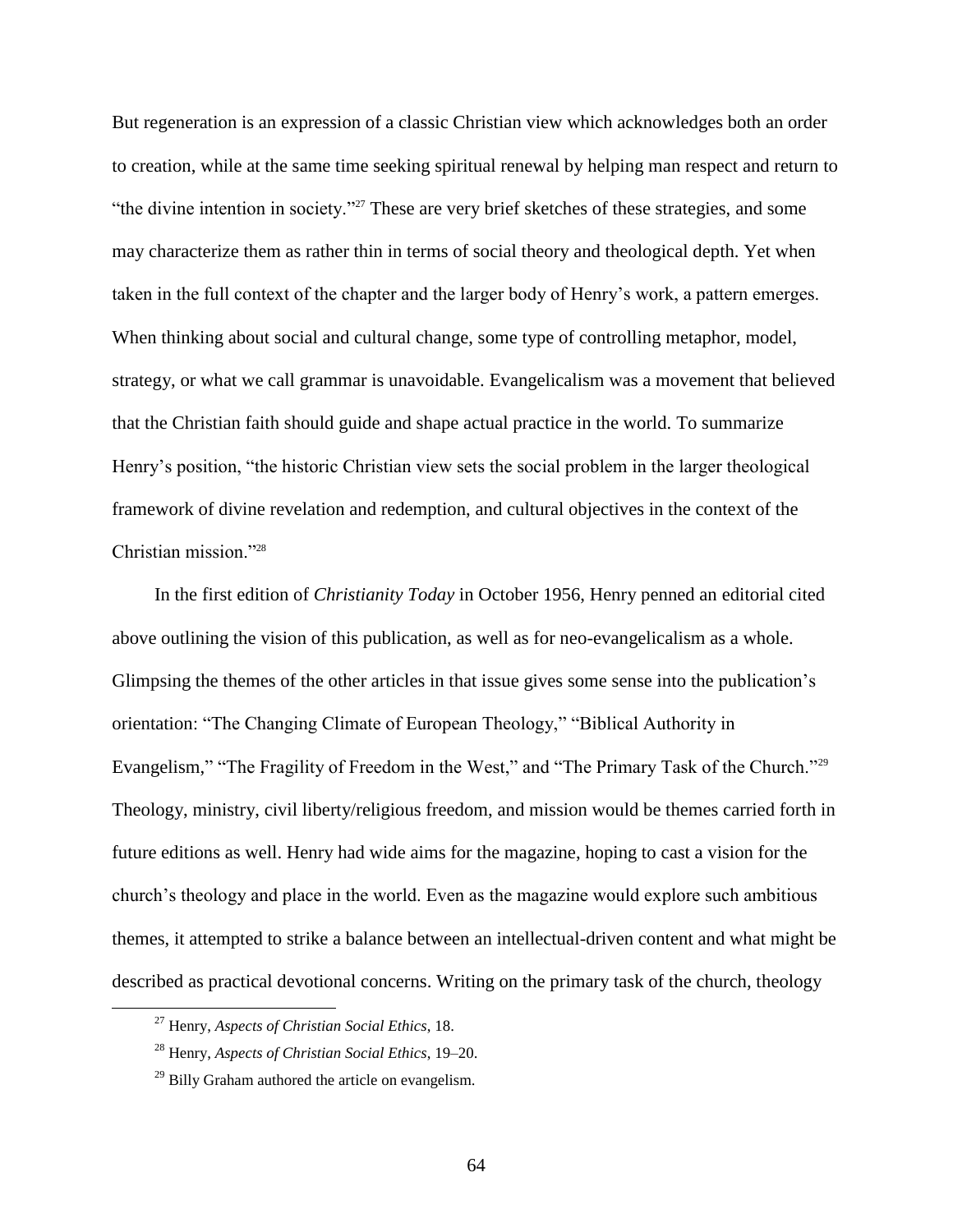professor Addison Leitch focused on the spiritual nature of the church and its obligation to personal and global evangelism in an early article. Yet he follows by asserting that, "Saved men should also have an impact on culture. Great periods in the history of the church have meant great art and architecture, great music, new laws, educational institutions, in short, a new way of life."<sup>30</sup> Leitch, foreshadowing Richard John Neuhaus (1936–2009) thirty years later, asserted that, "a dominant religion *will* create a way of life; the question is, which religion?"<sup>31</sup> He ends by noting that the future of Christ's church and the nations is to confess Christ's Lordship.

The reference to lordship in this context is one of the ways in which theology and cultural analysis create a certain picture, which then shapes the language that is to be employed. Since culture or society are treated as a sort of independent realm, along with the church, this gives the impression that to not engage or impact culture is to leave a vacuum (literally a space) in the cultural realm that would be inevitably infiltrated by other influences. The doctrine of lordship, understood in an unqualified, comprehensive way, is thought to be the church's way of occupying that space, spreading its influence, bringing transformation and renewal. To envision the relationship this way, however, overlooks the influence of the world on or *in* the church. It also ignores how various spheres of culture may require different types of Christian responses aside from "engagement and transformation." For example, one might go back to this era and pose this thought experiment to the neo-evangelicals: Imagine that all elected officials were converted persons seeking earnestly to develop legislation that was consistent with biblical norms. Would it be possible (or necessary) to speak of *transforming* a government comprised in

<sup>30</sup> Addison Leitch, "The Primary Task of the Church," *Christianity Today* 1, no. 1 (October 1956): 13–18.

<sup>31</sup> Leitch, "The Primary Task of the Church," 18. Emphasis mine. Richard John Neuhaus, *The Naked Public Square: Religion and Democracy in America* (Grand Rapids: Eerdmans, 1988). Neuhaus spoke of a vacuum that is created in the public square when people with religious values cede that space. Yet this vacuum is also filled by someone's values or beliefs.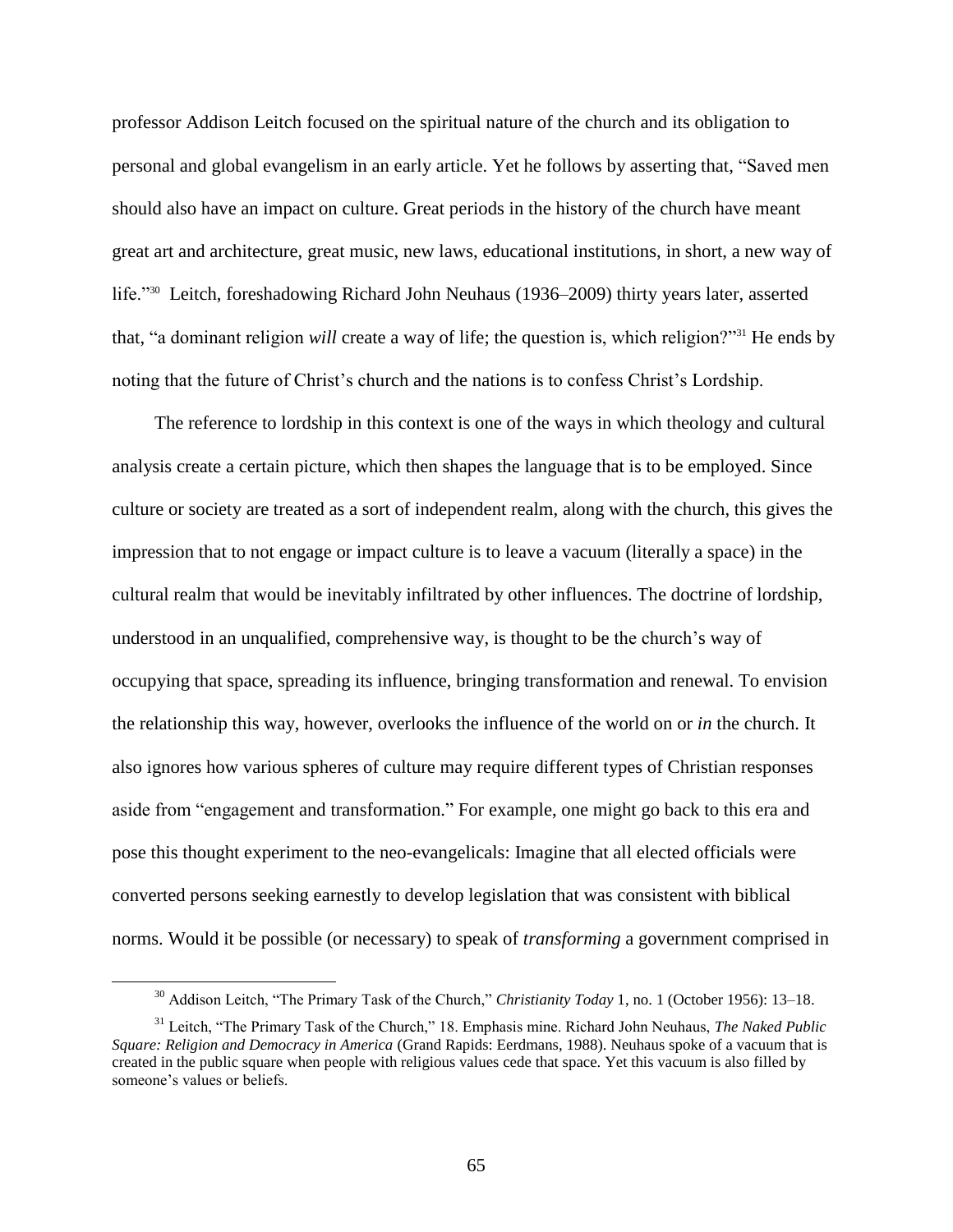such a way? What work would be left to do for the Christian aside from *preservation*? Does not the cultural situation shape the way we would describe our obligations to some extent? Lordship, along with eschatology and the cultural mandate, provide a framework for the neo-evangelical approach to cultural engagement, but they do not answer every question. This is where Carson in chapter four will help a fuller picture of what biblical-theological considerations are needed to aid in this task  $32$ 

The theme of lordship would echo throughout future editions of Henry's beloved periodical, and the thought of many in the neo-evangelical movement for which he, Harold John Ockenga (1905-1985), and Billy Graham helped serve as catalysts. It's important to observe that not everyone tells the story of this movement through the Henrician lens. George Marsden, Molly Worthen, and Frances FitzGerald, most recently, are among the many scholars who have studied and written on the evangelical movement in America. There are certainly other important chapters in the entire story that could be told. The important step is to set aside simplistic accounts of neo-evangelicalism in order to see the role that deeply-held theological beliefs had in the rise of the movement in the twentieth century. It is true that the presidential campaign of Jimmy Carter in 1976 brought a great deal of attention to the idea of being a "born again evangelical." The editors of *Newsweek* featured the idea of being a "born again evangelicals" on the cover of an October edition of the magazine.<sup>33</sup> It is also true that by the mid-late  $1970s$ evangelicals were an incredibly potent source of political activism and enthusiasm. As Fitzgerald argues, evangelicals "reintroduced religion into public discourse, polarized the nation, and

 $32$  The transformationalist view tends to be controlled largely by these three theological loci, while not always carefully emphasizing and tracing out how other theological convictions may shape their approach. Carson is helpful as he will emphasize how all of the major elements of biblical theology are involved in shaping one's approach to cultural engagement.

<sup>33</sup> *Newsweek*, Oct. 24, 1976. This edition made famous George Gallup's statement of 1976 as "the year of the evangelical."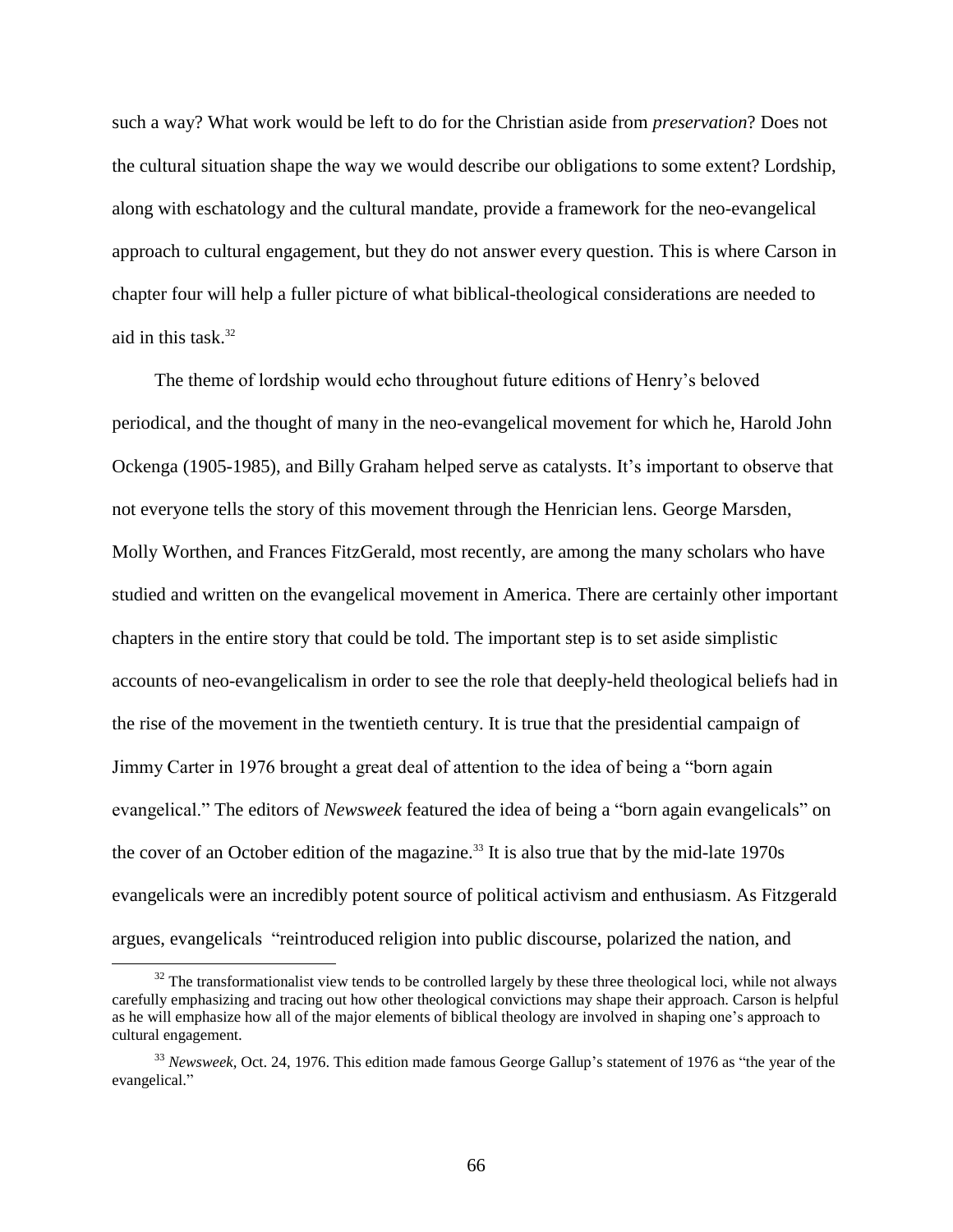profoundly changed American politics."<sup>34</sup> It is difficult to deny the first and third of those assertions as a matter of historical fact. But does this account appreciate the theological motivations of evangelicals, which propel them to engage and transform culture of all kinds?

George Marsden perhaps summarizes modern evangelical identity best when he says that

Evangelicalism today includes any Christians traditional enough to affirm the basic beliefs of the old nineteenth-century evangelical consensus: The Reformation doctrine of the final authority of the Bible, the real historical character of God's saving work recorded in Scripture, salvation to eternal life based on the redemptive work of Christ, the importance of evangelism and missions, and the importance of a spiritually transformed life.<sup>35</sup>

Marsden's summation is cogent and clear. But what cannot be bracketed off from this selfunderstanding of evangelicalism is the notion of being actively engaged in all spheres of culture, whether it be education, politics and legislation, the arts, or other such areas. Henry in *Uneasy Conscience*, *Christianity Today*, and all of his later work constantly emphasized that Christians had a stake in socio-political and cultural affairs. This vision is illustrated by Henry's involvement in the founding of so many institutions which united evangelicals around common intellectual ventures. Though a tendency remains among historians to dismiss the theological emphases which separated fundamentalists from early evangelicals, a close reading of the writings of Ockenga, Graham, and Henry show a decided posture of engagement over withdrawal.<sup>36</sup> The language of engagement, in an era when these men felt that America's soul

<sup>34</sup> FitzGerald, *The Evangelicals*, 2.

<sup>35</sup> Marsden, *Understanding Fundamentalism* (Grand Rapids: Eerdmans, 1990), 4–5.

<sup>&</sup>lt;sup>36</sup> Neil Young suggests that Ockenga and Henry were fundamentalists who wanted to drop the term merely due to its social and historical baggage. While no doubt negative associations and historical developments shaped their rhetoric, this still overlooks real differences in theological emphasis between fundamentalism and neoevangelicalism. See Neil J. Young, *We Gather Together: The Religious Right and the Problem of Interfaith Politics* (New York: Oxford University Press, 2016), 13–15.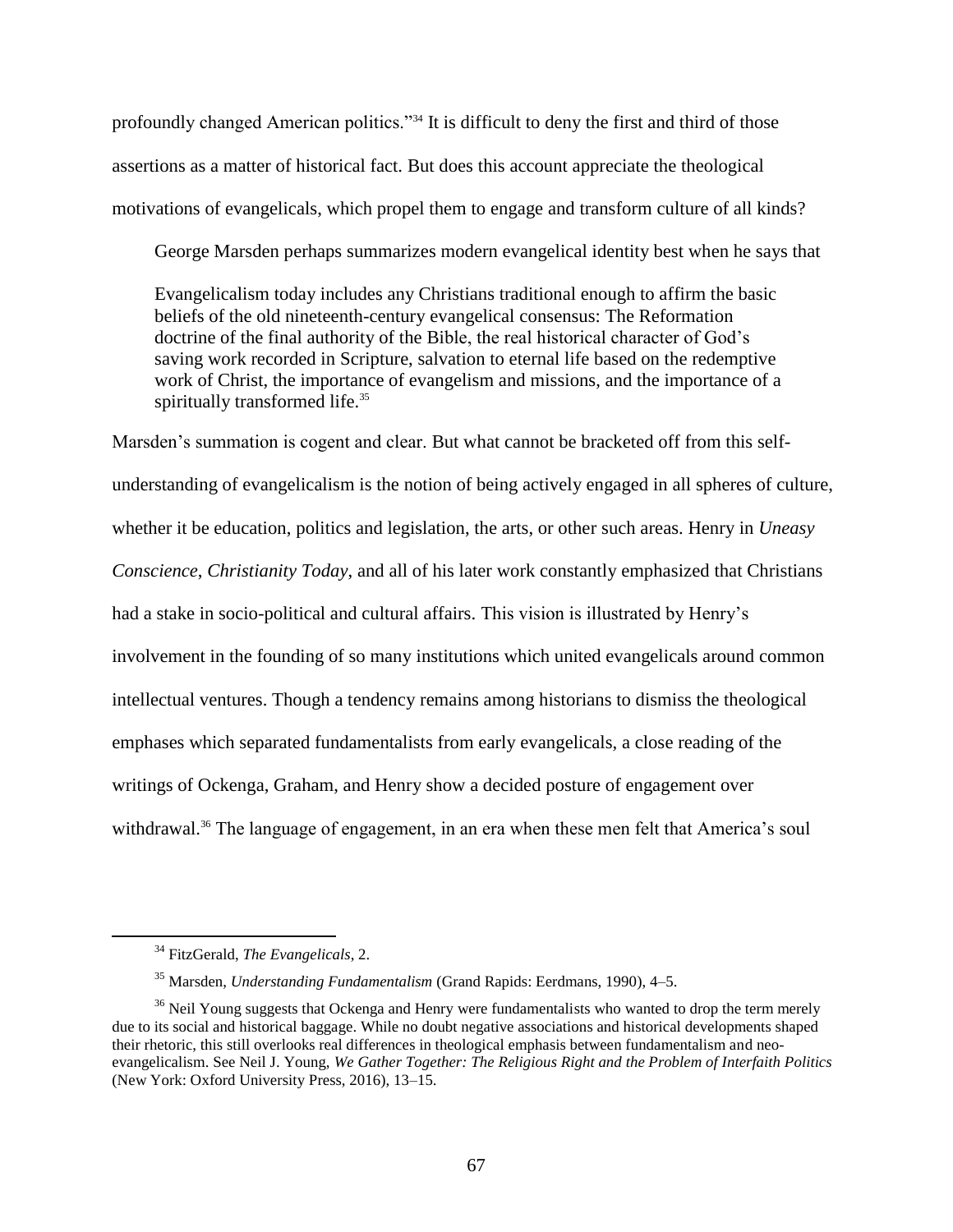was being lost to the world, arose from a sense of genuine spiritual concern and theological conviction.

Many young evangelical pastors, scholars, and writers were influenced by the early neoevangelicals. The literary output of not only the aforementioned neo-evangelicals is impressive, but especially when one considers others such as E.J. Carnell (1919-1967), Bernard Ramm (1916-1992), Harold Lindsell (1913-1988), and George Eldon Ladd (1911-1982). Not only were these men professors of many future evangelical pastors and scholars, but they published many books which would be read by students and pastors. Some are still in print today.<sup>37</sup> It is difficult to argue the counterfactual point about whether this neo-evangelical movement, especially the intellectual renaissance associated with its scholarship, would have transpired had Carl F.H. Henry not lived. It does seem, however, indisputable that the contours of the movement would have been different, and the unified theme of engagement would not have as deeply penetrated evangelical thinking had the constant pen of Henry not been at work reminding evangelicals of the social and cultural implications of historic Christianity.

As a matter of historical patterns, it is true that movements need exemplars to have a life beyond their founders. While Henry and his colleagues may have provided the rationalization for such engagement, and helped launch institutions to further prepare people for such engagement, Charles Colson's life constitutes a unique case study in what transformationalism looked like and sounded like by the mid-to-late twentieth century. We turn to consider his important legacy, and the embodiment of transformation in ministry.

 $37$  The works of George Eldon Ladd in New Testament studies and eschatology, for example, still are considered recommended reading by many. See George Eldon Ladd, *The Gospel of the Kingdom: Scriptural Studies in the Kingdom of God* (Grand Rapids: Eerdmans, 2000). To illustrate the staying power of some mid-twentieth century neo-evangelical scholarship, consider that this particular work was first published in 1959.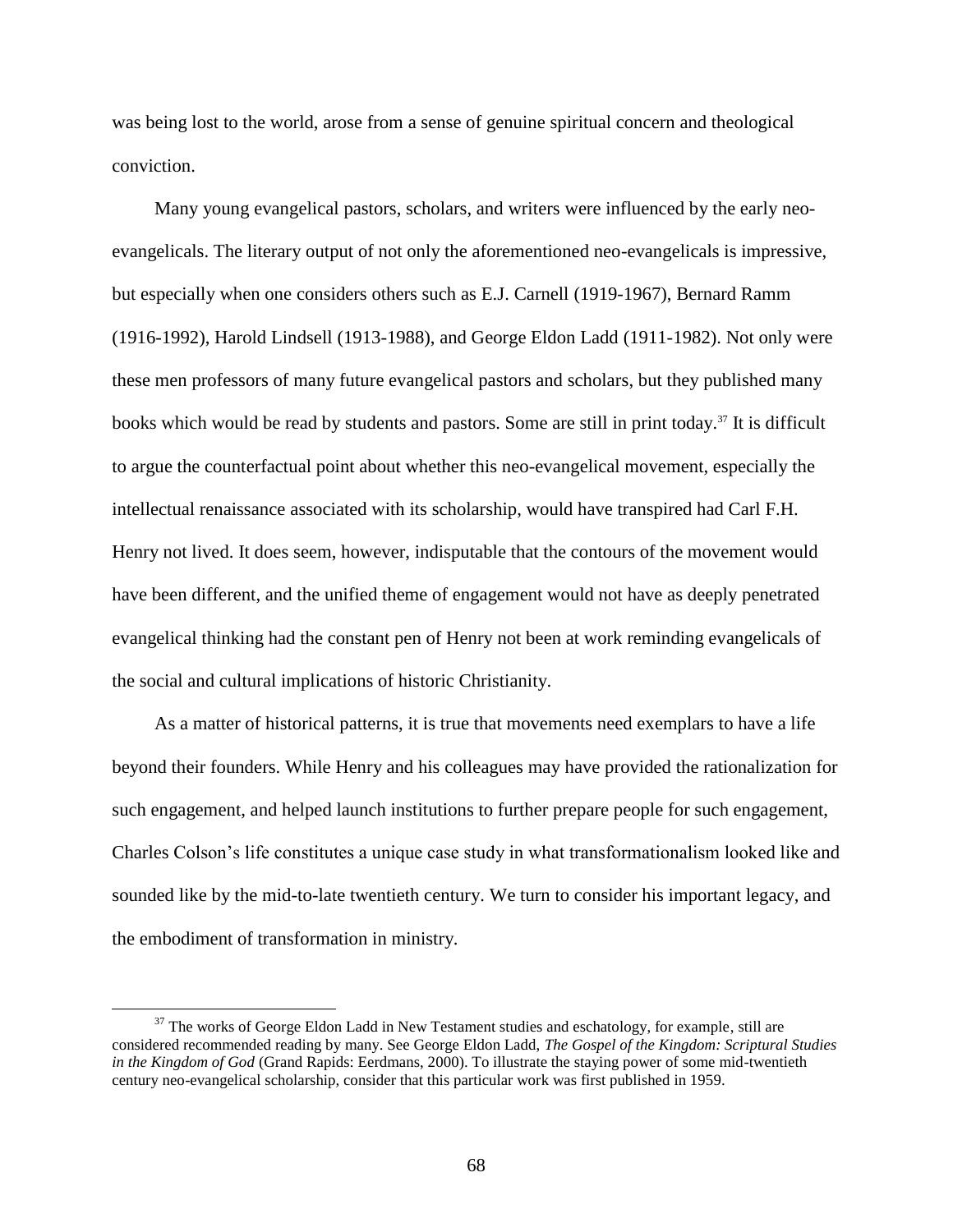#### **Charles Colson: Embodying the Neo-Evangelical Vision**

Charles W. Colson (1931–2012) was no doubt an heir to the Henry legacy and the neoevangelical vision of cultural engagement. His life, legacy, and language are important to the neo-evangelical story in the late twentieth century. They are especially important as his widely selling books were often characterized by rhetoric that was simultaneously vivid, ambitious, alarmed, and impassioned. This rhetoric serves our narrative of how language, theology, and practice intersect, especially within the trajectory of transformationalist Christianity.

"Chuck" Colson is still known to many American Christians and unbelievers alike because of his powerful and surprising conversion story, his imprisonment, and remarkable post-prison ministry. Some older Christians will remember him for his role in the Nixon administration and in Watergate, while others associate him with the founding of Prison Fellowship, a parachurch ministry to prisoners. His personal public downfall positioned him to develop a burden for such a ministry. Colson had been an attorney who worked closely with President Richard Nixon during his administration. At that time Colson was not a Christian, and as he recounts in his autobiography, far from it.<sup>38</sup> Due to the Watergate Scandal, Colson became one of several administration officials who faced serious legal trouble. Ultimately, he went to prison for a brief stint, but it was shortly before this time that he became a Christian. This conversion led to one of the most influential and productive public ministries by any evangelical in the late twentieth century.

Colson's life overlapped with Henry's, and the two shared many qualities. Both were deeply devoted to the life of the mind. Both emphasized the importance of personal regeneration or conversion. And both were deeply committed to developing institutions that would help

<sup>38</sup> Charles W. Colson, *Born Again* (Grand Rapids: Chosen Books, 1976).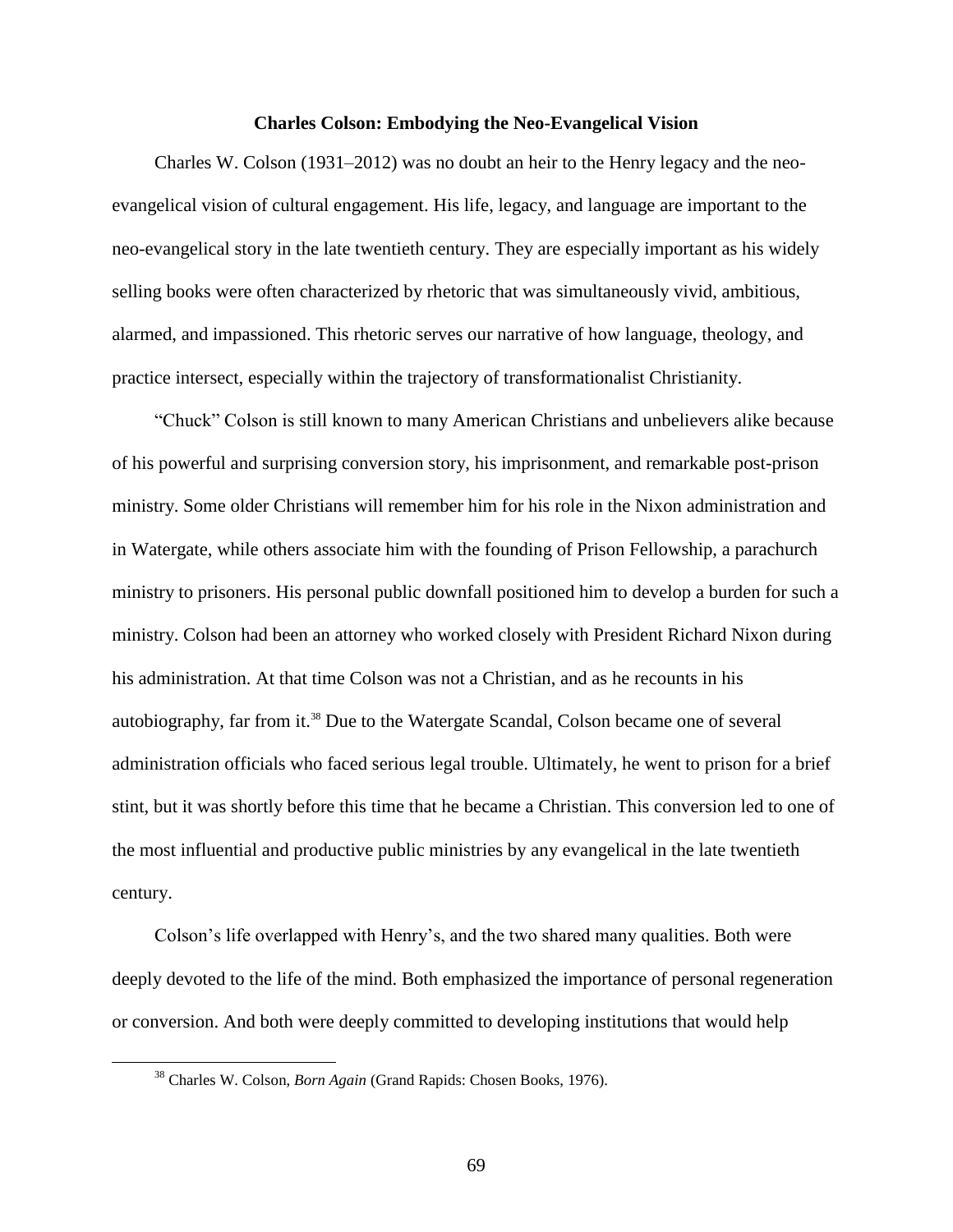transmit Christian ideas and contribute to cultural change. Colson also saw Henry as a mentor, and this influence was reflected in the types of books Colson wrote and causes for which he advocated.<sup>39</sup> Though Colson authored many books, often with other colleagues, one representative sample of his thoughts about culture and cultural change can be seen in *How Now Shall We Live?* 

Clearly evocative of Francis Schaeffer's *How Then Should We Live*?, this book, coauthored by Colson and Nancy Pearcey, attempts to show how a worldview shapes the way one lives. Colson argues very much in the "ideas have consequences" vein of thinking, popularized by Richard Weaver and Francis Schaeffer years earlier. This perspective sees one's worldview as "the sum total of our beliefs about the world, the 'big picture' that directs our daily decisions and actions."<sup>40</sup> Most of the book is devoted to explaining how ideas have had either positive or deleterious effects on the world. Yet the emphasis on worldview intersects in a significant way with Colson's conception of culture and the Christian's role in relation to it. Culture is sometimes referred to as a sort of realm, much like how one would use the word "society." Yet Colson also speaks of culture as the work of God's image-bearers in Genesis 1–2. He affirms a "cultural mandate" or "cultural commission" which is the work of exploring creation, "developing its powers and potentialities," and building a civilization.<sup>41</sup> Despite the fall and sin, the cultural mandate is by no means negated. Colson explains that "when we are redeemed, we are not only freed from the sinful motivations that drive us but also restored to fulfill our original purpose, empowered to do what we were created to do: to build societies and create culture—

<sup>39</sup> Charles Colson and Harold Fickett, *The Faith: What Christians Believe, Why They Believe it, and Why it Matters* (Grand Rapids: Zondervan, 2008), 236.

<sup>40</sup> Charles Colson and Nancy Pearcey, *How Now Shall We Live?* (Wheaton: Tyndale House, 1999), 14.

<sup>41</sup> Colson and Pearcey, *How Now Shall We Live?*, 295.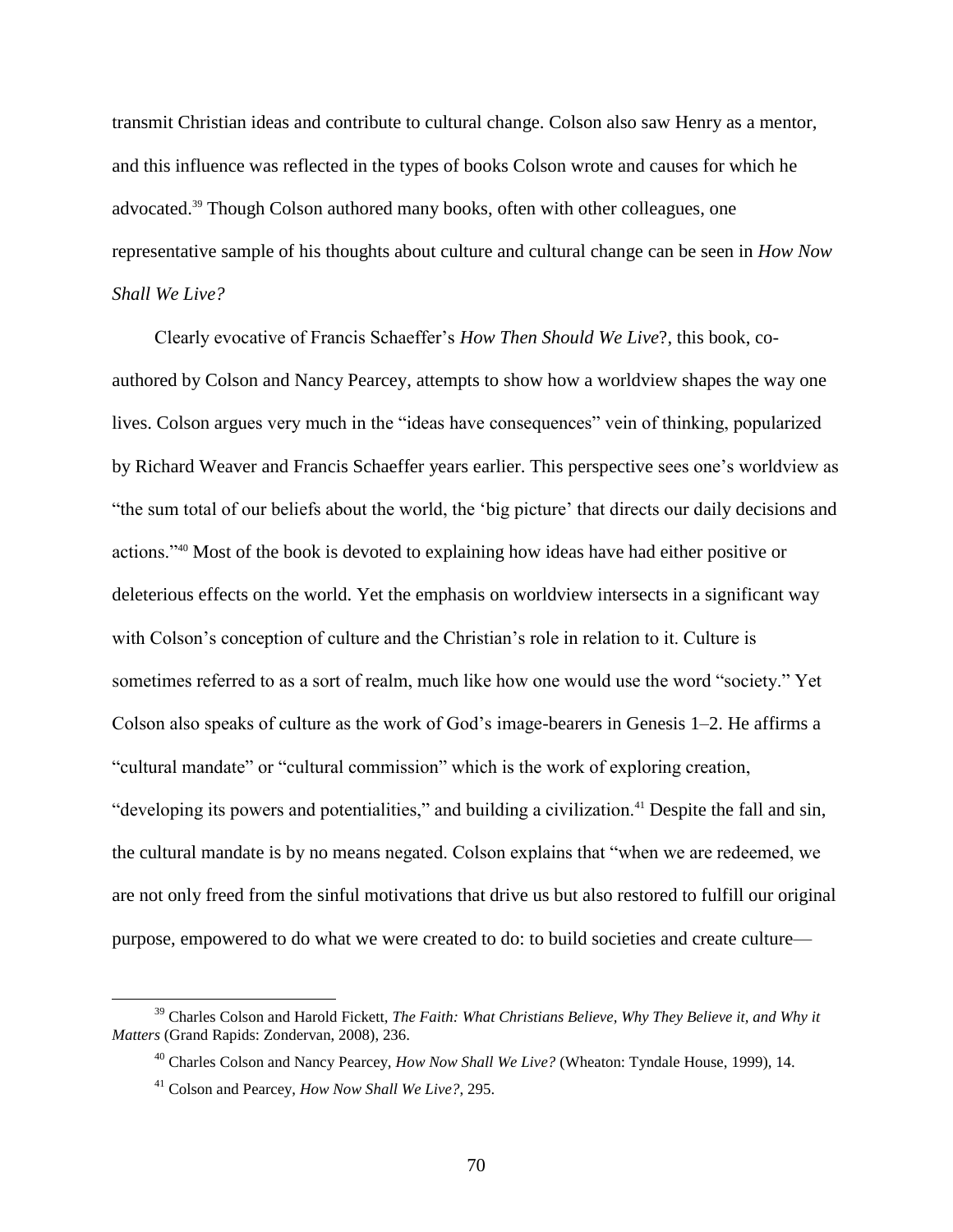and, in doing so, to restore the created order."<sup>42</sup>

Many evangelicals who discuss or explain culture do so as Colson did. However, two significant qualifications often follow. First, "culture" tends to be defined both as the work humans do, as well as the realm in which they live and work. Second, the cultural work of human beings as part of God's overall redemptive program is never something humans can or will fully accomplish before the eschaton. Rather, believers work in light of it and in anticipation of God's completion of the final restoration. No human cultural endeavor can accomplish this. Though this view is sometimes undermined by the assumptions of postmillennial eschatology, readers will note that among the evangelical figures discussed in chapters two, three, and four, no such eschatological view is advocated for.

Much of the rest of Colson and Pearcey's book is devoted to explaining what it might look like in practice for Christians to engage every sphere of society or culture. Colson places particular emphasis on the Christian obligation to bring about change and transformation. It begins with having the right worldview: "If we want to transform our pagan culture as the monks did in the Middle Ages, we must start with ourselves, understanding what a Christian worldview means for our own moral and lifestyle choices."<sup>43</sup> Since the Christian is to be involved in redeeming culture, he must be personally redeemed, have a Christian worldview, and be engaged in specific cultural spheres to bring about change. Colson uses the term "transformation" a great deal in the book (nearly 60 times), and although it is largely focused on the transformation of persons, he does write of the work of transforming society, institutions, or cultural spheres also.<sup>44</sup> Colson, like most transformationalists, was not interested in technical discussions of Niebuhr's

<sup>42</sup> Colson and Pearcey, *How Now Shall We Live?*, 295.

<sup>43</sup> Colson and Pearcey, *How Now Shall We Live?* 308.

<sup>44</sup> Colson and Pearcey, *How Now Shall We Live?* 356.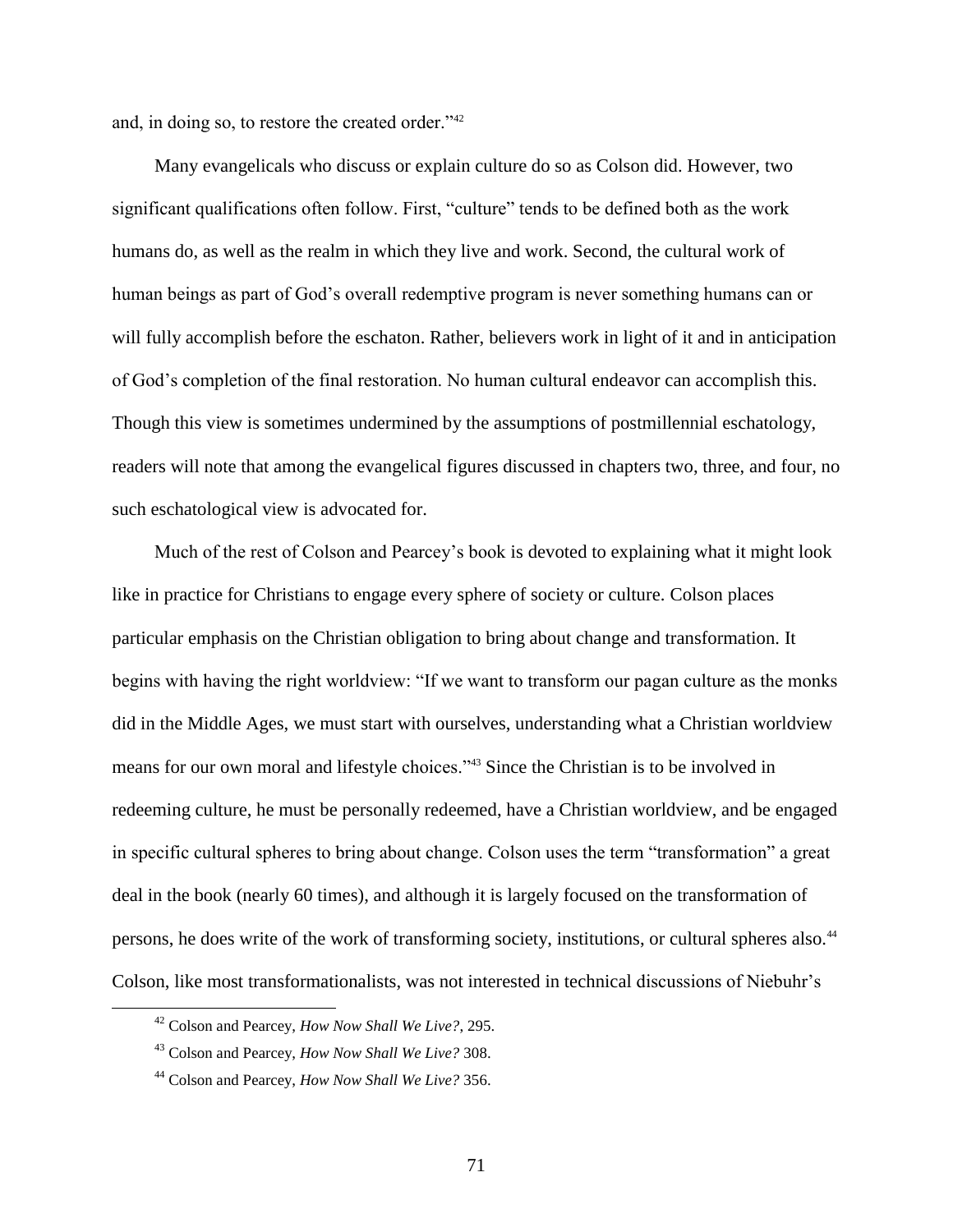"Christ the Transformer of Culture" type. Rather, the language of cultural transformation is adopted because this is the language and category he had inherited from people like Niebuhr, Henry, and others who brought this term into mainstream religious currency.<sup>45</sup> This inability or unwillingness of earlier evangelicals to explore and evaluate the background influences in transformationalist rhetoric is one area where we will observe a greater care being exercised by the figures discussed in chapters three and four.

Finally, it is also significant that Abraham Kuyper, the Dutch Reformed statesman and theologian, is cited often in Colson's work. This stream of Reformed thought has stimulated much evangelical reflection on culture and worldview. This was true for the early neoevangelicals, as well as those who began shaping the conversation on cultural engagement later in the twentieth century, as we will observe below.

A second work of Colson's that helpfully connects his understanding of the church and world relationship is *Being the Body*, co-authored with Ellen Vaughn in 2003. Colson's intellectual influences are recognized in the acknowledgments of the book, and confirm the overall portrait of Colson as an heir to the neo-evangelical vision. Colson credits Carl Henry "foremost" as an "inspiration" for this particular book. <sup>46</sup> He follows this mention with a word of gratitude to Francis Schaeffer, whose "writings on truth informed our theme here regarding the church as a pillar of truth in a lost culture."<sup>47</sup> Colson, barely a generation removed from these

<sup>45</sup> Providing an extensive genealogy of the term "transformation" in the context of American Christianity *as a whole* is not essential to the specific argument I am making about language and evangelical Christians. However, I do believe that it is demonstrable that twentieth century religious thought bears witness to a unique emphasis on this type of thinking. And certainly this term is employed by evangelicals for their unique theological, practical, and cultural purposes.

<sup>46</sup> Charles W. Colson and Ellen Vaughn, *Being the Body: A New Call for the Church to be Light in the Darkness* (Nashville: W Publishing Group, 2003), x.

<sup>47</sup> Colson and Vaughn, *Being the Body*, x.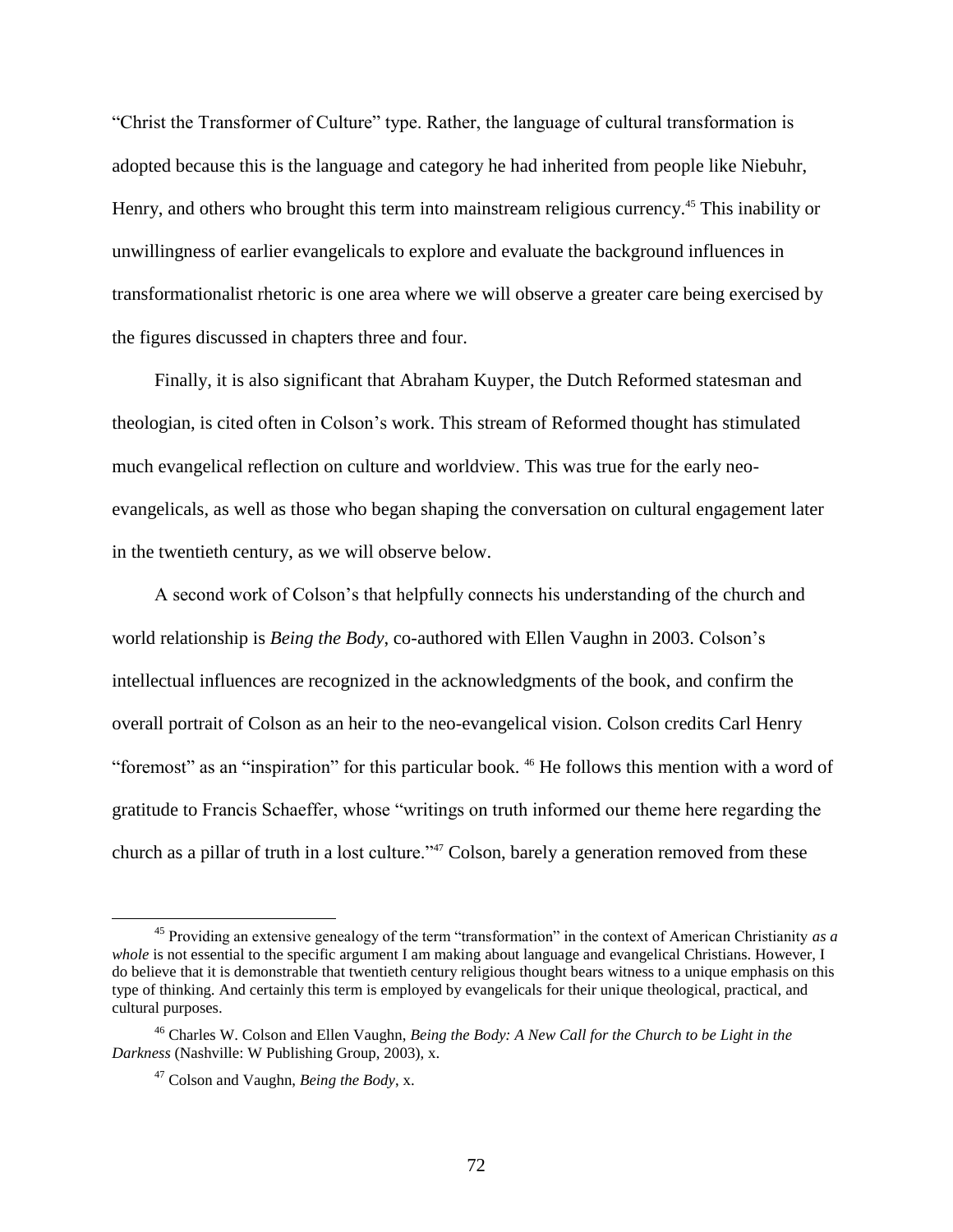two men in age, credits them above all others as inspiring his thought about the role of the Christian church in the world. This theme becomes strikingly obvious in the very structure of the book. Part One is called "The Church Against the World," and Part Two is "The Church in the World." Once again spatial imagery is being employed, treating the church as something of an abstraction from the world in order to then define its mission to the world. Though Colson's intentions are to distinguish the two so as to better explain how the two can and should interact, this conceptual framing of the two lends itself to the language of a gap or vacuum that is left to be filled with evangelical *action*. The only alternative is the posture of withdrawal, as if Christians can transcend culture, free from its influence, and it free from their influence.

Much of the first half of *Being the Body* is devoted to explaining what the church is, using biblical and theological imagery. Defining the church's identity and mission then establishes a framework for his move later to describe what the church's ministry might look like in today's world. He uses many real anecdotes from contemporary people, trying to show his ideas in as practical of terms as possible. Having set forth mainstream, traditional ideas of the church, he then turns to the task of the church in the culture. First, he notes that, "modern-day evangelicalism must exuberantly flow from our character as a worshipping, godly community; it must be done in the context of the corporate body and it must articulate the gospel in language and ways that twenty-first century men and women can understand, as well as demonstrate it in the timeless language of love." <sup>48</sup> Here he refers to evangelism and contextualization, though the later term is not explicitly used. But the Christian mission goes beyond mere evangelism.

Colson uses the biblical metaphor of God's people as salt to justify the strategy of engagement he will propose. The purpose of salt, he says, is to season and preserve. But in order

<sup>48</sup> Colson and Vaughn, *Being the Body*, 377–78.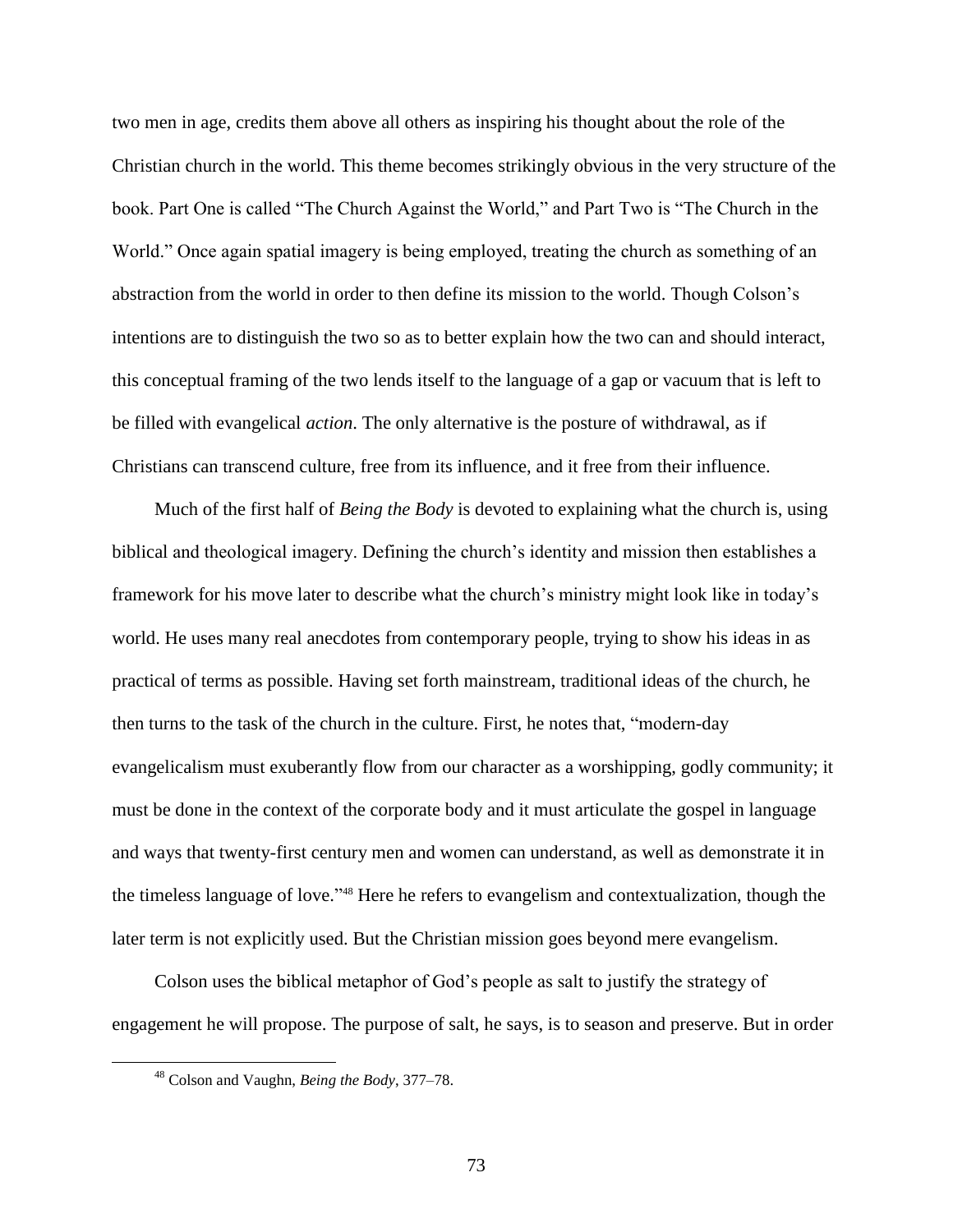to season and preserve, it must penetrate. Just as salt has this affect, "so, too, Christians must flavor our culture, bringing good taste, if you will, to every arena of the world in which we live."<sup>49</sup> The definition of culture Colson operates with here is a conventional evangelical one, treating culture as interchangeable with "society," as well as a collective term to refer to all spheres of human life. Such spheres are to be engaged by Christians. Otherwise, decay will happen "*unless* Christians are part of culture, penetrating and preserving its expressions—like the arts—and its institutions—like government."<sup>50</sup> All throughout Colson is careful to maintain an emphasis on the church being the church, loving its neighbors, and sharing the Gospel. Yet he does employ pugilistic language here because Colson is fundamentally shaped by a theological vision of lordship and cultural renewal that had animated neo-evangelical cultural thought prior to his time. Yet Colson also believed that this type of mindset was essential given the reality of spiritual warfare, and the increasing decadence of American culture. In a "post-Christian culture," he writes, Christians have to fight behind enemy lines. In order to influence the "culture from within," they must "infiltrate small units to disrupt the enemy's communication and attack strategic targets."<sup>51</sup> The book is replete with examples of Christians participating in this type of faithful penetration in the realms of news media, politics, and more.

Though the edition of *Being the Body* cited here is the 2003 edition, it was first published in 1992. A worthwhile intellectual experiment might consider how the tenor of the later edition of the book was shaped by Colson's having lived through another major White House controversy during the Clinton administration (something he was no stranger to), the terrorist attacks of September 11, and the increased marginalization of orthodox Christians in high-level

<sup>49</sup> Colson and Vaughn, *Being the Body*, 380.

<sup>50</sup> Colson and Vaughn, *Being the Body*, 380.

<sup>51</sup> Colson and Vaughn, *Being the Body*, 380.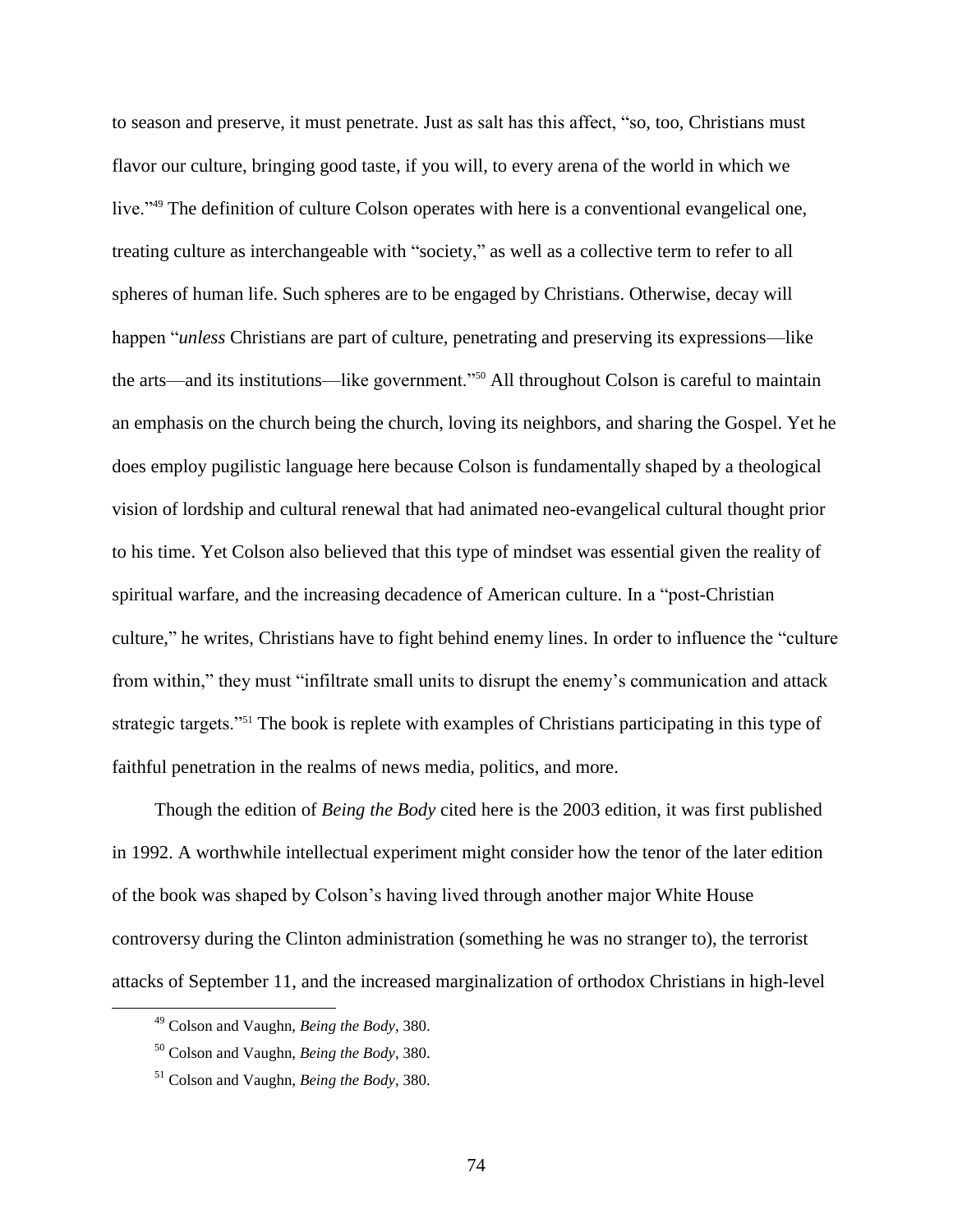public institutions.

 $\overline{a}$ 

Though Colson was no theologian or scholar, many of his later books reflect a grasp of theology and biblical foundations for evangelical cultural engagement. It may be fair to say that figures like Henry, being trained theologians, produced grammars of engagement that were more tempered by theological reflection. Conversely, people like Colson who were seen as popularizers in their writing, could be said to be less precise, more practical than technical in their proposals for cultural engagement. These types of criticisms often surface later by those who examine the legacy of such men after they are gone. Carl Henry's influence waned for several years after his death, followed by a revival of interest in his legacy emerged in the form of books, dissertations, and conferences. Such publications and events reflect a desire to interact with the theological and cultural assumptions of these men's actions and words. But their words, regardless of how carefully or carelessly chosen, give a window into how transformationalism has manifested itself through the decades. It also further illustrates this symbiotic relationship between theology, practice, and language which we argued for in chapter one.

In several instances we have made reference to Abraham Kuyper and the Dutch Reformed stream of theology that has influenced neo-evangelicalism. Nearly all of the early neoevangelical founders were themselves Calvinists or Reformed, but many of their specific views were accented by the influence of Dutch Reformed thought. This tradition has especially how the theology of John Calvin has been read, interpreted, and appropriated. Institutions such as Calvin College, authors such as Henry Van Til,<sup>52</sup> and some Reformed publishing houses have done much to propagate modern Kuyperian thought. In truth, though, most evangelicals have never

<sup>52</sup> Henry R. Van Til, *The Calvinistic Concept of Culture* (Grand Rapids: Baker, 1959).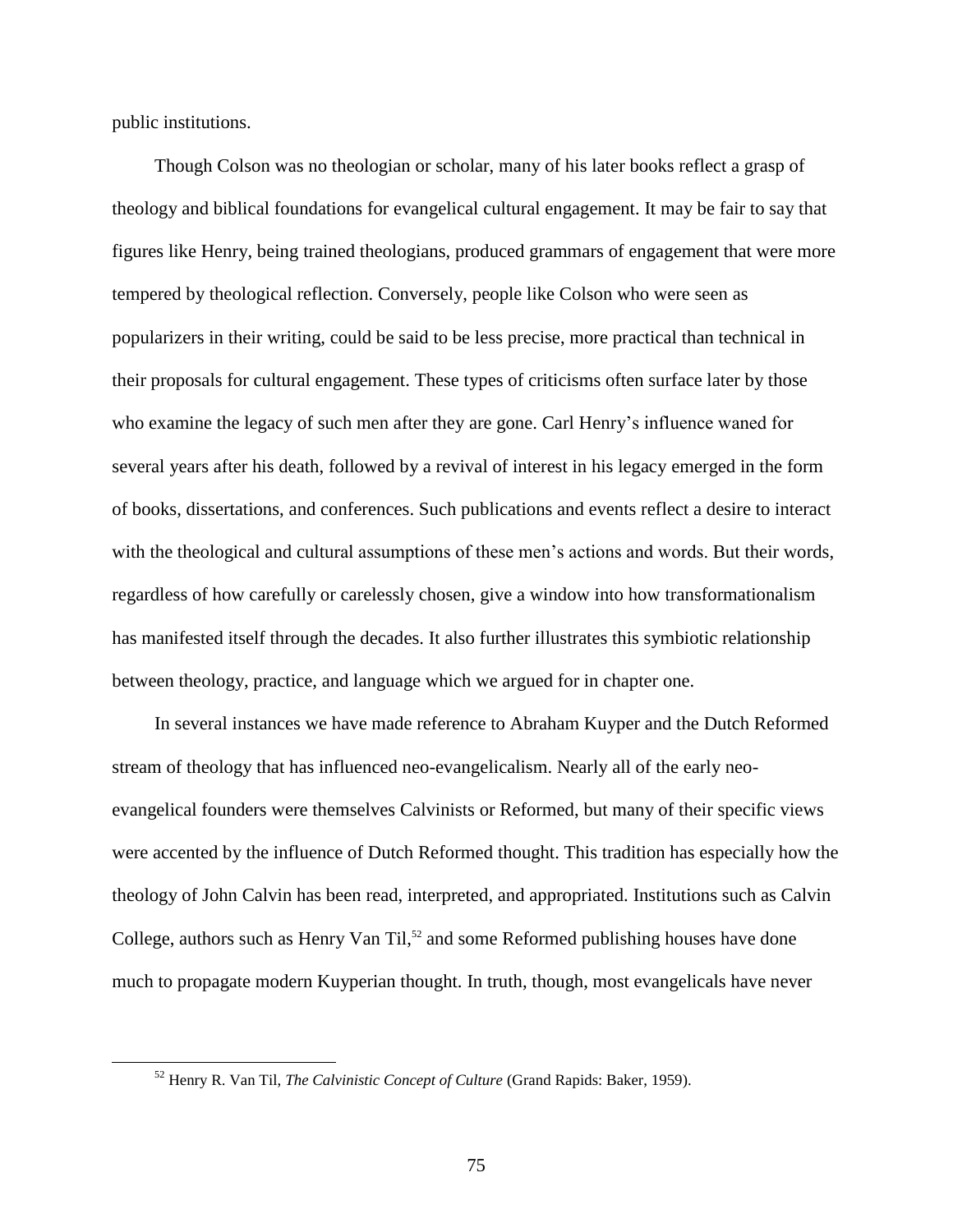actually read Kuyper, but have read him only through his interpreters and popularizers.<sup>53</sup> Yet Albert Wolters' *Creation Regained*, published over 30 years ago, is perhaps the most widely read distillation of many of the emphases in Dutch Reformed thought. This treatment provides a basic theological framework for cultural engagement that guides many in the evangelical community today, especially those authors who we discuss in this work. It further clarifies our understanding of the theological views that transformationalists, including those influenced by Henry and Colson, have come to accept. These views also exert tremendous influence on the way the grammar of cultural engagement has developed among evangelicals.

# **Albert Wolters and Creation Regained**

No single work better exemplifies the Reformational worldview in reference to culture and the Christian's role in it than Albert M. Wolters' *Creation Regained*. <sup>54</sup> First published in 1985, Wolters' work has influenced two generations of students with respect to how to understand both Christianity and Christians' participation in Christ's redemption. Just as Henry called attention to some words beginning with the prefix "re," as will some authors in chapter three, Wolters' book gives a theological justification for the employment of such terms.

Wolters begins his work with the argument that a plea: "for a biblical worldview is simply appeal to the believer to take the Bible and its teaching seriously for the totality of our civilization *right now* and not to relegate it to some optical area called 'religion'."<sup>55</sup> After all,

<sup>53</sup> Bruce Riley Ashford, *Every Square Inch: An Introduction to Cultural Engagement for Christians* (Bellingham: Lexham, 2015). *Comment* is also a journal that also operates within the Kuyperian tradition.

<sup>54</sup> Albert M. Wolters, *Creation Regained: Biblical Basics for a Reformational Worldview*, 2nd ed. (Grand Rapids: Eerdmans, 2005).

<sup>55</sup> Wolters, *Creation Regained*, 9.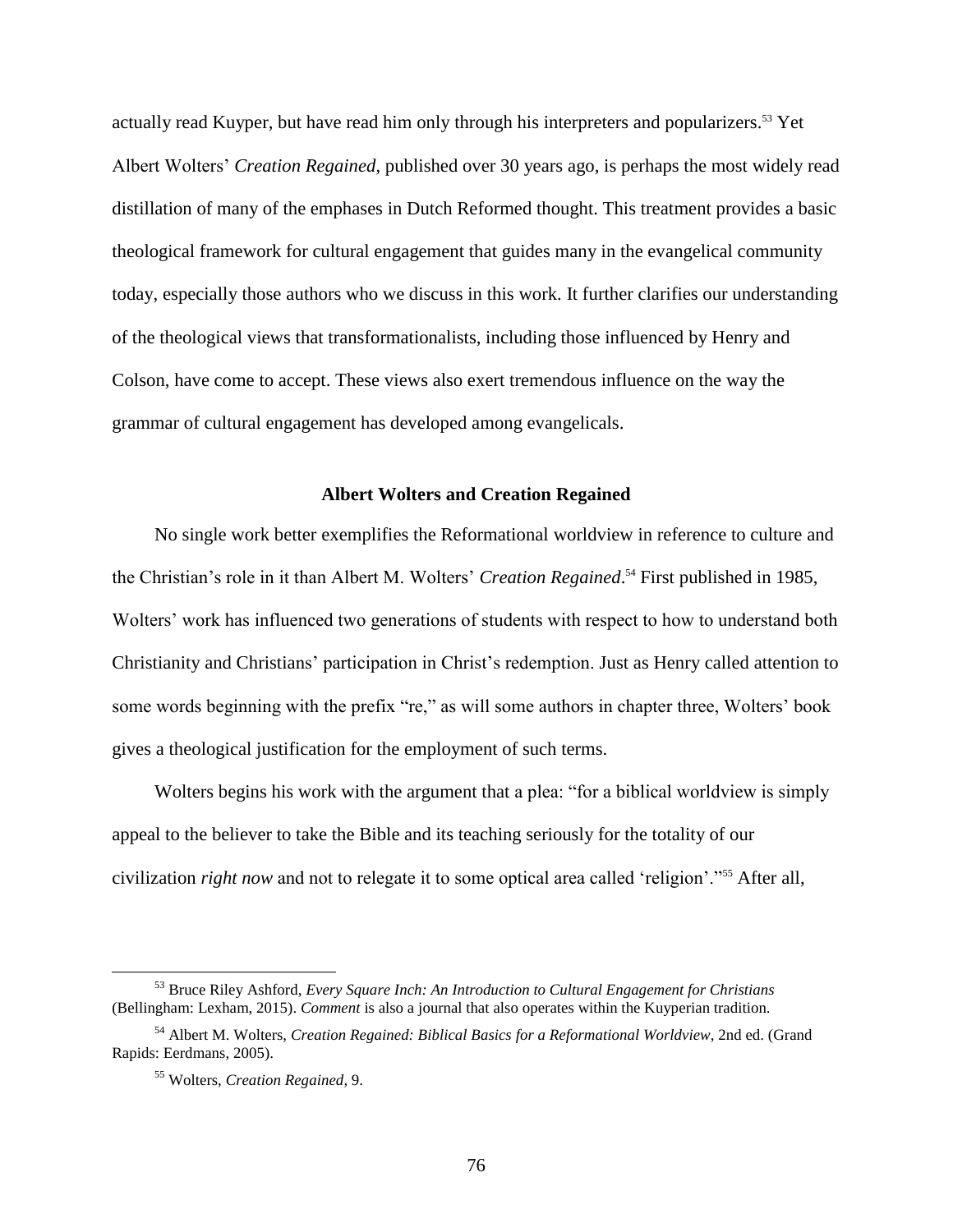Scripture "speaks centrally to *everything* in our life and world."<sup>56</sup> In this Wolters is invoking the basic insight of the Dutch theologian and politician Abraham Kuyper, whose work significantly influences the thinking of all the figures taken up later in this study.

Culture, in this conception of things, is located most closely within the doctrine of creation. Accordingly, the cultural mandate of Genesis 1–2 represents "creational law as it holds for society and culture."<sup>57</sup> Like many Reformed thinkers, Wolters uses the terms cultural mandate and creation mandate interchangeably. This mandate provides man with a basis for all kinds of creational tasks like "making tools, doing justice, producing art, and pursuing scholarship" because we are "coworkers with God."<sup>58</sup> The fall, as deep as its impact may be felt, does not nullify these duties because "grace restores nature." To put it differently, "Redemption is *recreation*."<sup>59</sup> This insight is certainly not original to Wolters, but has roots much deeper in Reformation theology and history, especially in the Dutch Reformed tradition. To speak of redemption in Jesus Christ, in its fullness, "means the *restoration* of an original good creation."<sup>60</sup> This then has implications for Christian cultural engagement, for "if the Lord does not give up on the works of his hands, we may not either."<sup>61</sup>

It is significant to observe that at this juncture in Reformed thought there are often differences in thinking about the ongoing work of man in God's creation. Some Reformed theologians such as David VanDrunen reject any notion of our cultural products being present in the life to come, a belief sometimes held by transformationalists. Yet as Edgar points out,

<sup>56</sup> Wolters, *Creation Regained*, 8.

<sup>57</sup> Wolters, *Creation Regained*, 42.

<sup>58</sup> Wolters, *Creation Regained*, 16.

<sup>59</sup> Wolters, *Creation Regained*, 12. Emphasis his.

<sup>60</sup> Wolters, *Creation Regained*.

<sup>61</sup> Wolters, *Creation Regained*, 45.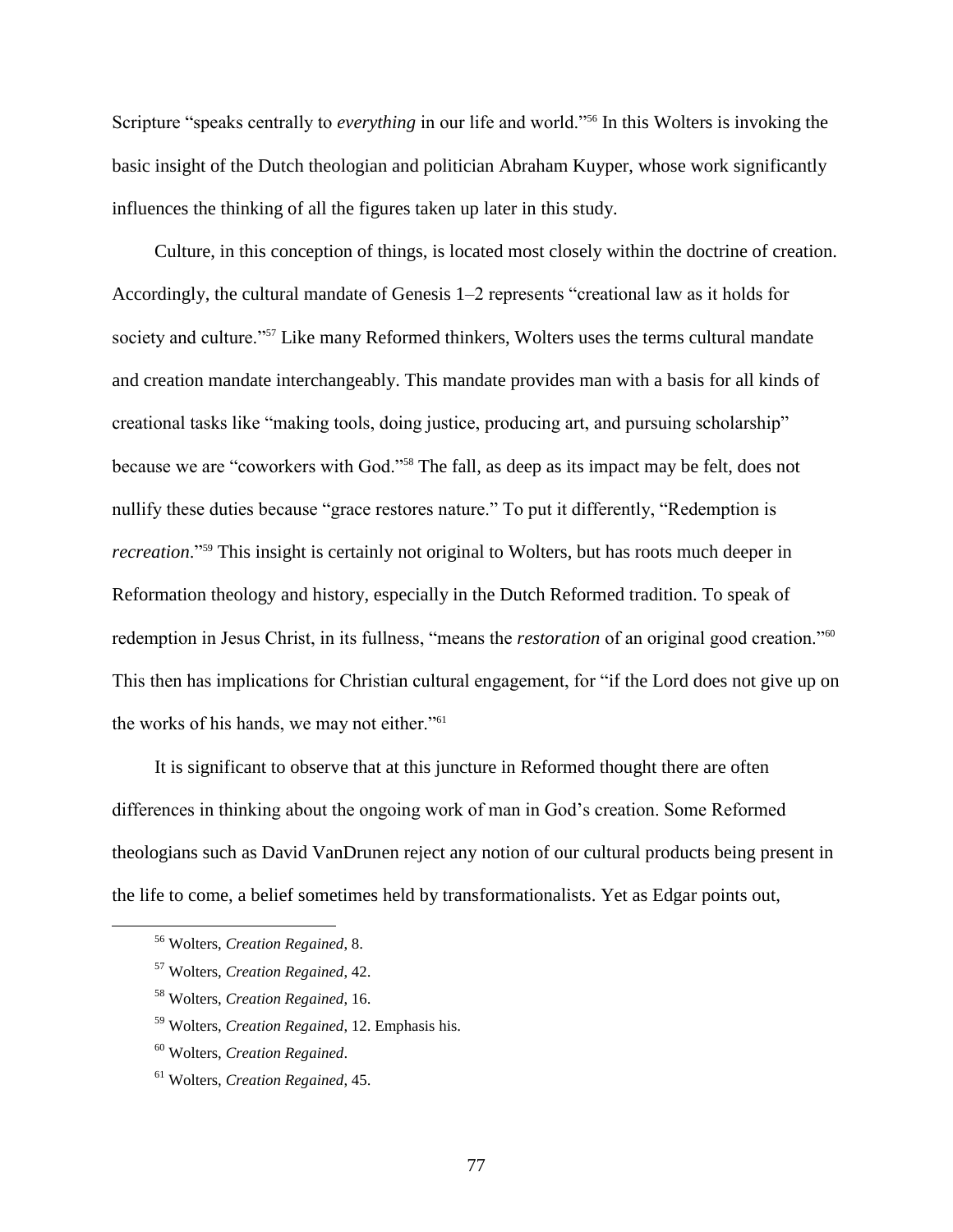even Reformed theologians vary in their interpretations of the biblical data. Thus, at one end of the spectrum, the new heavens and new earth are viewed as a restoration to the original, Edenic state…At the other end of the spectrum, the present life is believed to move deliberately toward a renewed earth, one in which today's culture and technology and city-building are validated in the eschaton. $62$ 

This is one area where some theological nuances may indeed alter the particular grammar of engagement employed. Depending on what one believes about the destiny of one's cultural efforts, it could lead to a more triumphalistic outlook ("rescue the culture") or it could create greater sobriety ("faithful presence"). Nevertheless, what unites most Reformed evangelicals influenced in their views of culture by Kuyper is a belief that though there will be discontinuity between this life and the new creation, and there will also be continuity. This includes the products of human culture that, Wolters argues, "will be transfigured and transformed."<sup>63</sup>

To adopt such a view about the Christians' place in culture is not necessarily to espouse a low view of sin or an inflated view of human nature. Rather, Reformed evangelicals would attribute such an understanding to (1) viewing salvation as entailing recreation, and (2) inaugurated eschatology. Russell Moore explains in *The Kingdom of Christ* that the new evangelical consensus about eschatology emerged in the wake of debates over premillennialism, dispensationalism, and other perspectives at the end of the twentieth century.<sup>64</sup> This means that there are both "already" and "not-yet" aspects of Christ's kingdom that the believer experiences in terms of salvation and God's full redemptive program.<sup>65</sup> The question for those interested in cultural engagement is to understand whether the in-breaking kingdom of God has social implications for the world, or just "spiritual implications" for the church. For Carl F.H. Henry,

<sup>62</sup> William Edgar, *Schaeffer on the Christian Life* (Wheaton, Crossway: 2013), 105–6.

<sup>63</sup> Wolters, *Creation Regained*, 48.

<sup>64</sup> Russell D. Moore, *The Kingdom of Christ: The New Evangelical Perspective* (Wheaton: Crossway, 2004).

<sup>&</sup>lt;sup>65</sup> Many scholars across Christian traditions have come to speak in this way, invoking some basic understanding of inaugurated eschatology.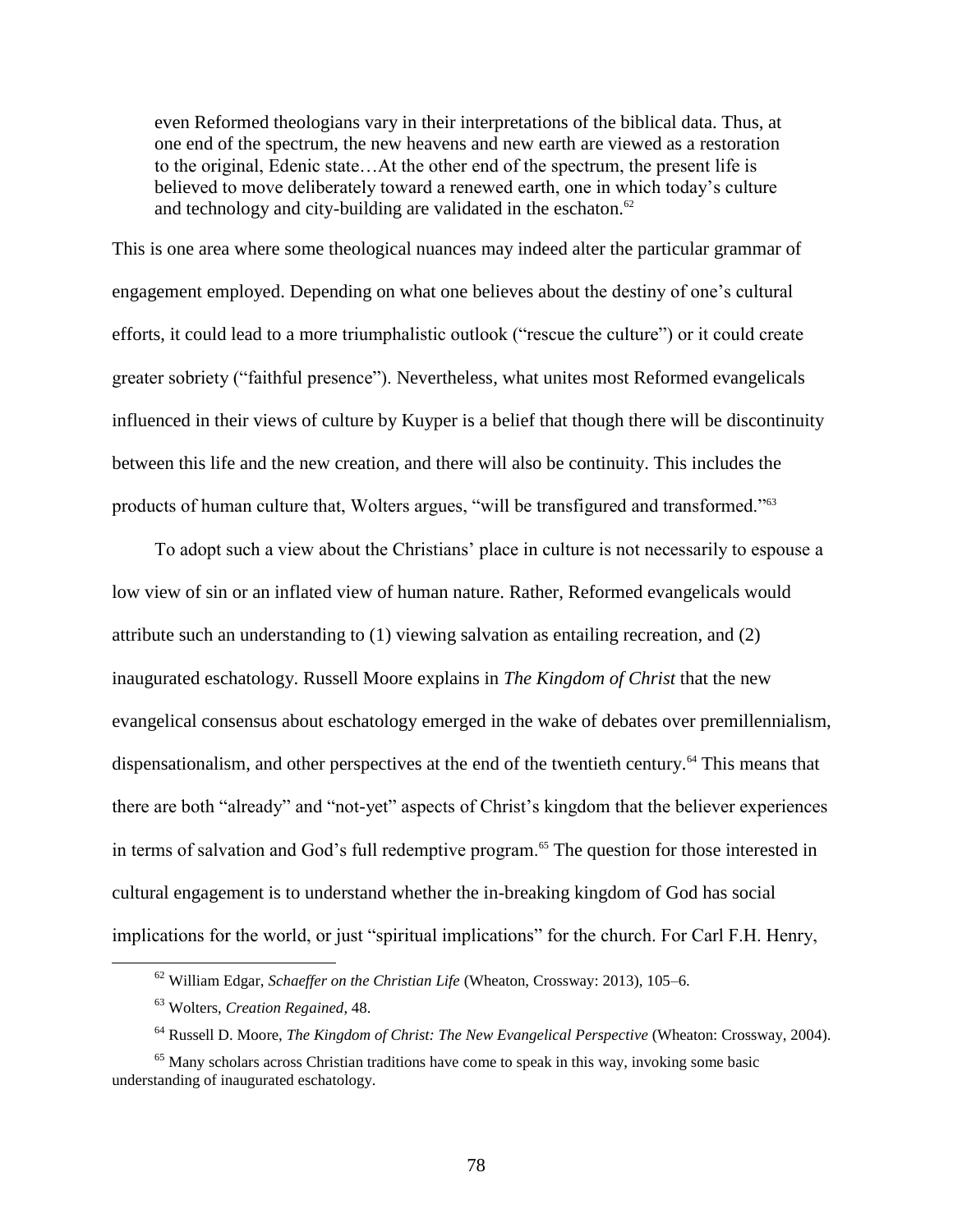the neo-evangelicals, and their heirs, it was both.

Many contemporary evangelical theologians credit Kuyper for their understanding of culture and cultural engagement. However, for many of them, Wolters was the window into Kuyper. And given that Wolters' work dates to the 1980s, his work helpfully grounds our discussion on the ideological trajectory about culture that Henry and others set in the 1940s.

This trajectory does not end with Colson, but it takes us up to the present and the work of a few notable authors who have attempted to save transformation as a basic framework for engagement, while recasting it using new grammars. Before we can turn to those figures in chapter three, we will conclude with a working definition of culture and cultural transformationalism, and a few preliminary critiques that can be made about this concept and language.

### **Working Definitions and Critiques**

The Welsh cultural critic Raymond Williams famously asserted that "culture is one of the two or three most complicated words in the English language."<sup>66</sup> Though he cites the development of this word across several European languages as one reason for this complexity, he also notes that it has come to be used "for important concepts in several distinct intellectual disciplines and in several distinct and incompatible systems of thought."<sup>67</sup> Williams made these claims in 1976. The complexity of this word and how it influences reflection on the relationship between the church and the world has only deepened in the intervening decades, as noted in the

<sup>66</sup> Raymond Williams, *Keywords: A Vocabulary of Culture and Society* (New York: Oxford University Press, 2014), 49.

<sup>67</sup> Raymond Williams, *Keywords: A Vocabulary of Culture and Society*, 49.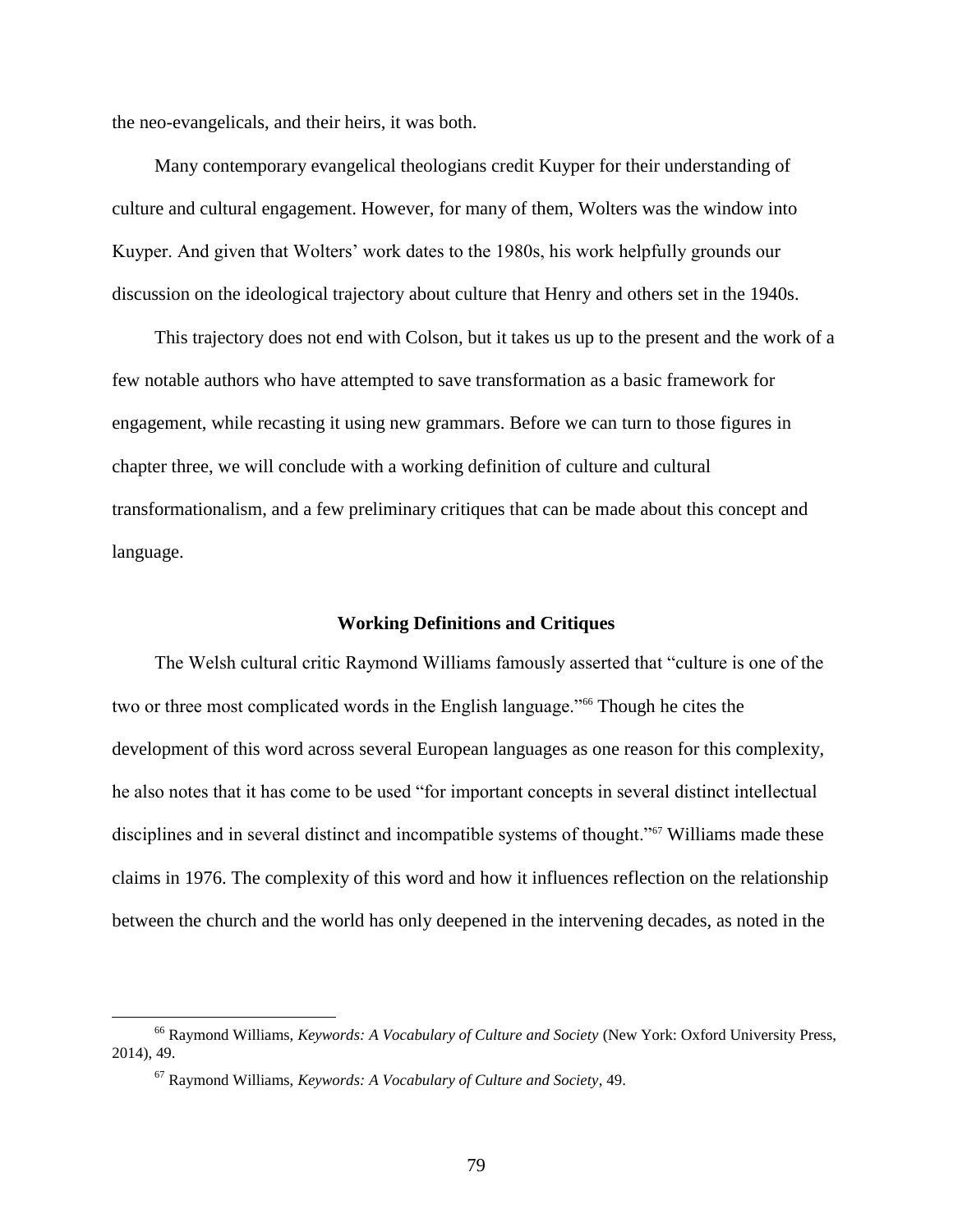work of authors like Eagleton, theologians like Kathryn Tanner<sup>68</sup>, and sociologists like James Davison Hunter<sup>69</sup>, to name a few. However, Williams' insight contributes significantly to the argument advanced in this dissertation, as culture, as well as theology, practice, and language itself, provide the intellectual matrix out of which any coherent reflection on Christian cultural engagement must take place. It becomes very difficult to deal with the linguistic significance of grammars of cultural engagement when the idea of culture itself is so contested.

Evangelicals tend to use the term "culture" in four main senses: (1) It is used interchangeably with the terms "society" or "civilization"; (2) It is used to refer to all human activity. As David VanDrunen says, "Every time you reflect upon what your faith has to do with your job, your schoolwork, your political views, the books you read, or the movies you see, you confront the problem of Christianity and culture."<sup>70</sup> (3) It is used to refer to the arts, the cultivation of skills and abilities, and generally the development of human life; and (4) It is used to refer to individual spheres in distinct concepts. Thus, "culture" can become shorthand for politics at one moment, entertainment at other, and so on. In light of these often-used definitions, it would not be an overstatement to say that culture can be seen sometimes as ideas, values, artifacts, institutions, or spheres. One must look carefully at its usage in various settings, making the linguistic choices of evangelicals in the area of cultural engagement all the more relevant. As was suggested earlier, what might be conveyed when we speak of transforming culture if culture is an idea? What does transforming an artifact entail or require? Is transformation always the appropriate grammar to speak of institutions, regardless of their constitution? My contention is

<sup>68</sup> Kathryn Tanner, *Theories of Culture: A New Agenda for Theology* (Minneapolis: Fortress, 1997).

<sup>69</sup> James Davison Hunter, *Culture Wars: The Struggle to Define America* (New York: Basic Books, 1991).

<sup>70</sup> David VanDrunen, *Living in God's Two Kingdoms: A Biblical Vision for Christianity and Culture* (Wheaton: Crossway, 2010), 11. Though not a transformationalist, his definition is in perfect keeping with their sweeping definitions of culture.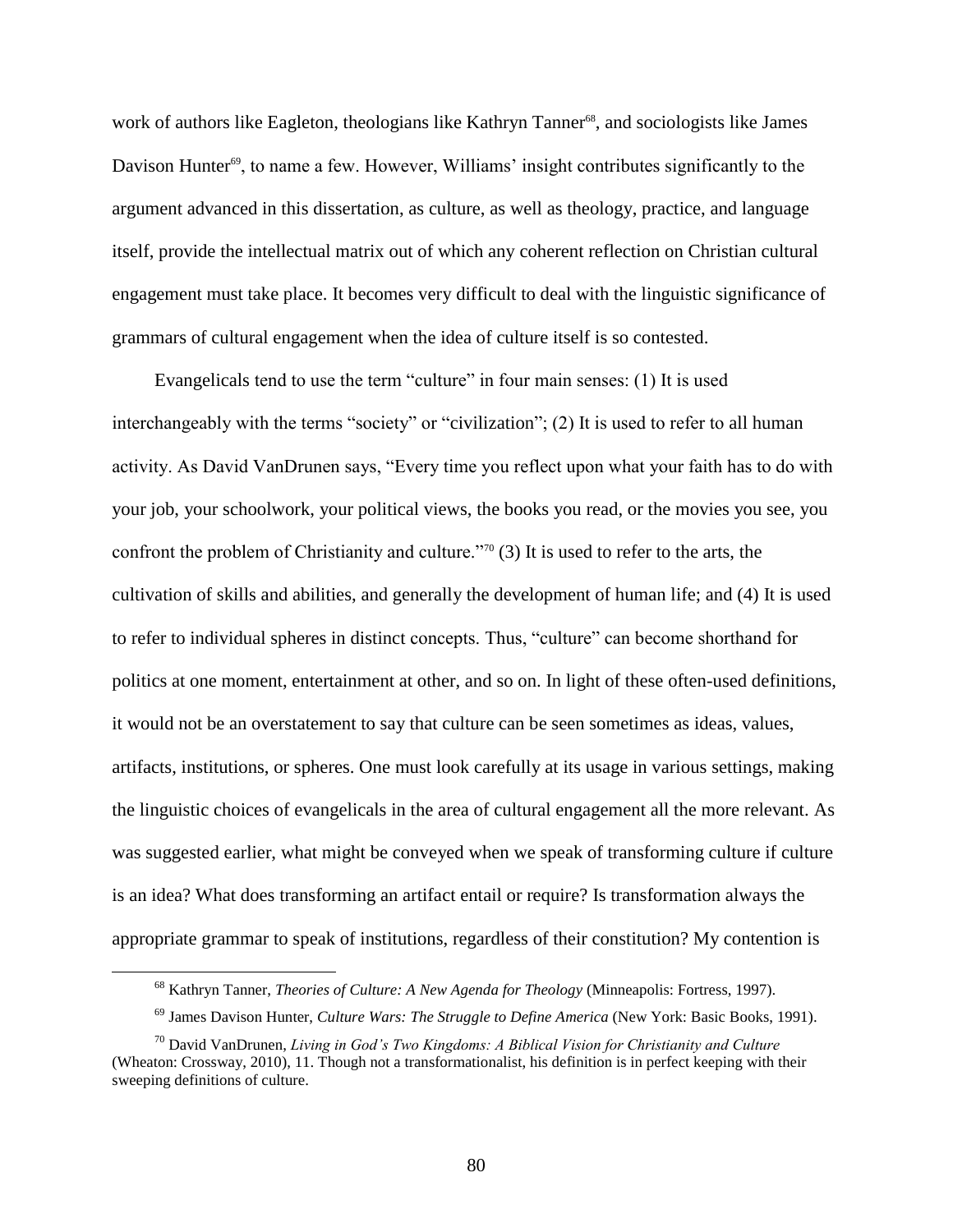that grammars can entail certain ambiguities which need to be clarified by considering how language has both descriptive and prescriptive qualities. Additionally, more semantic sensitivity is needed in the ways in which culture is defined.

Despite the "certain built-in inflationary tendencies" of "culture," we must offer some basic definition that will allow us to continue this inquiry and account for the range of usages that follow in the works of our key authors.<sup>71</sup> Henry Van Til, writing in the 1950s, still has provided a reasonably clear and accurate framework that gives our analysis of transformationalism some sure footing. "I use the term to designate that activity of man, the image-bearer of God, by which he fulfills the creation mandate to cultivate the earth, to have dominion over it and to subdue it."<sup>72</sup> Yet he follows this with a second qualification: "The term is also applied to the result of such activity, namely the secondary environment which has been superimposed upon nature by man's creative effort."<sup>73</sup> With some careful consideration, one can see that this definition is both tied biblical truth as well as phenomenological reality. Moreover, it is nuanced enough to include the breadth of emphases found in different authors writing on culture.

Returning to evangelical cultural engagement, we could survey numerous more authors aside from those recognized in this project to compare and contrast definitions. One of the limits of such an exercise is that not all of them use "cultural engagement" specifically to describe the phenomenon they seek to define, which ultimately ends up being practically the same basic activity. Robert Webber, for example, says "We may define evangelical social concern as the application of the Christian world view to the political, legislative, economic, and moral life of society and individuals. It is a repudiation of Christian privatism and obscurantism, and a

<sup>71</sup> Terry Eagleton, *Culture*, 3.

<sup>72</sup> Henry R. Van Til, *The Calvinistic Concept of Culture*, preface.

<sup>73</sup> Henry R. Van Til, *The Calvinistic Concept of Culture*, preface. Emphasis mine.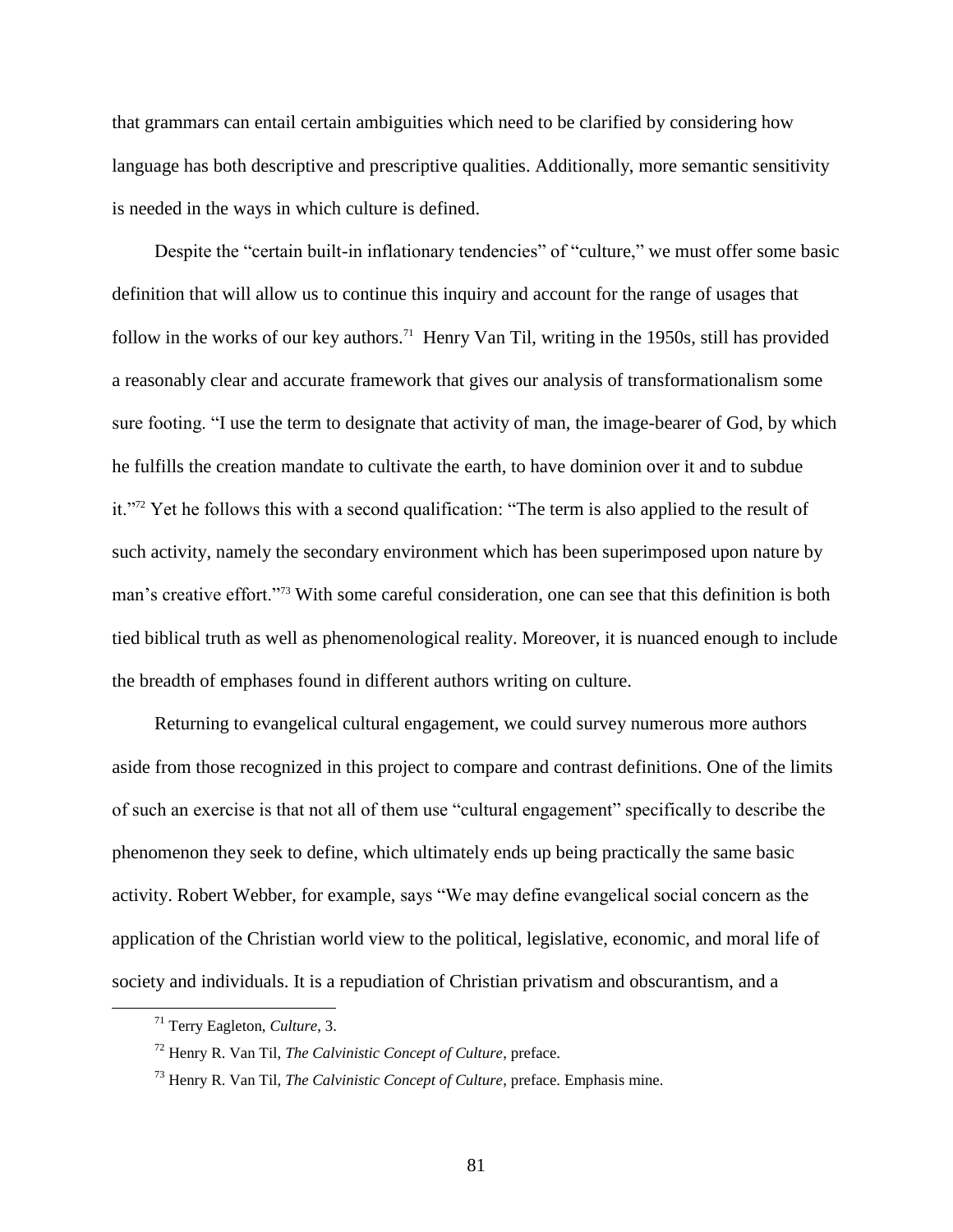reclamation of the lordship of Christ over every aspect of life."<sup>74</sup> By "evangelical social concern," Webber nearly approximates the same basic idea conveyed by "evangelical cultural engagement." Again, what distinguishes the "social" from the "cultural" becomes paramount if all proposals are to be analyzed fairly.

For purposes of description and analysis, we must work toward a clearer sense of what it means to be a cultural transformationalist, based on the legacy of such persons who have advocated just that. We will aim for a provisional one here: "Transformationalism" denotes an evangelical approach to cultural engagement which emphasizes (1) the ongoing applicability of the cultural mandate of Genesis 1-2, (2) the presence of common grace even in a fallen creation, (3) an inaugurated view of eschatology, and (4) the Lordship of Christ over all of creation. The transformationalist not only affirms these key theological beliefs, but seeks to actively engage all spheres of what may be called culture in light of them.

This vision continues in the thought of many evangelicals writing today, including several who have provided some proposals for how to continue this vision, though reforming it with new grammars that are theologically and practically adequate. We turn to these in chapter three to help elaborate on this project in reformation, repair, or "saving cultural engagement."

<sup>74</sup> Robert Webber, *The Church in the World*, 13.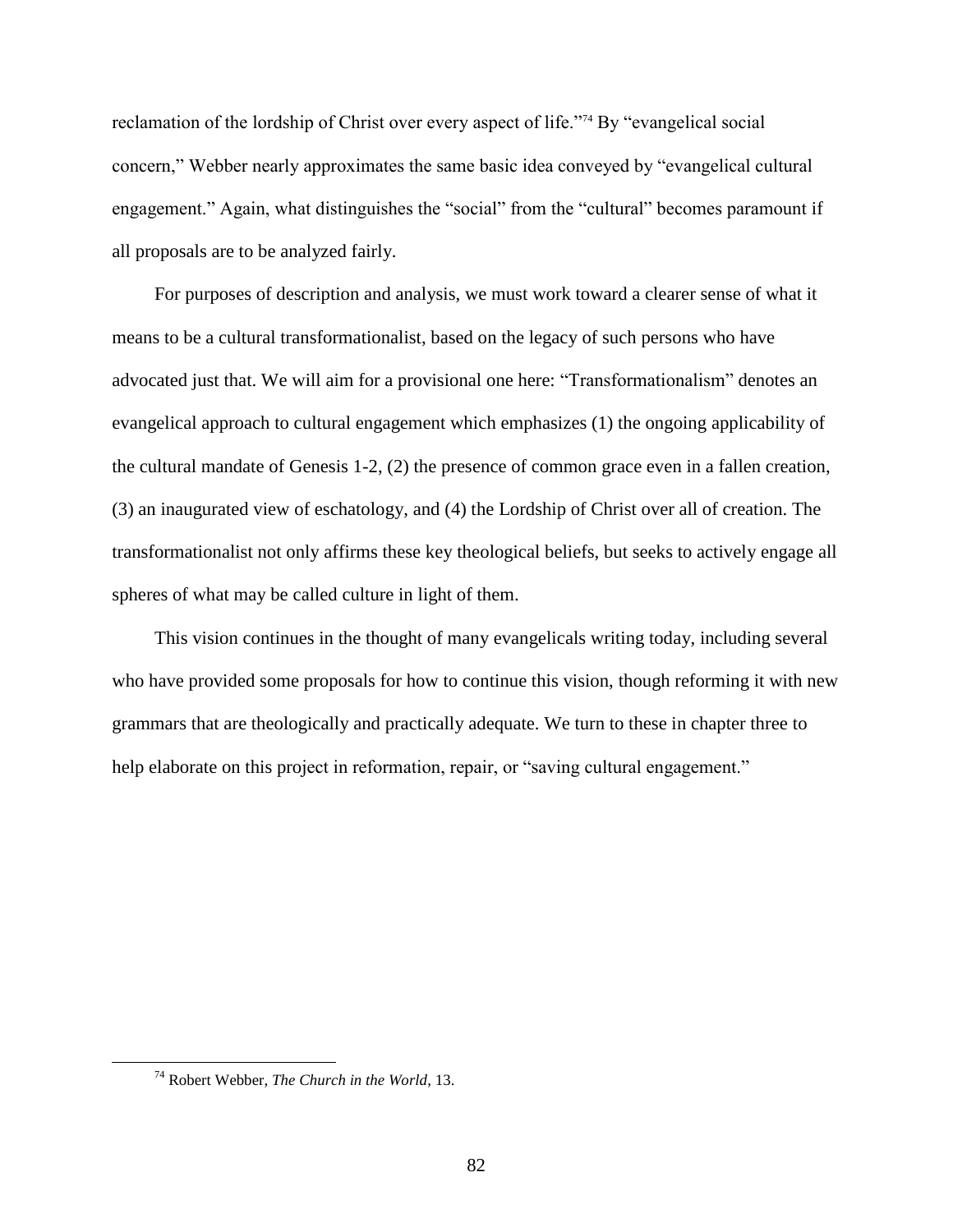# **CHAPTER THREE**

# **SAVING EVANGELICAL CULTURAL ENGAGEMENT**

There has been no shortage of books and articles published in the last 40 years about the relationship between Christianity and culture. The purpose of this chapter is to consider three of the more substantial recent proposals that operate within the broad theological framework of transformationalism, yet offer distinct linguistic proposals. These proposals reflect not only the disciplinary backgrounds of the authors or their social location, but they also reflect a perceived problem, weakness, or limitation in prior models of engagement. In some cases, it is a particular perspective on the "post-Christendom" or "post-Christian" milieu that animates these proposals. Each of them will be summarized and briefly analyzed, with special attention being given to the linguistic and rhetorical features of these proposals. While each of them will make explicit mention of language or vocabulary which will substantiate the arguments advanced in chapter one, all of them only implicit acknowledge how extensive the influence of language is in these debates over Christianity and culture.

# **James Davison Hunter and "Faithful Presence"**

Perhaps the most substantial critique of evangelical cultural engagement in the last twenty years, especially its transformationalist rhetoric, is James Davison Hunter. Hunter, a sociologist, for many years, Hunter has explored the nature of evangelical religion in the modern world.<sup>1</sup> He is especially interested in how "religious faith [is] possible in the late modern world," and how

<sup>&</sup>lt;sup>1</sup> James Davison Hunter, *American Evangelicalism: Conservative Religion and the Quandary of Modernity* (New Brunswick: Rutgers University Press, 1983); *Culture Wars: The Struggle to Control the Family, Art, Education, Law and Politics in America* (New York: Basic Books, 1992).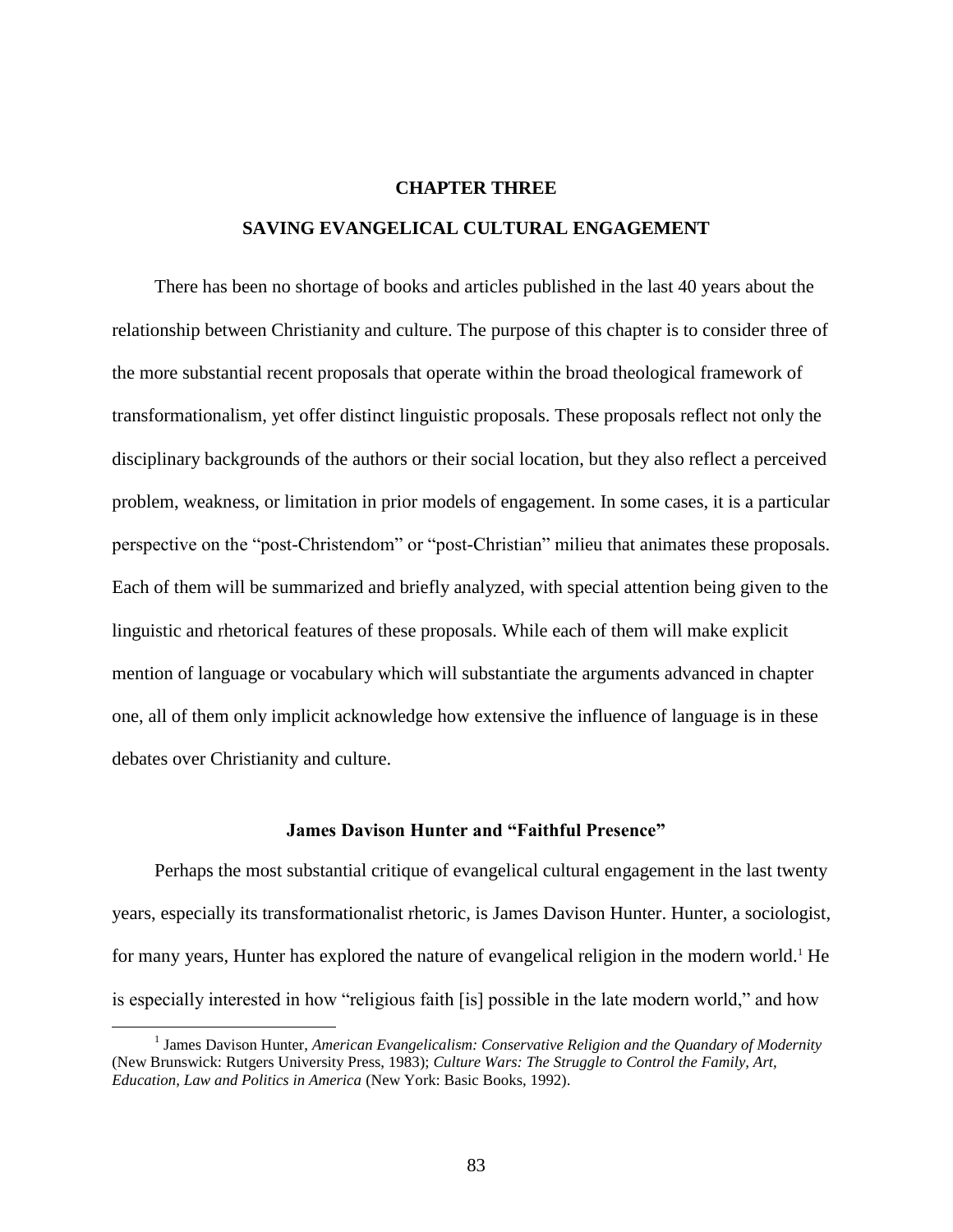"believers live out their faith under the conditions of the late modern world."<sup>2</sup> Hunter is wellpositioned to make this inquiry as he is a chaired professor of religion, culture, and social theory at the University of Virginia, and the Executive Director of the Institute for Advanced Studies in Culture. His book *To Change the World* gained the attention of many evangelicals, not least of which because of the subject matter and the objects of some of his critiques, which are many notable figures and organizations within the evangelical community.<sup>3</sup>

Hunter's book is offered both as critique and proposal. From the outset he affirms his personal and sincere understanding of the Christian's responsibility in the world. He clearly affirms that "to be a Christian is to be obliged to engage the world, pursuing God's restorative purpose over all of life, individual and incorporate, public and private. This is the mandate of creation."<sup>4</sup> In one single statement Hunter positions himself in line with other framers of the current discussion, even as he will offer a devastating critique in the coming pages. This statement expresses the conviction that the Christian's proper relationship to the world is (1) one of active engagement, (2) restorative in nature, and (3) connected to a mandate given in creation. He expands on his understanding in the following way:

People fulfill their individual and collective destiny in the art, music, literature, commerce, law, and scholarship they cultivate, the relationships they build, and in the institutions they develop—the families, churches, associations, and communities they live in and sustain—as they reflect the good of God and his designs for flourishing.<sup>5</sup>

<sup>2</sup> James Davison Hunter, *To Change the World: The Irony, Tragedy and Possibility of Christianity in the Late Modern World* (New York: Oxford University Press, 2010), 59.

 $3$  It is fair to say that Hunter is also widely read because his work is recognized as intellectually serious, and he writes from the standpoint of a committed Christian as well. Most indicative of the nerve he touched is an ebook that was published in 2015. See Collin Hansen, ed., *Revisiting Faithful Presence: To Change the World Five Years Later.* The book is filled with replies to and reflections upon aspects of Hunter's arguments from mostly Reformed evangelical theologians and pastors.

<sup>4</sup> Hunter, *To Change the World*, 4.

<sup>5</sup> Hunter, *To Change the World*, 3–4.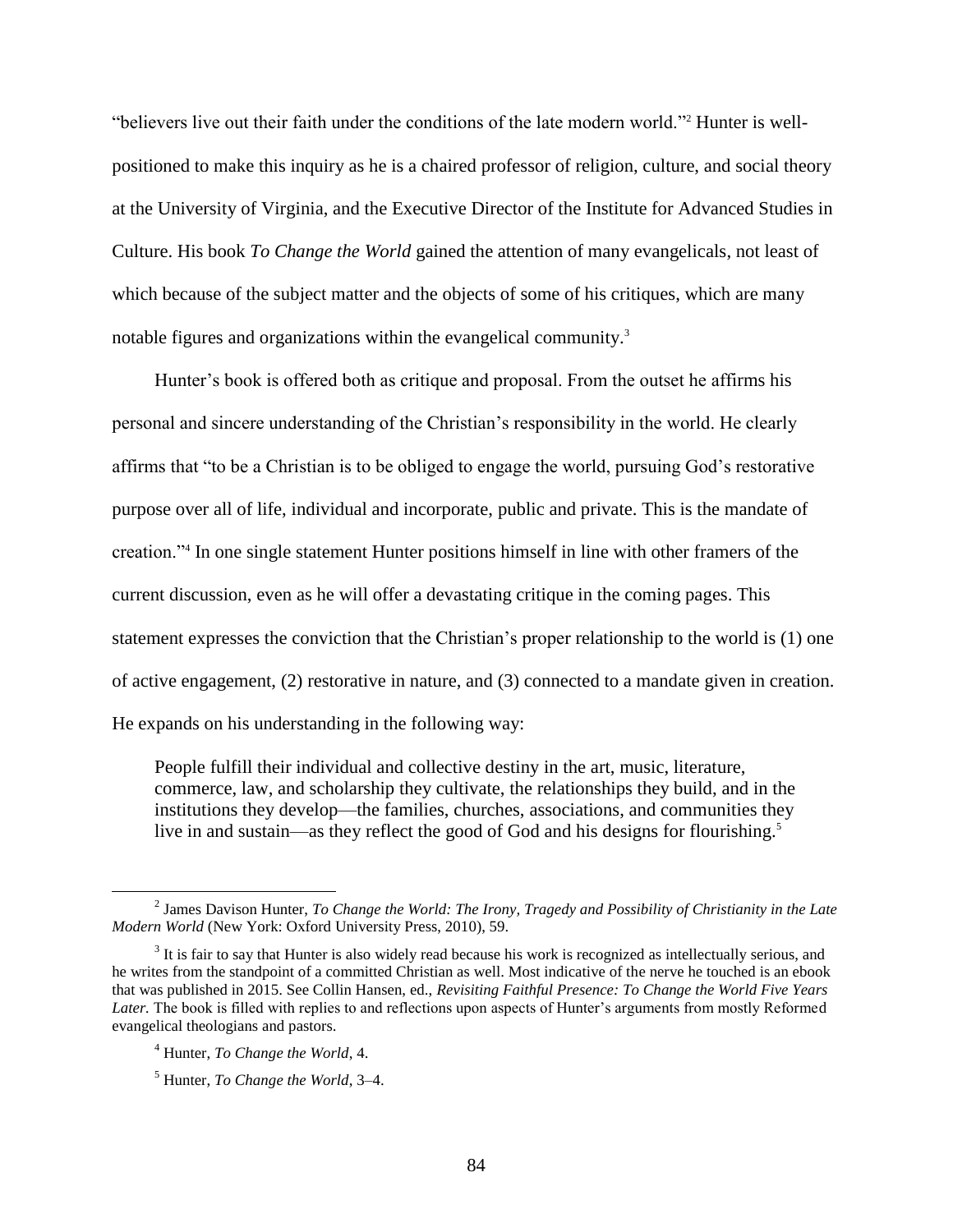Hunter's remark reflects the type of comprehensive cultural vision that is in keeping with Kuyper and the other authors we have considered and will consider below. Though he does not cite or even mention Kuyper in his book, the ideas and broad theological framework which undergirds Reformed and neo-Calvinistic reflection on culure are certainly present. He specifically employs the idea of common grace to justify the work of image-bearers in the world.<sup>6</sup> Still, this positive proposal and affirmation cannot be separated from the critical aims of his work. He affirms early in the book that his argument is predicated on the fact that "the *actual* legacy of Christians in relation to this mandate is ambivalent, to say the least."<sup>7</sup> Hunter identifies numerous evangelical denominations, parachurch organizations, and evangelical leaders whose express mission or goal is to "change the world" or "transform the culture." In response, Hunter provides his fundamental argument: "I contend that the dominant ways of thinking about culture and cultural change are flawed, for they are based on both specious social science and problematic theology. In brief, the model on which various strategies are based not only does not work, but it cannot work<sup>"8</sup>

Hunter follows this claim by outlining the problematic understandings of culture and cultural changes have been embedded in American evangelical thought. At the heart of his critique is the idea that cultural change requires people being present in cultural institutions of significant symbolic capital. It is not enough simply to have Christians *en masse* living out their worldview in order to bring change. He challenges the "idealistic view," espoused by many proponents of worldview thinking.<sup>9</sup> Hunter argues that this view, which sees culture as the

 $\overline{a}$ 

85

<sup>6</sup> James Davison Hunter, *To Change the World*, 232–33.

<sup>7</sup> Hunter, *To Change the World*, 4.

<sup>8</sup> Hunter, *To Change the World*, 5.

 $9^9$  For the most extensive critique of this understanding of worldview and culture, see James K.A. Smith,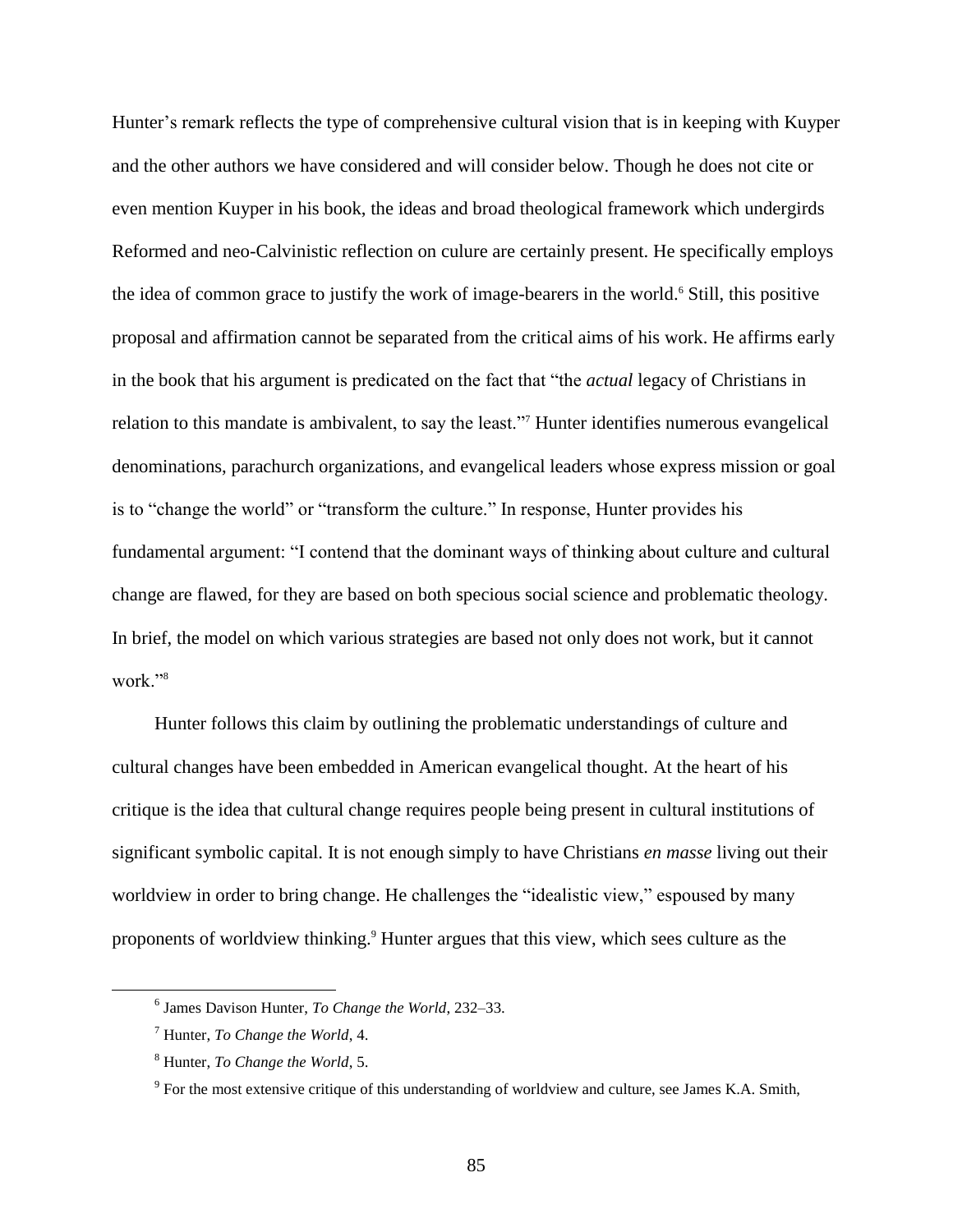accumulation of everyday decisions guided by values, is fundamentally reductionistic. The main target of this criticism is none other than Charles Colson, whom he cites at length. Hunter believes that not only is Colson's definition of culture too limited, but it makes the same mistakes as other proposals for cultural impact and change: it is not nearly institutional enough. In a sense this is the same criticism that Hunter will make of Andy Crouch's proposal, which we will consider at length below.

Crouch's approach emphasizes the importance of Christians creating or making culture. Hunter sees this "culture-as-artifacts" perspective as also reductionistic, and not holistic enough. He points to the vast amount of culture-making or production that evangelicals have been involved in during the twentieth century. Though this production has outmatched "the cultural output of probably any other faith tradition in America," other minority groups have had more cultural impact and influence. <sup>10</sup> Hunter argues that Crouch, like Colson in a different way, fails to see "the relationship of culture to the dynamics and structures of power that operate in the world (and in the culture itself)."<sup>11</sup> Additionally, Crouch "falls short of adequately understanding the powerful institutional (and not just organizational) nature and dynamics of culture."<sup>12</sup> Whether Hunter's critique of Colson or Crouch is completely accurate is immaterial. Rather, it illuminates some of the differences among persons who adhere to the same doctrinal foundations and affirm the positive and active type of cultural engagement belonging to Christian identity.

Ultimately, Hunter's proposal is to offer a "theology of faithful presence," which he says is

*Desiring the Kingdom: Worship, Worldview and Cultural Formation* (Grand Rapids: Baker, 2009).

<sup>10</sup> Hunter, *To Change the World*, 29.

<sup>11</sup> Hunter, *To Change the World*, 30.

<sup>12</sup> Hunter, *To Change the World*, 30.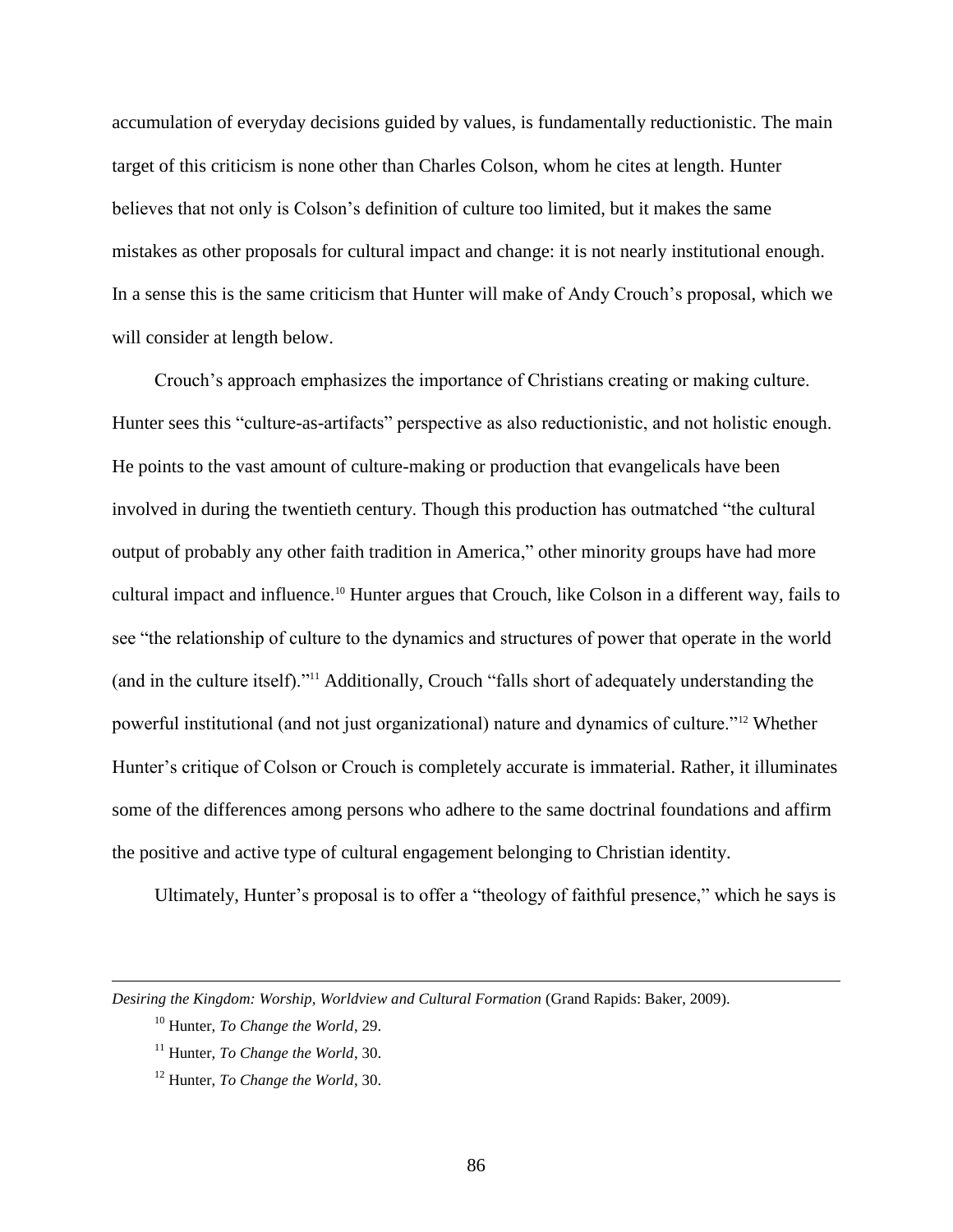a theology of *engagement in and with* the world around us."<sup>13</sup> It requires that Christians be present to each other, to their various tasks, within their spheres of influence. They should seek to love and serve their neighbors through welcoming the "other," serving through the use of one's gifts and by means of one's vocation. As he says, "individually and collectively, we direct ourselves toward the flourishing of others through actions and structures that embody sacrificial love."<sup>14</sup> In his conceptualization of these responsibilities, this approach moves beyond some of the problematic ones he otherwise discusses. He especially hopes that his approach will provide greater balance for engagement in all spheres, and not merely politics. Hunter repeatedly stresses that, "the institutional aspect to faithful presence is not optional but rather of essential importance."<sup>15</sup> One entailment of this perspective is that it means "Christians and the church are settling in for the duration."<sup>16</sup> Using the example of Judah in exile in Jeremiah 29, Hunter argues that we can only enact faithful presence in the circumstances in which God has placed us. Christians look to be a blessing to the world in which they find themselves, "even when the city is indifferent, hostile, or ungrateful."<sup>17</sup> We realize that just as God's people in Jeremiah's day awaited the restoration of Jerusalem, so too do Christians today await the New Jerusalem. Thus, we will sometimes have to minister amid tensions and conflict.<sup>18</sup>

What of Hunter's discussion of language? He does, in fact, appreciate that language matters on multiple levels. Though it is not the main element of his analysis, critique, or proposal, it is present. From the outset of his work, Hunter points to Gen. 2:15 where Adam is

<sup>13</sup> Hunter, *To Change the World*, 243. Emphasis mine.

<sup>14</sup> Hunter, *To Change the World*, 246.

<sup>15</sup> Hunter, *To Change the World*, 270.

<sup>16</sup> Hunter, *To Change the World*, 270.

<sup>17</sup> Hunter, *To Change the World*, 278.

<sup>18</sup> Hunter, *To Change the World*, 279.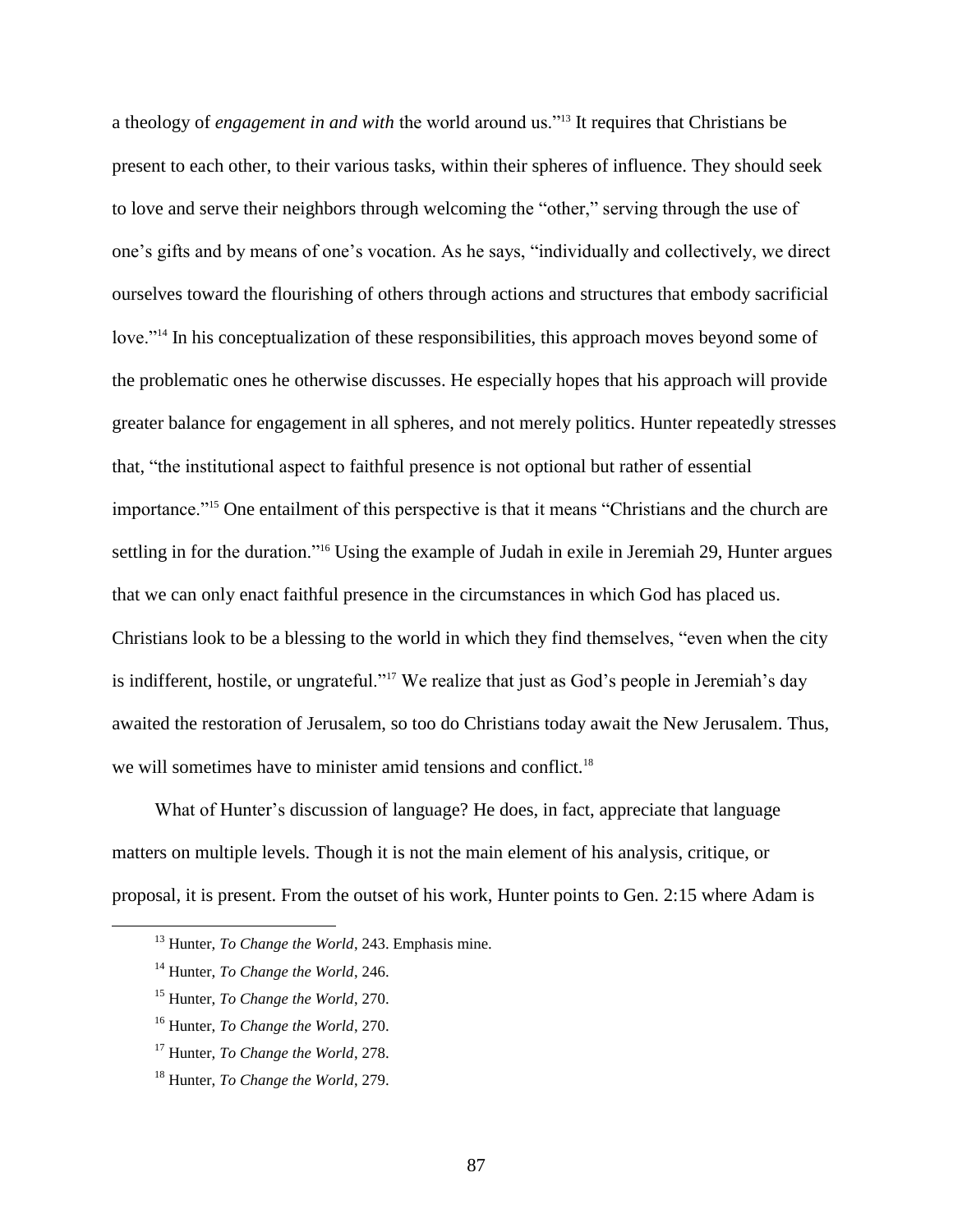told to cultivate and keep Eden, and explains that the Hebrew verbs *abad* and *shamar* are very significant. He says "these are active verbs that convey God's intentions that human beings both develop and cherish the world in ways that meet human needs and bring glory and honor to him."<sup>19</sup> In this instance biblical exegesis is helping shape the vision of cultural engagement which Hunter will proceed to develop. He is directly connecting the terminological choices of the biblical author to provide an impetus for the type of relationship between God's world and God's image-bearers, who themselves are, "by divine intent and their very nature, worldmakers."<sup>20</sup> As part of our redemption, we must also learn a "new language rooted in Scripture that is at the heart of the story of creation, redemption, and consummation. Words such as covenant, grace, gift, sin, mercy, forgiveness, love, hope, blessing, the flesh, glory, creation, resurrection, sacrament, and the like must be learned anew in part by understanding the significance of the language and narrative of faith.<sup>221</sup> Christian existence is thus couched using linguistic metaphors found in Scripture. Carson's proposal in the following chapter will reinforce, but give even more definition to this proposal by not just focusing on various words in Scripture, but larger doctrines or biblical-theological "turning points."

Second, Hunter lodges his critique of Christian cultural engagement on the basis of their use of specious social theory and problematic theology. He is able to illustrate this overall problem through beginning his work with a survey of the mission statements of numerous denominations and parachurch organizations. Illustrating the inflated rhetoric of institutions that call for world "change, "impact," and "transformation" allows him to draw a contrast between such rhetoric and the *actual* record and results gained by Christians in the late modern world.

<sup>19</sup> Hunter, *To Change the World*, 3.

<sup>20</sup> Hunter, *To Change the World*, 3.

<sup>21</sup> Hunter, *To Change the World*, 237.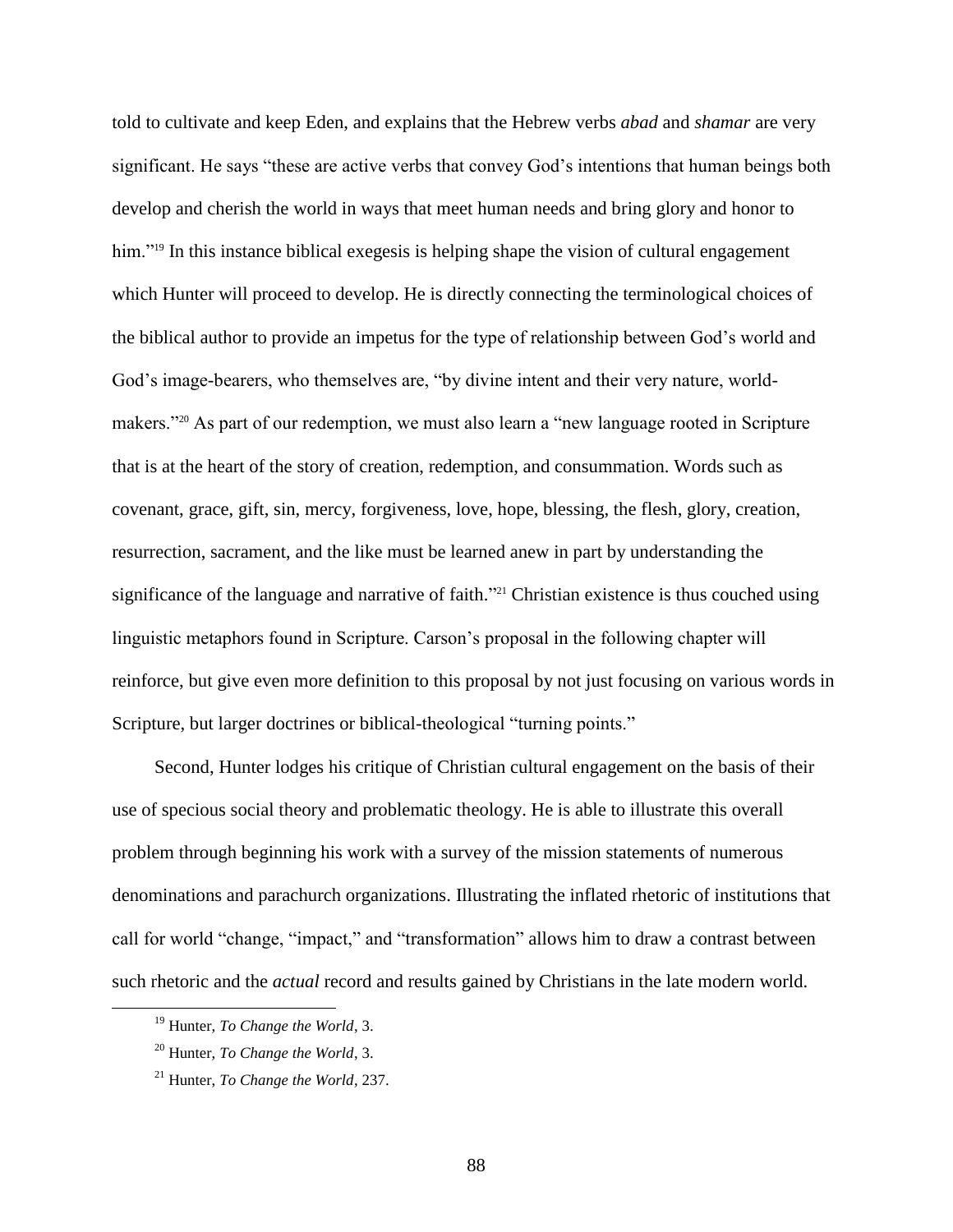Hunter helps show that Christians who carefully assess the quality of their engagement must measure that engagement against some stated goal or outcome. In this case, Hunter uses mission statements to provide that measure. These particular terms function as aims, goals, and targets from Christian cultural efforts.

Third, as he advances a more institutional and sociological-based understanding of culture and cultural change, Hunter acknowledges the cognitive-linguistic dimension of worldview and culture. He states that our "frameworks of knowledge and understanding (and thus culture, in this sense) are largely coterminous with language. Language, the most basic system of symbols, provides the primary medium through which people apprehend their conscious experience in the world."<sup>22</sup> As an extension of this point, Hunter draws from George Steiner's *Real Presences* to address a problem he describes as "dissolution." Western civilization is predicated upon a fundamental trust in the word, in language. Language underlies every aspect of our civilization, and it has been assumed in the past that words connected us to the reality, whether it be politics, aesthetics, or especially religion. In late modernity, Hunter notes, this trust has eroded.<sup>23</sup> Hunter is not trying to make a technical argument for a strict correspondence theory of truth. Rather, he acknowledges the limitations of language in expressing and describing all of the "depths and complexities of love, beauty, knowledge, and sensation."<sup>24</sup> But he reaffirms the fact that there is *some* correspondence by which the world can be made intelligible through the medium of language. This notion, by no means foreign to epistemic realists, has concrete purchase on the Christianity and culture debate because grammars of engagement must correspond to actual theological conviction and social realities if they are to possess ideological coherence, much less

 $\overline{a}$ 

89

<sup>22</sup> Hunter, *To Change the World*, 33.

<sup>23</sup> Hunter, *To Change the World*, 205.

<sup>24</sup> Hunter, *To Change the World*, 205.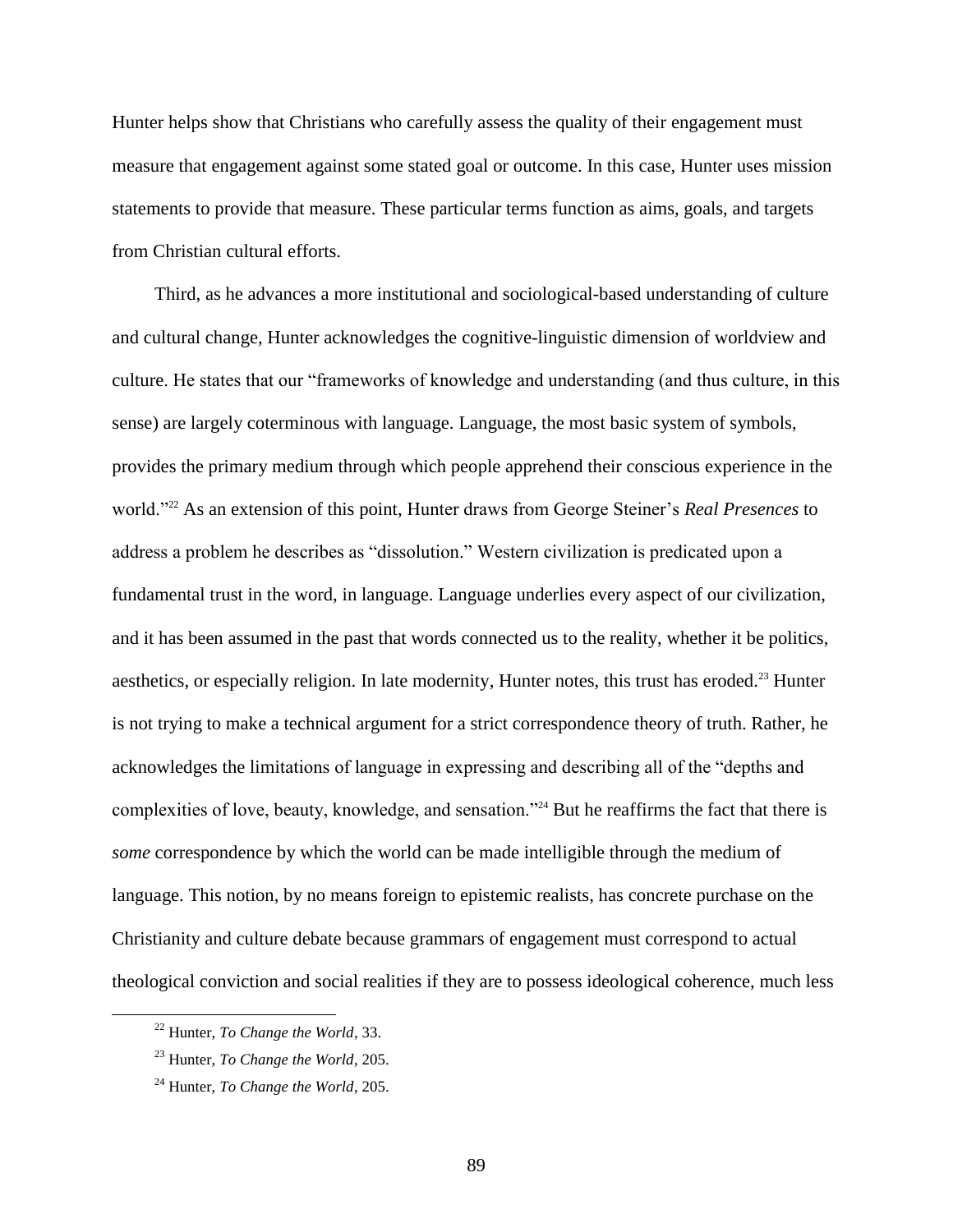practical usefulness. Otherwise the outcome is more dissolution in an already fragmented age.

Fourth, for all of his criticism and concerns of transformationalists, Hunter operates within the larger transformational framework because of the theological commitments he avers. However, he certainly is less intent on change and is concerned about the proper methods of pursuing change. Near the end of his book he gives several examples of persons or companies working toward cultural renewal and human flourishing through their various social and vocational contexts. He concludes by noting that these examples are "less a blueprint to be applied than a catalyst for thinking about other imaginative possibilities for *transformation* of culture in business, the arts, medicine, housing, and the like."<sup>25</sup> He rejects paradigms of engagement he names as "defensive against," "relevance to," and "purity from," and instead offers one which he believes challenges all of these dominant paradigms.<sup>26</sup> In response, Hunter's "theology of faithful presence is a theology of engagement in and with the world around us. It is a theology of commitment, a theology of promise."<sup>27</sup> It is, alluding to Kuyper's notion of sphere sovereignty, faithful presence "within every place and every sphere where Christians are present."<sup>28</sup> Being faithful "to the highest practices of vocation before God is consecrated and itself *transformational* in its effects."<sup>29</sup> In one summary remark, he puts it this way:

when the Word of life is enacted within the whole body of Christ in all of its members through an engagement that is individual, corporate, and institutional, not only does the word become flesh, but an entire lexicon and grammar becomes flesh in

<sup>25</sup> Hunter, *To Change the World,* 269. Emphasis mine.

<sup>&</sup>lt;sup>26</sup> Hunter, *To Change the World*, 213–19. Readers will note striking resemblances between this language and Niebuhr's descriptions of "Christ against culture" and "Christ of culture."

<sup>27</sup> Hunter, *To Change the World*, 243.

<sup>28</sup> Hunter, *To Change the World*, 248.

<sup>29</sup> Hunter, *To Change the World*, 254. Emphasis mine.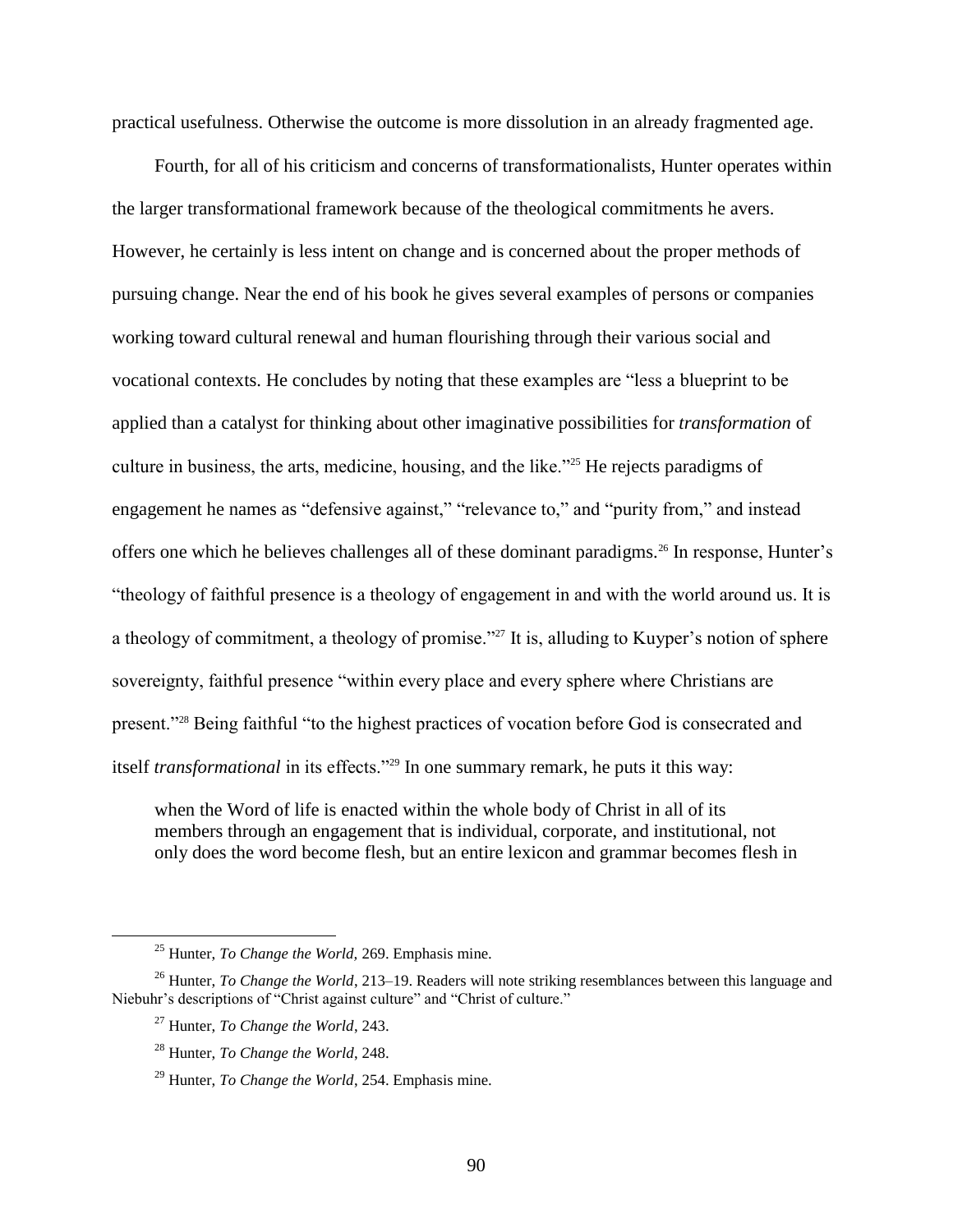a living narrative that unfolds in the body of Christ; a narrative that points to God's redemptive purposes.<sup>30</sup>

Hunter thus brings another linguistic metaphor into his proposal, an already substantial proposal that weds social theory, history, and theology. His employment of the specialized linguistic terms of "lexicon" and "grammar" also support the connection between language and life, beliefs and behavior. This work makes Hunter a pivotal figure in framing the contemporary discussion, showing that transformational Christianity may be possible, but only through a more nuanced account.

He concludes his argument by making the most concrete plea for linguistic precision in theory and practice: "

We need a new language for how the church engages the culture. It is essential, in my view, to abandon altogether talk of 'redeeming the culture,' 'advancing the kingdom,' 'building the kingdom,' 'transforming the world,' 'reclaiming the culture,' 'reforming the culture,' and 'changing the world.' Christians need to leave such language behind them because it carries too much weight. It implies conquest, take-over, or dominion, which in my view is precisely what God does not call us to pursue—at least not in any conventional, twentieth- or twenty-first century way of understanding those terms<sup>"31</sup>

Is Hunter right? His desire for a new language is motivated by conceptual clarity, contextual appropriateness, and the suggestive nature of our words. But in so diminishing the prospects of cultural renewal and change for those outside of elite institutional settings, does he go too far? This is the juncture at which many have expressed misgivings about his proposal. However, as a serious proposal involving the language of cultural engagement, its connection to theological claims, practical aims, and cultural context, it largely illustrates the type of precision and care myargument in this dissertation seeks to advocate.

<sup>30</sup> Hunter, *To Change the World*, 254.

<sup>31</sup> Hunter, *To Change the World*, 280.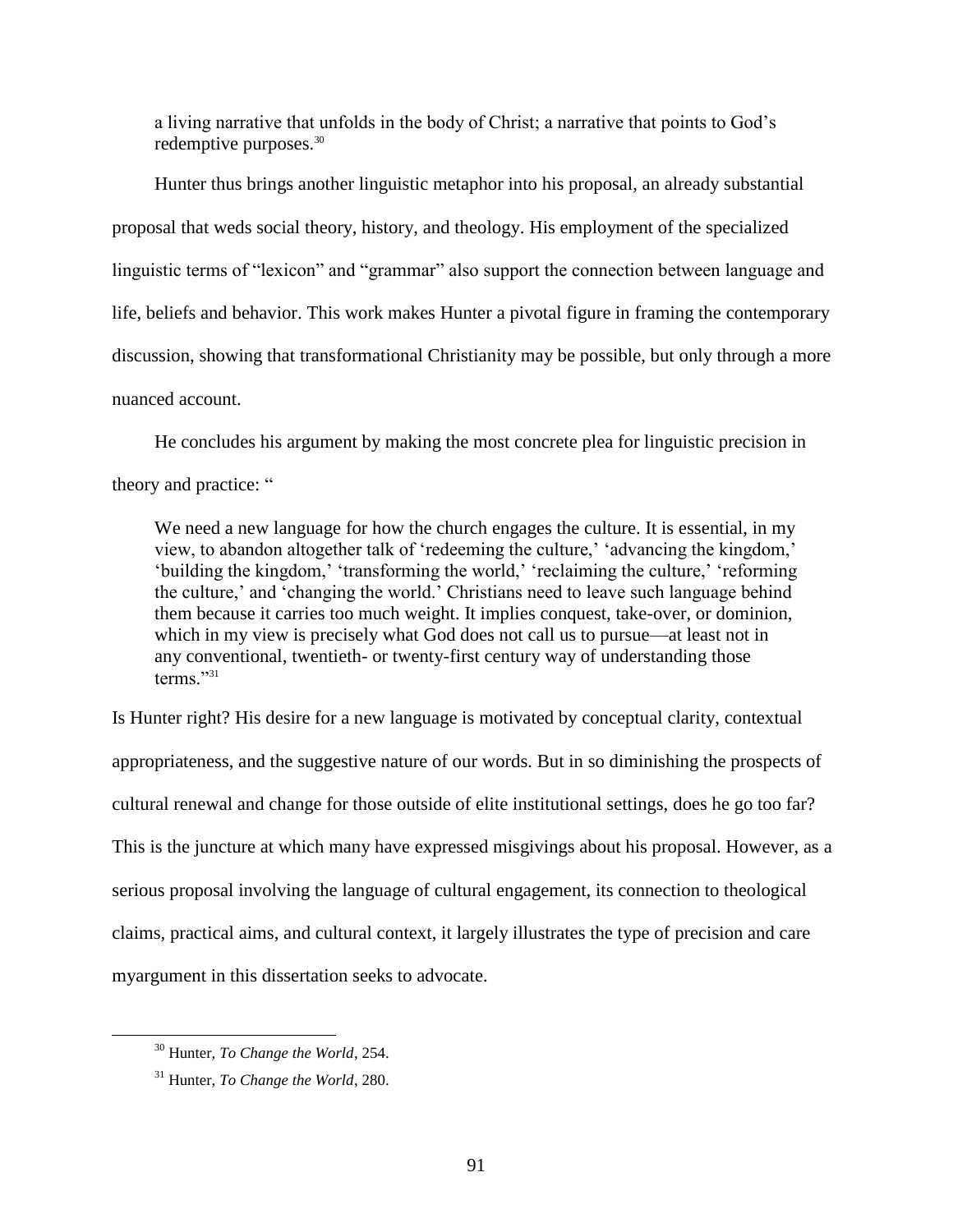Where Hunter's proposal stands in most need of strengthening is two-fold: First, his argument fails to account for the profound social and cultural impact that Christians had in the first century when they were not in cultural ascendancy, and were a minority religion. Perhaps this is where Carl Henry's words challenge Hunter's: "a Christianity without a passion to turn the world upside down is not reflective of apostolic Christianity."<sup>32</sup> Is it possible to use language that engenders passion for our world, without promising to change the world? This is the tasks of pastor-theologians to work out. The second question we can ask of Hunter is whether "faithful presence," on its face, connotes the type of active engagement he certainly wants to advocate. If he analyzed the entirety of Charles Colson's proposal for cultural transformation, for example, he might find that this language only sounds triumphalistic if one brings that background concern to the discussion. Similarly, "faithful presence" may not seem passive if one considers Hunter's entire proposal, which is anything but passive. We will give more consideration to this proposal below.

#### **Andy Crouch and Culture Making**

Crouch offers perhaps the most accessible modern taxonomy for relating Christianity to culture—culture being understood primarily as a set of material artifacts. Crouch is a Christian journalist and author who for many years was an editor for *Christianity Today*, a publication still associated with its former editor Carl F.H. Henry. Crouch is best known, however, for his awardwinning book *Culture Making* (2008). While short of being a technical academic work, Crouch's best-selling book is a substantial effort to change the culture conversation. From the outset, he

<sup>32</sup> Carl F.H. Henry, *Uneasy Conscience*, 16.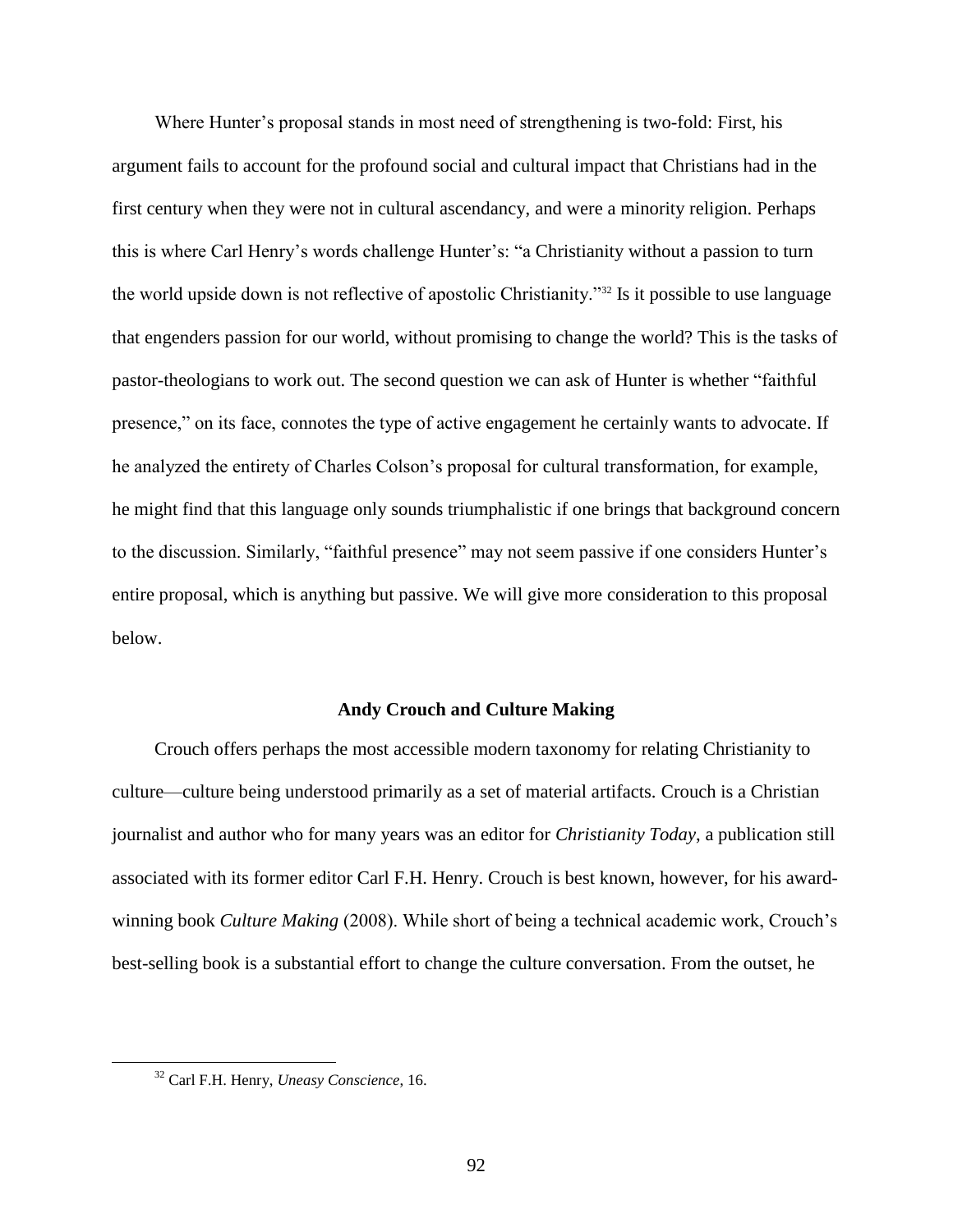specifically emphasizes his aim, which is to "offer a new vocabulary."<sup>33</sup> He explains, "our ways of talking about culture—how it works, how it influences us and what we hope for from it often do not serve us well…If we are to be at all responsible agents in the midst of culture, we need to learn new ways of speaking about what we are doing."<sup>34</sup> The connection between action and language we have argued for are also said to be significant here, even if mostly in passing.

Another element of Crouch's project which overlaps with the concerns of this dissertation is his emphasis not only on vocabulary or grammar, but how story is so critical to understanding the human role in the world clearly. He laments that for too long many Christians have "forgotten to tell the story of Scripture as a story that is both a genuine disclosure of God's presence in the world and a deeply cultural artifact that intersects over and over with concrete historical realities."<sup>35</sup> This leads Crouch to show how his own proposal is birthed out of a critique of a prevailing view of culture and grammar about cultural engagement: "We talk about culture as if it were primarily a set of ideas when it is primarily a set of tangible goods. We talk about 'engaging,' 'impacting' and 'transforming the culture' when in fact the people who most carefully study culture tend to stress instead how we are transformed by it."<sup>36</sup> Crouch believes that thinking in "storied" terms is essential to adopting the right posture toward culture since the Bible is a story of culture. To think in this way is to better help Christians to understand their specific role within the broader scope of God's work in the world. This is quite similar to the types of emphases found in Stanley Hauerwas (see chapter one).

Crouch proceeds to describe his perspective on culture as primarily an artifact (or set of

<sup>33</sup> Andy Crouch, *Culture Making: Recovering Our Creative Calling* (Downers Grove: IVP Books, 2008), 10.

<sup>34</sup> Crouch, *Culture Making*, 10.

<sup>35</sup> Crouch, *Culture Making*, 11.

<sup>36</sup> Crouch, *Culture Making*, 10.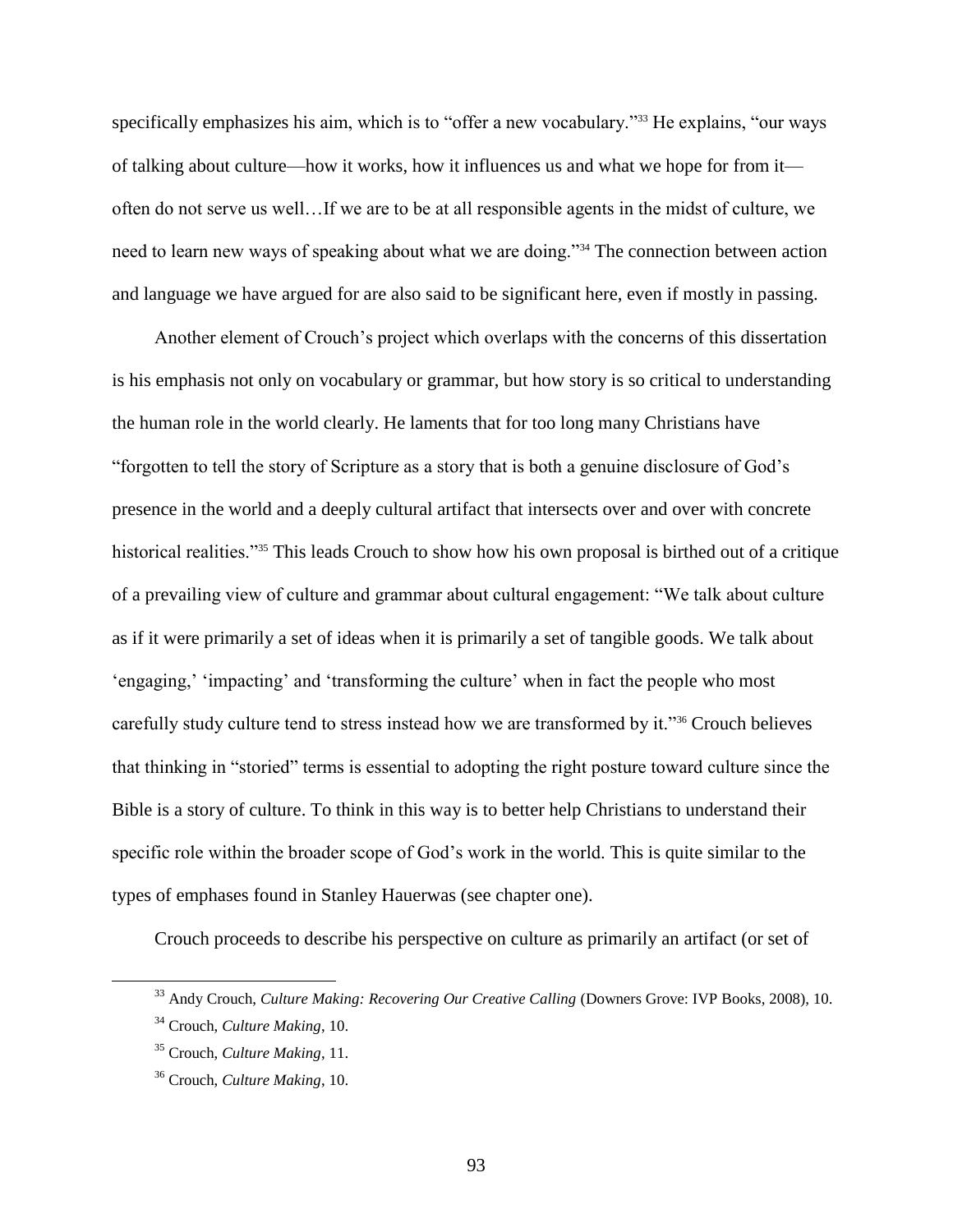artifacts), and he tries to help readers see the story of human culture making as situated in the biblical storyline from Genesis to Revelation. Adopting such a materialistic understanding of culture allows Crouch to analyze the modern history of evangelical cultural engagement through the lens of its involvement with material artifacts. In surveying this recent history, Crouch shows that in different times and circumstances, that evangelical Christians have had a history that includes condemning culture, critiquing culture, consuming culture, or copying it. Interestingly, Crouch argues that each of these approaches corresponds to particular moments in the transition from fundamentalism to mainstream evangelicalism.<sup>37</sup>

Crouch explains that these approaches to culture are best understood as gestures that, in certain situations, are appropriate. While some cultural goods must be rejected or condemned (e.g. pornography), in other instances, critique is the appropriate gesture (e.g. a new controversial art exhibit). But Crouch's concern is that over time, to borrow a physical metaphor, constantly engaged in *one gesture* eventually creates *a certain posture* or reflex that is detrimental to one's health.<sup>38</sup> What is his alternative, then? His proposal is to create and cultivate more culture.

One of the ways Crouch's proposal parallels Hunter's is that he too is critical of the mindset of many Christians toward cultural change. He argues that, "on the whole we are much more changed than changing. The rise of interest in cultural transformation has been accompanied by a rise in cultural transformation of a different sort—the transformation of the church into the culture's image."<sup>39</sup> These concerns do not mean that Crouch does not believe in a cultural mandate or the prospects of cultural change. Rather, like other figures in this project, he believes that the scale and type of change may not match the inflated rhetoric often assumed by

<sup>37</sup> Crouch, *Culture Making*, 84–9.

<sup>38</sup> Crouch, *Culture Making*, 92–4. Emphasis mine.

<sup>39</sup> Crouch, *Culture Making*, 189.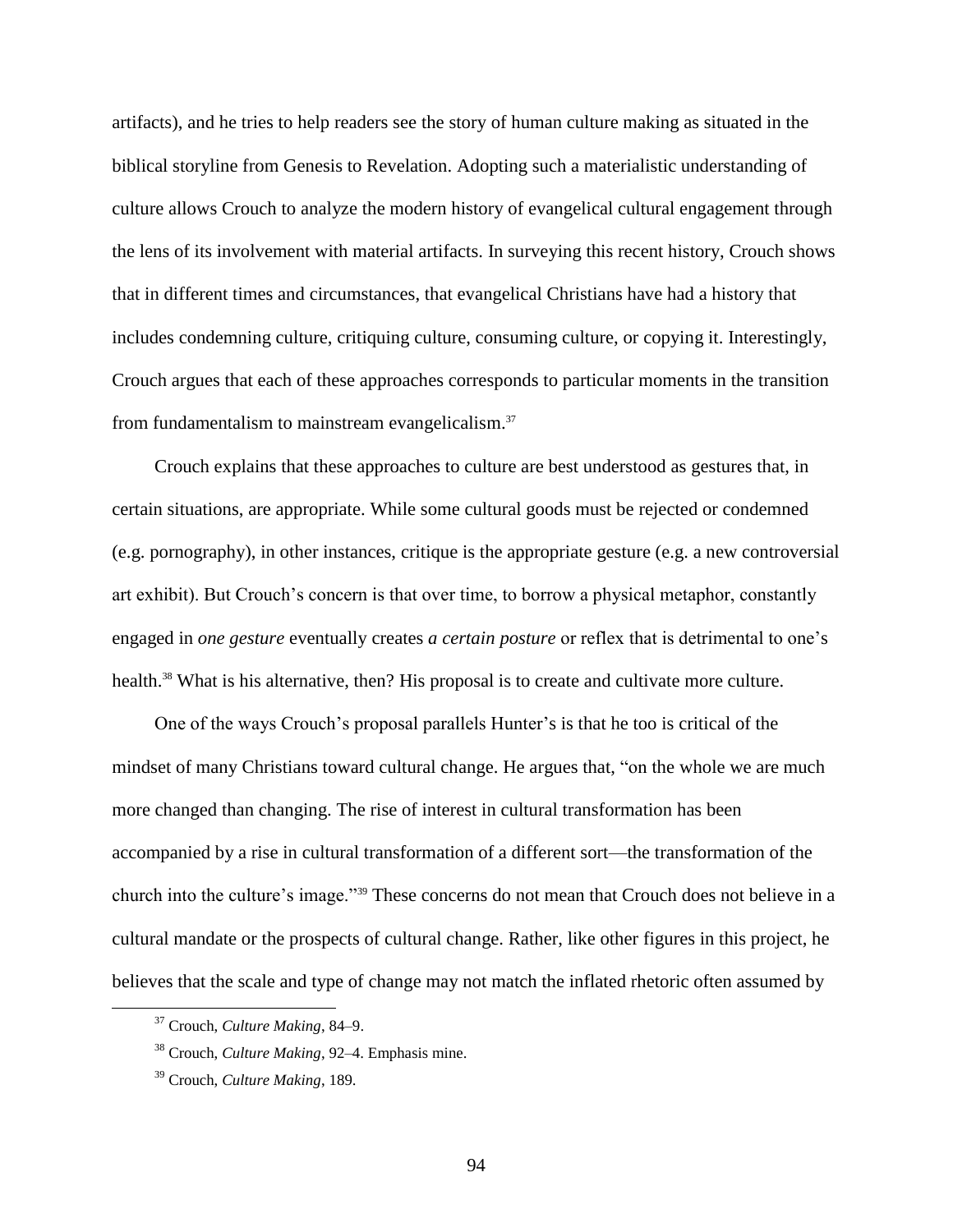certain grammars like transformation. That said, Crouch does not seek completely to abrogate the notion of transformation. In fact, he says that his cautions and qualifications about culture do not "mean that human beings do not participate in essential ways in the transformation of culture—but it does mean that when transformation happens for the better, the one who does get the credit is the Creator."<sup>40</sup> Indeed, "transformation also seems to be the best way to describe Revelation's final vision of cultural goods brought into the new Jerusalem, redeemed and included in an eternal city. Whatever God is up to with his wayward and willful creation, the restoration and reclamation of culture will be an indispensable part of the story."<sup>41</sup>

Though Crouch does not neatly fit into any one modern ecclesial group, he explicitly acknowledges his own indebtedness to the Dutch Reformed tradition, especially Kuyper, in developing his views.<sup>42</sup> He even engages the thought of Richard Niebuhr as seen in his typology. Accordingly, Crouch's work is incredibly significant for shaping the conversation.

Crouch is a valuable conversation partner when it comes to thinking about the relevance of semantics, metaphors, and language in general to cultural engagement. Perhaps Crouch's most specific deviation from many modern evangelical schemes of understanding culture is that he thinks of culture primarily as artifacts and not ideas, which would be distinct from many other mainstream emphases. Though Crouch is certainly aiming to be practical, he tends to think of the church in broader, more "movement" terms than the individual, local church level. This is significant, as a proposal anchored in pastoral reflection would need to think about the formative view of language more directly in the context of equipping members of the local church for engagement and ministry. Even in Crouch's critique of the contemporary church he tends to

 $\overline{a}$ 

95

<sup>40</sup> Crouch, *Culture Making*, 182–83.

<sup>41</sup> Crouch, *Culture Making*, 182.

<sup>42</sup> Crouch, *Culture Making*, 11.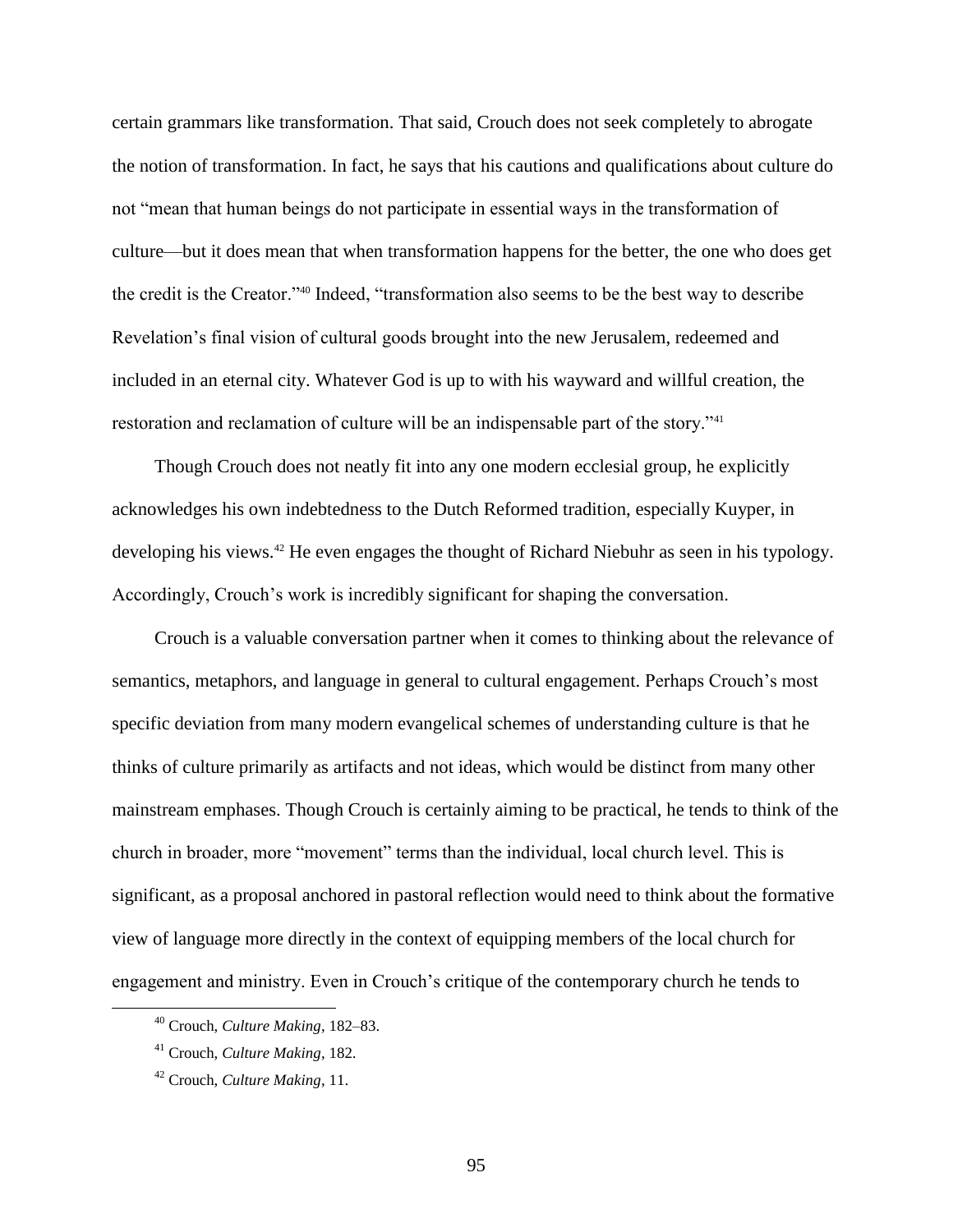speak more about "the church" than "churches." As we have seen above, language is profoundly contextual and communal, orienting the life and practice of Christian communities. Perhaps the biggest limitation of Crouch's proposal is that he offers culture making as the singular grammar for the church as a whole. Yet "culture making" seems to not improve upon some of the limitations of the transformationalism he critiques. Similar to our concerns above, how might one "make" culture if culture has any intellectual content? How might culture making help us think of the *ideational* aspects of culture? We will evaluate Crouch's proposal more below to consider its strengths and weaknesses.

### **The Colson Heirs and Other Restorers**

As mentioned in chapter two, Charles Colson had a significant influence on the developing of the evangelical worldview and approach to culture in the second half of the twentieth century. Aside from having had a public conversion and publishing many books, Colson also established several parachurch organizations, including Prison Fellowship and the Colson Center for Christian Worldview. Colson also leaves behind a legacy of persons whose views of cultural engagement were shaped by him. Among these are Warren Cole Smith and John Stonestreet.

We need not consider the full biography of these two men in order to gain insight into their contribution to this discussion. Rather, we note that their work for the Colson Center today represents the ongoing contribution of Charles Colson, as well as the outworking of his transformational understanding of culture, albeit in changing times. Accordingly, the ways of speaking of cultural engagement by those who knew and worked alongside Colson gives a window into continuities and discontinuities with earlier ideas about the same.

In *Restoring All Things,* Smith and Stonestreet argue that the last chapter of the great redemptive story is the restoration of all things to God. Moreover, God shows his love for us in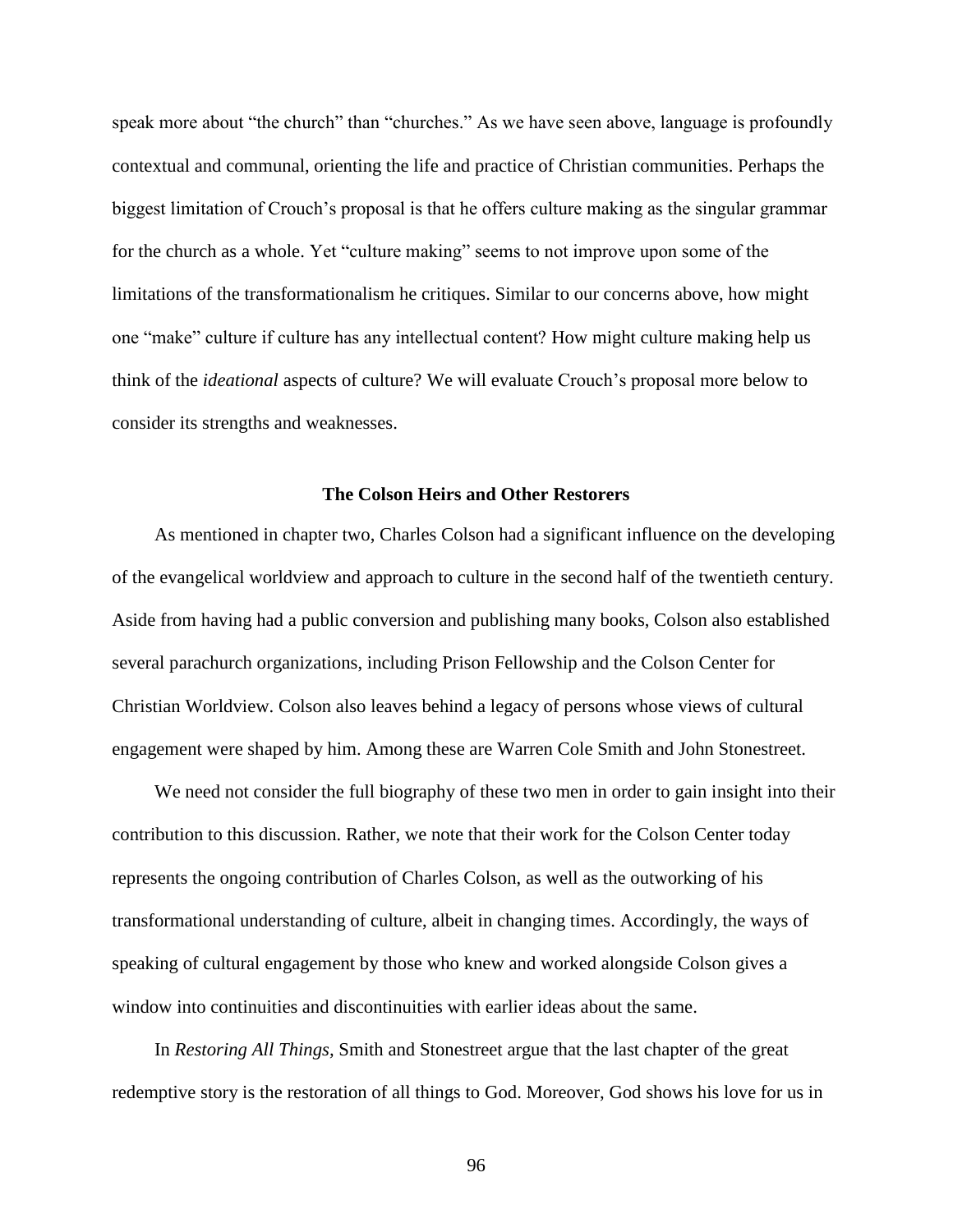that "He allows us to participate in that restoration."<sup>43</sup> Thus we observe the bold subtitle: "God's audacious plan to change the world through everyday people." They call attention to the many "re" words in Scripture, such as "*re*demption, *re*new, *re*store, *re*surrection, *re*conciliation and *re*generation."<sup>44</sup> They believe that the unfortunate reputation that many Christians have today is associated with other re words: "*re*sisting, *re*acting, and *re*jecting."<sup>45</sup> They then argue that "if our Christian witness is to be taken seriously in our post-Christian world, we should spend more time reflecting on those other 're' words and how they can better shape our words and deeds." At this juncture, Smith and Stonestreet invoke the precise importance of words in helping us understand our responsibility to the culture. They summarize this concern by saying that in this book they hope to "articulate better language as we challenge one another to faithfulness and good works. We hope to clarify a more biblical posture toward the evil and brokenness we see all around us. We hope that Christians can become better known for what we are for, not just what we are against."<sup>46</sup>

Though Smith and Stonestreet are speaking of very specific theological concepts, and they espouse an inaugurated understanding of eschatology (as do the other framers of the contemporary discussion), they are clear that the consistency of Christians' public witness and the perception of Christians by the world are driving factors in their proposal. Cultural context matters significantly. As opposed to separation and distance from this world, "the grand narrative

<sup>43</sup> Warren Cole Smith and John Stonestreet, *Restoring All Things: God's Audacious Plan to Change the World Through Everyday People* (Grand Rapids: Baker Books, 2015).

<sup>44</sup> Smith and Stonestreet, *Restoring All Things*, 17. These are incredibly reminiscent of Carl F.H. Henry's discussion of terms in *Aspects of Christian Social Ethics* (Grand Rapids: Baker Book House, 1964), 15–30.

<sup>45</sup> Smith and Stonestreet, *Restoring All Things*, 17.

<sup>46</sup> Smith and Stonestreet, *Restoring All Things*, 18.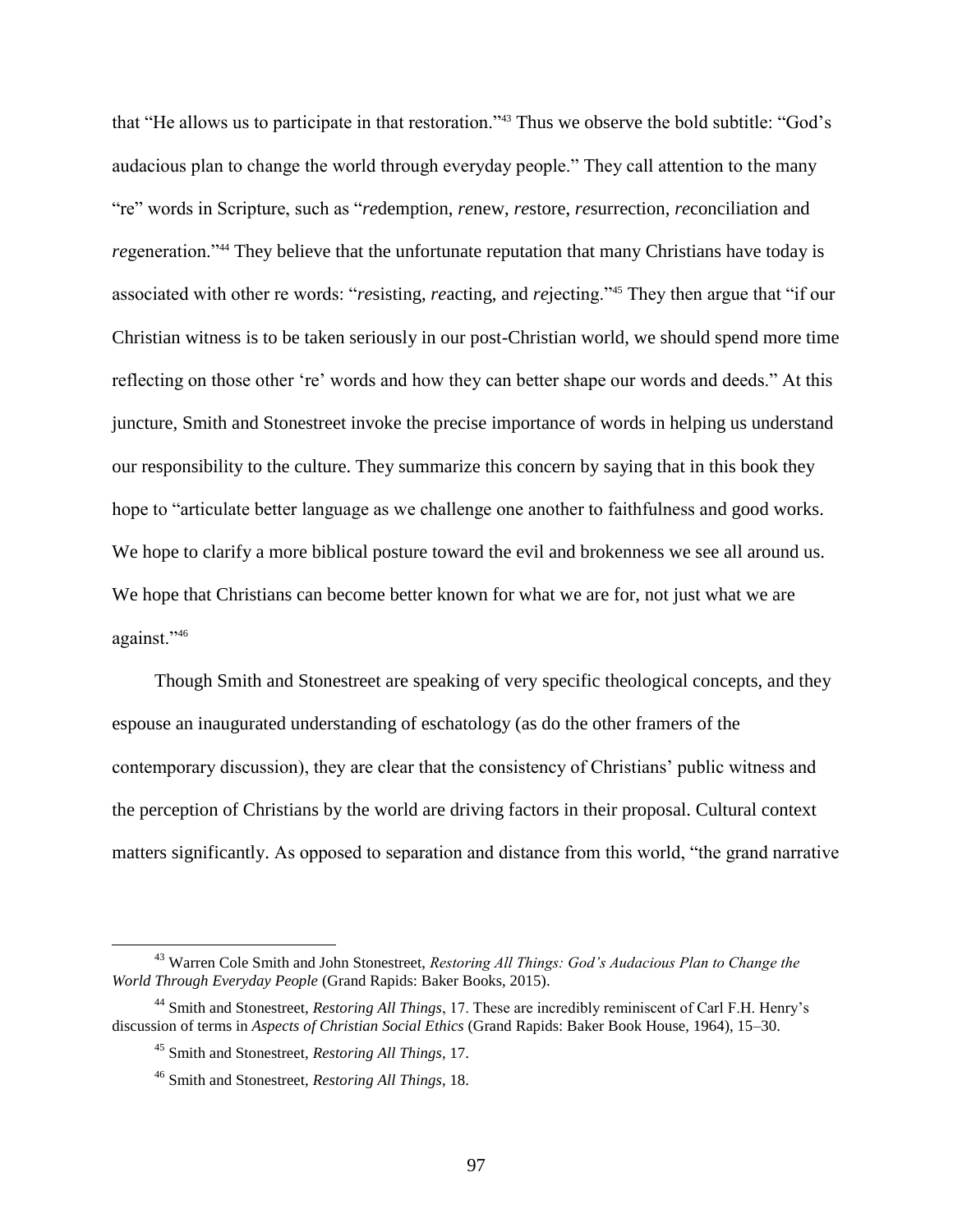of Scripture describes instead a world we are called to live *for.*" <sup>47</sup> This will require "re" word living, which means Christians should ask four key questions: "What is good in our culture that we can promote, protect, and celebrate? What is missing in our culture that we can creatively contribute? What is evil in our culture that we can stop? What is broken in our culture that we can restore?"<sup>48</sup> One can see how these questions flow directly from a particular way of reading Scripture, and especially from an emphasis on restoration that pervades the entire book. So they can make the case that theological analysis is driving their word choice, though it forces them to choose one theological emphasis over others.

The focus on restoration can be seen in the structure and emphasis of the book. The remaining chapters of the book explore issues of work and poverty, capitalism, abortion, sex trafficking, education, criminal justice, racial reconciliation, sexuality and marriage, and more. They not only provide biblical insight and perspective, but they build most of the rest of the book around stories from real people's lives. In this, they reflect the kind of bottom-up understanding of cultural change which James Davison Hunter describes as bad social theory. Essentially, Colson and his heirs would emphasize individual Christians simply living out their faith in various spheres, and then they would anticipate the culture changing through this witness and work. Smith and Stonestreet would not deny the importance of Christians strategically working in various institutions of cultural influence, as Hunter advocates. However, as a guide for everyday Christians, this book emphasizes the individual stories of people's faithfulness and how those stories advance change. They argue that stories advance change more than ideas or arguments anyway. And so in their opinion, Christians living out the story of Scripture in a

<sup>47</sup> Smith and Stonestreet, *Restoring All Things*, 20.

<sup>48</sup> Smith and Stonestreet, *Restoring All Things*, 25–26.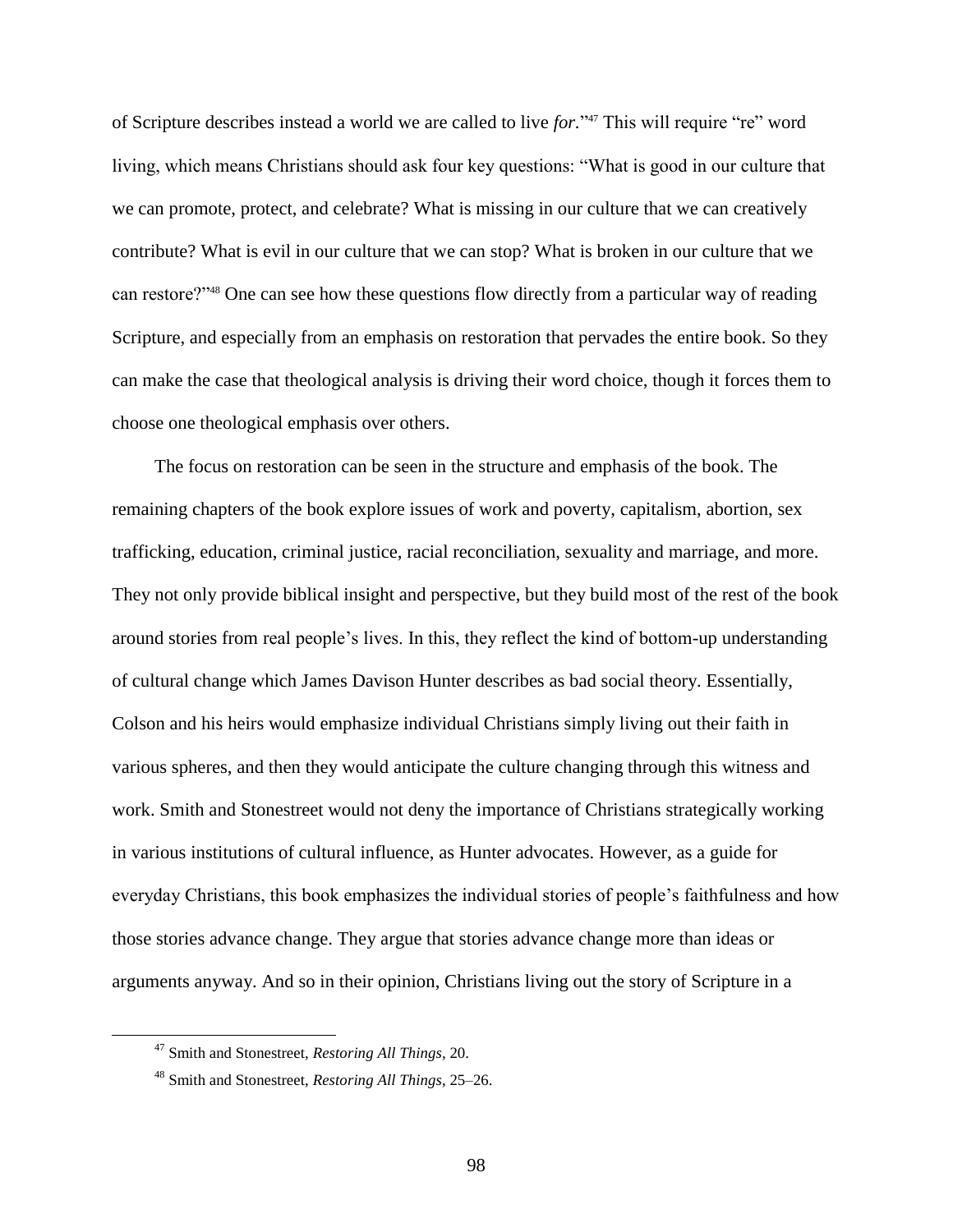postmodern world is best suited to impact the world.<sup>49</sup>

Smith and Stonestreet's work does have something positive and constructive to say about language and cultural engagement. They emphasize specific words and how these words correspond to the biblical storyline. They emphasize the way that these words and concepts shape Christians' engagement with the world. And they also emphasize story—a particular way of using language—to narrate the world as it really is and as it should be. These contributions are important to this dissertation, even if they do not go far enough to help us understand all the implications of our grammars of cultural engagement, as sketched out in chapter one.

One of the common features of many contemporary critiques and proposals concerning Christian cultural engagement, especially among evangelicals, is to be formulated in reference to the significant shifts in American society, especially with respect to laws, beliefs, practices, and the deepening of secularism.<sup>50</sup> Consider the subtitle to James Davison Hunter's book: "The Irony, Tragedy, and Possibility of Christianity in the *Late Modern World*."<sup>51</sup> More recently, journalist Rod Dreher has published a widely discussed book on cultural engagement.<sup>52</sup> Its subtitle makes reference to the present situation of America being a "Post-Christian Nation." Other religious leaders and parachurch organization leaders have authored volumes on this topic of late that also invoke the changing times.<sup>53</sup> These phrases do not simply denote a discrete

<sup>49</sup> Smith and Stonestreet, *Restoring All Things*, 33.

<sup>&</sup>lt;sup>50</sup> Most would refer to this simply as "culture" just as much as "society," and yet the reader will note that I have attempted to be sparing in my use of the term "culture" when possible since its multifarious usage over and against precise usage is itself a matter upon which my project is predicated.

 $51$  Emphasis mine.

<sup>52</sup> Rod Dreher, *The Benedict Option: A Strategy for Christians in a Post-Christian Nation* (New York: Penguin, 2017).

<sup>53</sup> E.g. Charles J. Chaput, *Strangers in a Strange Land: Living the Catholic Faith in a Post-Christian World* (New York: Henry Holt, 2017); Tim Muehlhoff and Richard Langer, *Winsome Persuasion: Christian Influence in a Post-Christian World* (Downers Grove: IVP, 2017); Anthony Esolen, *Out of the Ashes: Rebuilding American Culture* (Washington, DC: Regenery, 2017).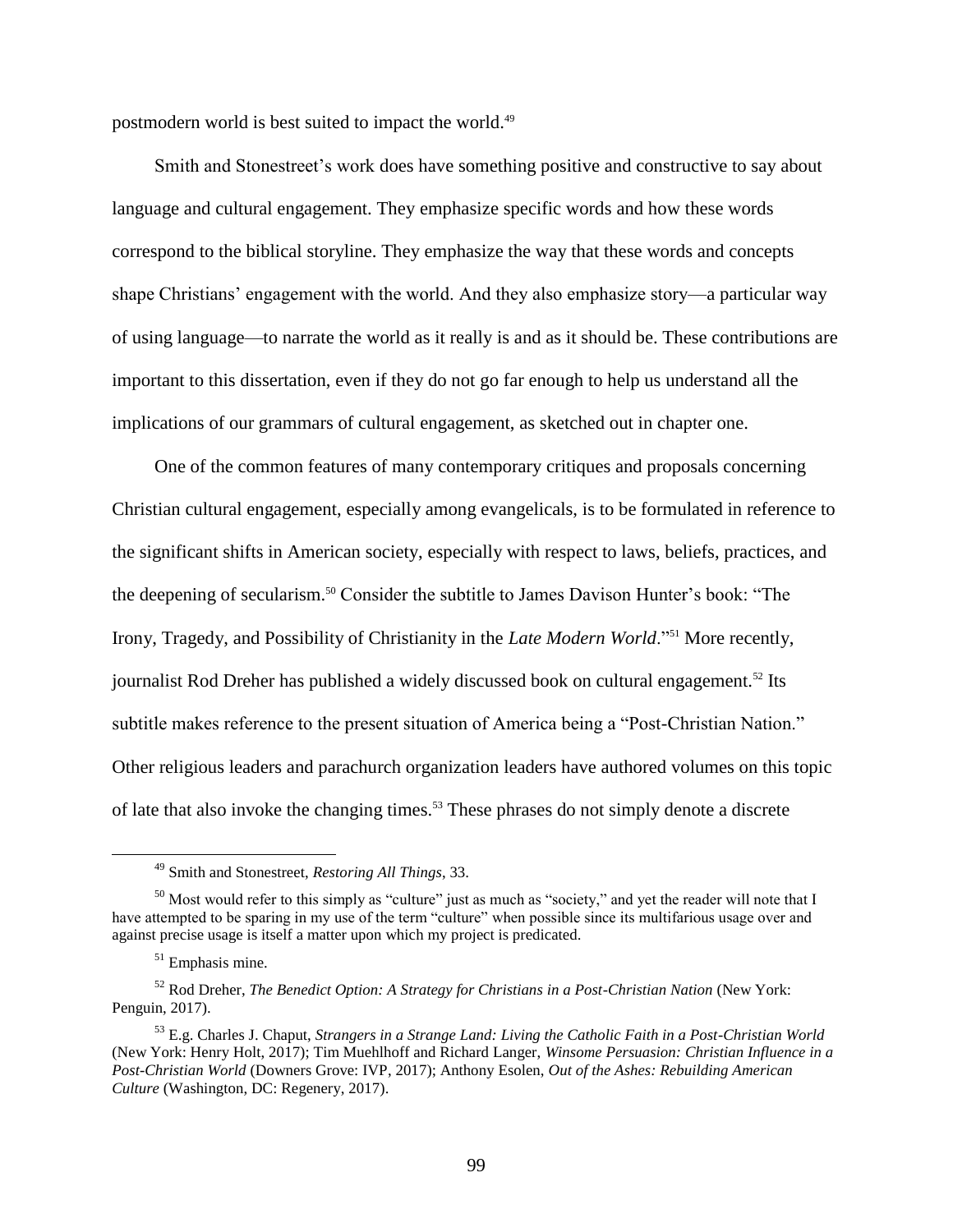historical moment in time. Rather, they emphasize a new era of wide scale cultural shifts which we have now entered is such that new proposals for cultural engagement are necessary. Subtitles like these better demonstrate the perceived rationale and urgency of the specific works being offered. Some Reformed evangelicals like James K.A. Smith have taken issue with these types of books, seeing them as alarmist or buying too much into narratives of cultural decline, and the fact that they are gaining influence.<sup>54</sup> Yet the Colson heirs presuppose these same narratives.

Gabe Lyons is another significant voice in the scholarly conversation whose work has been birthed out of a sense of urgency given the times, and fits with the Colson heirs due to his emphasis on restoration. He is the founder of Q, a community of Christian leaders equipped to engage our cultural context and to help others do the same. They hold an annual conference which brings together thousands of Christians from many different vocational backgrounds. Lyons' work is significant as it reflects what are thought to be new and important ways of thinking about and engaging culture. This impulse is seen especially in his books. The two which are significant to this discussion are his 2007 book *unChristian*, co-authored with David Kinnaman, and especially his follow up book entitled, *The Next Christians*. 55

In the bestselling book *unChristian*, Kinnaman and Lyons assert that, "Christianity has an image problem."<sup>56</sup> They proceed to unfold the argument, rooted in extensive research, that a rising generation of younger adults have a negative perception of Christianity. They see Christianity as "too hypocritical, too judgmental, too sheltered, too antihomosexual [sic], too

<sup>54</sup> James K.A. Smith, "the new alarmists: How some Christians are stoking fear rather than hope," https://www.washingtonpost.com/news/acts-of-faith/wp/2017/03/10/the-new-alarmism-how-some-christians-arestoking-fear-rather-than-hope/?utm\_term=.42124af6655d; accessed 9 August 2017.

<sup>55</sup> David Kinnaman and Gabe Lyons, *unChristian: What a New Generation Really Thinks about Christianity…and Why It Matters* (Grand Rapids: Baker Books, 2007); Gabe Lyons, *The Next Christians: The Good News about the End of Christian America* (New York: Doubleday, 2010).

<sup>56</sup> Kinnaman and Lyons, *unChristian*, 11.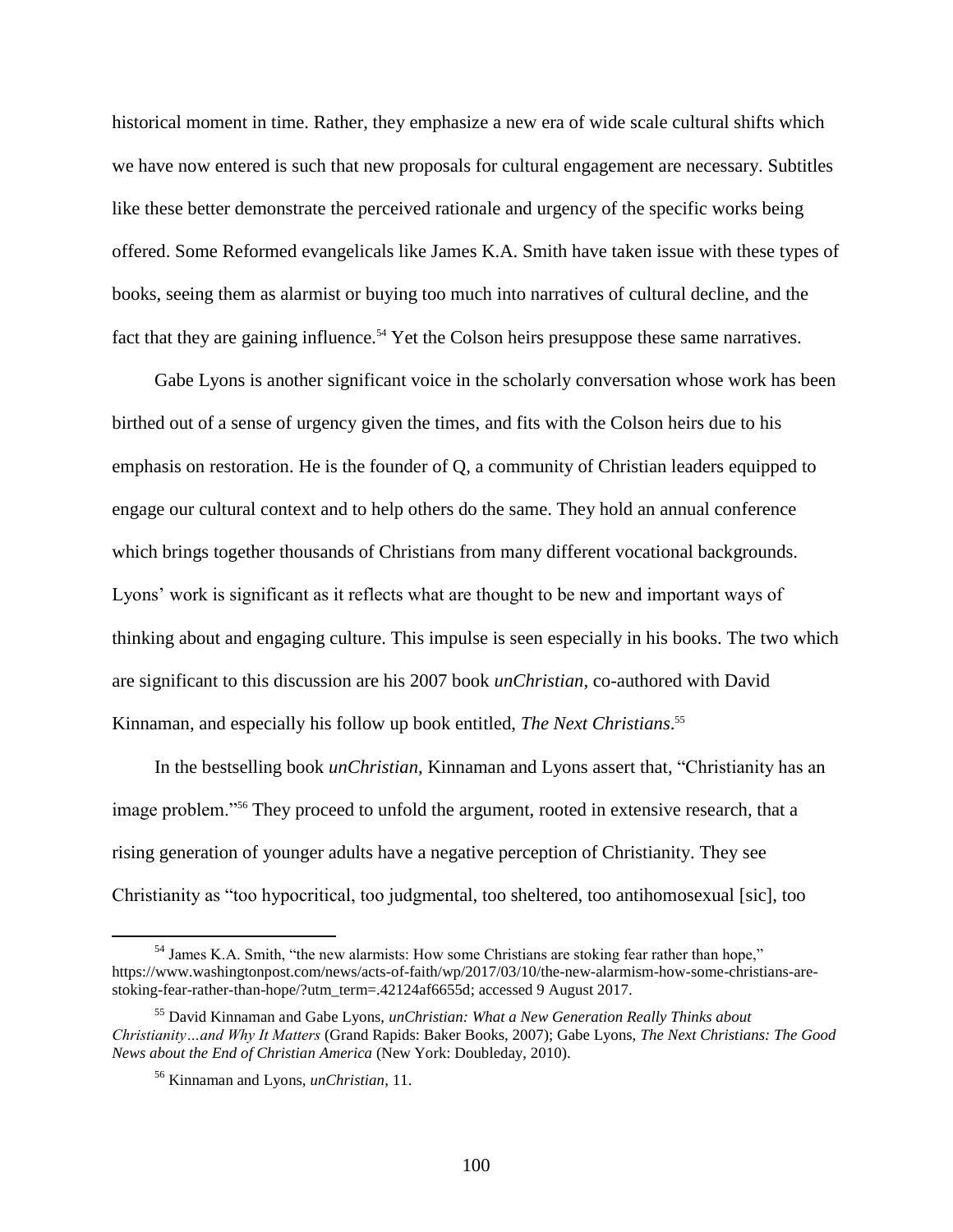focused on converts," among other things.<sup>57</sup> Kinnaman and Lyons want to help the reader better understand the mind of outsiders, reflected in the research, in order to provide the motivation necessary to "change how we see ourselves and our role in culture."<sup>58</sup> Though *unChristian* is heavier on descriptive analysis and argument than prescriptive practice, they do suggest that if "Christians of all generations allow Christ to transform their hearts, minds, and actions, their expressions of the Christian faith will change, resulting in an influence on society that we have not experienced in decades."<sup>59</sup> Throughout the book, a posture of engagement is emphasized, though all the particulars of such engagement are on better display in *The Next Christians*, Lyons next book.

Lyons begins *The Next Christians* by speaking of the "loss of Christian influence in our culture."<sup>60</sup> Though he is concerned about this, the tone of his reflection and the book in general is optimistic regarding the opportunities that Christians have to be the church in new and exciting ways. He sees the "end of Christian America," another narrative of decline<sup>61</sup>, as an opening for Christians to engage.

In casting a vision for this fresh engagement, Lyons offers something of his own typology for thinking about American Christians' (and largely evangelicals') current interaction with culture. He identifies three groups: separatists, cultural-blenders, and restorers.<sup>62</sup> Separatists may, in the name of purity, withdraw or retreat from certain cultural spaces at all costs. Instead, they

<sup>57</sup> Kinnaman and Lyons, *unChristian*, 26.

<sup>58</sup> Kinnaman and Lyons, *unChristian*, 221.

<sup>59</sup> Kinnaman and Lyons, *unChristian*, 226.

<sup>60</sup> Gabe Lyons, *The Next Christians*, 3.

 $<sup>61</sup>$  By "decline narrative," I mean simply stories of how institutions (or in this case nations) that were once</sup> great have fallen from their greatness. I derive the term from Charles Taylor, *A Secular Age* (Cambridge: Belknap, 2007), 530.

<sup>62</sup> Lyons, *The Next Christians*, 31.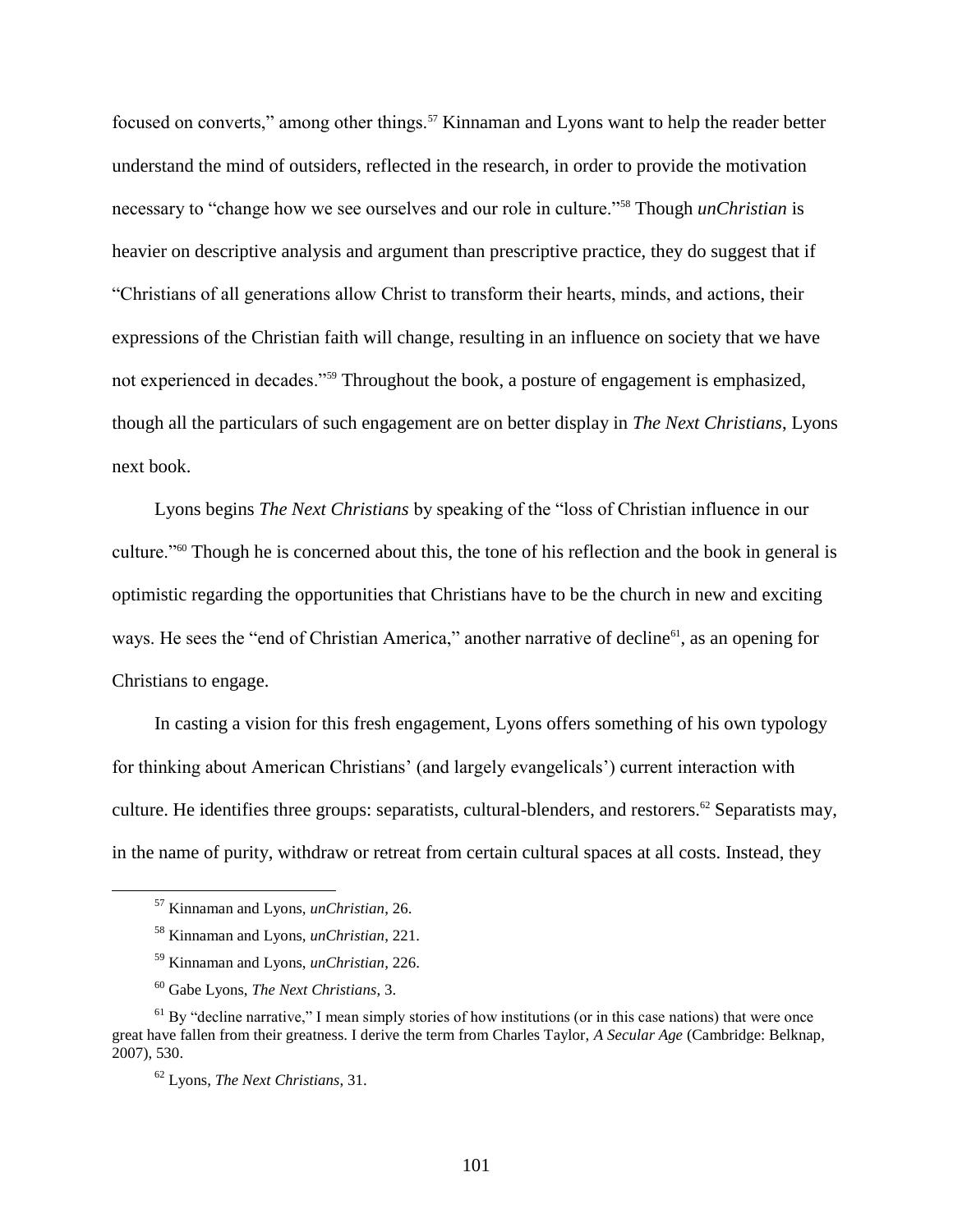immerse themselves in a Christian version of everything in mainstream culture, whether television, radio, film, etc.<sup>63</sup> Other Separatists style themselves as Culture Warriors. This posture rests on an emphasis of American identity being intertwined with Christianity. Thus, secularization is a great evil to be fought. Such persons adopt a combative posture, tone, and tactic. <sup>64</sup> A final form of Separatists is an Evangelizer, one who sees converting others as "the only legitimate Christian activity in the world."<sup>65</sup> Lyons associates this group with the Fundamentalism of a century earlier. The entire Separatist category bears striking similarities to Richard Niebuhr's "Christ Against Culture" type, once again reminding us of the lingering influence of Niebuhr's types or models on modern reflection of Christian cultural engagement. It also does strengthen the argument of those who see Niebuhr's types favorably today for heuristic purposes.

The next group evokes Niebuhr's "Christ of culture" or "Christ above Culture." Lyons refers to these as Cultural Blenders. They mostly mirror whatever else is going on in the culture. Blenders identify with the "beliefs of Christianity on a spiritual level, but at the cultural level, they attempt to blend with the mainstream."<sup>66</sup> Some in this group do believe in service and community, however they generally aspire for cultural acceptance and tend to "conflate their faith with culture itself."<sup>67</sup> Ultimately both Separatists and Blenders fall short of what Lyons believes is an emerging third way of Christian expression which is preferable to the others: Restorers.

<sup>&</sup>lt;sup>63</sup> Lyons, The Next Christians, 32. This category is quite similar to Andy Crouch's criticism of those Christians who simply copy culture. See *Culture Making*, 87–88.

<sup>64</sup> Lyons, *The Next Christians*, 34.

<sup>65</sup> Lyons, *The Next Christians*, 35.

<sup>66</sup> Lyons, *The Next Christians*, 40.

<sup>67</sup> Lyons, *The Next Christians*, 42–43.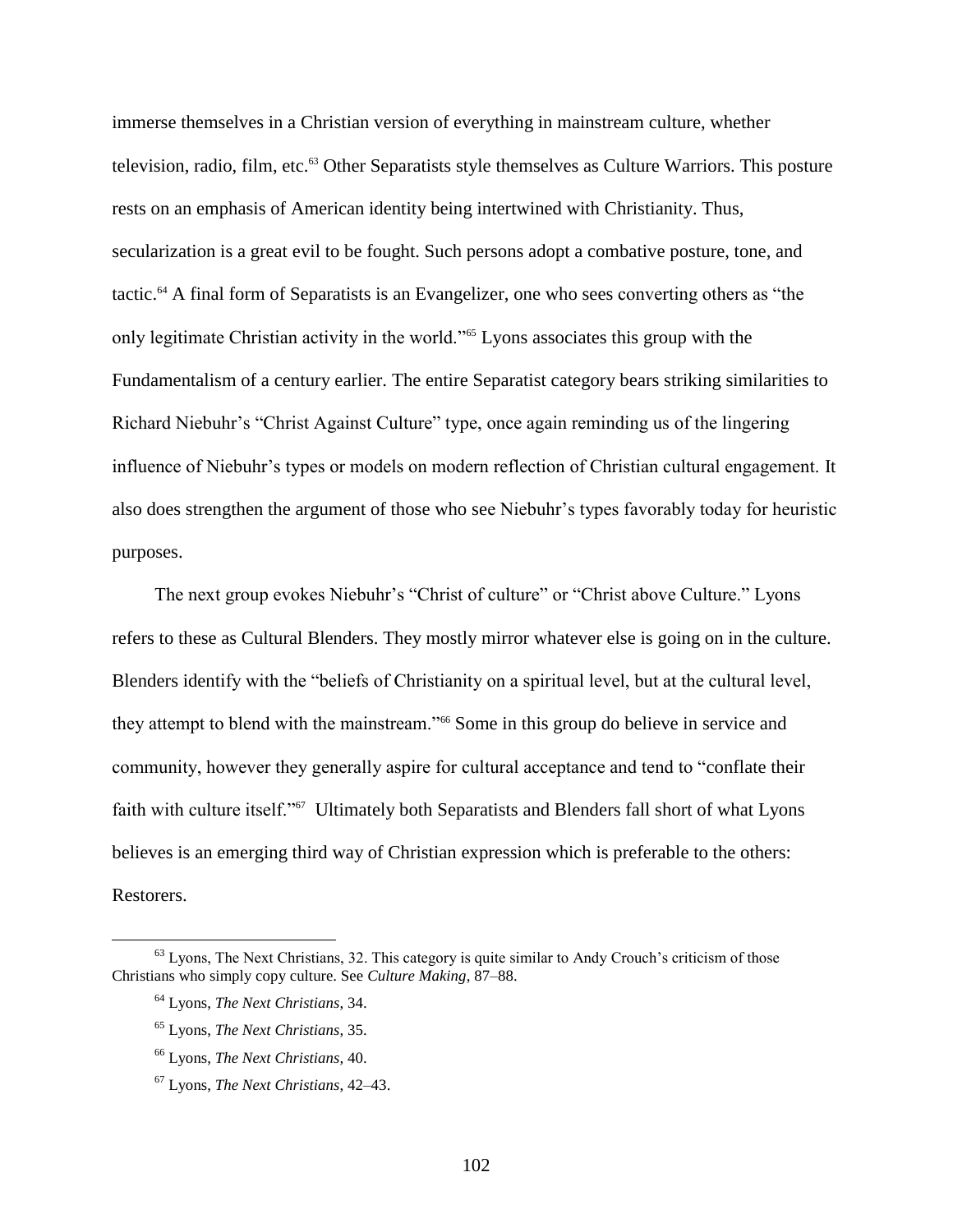Lyons describes Restorers this way:

I call them restorers because they envision the world as it was meant to be and they work toward that vision. Restorers seek to mend earth's brokenness. They recognize that the world will not be completely healed until Christ's return, but they believe that the process begins now as we partner with God. Through sowing seeds of restoration, they believe others will see Christ through us and the Christian faith will reap a much larger harvest.<sup>68</sup>

Several key observations emerge from Lyon's description of Restorers. First, the name itself clearly is evocative of a distinctly theological concept, as seen earlier in the thought of Al Wolters and the Reformed tradition. Lyons even proceeds to connect this to the biblical storyline by explicitly referring to creation, fall, redemption, and restoration. He specifically argues that sometimes Christians operate with a truncated Gospel that often "emphasizes the fall and redemption pieces of the story, but largely ignores the creation and restoration components."<sup>69</sup> Furthermore, Lyons' indebtedness to authors like Charles Colson, Nancy Pearcey, and Tim Keller, to name a few, shows the influence of Reformed thought on his own. Second, Restorers embody a posture of engagement rooted in an understanding of the Kingdom of God, in keeping with the earlier work of the neo-evangelicals. As Lyons says of Restorers, "they don't separate from the world *or* blend in; rather, they thoughtfully *engage*."<sup>70</sup> Moreover, "instead of waiting for God to unveil the new heaven and the new earth, the rest of us can give the world a taste of what God's kingdom is all about—building up, repairing brokenness, showing mercy, reinstating hope, and generally adding value." Third, this type of engagement, rooted in visions of restoration and inaugurated eschatology, is to be displayed across all spheres of culture. Lyons refers to these spheres as "channels of cultural influence." His list includes media, education, arts

<sup>68</sup> Lyons, *The Next Christians*, 47.

<sup>69</sup> Lyons, *The Next Christians*, 51.

<sup>70</sup> Lyons, *The Next Christians*, 47.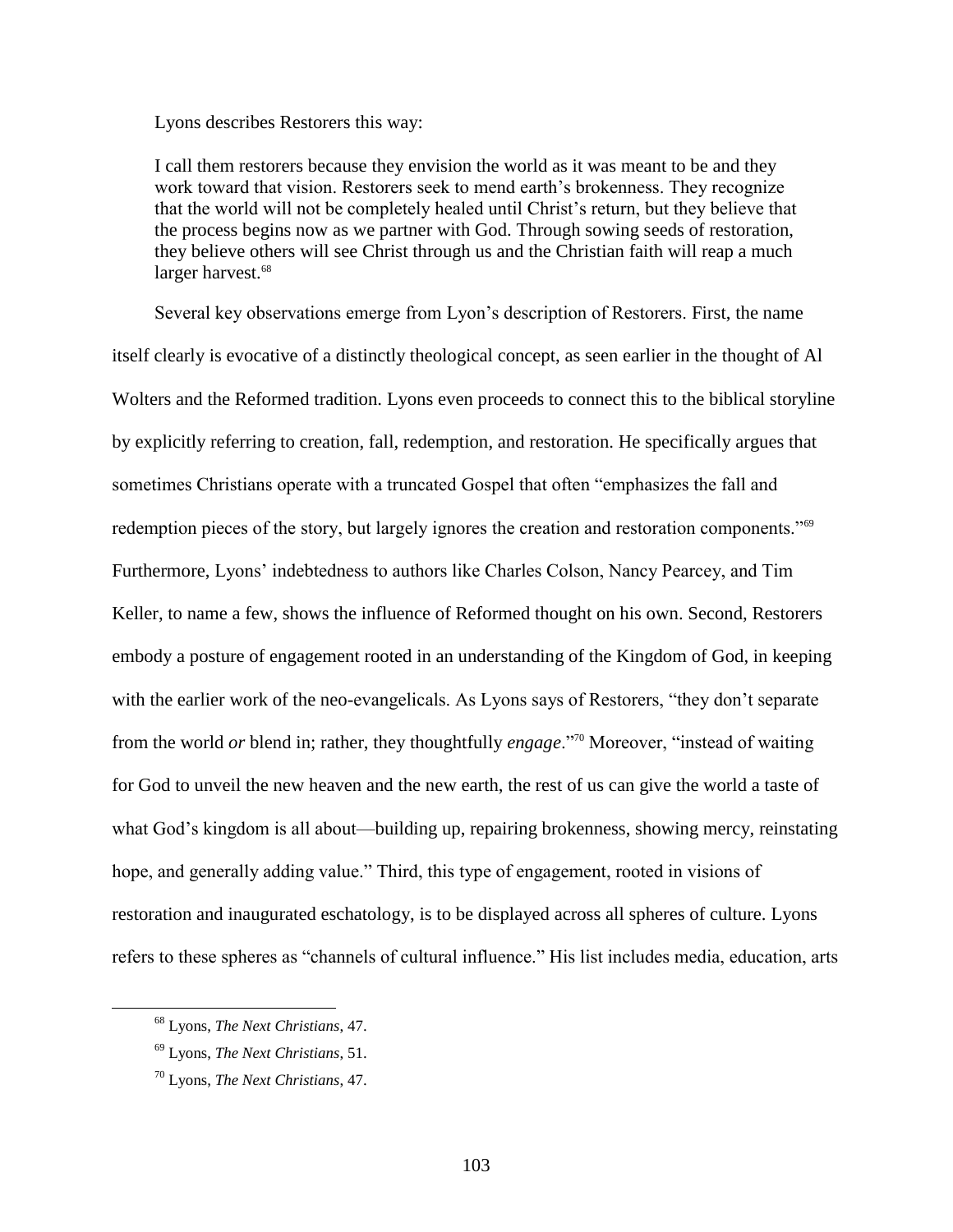& entertainment, business, government, the social sector, and the church.<sup>71</sup> The goal of the Christian is to be a Restorer in each channel. Since "*creating* sits at the heart of restoration," there is space in each of these channels to begin work.<sup>72</sup> Though, Lyons doesn't fully develop what such creative content would look like, he provides a rationale for this type of engagement.

#### **Evaluation**

To say that knowing how to engage God's world is a profound challenge is not thereby to dismiss the challenge and proposals to face it. However, if our concerns about language are to be fairly applied, and if we are right in asserting that the Bible gives rise to numerous emphases or "grammars" when it comes to cultural life, then we must consider the strengths and limits of the proposals on offer. These authors are not only framers of the contemporary discussion. They are also "fixers," in a manner of speaking. They are trying to remedy or save something that isn't entirely wrong or broken (evangelical cultural engagement), but something that has been ineffective and inadequate in significant ways.

Hunter's proposal is the most helpful as it combines history, theology, social and cultural analysis, and offers a fairly robust alternative. Hunter, more than the other authors, is attuned to the dynamics of language. Among the examples mentioned above, he identifies how one's rhetoric about cultural engagement and change fixes a goal or ambition that cannot be achieved if believers operate with problematic theology or specious theories of social change. He also shows how cultural context and Christian witness intersect in ways that help support our perspective on language and practices being in a mutually-reinforcing relationship. Yet in the

<sup>71</sup> Lyons, *The Next Christians*, 116.

<sup>72</sup> Lyons, *The Next Christians*, 93. This notion coincides also with the major thesis of Crouch, which is that Christians should be making culture in order to change culture.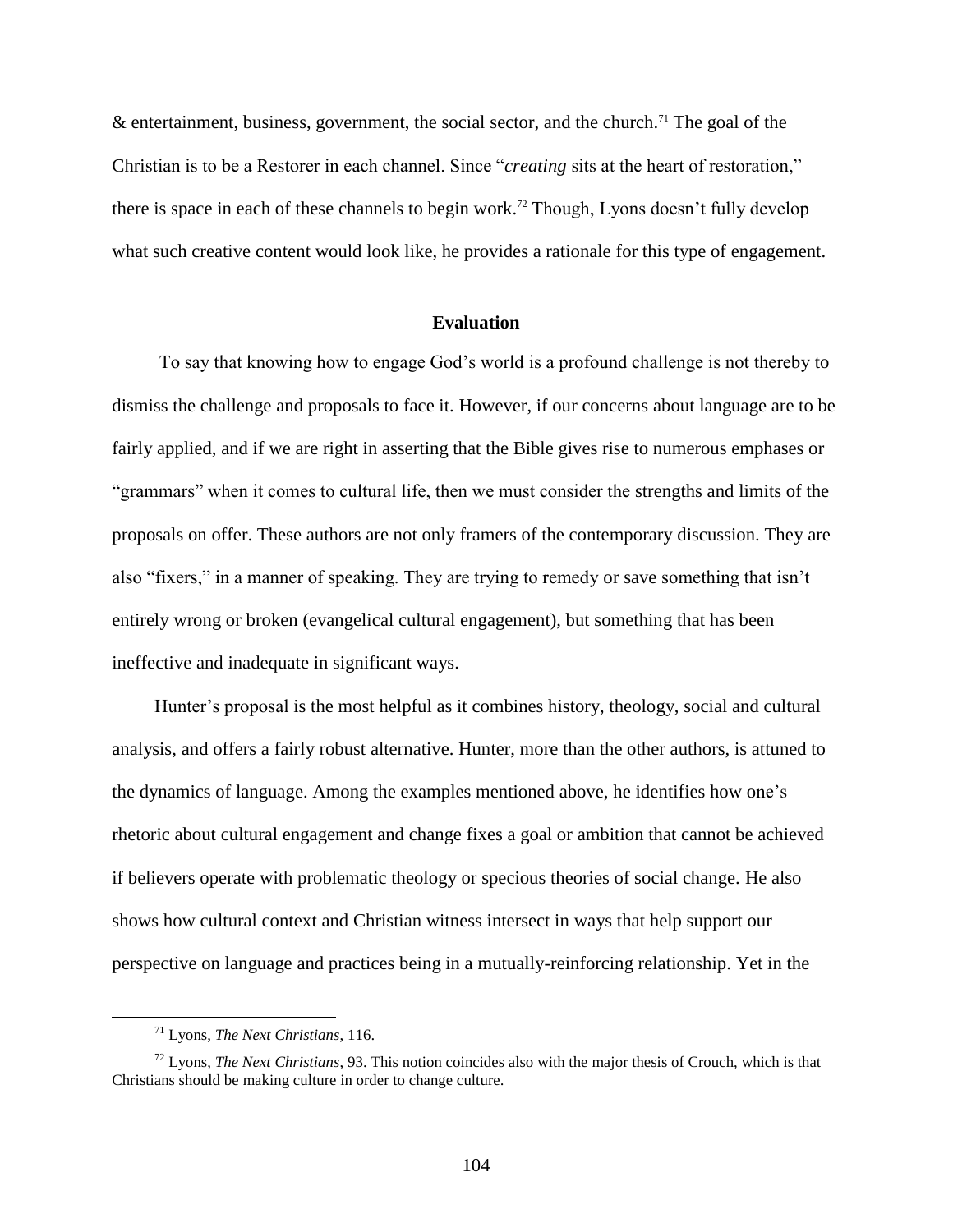end we must consider whether his proposal is more definitive or comprehensive than any of the others.

His proposal, I would argue, has three primary weaknesses. First, as mentioned above, in challenging the ambitious and optimism of "culture-changing" Christians, he is implicitly critiquing the *agency* of such Christians. They are unable to accomplish the change they desire because of numerous factors, largely sociological ones according to his argument. Yet in kind he offers the grammar of "faithful presence" which is, for all of its strengths, predicated on a different *kind* of agency among Christians to bring about any potential change. Hunter is emphatic about the role of spiritual formation in the Christian life, and how this serves to equip Christians to be faithfully present to their neighbors, to their communities, to their places of work, and more. To be clear, he is not arguing for "man-centered theology." But as Hunter mostly believes that cultural change happens through elites in institutions with significant symbolic capital, then the only Christians who could effect change would be those who could do so through their agency in those settings. It isn't that he believes "ordinary Christians" cannot bring about change, but he sees change as more of a by-product of faithfulness, a point that I concur with. But if this is how we should understand cultural change in his sense, then it seems to lead to the conclusion that we should not ever say to Christians, in any form, "you can make a difference for Christ." This is a much more modest claim than saying that a person can "transform the culture," yet Hunter's proposal seems reluctant to even go this far.

The second weakness I would point to is that Hunter uses a fairly ambiguous spatial metaphor as his alternative grammar. "Presence," while no doubt a theme one can connect to biblical themes such as incarnation and the indwelling of the Holy Spirit, requires an extensive

105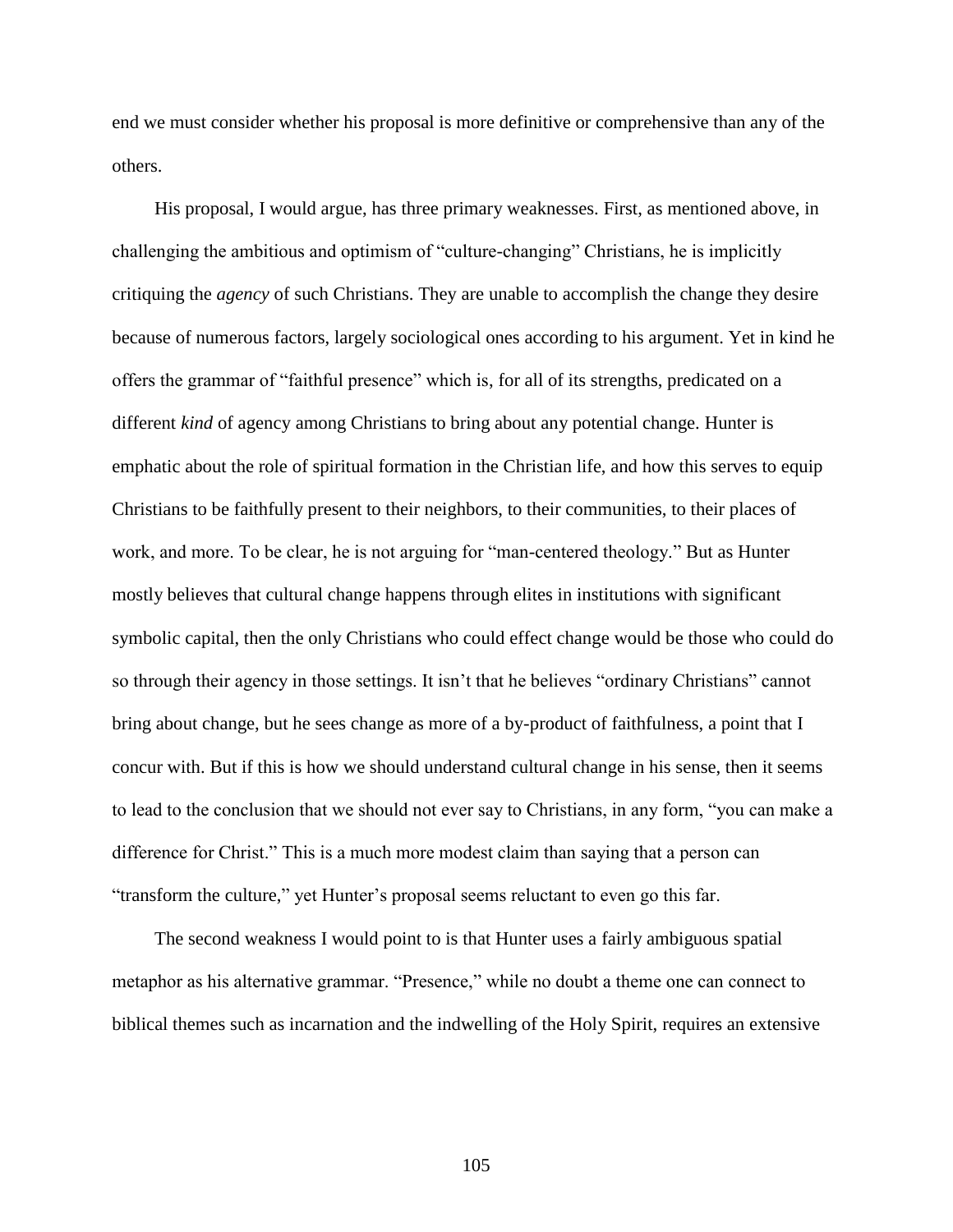amount of definition to sound concrete.<sup>73</sup> Some might suggest this is a strength of his proposal, since "presence" is not loaded with the types of surface-level associations and assumptions that are engendered by "transformation." One might additionally suggest that the strength of an approach to engagement should not be predicated on how concise the proposal is. We have asserted that associations and connotations are important when adopting language for cultural engagement. We have also argued that grammars aren't merely prescriptive, but descriptive. Therefore, we should expect that grammars require some teaching and instruction to explain their theological assumptions. However, if grammars are linguistic tools to help capture biblical truths and encourage Christian practices, then there is the possibility the some may become too complex for lay Christians to appropriate. This may explain why, for all of the criticisms of Niebuhr's models, several of them have endured.

A final weakness is Hunter's explicit call to abandon the language of redemption and transformation in connection to cultural engagement.<sup>74</sup> In calling for "a new language," he has not only chosen to no longer use these terms, but to avoid altogether a potentially nuanced usage of transformation, though it is in fact a biblical term associated with the spiritual renewal of persons and ultimately the cosmos (Rom. 12:2; 2 Cor. 3:18; Phil. 3:21). We will return to this concern in chapter four. Despite these three weaknesses in Hunter's proposal, his is as important as any contemporary voice in this discussion.

Crouch has also offered some helpful insights into an often-overlooked aspect of cultural engagement, but ultimately there are some reductionist tendencies, to echo Hunter's concerns. By focusing so exclusively on culture as an artifact, he creates for his proposal some of the same

 $73$  Hunter articulates his view across more than 50 pages of text, not including endnotes.

<sup>74</sup> Hunter, *To Change the World*, 280.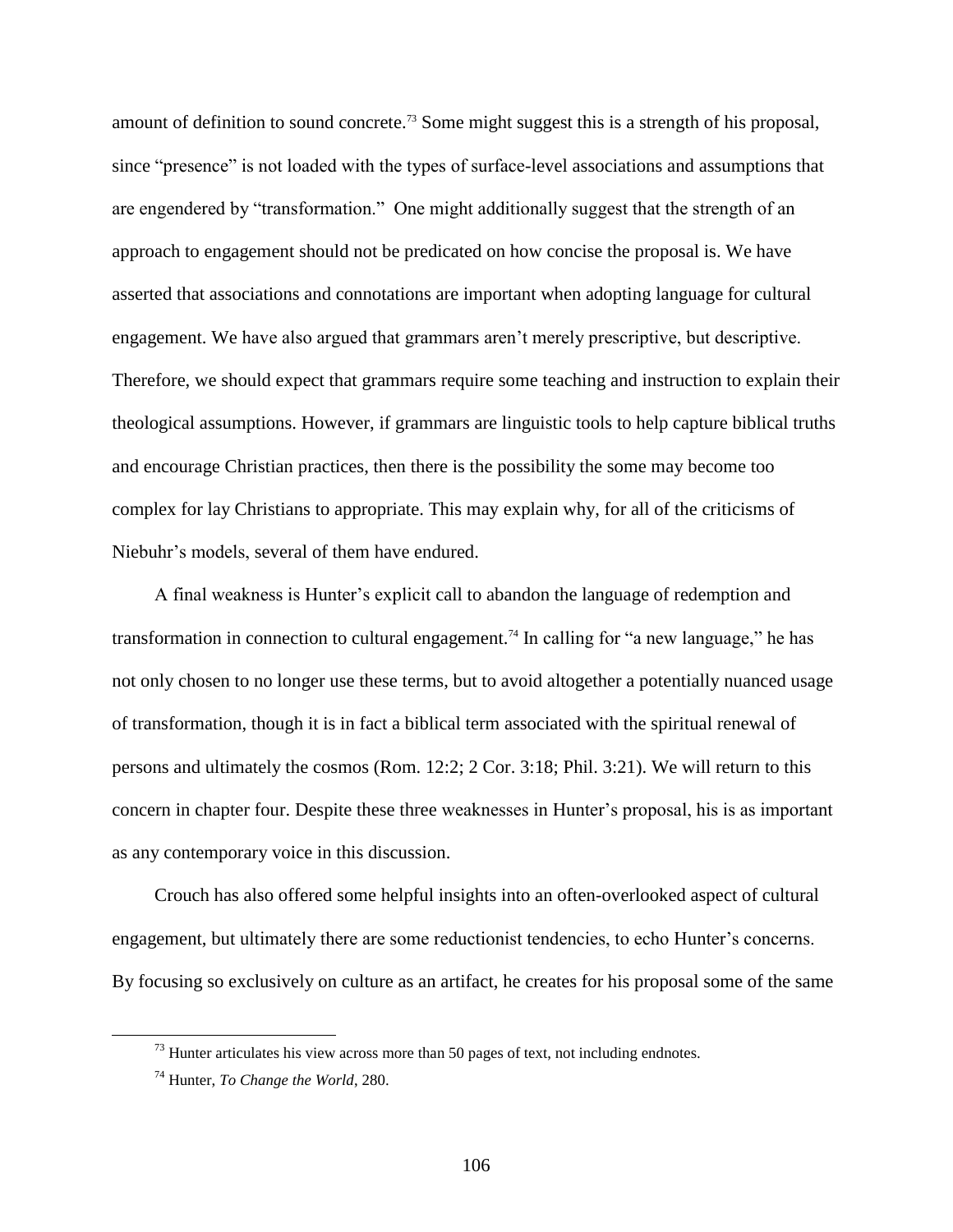problems other evangelicals have had when developing grammars of engagement. By reducing culture to one exact thing, it may make the choice of a grammar easier at first. He can speak of culture making if indeed culture is to *continue to be solely defined as an artifact*. But Crouch will expand his vision of culture to speak of anything one makes of the world.<sup>75</sup> In this way ideas and institutions would also be cultural in nature. But mostly people do not make ideas, at least not in the typical sense of "ideas." And most Christians work in institutions that have already existed years before they have. From a practical standpoint, one can see where unpacking the grammar of "making" may not be adequate to do justice to the myriad of vocational situations in which Christians find themselves.

A significant strength of his proposal is his acknowledgment of the ways in which the world acts upon believers in it, avoiding the abstraction so common in earlier evangelical thought. However, in offering some very helpful corrective insights Crouch resorts to an error we identified earlier, which is largely reducing cultural engagement to a single grammar.

The primary elements in Smith, Stonestreet, and Lyons' conceptualizations of "restoration" coincides very well with the historic consensus about Reformed evangelical cultural engagement, and yet dovetails also with modern proposals. They are rooted in theological convictions about creation, redemption, and eschatology, and they emphasize engagement. Restorers are doing the same as they help contemporary Christians envision cultural engagement in new language. Reconfiguring cultural engagement around the notion of being a Restorer is much better suited, in Lyons' words, to "reshaping the Christian stereotype."<sup>76</sup> The image problems spoken of in Lyon and Kinnaman's earlier book are not theological errors in the conventional sense, but rather

<sup>75</sup> Crouch, *Culture Making*, 27

<sup>76</sup> Lyons, *The Next Christians*, 166.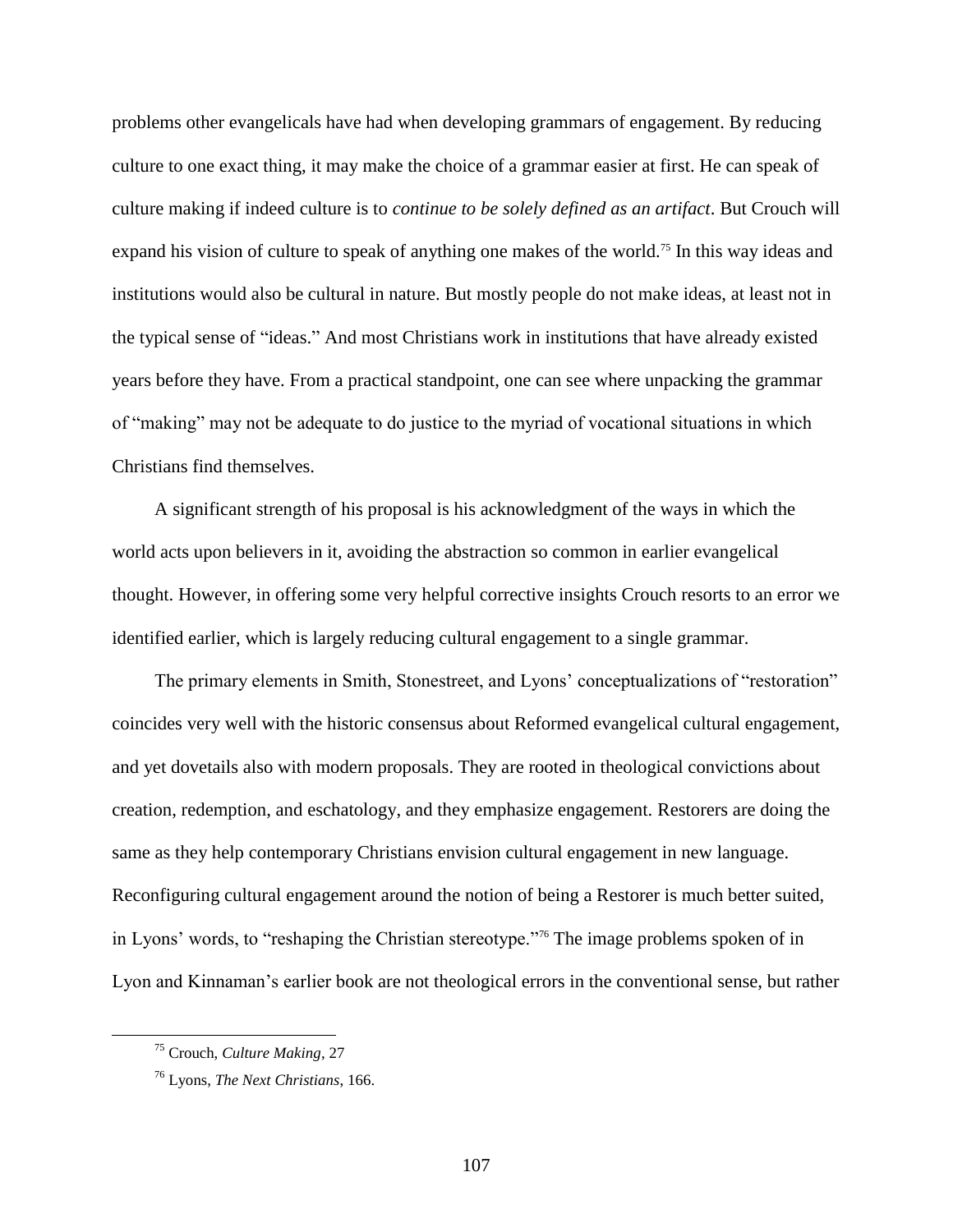lifestyle errors. Implicitly, a new way of thinking and speaking will also shape a new way of being Christian after the "end of Christian America."

One of the points we have attempted to make about language is that it has both a descriptive and prescriptive quality to it, especially in the context of developing grammars of cultural engagement. "Restoration" is a helpful addition to this discussion as it clearly refers to something the Bible describes in both Old and New Testaments. Moreover, to speak of being a "restorer" is to offer a decidedly prescriptive element into a proposal that seems to be a reasonable inference from Scriptural principles about the church being the proleptic sign of God's redemption. However, we encounter some of the same challenges with this grammar, used at the expense of other biblical images and metaphors. Does speaking primarily (or solely) of being a restorer of culture not fall prey to some of the same limitations of transformationalism? To restore things assumes we are able always to discern to degree to which things aren't as they ought to be. Seemingly this would include more than just broken marriages or fractured friendships, but complex social problems. In the type of complex civilization in which we live, it is likely not always going to be clear precisely what it would look like to restore things to God's proper ordering. Practically then, the "restorer" has to have theological judgment which perhaps only rivals the theological judgment of the person trying to be "faithfully present."

Being in a position to make such comprehensive judgments, as I will show in the final chapter, seems to assume a sort of "meta-grammar." By this I mean a grammar to end all other grammars. I will maintain that such a grammar is not available for adoption for those who take canon and context seriously. Our two final evangelical authors help substantiate this argument.

108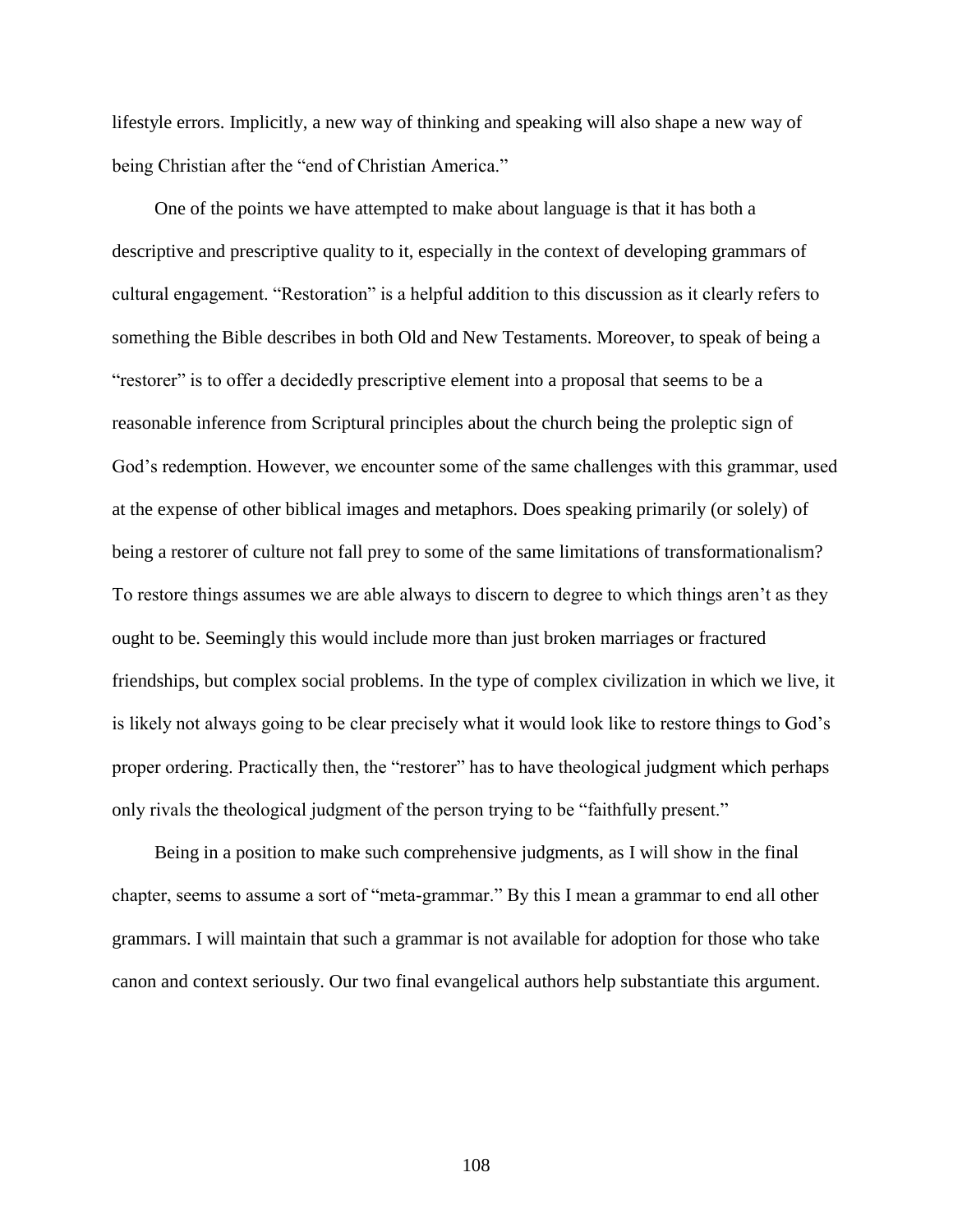# **CHAPTER FOUR**

#### **GRAMMARS OF TRANSFORMATION?**

We have seen that analysis of the multi-dimensional nature of language is crucial to having a coherent conversation about evangelical cultural engagement. Chapter one sought to introduce the historical and theological context of the larger question of cultural engagement, and gave extensive attention to the models, metaphors, and other linguistic formulations that have come to be associated with the church's engagement with culture. Such formulations have been described here as grammars, borrowing and slightly repurposing a linguistic metaphor that is in keeping with our rhetorical emphasis and well-established in both theology and philosophy.

We furthermore argued that the ambiguities of language make formulating an approach to cultural engagement an inherently challenging project, while also observing that the descriptive and prescriptive qualities of language require Christians to be attentive to both the theological and practical implications of choosing one grammar over another. This was especially necessary as many in the past have not always done this. Drawing insights from Wittgenstein and some of his theological users, as well as insights from cultural anthropology and linguistics, we argued that language is intimately bound up with both thought and practice, and becomes a grid through which fidelity to theology and practice is evaluated.

This study of language and cultural engagement enabled us in chapter two to revisit the history and theological foundations of transformationalism with fresh eyes. Carefully examining the historical context, theological convictions, and unique language of founders such as Carl F.H. Henry helped reinforce a guiding presupposition of this dissertation. That presupposition is that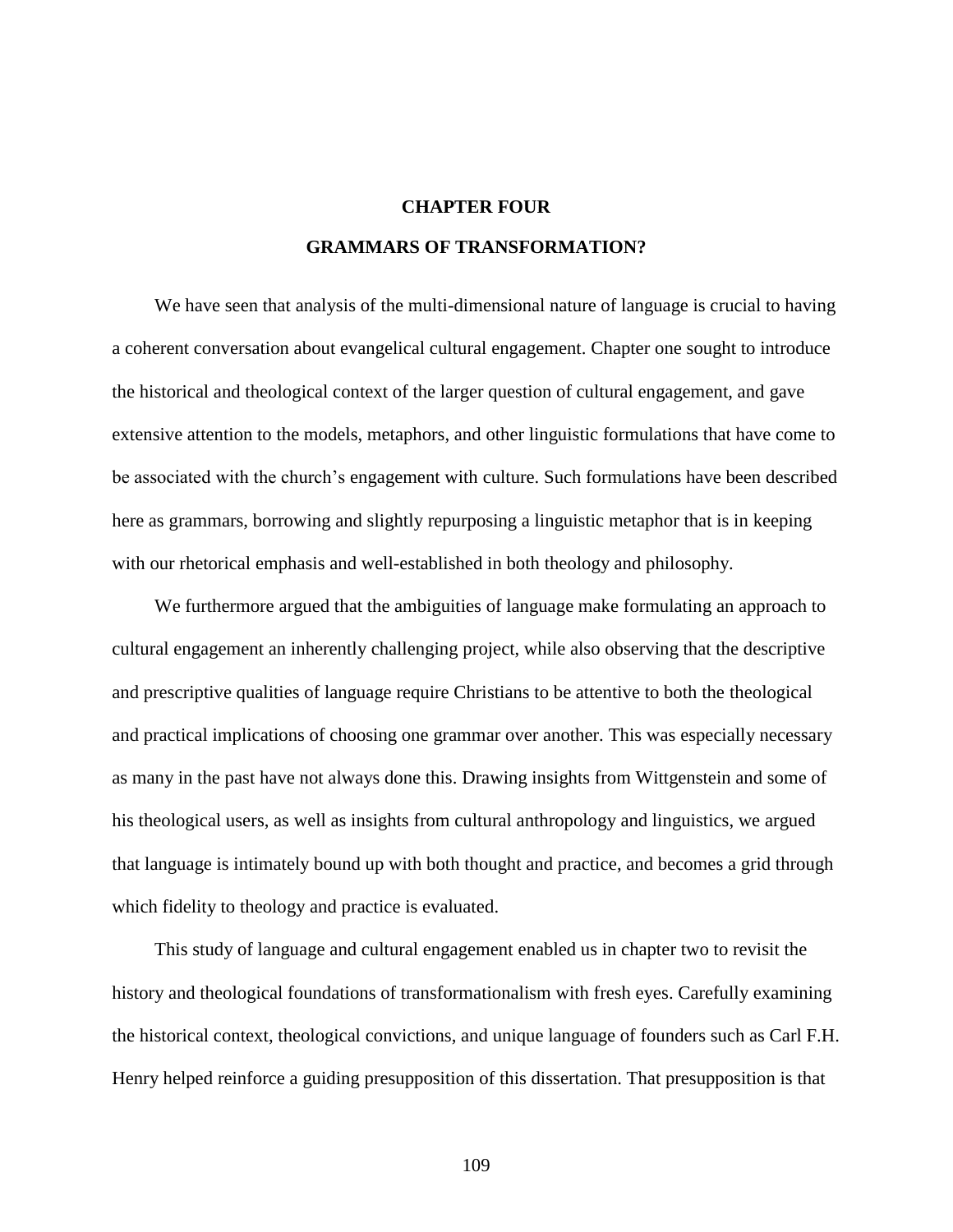"transformation" was the predominant grammar which best described neo-evangelical reflection on cultural engagement. Examining the legacy of influential author and practitioner Charles Colson helped illuminate how the language of impact, change, and transformation was interwoven with a set of theological views, social practices, and a fluid definition of culture. Such practices cannot be separated from the rhetoric which gave rise to them, and which shaped the millions of readers of Colson's books. Finally, we examined a significant theological influence on modern evangelicals in the form of the Kuyperian tradition as meditated through theologians such as Albert Wolters. The Dutch Reformed tradition has uniquely colored the life and language of those evangelicals with a comprehensive vision of cultural engagement. Belief in a cultural mandate, emphasis on the lordship of Christ, and an espousal of inaugurated eschatology are the three most decisive doctrinal influences on transformationalists. Yet the "every square inch" mantra of Kuyperians especially made possible their unique approach to culture.

Despite the published volumes which have advanced the transformationalist vision, we saw in chapter three that it could be argued that transformation was a grammar that could perhaps be better understood as one grammar in a constellation of other grammars: "faithful presence," "culture making," and "restoration." These proposals by a sociologist, a journalist, and several parachurch leaders signaled a shifting of rhetoric within evangelical Christianity on the subject of cultural engagement. However, upon closer examination, James Davison Hunter, Andy Crouch, the Colson heirs, and Gabe Lyons all were ultimately operating within the same theological framework, and were explicitly or implicitly shaped by the same theological sources as most of earlier transformationalists. Their unique disciplinary insights, anecdotal observations, and specific complaints motivated them to offer a revised grammar to frame the evangelical

110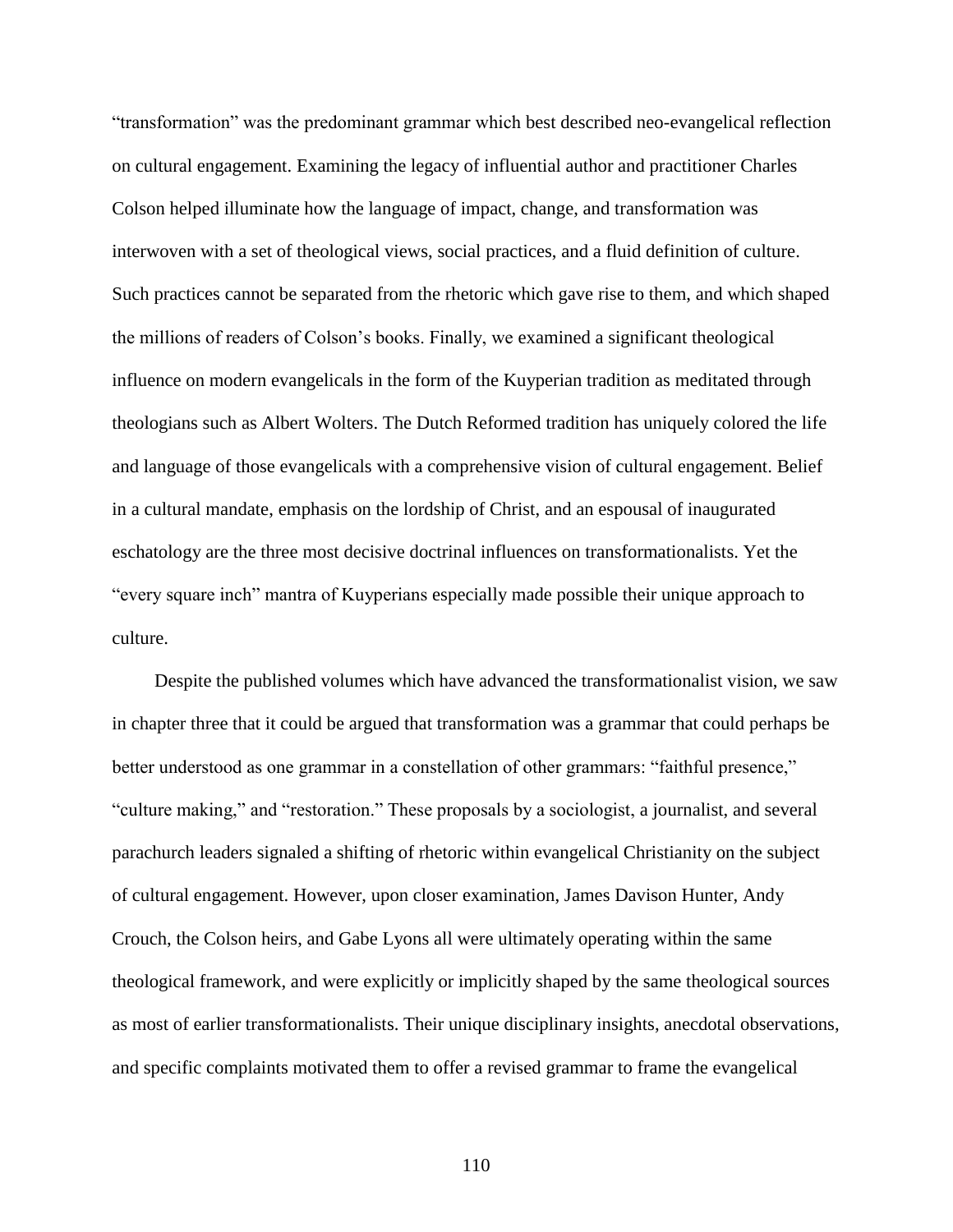cultural thought and practice. I do not question the motivations of such shifts. In fact, I applaud and welcome these efforts. However, we have examined the adequacy of these moves. Ultimately their inclusion and our analysis of them have served to substantiate our principal claim that language is *as formative* in cultural engagement as theology and practice because it is interwoven with them.

We could perhaps go as far as to say that too many evangelicals have assumed a myth related to this subject. We might call it the "myth of linguistic neutrality." No doubt all the persons weighing in on this debate understand that language counts, that words have meaning, and the like. But there has been a tendency to treat language as one-dimensional, seeing it as solely cognitive and descriptive. This explains why some transformationalists will unapologetically maintain their use of this term. They don't see it as necessarily focused on Christians changing the world. John Frame, for example, says that transformationalism is "simply the view that God expects believers to apply his word to all areas of human life."<sup>1</sup> With such a minimal definition, Frame is able to defend it against any critique. On the other hand, there has been a tendency among others to focus solely on the practical, regulative quality of language. Such approaches focus primarily or solely on the activity of cultural engagement, and not as much on the exact *content* of culture and the theology that defines it. Charles Colson, for example, was orthodox theologically and emphasized the importance of the local church and Christian piety in his writing and ministry. Yet his adoption of "culture" as a catch-all term made his calls to "transform" culture often sound grand, imprecise. and ambiguous. Even when Colson himself acknowledges a changing of the cultural climate in America, his rhetoric largely remained focused on what Christians could do to change it. Though Colson was a well-read

<sup>1</sup> Frame, *The Escondido Theology*, 78.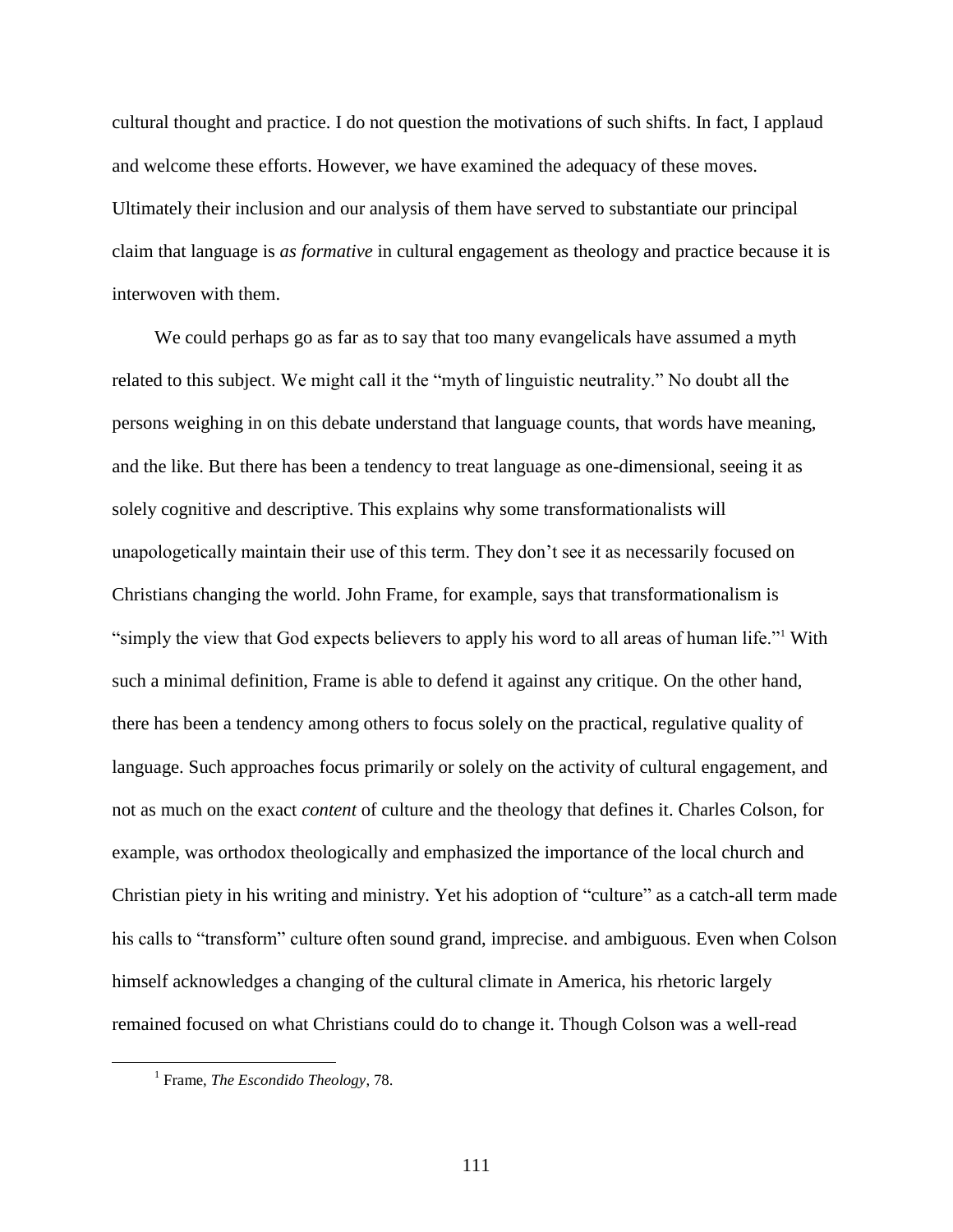Christian leader, he was fundamentally a practitioner. Still imprecision in the language of engagement become even more important whenever there has not been deep theological reflection undergirding and guiding its usage from context to context.

Ambiguity is an unavoidable part of life in a fallen word. There are indeed ambiguities in many theological subjects and practical aspects of Christian life in ministry, whether it be certain biblical texts, or choosing to determine which biblical norm to apply when competing principles seem to be at stake. This is why it is incumbent on Christians to offer clarity whenever clarity is possible, including on this topic.

Earlier we made reference to the use of prepositions in formulating some grammars of engagement. Consider this insight on prepositions from one New Testament scholar Murray J. Harris,

Basically, a preposition is a word—usually a small word in most languages—that expresses a relationship between other words. In Greek that relationship may be as wide-ranging as purpose or result, cause or basis, concern or benefit, derivation or separation, identification or distinction, instrumentality or agency, correspondence or equivalence, representation or substitution, circumstances or sphere, incorporation or fellowship, priority or posteriority. So the significance of prepositions is immediately apparent.<sup>2</sup>

The author's last statement is perhaps an understatement given the 22 possible relationships he provides! He clearly is trying to call attention to the theological and semantic relevance of this often overlooked unit of speech. He does not mean that "prepositions in themselves can express theology," but that "the way they are used invests them with theological import."<sup>3</sup> So whether we are using biblical terms, or terms to describe biblical concepts, Harris' sweeping insight into

<sup>2</sup> Murray J. Harris, *Prepositions and Theology in the Greek New Testament: An Essential Reference Resource for Exegesis* (Grand Rapids: Zondervan, 2012), 14.

<sup>3</sup> Harris, *Prepositions and Theology*, 13. Harris additionally cites a Danish linguist who believes that Greek prepositions had been highly formative in the development of the Western philosophical tradition, which itself was based on Greek and nuances expressed by these prepositions. *Praepositionernes Theori—inledning til en rationel Betydningslaere* (Copenhagen: B Lunos, 1970), 92.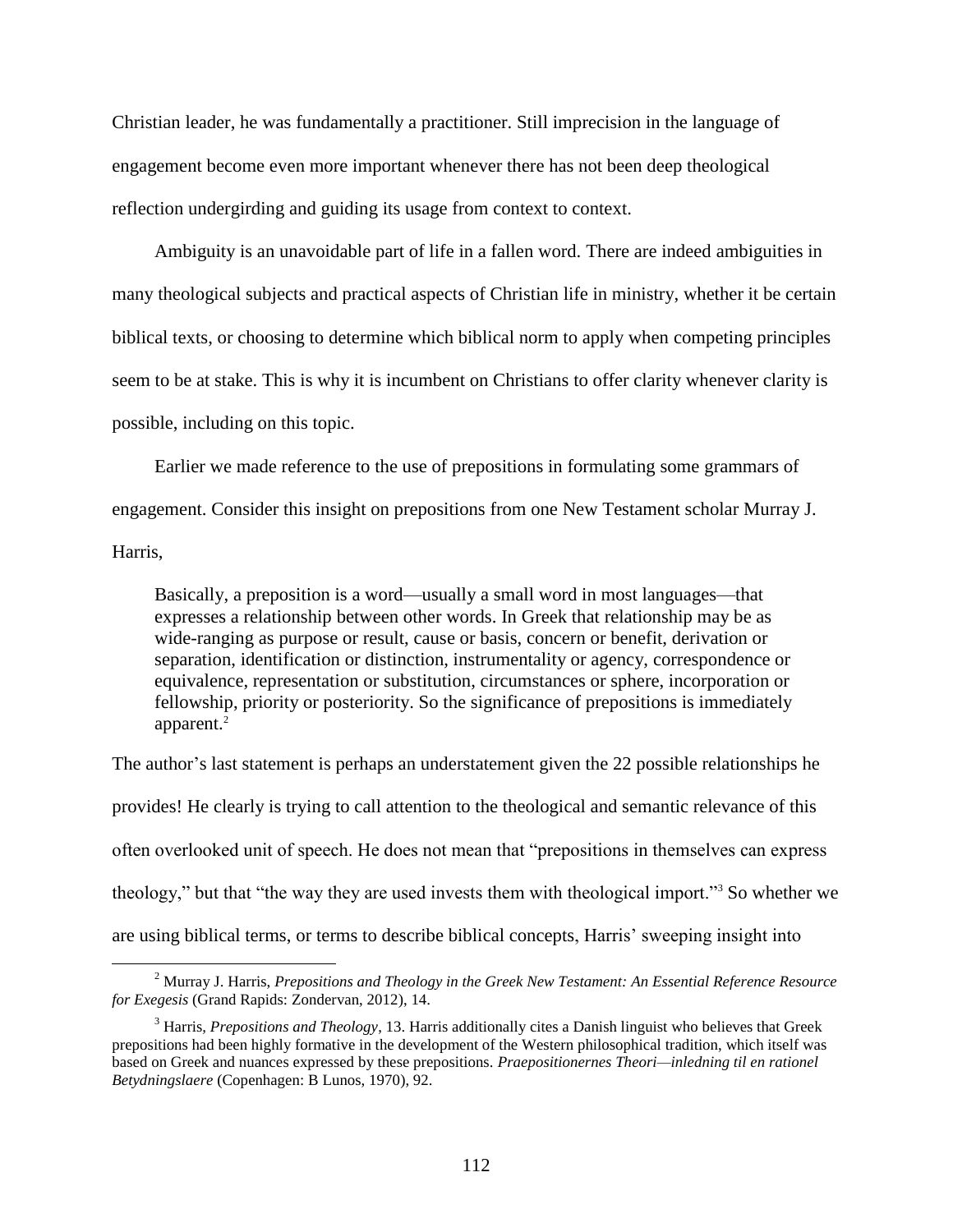prepositions alone reminds us of how care and precision are always critical. This is the type of care that the philosophical legacy of later Wittgenstein points toward. But moving forward, Hunter and two additional Reformed evangelical voices bring greatest aid to this conversation.

## **Charting a Path for Confessional Evangelicals**

We conclude this study by briefly surveying two final authors who represent an important stream of evangelicalism which perhaps best exemplifies the heirs of the neo-evangelical legacy: the Reformed evangelical tradition. The reason this dissertation focuses its exploration of the subject of cultural engagement largely from within the Reformed evangelical community is because it is the segment of evangelicalism which has had the most intellectual influence. This influence is certainly seen through the types of publications that have been generated by Calvinists of all kinds, but even in some of the other institutions that embody certain expressions of Reformed theology and ministry. The Gospel Coalition (TGC) is the best example of such an institution.

Founded in 2005 by well-known pastor-author Timothy Keller (b. 1950), and theologian and biblical scholar D.A. Carson (b. 1946), TGC is a community of evangelical churches belonging to the Reformed tradition committing to the contemporary renewal of the church through the Gospel. To that end, TGC operates a widely accessed website, several large-scale conferences, and provides many resources for Christian life and ministry.<sup>4</sup> This organization is the embodiment of the intellectual center of confessional evangelicalism and has had extensive success in influencing younger pastors, church leaders, and scholars. Timothy Keller's book

 $4$  The website is of special note since (1) much of its content is translated into other languages, (2) it hosts the blogs of several widely-known evangelical pastors and leaders, and (3) it culls content from other Internet sources that reflect the same Reformed evangelical commitments. See http://www.thegospelcoalition.org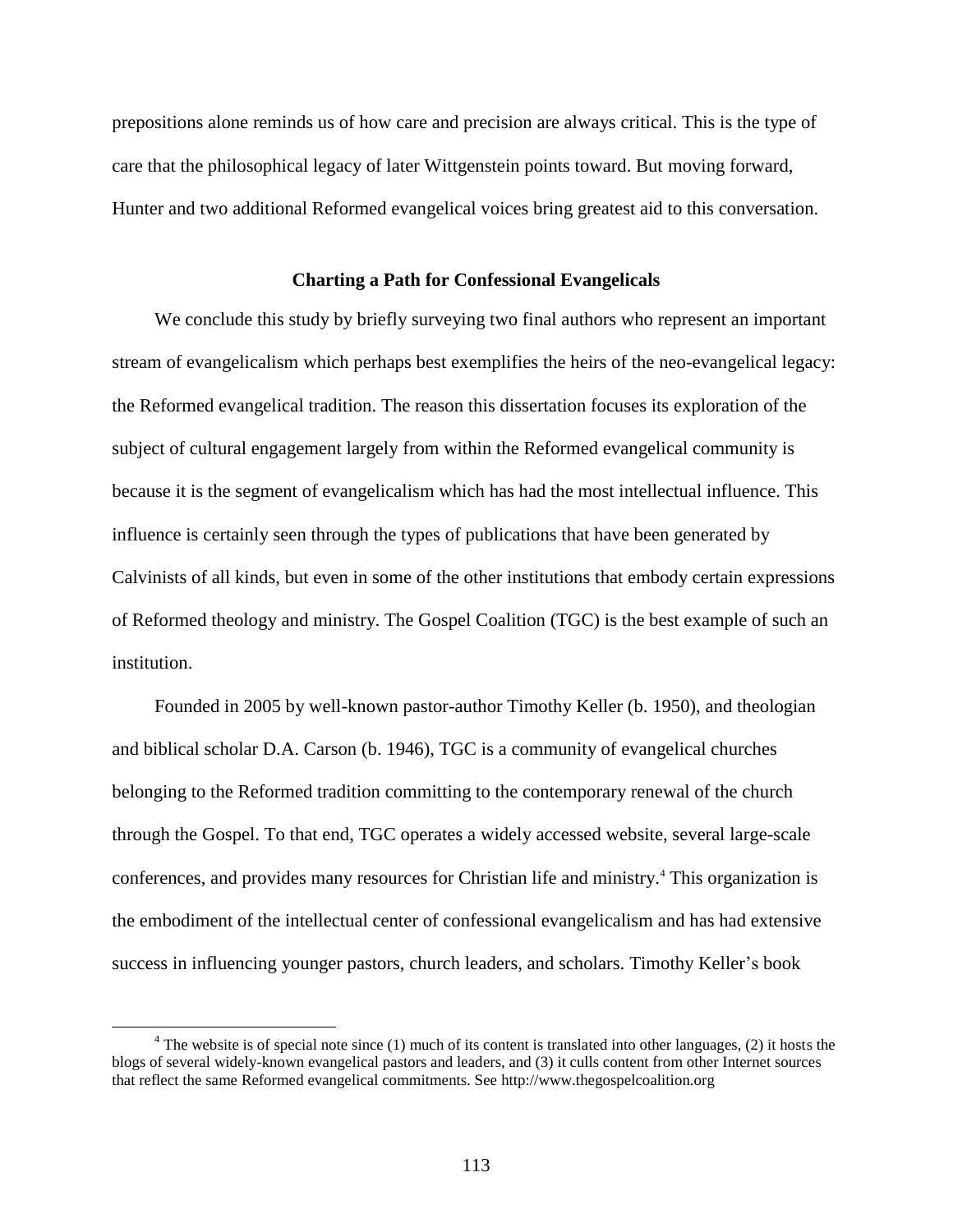*Center Church* and D.A. Carson's *Christ and Culture Revisited* will be briefly considered. In addition to their Reformed identity, these two author's seminal works on culture deserve special attention because they help lead arguably the most *intellectually* influential evangelical institution outside of a college, university, or seminary. While our authors from chapter two still have books in print, none are read as widely as Keller or Carson. Similarly, though the authors featured in chapter three have written significant books, their intellectual influence on the evangelical community is not as significant as these two men. A final reason why we consider their works at this juncture in this dissertation is that both Keller and Carson each display a depth of knowledge of Niebuhr, cultural theory, theology, American religion, and practical Christian ministry that surpasses the other authors considered. It is this ability to hold together canon and context, theology and practice, nuance and precision that make them key leaders charting a path forward for this movement.

## **Timothy Keller and Blended Insights**

Keller's *Center Church* is a highly unusual book on "Christian ministry."<sup>5</sup> It weds history, theology, ministry, social theory and other related features to produce a substantial contribution to pastoral theology, practical theology, and contemporary missiology. Keller specifically narrates the collapse of Christendom and the rise of various cultural responses from the church. The majority of this discussion is framed around a discussion of Niebuhr's typology. Following the argument that Carson will make below, Keller argues that, "each of the models has running through it a motif or guiding biblical truth that helps Christians relate to culture."<sup>6</sup> Keller is appreciative of Niebuhr's models and indeed finds models necessary to "encourage church

<sup>5</sup> Zondervan classifies this work as "Christian Ministry."

<sup>6</sup> Timothy Keller, *Center Church*, 195.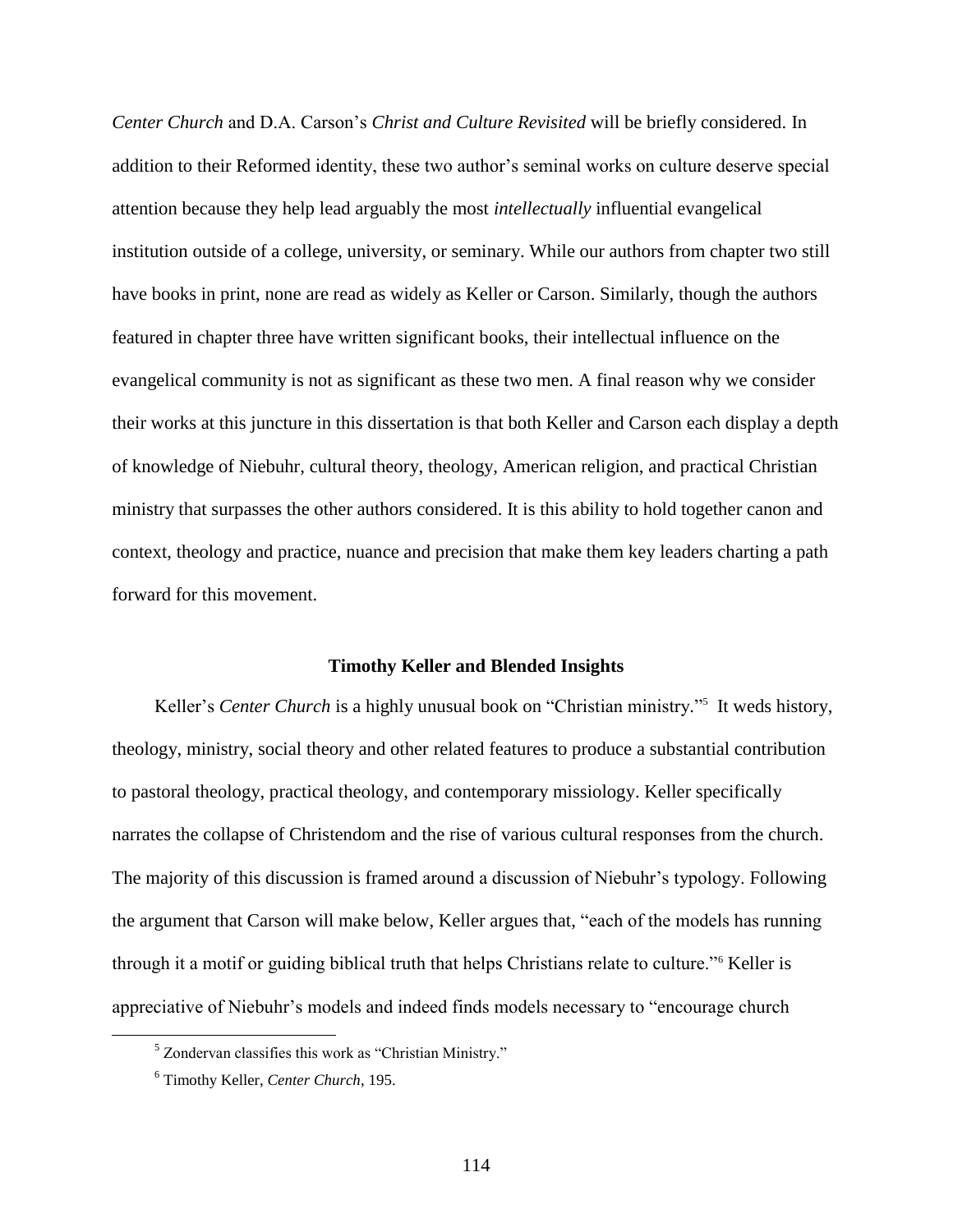leaders to avoid extremes and imbalances and to learn from all the motifs and categories."<sup>7</sup> Here we see the *practical function* of a model or grammar being emphasized, while theological concerns are also seen as pertinent. Keller will evaluate each approach, call attention to specific strengths and weaknesses, and place proponents of the various approaches in dialogue with one another.

The ultimate outcome of this analytical and dialogical approach is to arrive at Keller's own proposal, which revises Niebuhr's five models by turning them into a four-fold model: "Two Kingdoms, Relevance, Transformationalist, and Counterculturalist."<sup>8</sup> These four models are positioned on a diagram in four separate quadrants, connected through the middle with lines which intersect at the center of a circle. Keller shows where each approach is tethered to specific theological and social emphases, such as ideas like "the church as counterculture (counterculturalist) common good (relevance), humble excellence (two kingdoms), or having a distinctive worldview (transformationalist)."<sup>9</sup> He shows that the two main questions that move a person into different quadrants of a diagram (with their corresponding models) is to what degree they believe common grace is at work in the world (more or less) and to what degree Christians should be active (or passive) in influencing culture.<sup>10</sup> These two factors form the two axes of his diagram and help in comparing and contrasting the various views.

After this extensive analysis and creative formulation, Keller surprisingly does not argue for any particular view. He calls attention to the need for balance as he does not think any single model (or grammar) "balances all the insights and emphases of the models," so he offers these

<sup>7</sup> Keller, *Center Church*, 195.

<sup>8</sup> Keller, *Center Church*, 231.

<sup>9</sup> Keller, *Center Church*, 231.

<sup>10</sup> Keller, *Center Church*, 231.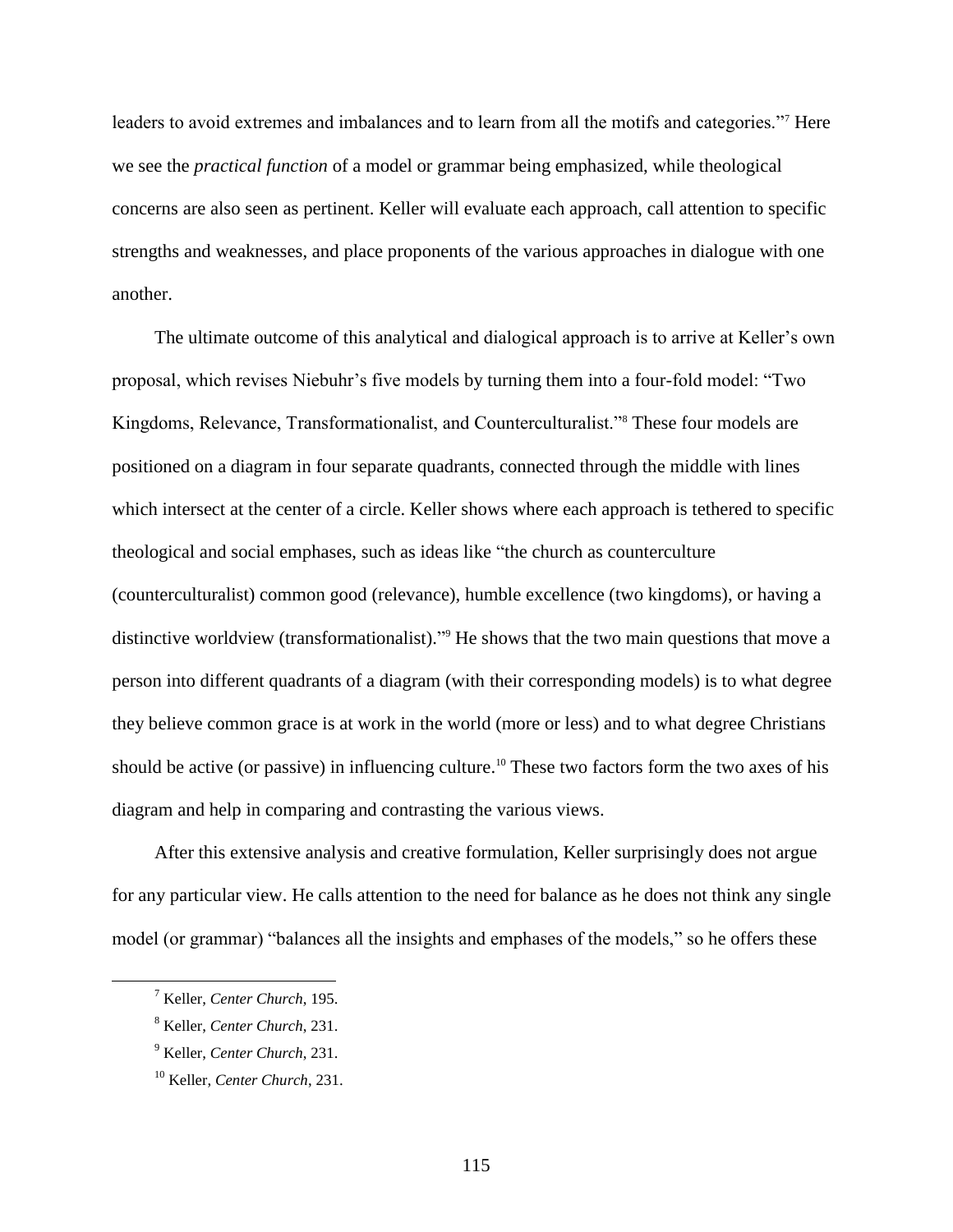new models as an alternative. <sup>11</sup> In the end, his view is that (1) Christians should know the spiritual season the church is in relative to its relationship with the broader culture, and (2) Pastors and church leaders should recognize that whatever approach one chooses should be sensitive to the "gifts and calling" of individual Christians.<sup>12</sup> We should note at this point that Keller is committed to a cultural mandate, though his presentation of it reflects a more specific focus on the role of vocation. As a Reformed Christian schooled in the Westminster theological tradition, he also operates with the same beliefs on the lordship of Christ and inaugurated eschatology that the luminaries of that tradition espoused. Yet he calls for a ministry that operates with the benefit of the "blended insights" that can be gained when evaluating his adaptation of Niebuhr's models.

Keller affirms that the models need to be controlled by biblical categories and themes. This allows him to argue that all of them have some degree of biblical insight to contribute to one's reflection on and engagement with culture. Although everything Keller theologically affirms best fits with the transformationalist category, he leaves the choice of the approach to readers based on their specific context, cultural moment, and gifting or calling.

Keller's proposal requires inclusion in this argument because (1) it is a decidedly Reformed evangelical perspective from an especially influential author, (2) it deals seriously with models or grammars of engagement, (3) it helps contribute to an emphasis on how specific grammars relate to church practice in specific contexts and (4) it avoids many of the false either/or dichotomies that so often characterize this debate. Though Keller offers the least in terms of specific emphasis to language, his contribution is designed to move Christians from faithful

<sup>11</sup> Keller, *Center Church*, 237.

<sup>12</sup> Keller, *Center Church*, 238.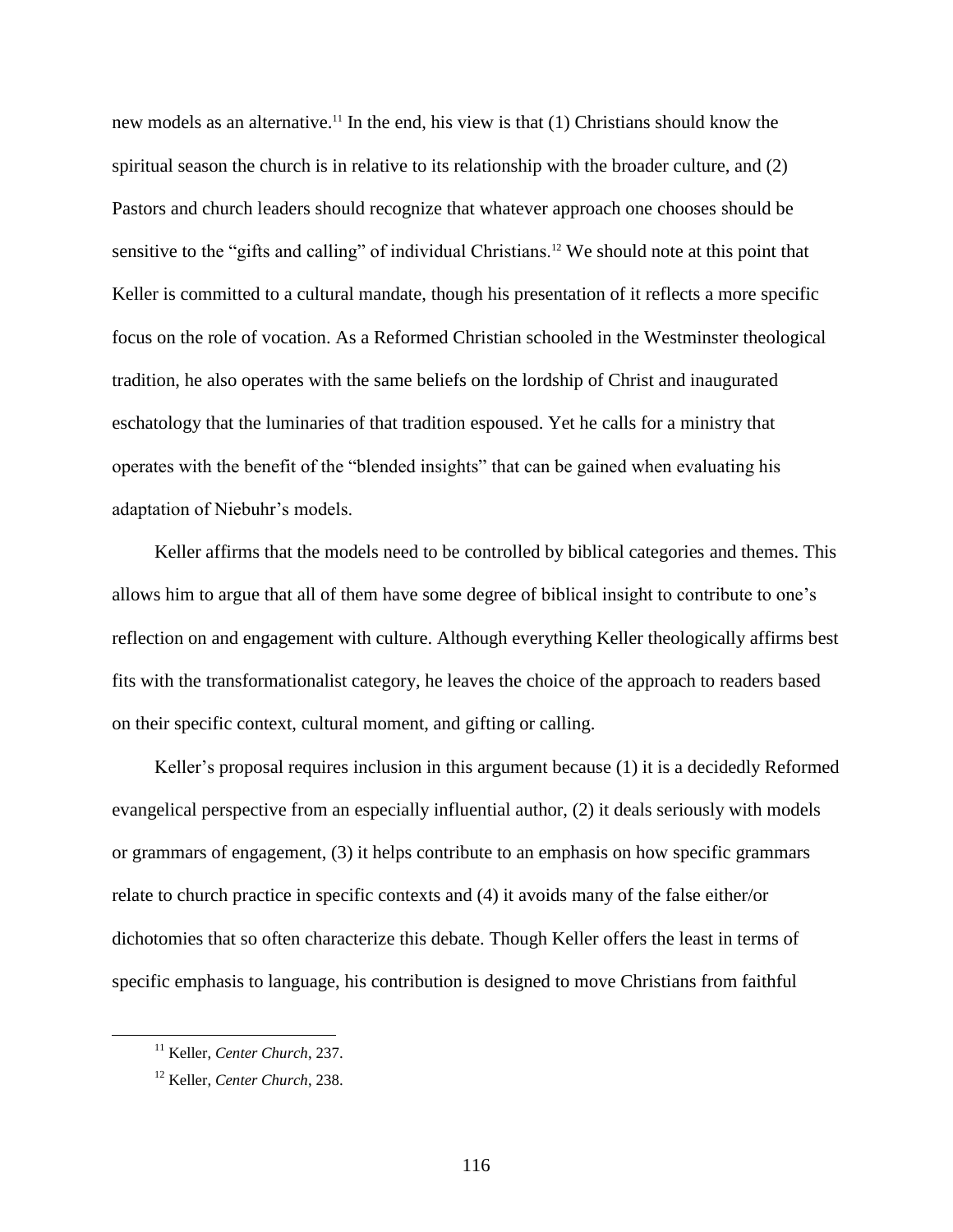theological reflection to faithful practice. And, in order to do that, he does modify the linguistic paradigm of Niebuhr to offer his four-fold graph with its blended insights. As a pastor, Keller is interested in offering a way for the church truly to understand its place in the culture and thereby to engage it. Recognizing the validity of many insights disallows him, however, from offering one particular grammar. In this respect, his conclusion to avoid reductionism coincides with our argument made first in chapter one.

Keller's proposal is further qualified by considering the work of Stephen Bevans. Bevans is among many theologians who have attempted to offer some way of thinking about models in the practice of theology. In *Models of Contextual Theology*, he discusses some of the common efforts to use models. But before offering his models, Bevans makes two important claims. First, models in theology are typically theoretical in nature, they simplify complex reality, and they may be exclusive or complementary.<sup>13</sup> In the first two senses, Bevans follows Niebuhr in recognizing that there is an "ideal" quality to our models or types, and also in recognizing that they don't answer every practical question one may raise. But his latter point is especially significant. Niebuhr himself presented his types as exclusive options. There is no prospect for adhering to two of his types at once. However, the models of contextual theology Bevans will offer are, in his words, "inclusive." He believes that there is value and validity to all five, each to different degrees being more sensitive to classical theological tradition and sources, or more sensitive to cultural contexts and social change. He concludes his book by saying that the best model to use "depends on the context."<sup>14</sup> Interestingly, Bevans shares Keller's basic idea here. He says of his models that, "though each model is distinct, each can be used in conjunction with

<sup>13</sup> Bevans, *Models of Contextual Theology*, 26.

<sup>14</sup> Bevans, *Models of Contextual Theology*, 112.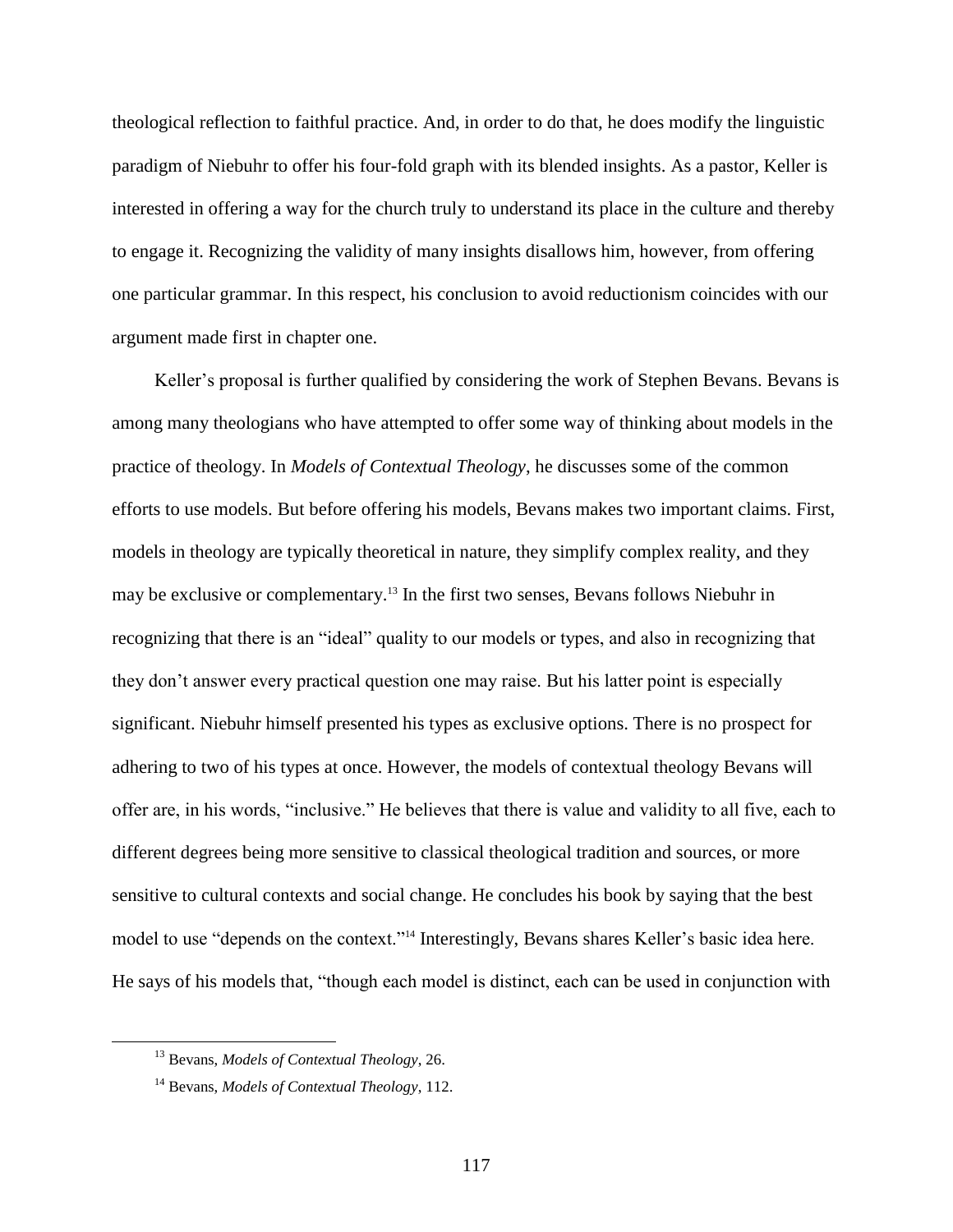others."<sup>15</sup>

Keller's position not to commit to a single model is in keeping with the proposal advanced here, though for different reasons. Keller is mainly focused on the season or context of the church's ministry, and the giftedness of believers in the church. While his concert for context is a point I also concede, and will be further explicated in Carson below, his concern for giftedness does not provide a sufficient enough control over cultural engagement. It seems to conflate the category of spiritual gift with vocational or institutional location. The latter would be a contextual consideration, which would be in keeping with points that Keller makes elsewhere in his work (which I would also affirm). One's vocational and/or institutional setting certainly could shape the kind of grammar that would be in keeping with those lived realities, provided they are qualified by concrete theological commitments. So Keller arrives at the same conclusion as I do, though not entirely for the same reason.

My position is that one single grammar should not be used at the exclusion of others because of the multi-dimensional nature of *language*. Whether it concerns our use of verbs or prepositions, the various definitions of culture employed, or the numerous biblical themes and turning points that Scripture offers us—these factors point us to recognize the limits of transformation, while not completely abrogating the term. This is why my critiques of the figures in chapters one and two were not primarily directed against the word "transformation," but rather (1) how that term had been employed most commonly, and (2) the use of that term at the exclusion of other considerations.

Speaking in this measured way about transformation helps transition our reflection finally to the work of D.A. Carson, and his emphasis on canon alongside context.

<sup>15</sup> Bevans, *Models of Contextual Theology*, 28.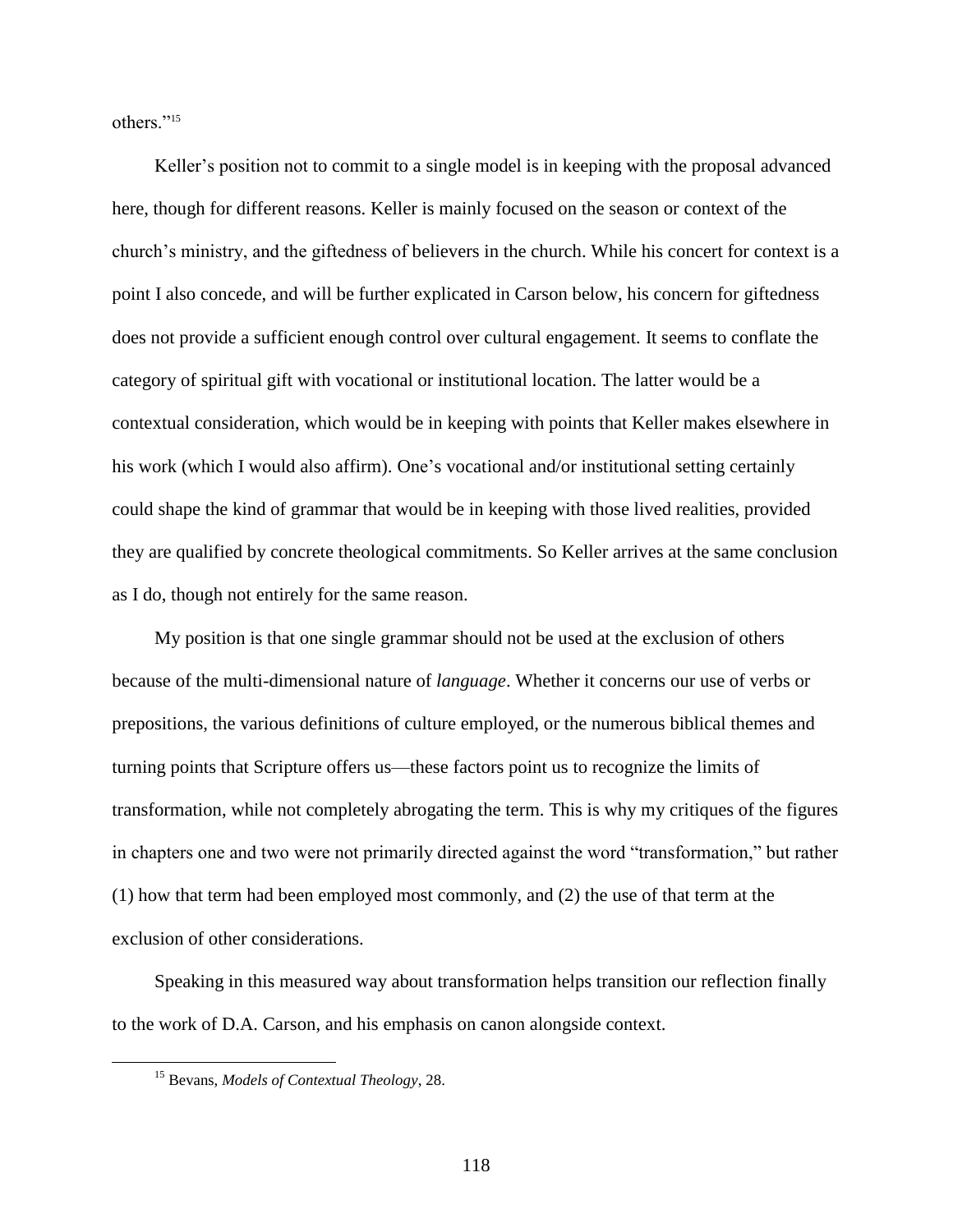## **D.A. Carson and Biblical Turning Points**

In 2008 D.A. Carson published his significant book work, *Christ and Culture Revisited.* Though some felt Carson was largely critical of Niebuhr, the Niebuhr scholar, Diefenthaler classifies Carson as a "fixer." In other words, he reads Carson as one not desiring to reject Niebuhr's project entirely, but one who believes that some revision and qualifications are necessary. <sup>16</sup> Whether Diefenthaler is correct to call Carson a "fixer" of Niebuhr is a slightly different question than the one we are concerned with here. I maintain that Carson is a fixer, but of evangelical cultural engagement in general. He accomplishes this by way of his Niebuhrian critique, an emphasis on the necessity for cultural reflection to be controlled by the biblical canon, and by taking into account the varied church and state arrangements under which believers throughout the world live.<sup>17</sup>

Carson's central thesis is that one's posture towards culture must be controlled and constrained by the great turning points in redemptive history.<sup>18</sup> He intends to "lay out the rudiments of a responsible biblical theology," and "begin to show how these turning points in the history of redemption must shape Christian thinking about the relationship between Christ and Culture."<sup>19</sup> By turning points he means biblical-theological categories such as creation and fall, Israel and the law, Christ and the new covenant, and the like.<sup>20</sup> Carson believes that "the structures generated by such biblical theology are robust enough to allow the many differing emphases within Scripture to find their voices, so that to speak of different 'models' of the

<sup>16</sup> Diefenthaler, *The Paradox of Church and World*, xxi.

<sup>17</sup> Carson, *Christ and Culture Revisited*, 5–6.

<sup>18</sup> Carson, *Christ and Culture Revisited*, 206.

<sup>19</sup> Carson, *Christ and Culture Revisited*, xi.

<sup>20</sup> Carson, *Christ and Culture Revisited*, 44–55.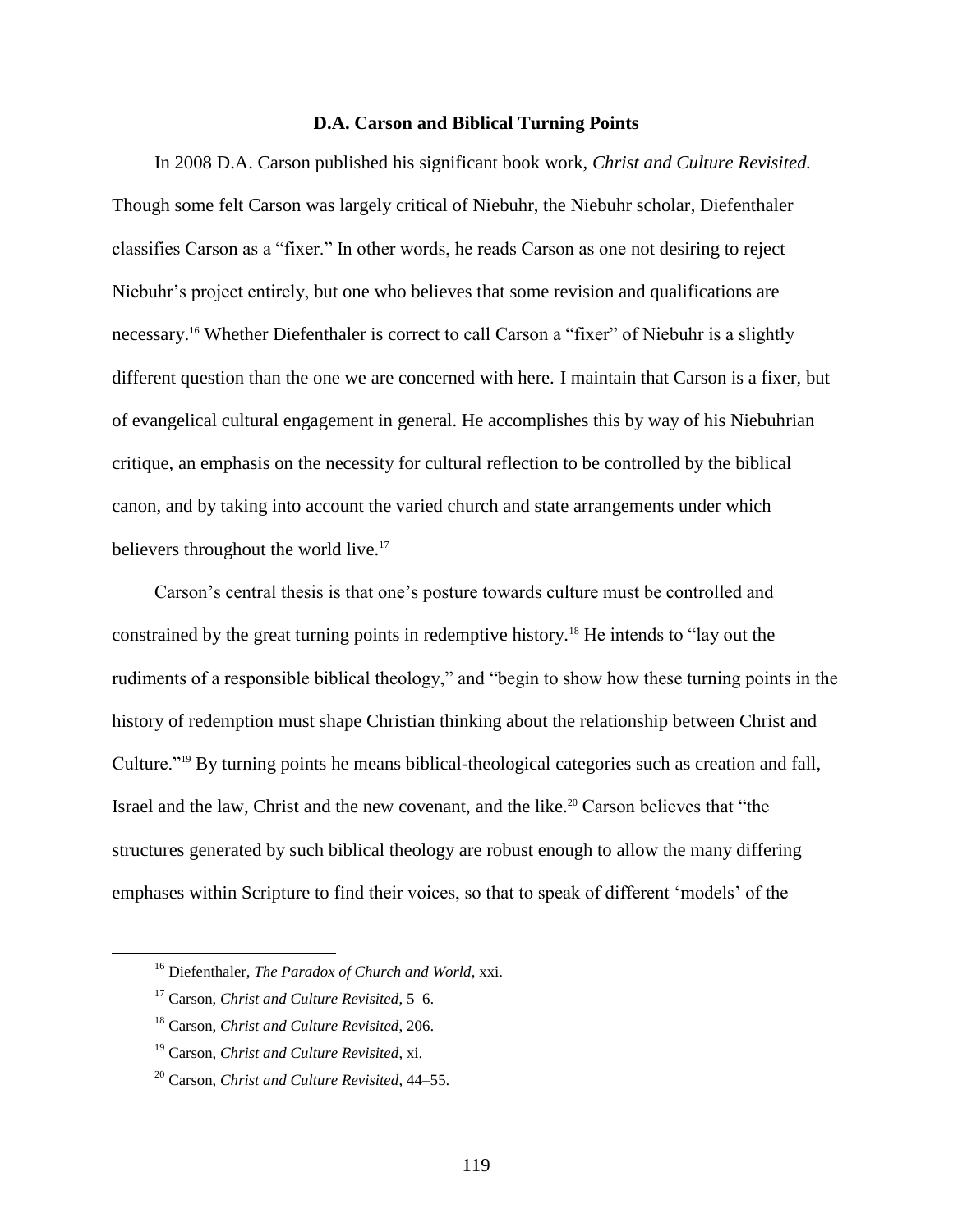Christ-and-culture relationship begins to look misleading."<sup>21</sup> In a sense, he is advocating for the kind of careful biblical reflection that figures such as Wolters and Crouch set forth. Yet Carson goes further in wanting to anchor one's development of paradigms or models around these turning points. The biblical-theological points which he makes about these turning points in redemption history "must control our thinking *simultaneously* and *all the time*."<sup>22</sup> This is why he calls them the "*non-negotiables* of biblical theology."<sup>23</sup>

Carson's argument here is partly just an extension of the emphases in his many earlier works on canon, biblical theology, and related themes.<sup>24</sup> It is also partly a critique of Niebuhr, who, Carson believes is inconsistent when it comes to describing the "Christ" and "culture" in *Christ and Culture*. Moreover, Carson is also critical of his handling of Scripture and assignment of historical figures.<sup>25</sup> This is where Carson thinks that a more rigorous exegetical engagement with Scripture and the insights of biblical theology would help demarcate the range of faithful options for Christians. For example, judging only the "Christ-of-Culture" type to be completely unbiblical, Carson suggests that in certain situations nuanced understandings of all the other types might be appropriate if carefully constrained and clarified by biblical exegesis.

Carson also provides robust consideration of other key terms such as "culture," the nature of church and state in the late modern west, and some brief historical surveys of the legacies of the figures associated with Niebuhr's various types. This latter type of analysis is not new in

<sup>21</sup> Carson, *Christ and Culture Revisited*, xi.

<sup>22</sup> Carson, *Christ and Culture Revisited*, 59.

<sup>23</sup> Carson, *Christ and Culture Revisited*, 59.

 $24$  Though Carson has published numerous books and articles connected with these topics, his edited volume on Scripture perhaps best exemplifies his commitment to the biblical text. See D.A. Carson, ed., *The Enduring Authority of the Christian Scriptures* (Grand Rapids: Eerdmans, 2016).

<sup>25</sup> Carson, *Christ and Culture Revisited*, 36–40.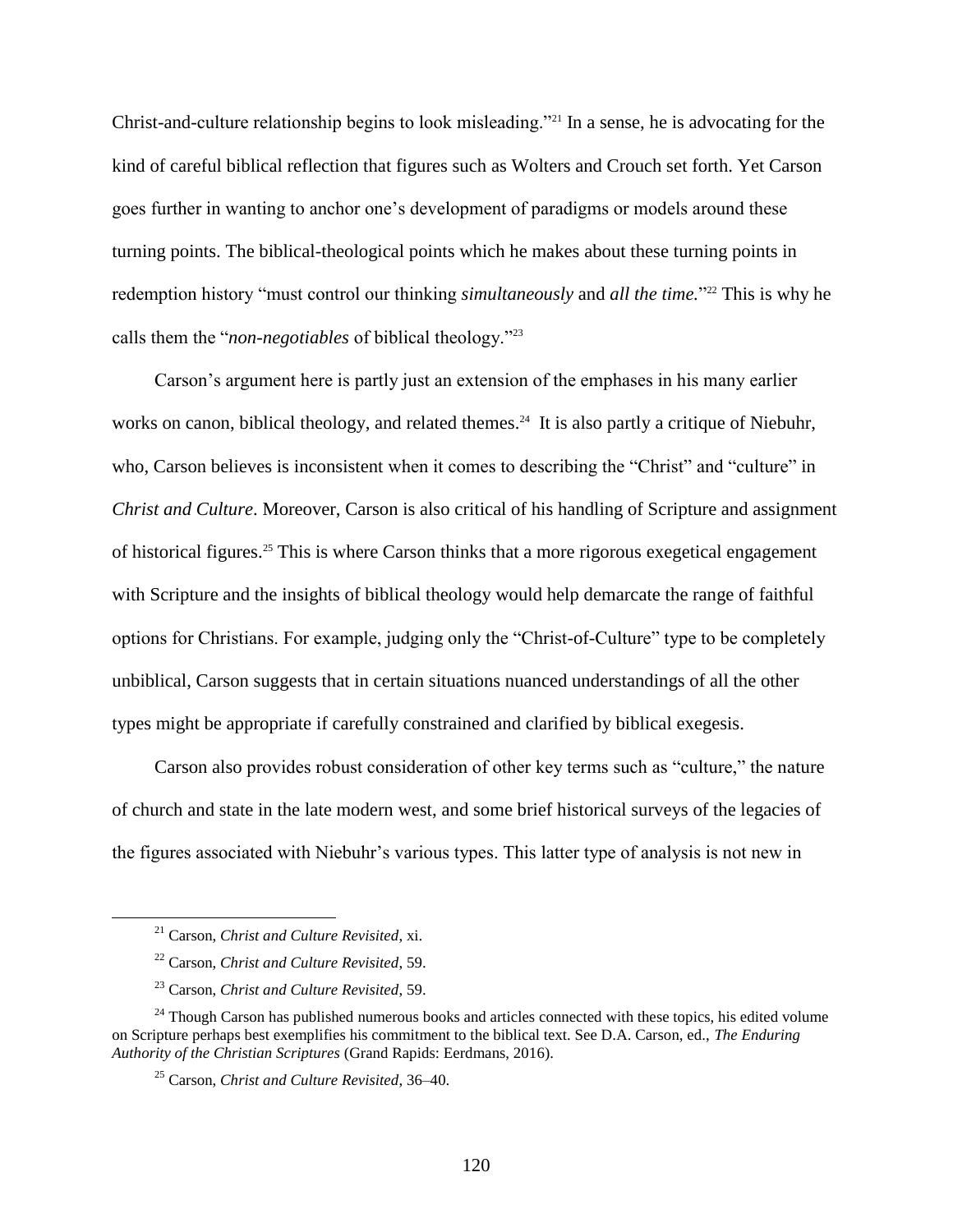reaction to Niebuhr's work, but rarely is it combined with Carson's emphasis on Scripture and cultural context. Perhaps the best example of Carson showing the tensions with which Christians have to cope in this subject is his citation of the famous "Not one square inch" aphorism of Abraham Kuyper. To this Carson replies, "Yet that truth, which all thoughtful Christians will confess, must be integrated with other truths—for example, that Christ's sovereignty is widely contested now as it will not be in the new heavens and the new earth."<sup>26</sup> This is an application of what it means to move beyond clichés, powerful and true as they are, and to employ language that is constrained by biblical turning points, but also mindful of how those turning points give guidance to Christian practice in diverse cultural situations.

Christians trying to be more sensitive to the linguistic dimensions of cultural engagement are not engaged in a mere language game, simply trying to stand over and against all uses of imprecise language. They bring to this discussion the language of Scripture, connected as it is to real theological realities and spiritual imperatives. The concept of biblical turning points provides the primary resource for chastening our use of language as we formulate and evaluate grammars of cultural engagement. We have argued throughout this dissertation that grammars must take into account both theological content and practical direction. But what must control that content? For traditions seeking to be faithful to Christ, this is the Christian Scriptures. In the case of transformationalists, Carson would simply ask them whether this imagery—biblical as it is—is adequate to use in light of all of the biblical turning points and how they shed light on new and diverse situations, including a post-Christian context.<sup>27</sup> Though Carson does not say it as explicitly as I have in this dissertation, he demonstrates sensitivity to language by way of

<sup>26</sup> Carson, *Christ and Culture Revisited*, 214.

<sup>27</sup> Carson himself affirms the notion of biblical transformation. *Christ and Culture Revisited*, 55.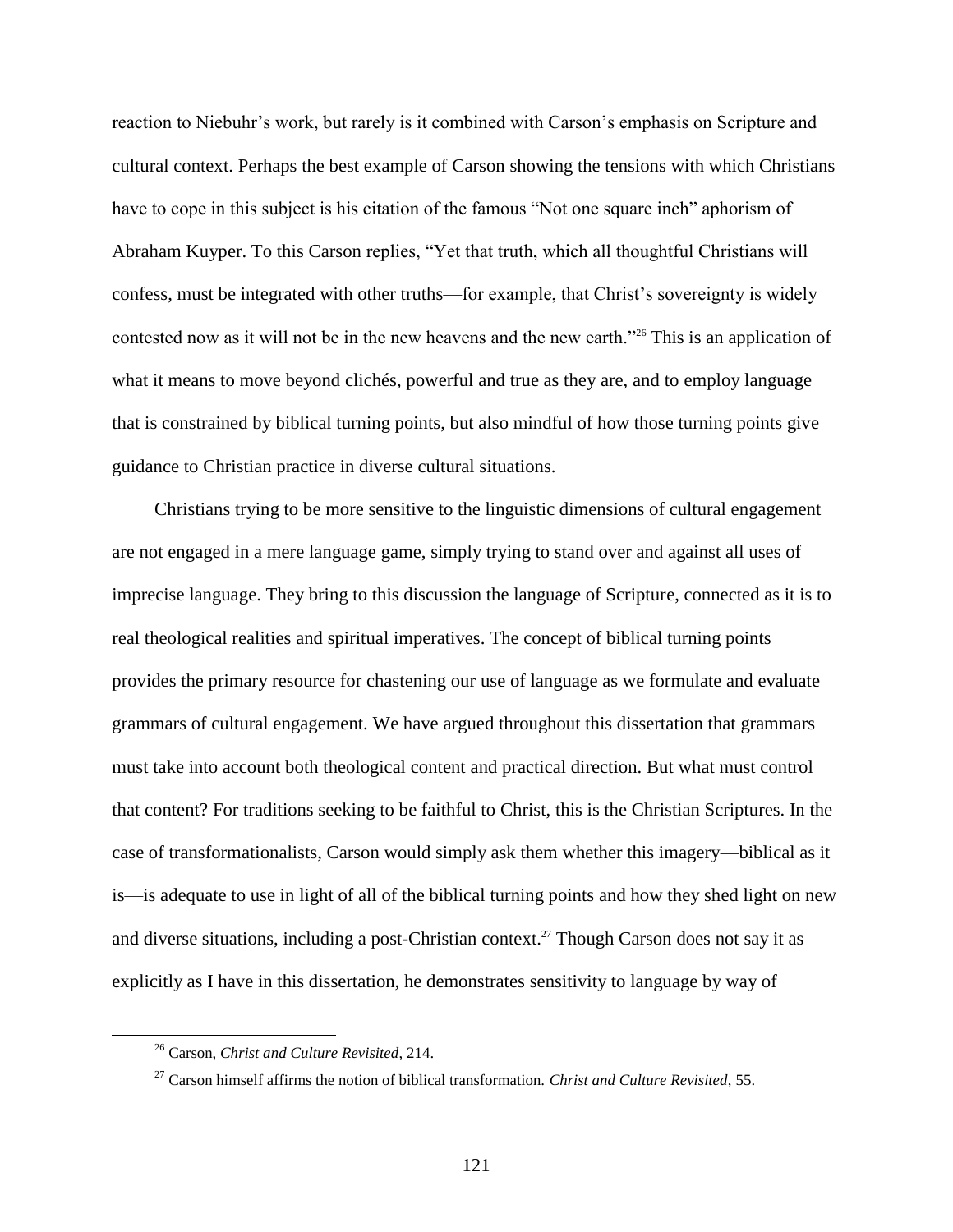providing illustrations and critical analysis of some postmodern approaches to language that he believes compromise traditional notions of truth and language. <sup>28</sup> This serves to illustrate the fact that even if one does not employ our specific usage of the term grammar, a greater attentiveness to language and its interconnectedness with theological truth and Christian practice can foster the kinds of sensibilities needed to ask probing questions about the way one speaks about cultural engagement.

## **Recognizing Limits**

What if the answer to the main concerns raised in this dissertation is not to find *the* grammar, but instead embrace many grammars of cultural engagement? Even in his advocacy for culture making, Andy Crouch will concede that speaking of transformation is appropriate in some instances.<sup>29</sup> And almost none of the authors cited in this dissertation who expresses concerns about transformational*ists* and transformational*ism* will deny the relationship of some kind of transformation to the Scriptural message, even if they disagree about how that relationship is explained. They understand that language's *usage* and *meaning* are connected, which shapes how they communicate their concerns about rhetoric from the past, and motivates what proposals they offer instead. Still, the conversation continues up until the present in evangelical circles about how best to engage the culture. How might the proposal here advance those conversations? I will offer a few concluding possibilities for such dialogues to progress.

One of the ways in which these disagreements might be turned into fruitful dialogue is for all evangelicals who believe in some form of cultural engagement to enter into dialogue with one another about the proposals offered by Keller or Carson. With Keller, they might be able to

<sup>28</sup> Carson, *Christ and Culture Revisited*, 68; 74–75; 99–113.

<sup>29</sup> Crouch, *Culture Making*, 182–83.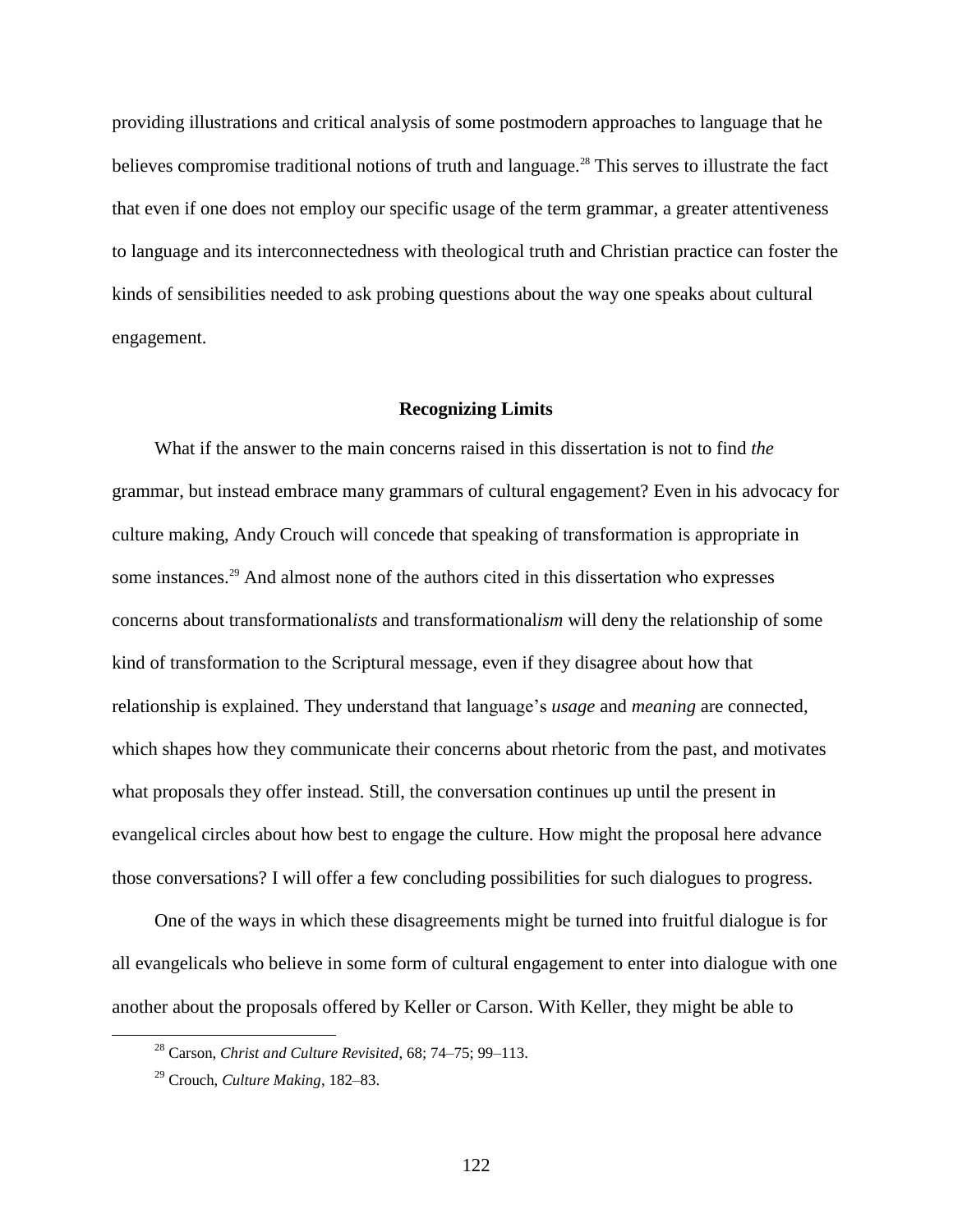consider if there are overlapping areas of theological similarity, which in turn would indicate why they are drawn to certain postures over others. With Carson, they might be able to see if a difference is rooted in a contextual circumstance that is driving the interpretation and appropriation of a particular biblical turning point. It may also be the case that differences would emerge from within the vast number of self-identified evangelicals about how biblical turning points are to be fully understood in relation to one another. Such differences in interpretation could in turn change the way application is made to an individual situation.

Though we have argued that no single grammar is able to simultaneously account for all biblical truths and practical responses necessary in various situations, it is likely that certain Christians, churches, and denominations will always be predisposed to certain grammars with which they have become accustomed. After all, if the insights from philosophy of language and cultural anthropology are correct, this is exactly what we would expect to happen in many cases. However, I contend that if language is formative in the way that I have argued, since God's revelation has been given in written, verbal form, then there are great possibilities that biblical language can still form the church afresh and anew.

Though Stanley Hauerwas has not been offered as the best exemplar for our overall argument, he has been cited to help draw attention to some key points within that argument. There is an additional insight from Hauerwas that helps reinforce our call for a chastened, nuanced, rigorous reflection on the language of cultural engagement. Though Hauerwas has been the subject of many studies, theologians have remarked that it is difficult to identify the center of his work. In the words of one critic, "Hauerwas challenges the very idea of an account of his work as a whole. He has not provided us with anything like a systematic presentation of his

123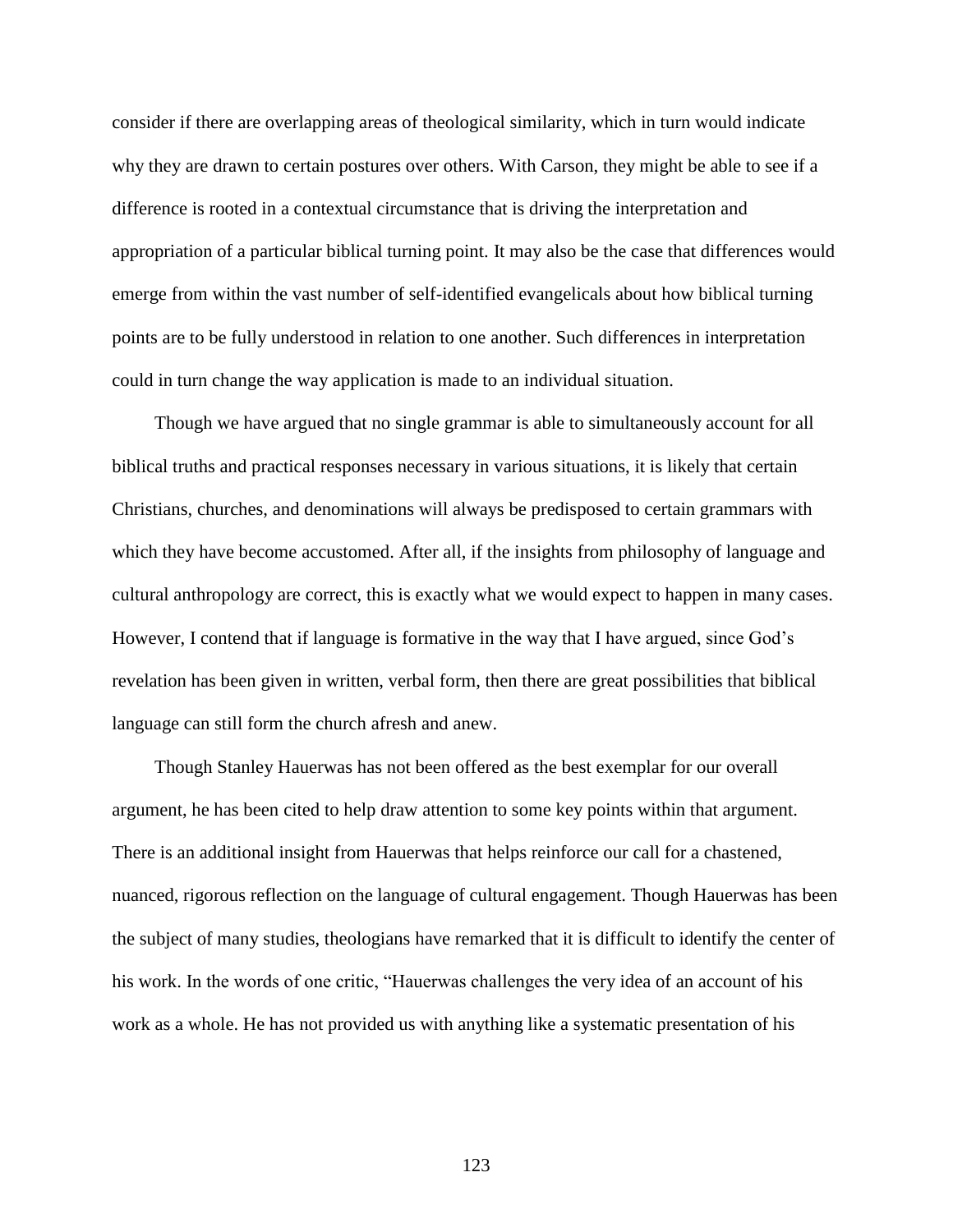argument, and he has rejected repeated calls for a statement of his theological position."<sup>30</sup> As another reviewer of Hauerwas has put it, "Hauerwas, like Wittgenstein, rejects high theory and system-building."<sup>31</sup> Even Hauerwas himself offers a basic acknowledgment of these observations. As he explains, "[Wittgenstein] slowly cured me of the notion that philosophy was primarily a matter of positions, ideas, and/or theories."<sup>32</sup> With respect to his writing style, readers have also observed that Hauerwas' books are overwhelmingly collections of essays, lectures, or sermons. Very few of his books, especially in recent years, would be considered entire proposals in book-length form. Speaking more directly of this approach to writing, Hauerwas notes that his approach is somewhat aphoristic, like Wittgenstein's.<sup>33</sup>

How do these insights relate to grammars of engagement? We could say that for too long evangelicals have tried to operate with a sort of "meta-grammar." They have acted as though their grammar was a system or a grand theory, rather than a specific account of how to engage culture informed by the entire canon, but in specific times and places. It might be more constructive if we thought of our grammars as aphorisms, expressions rooted in principle and concerned with practice, appropriate as our contexts called for their usage. This does *not* require, as Hunter asserts, that we abandon the language of transformation and redemption completely, even as it relates to culture.<sup>34</sup> Instead, transformation should be recognized as part of God's plan to make all things new. If any man is in Christ, he is a new creation, the apostle Paul says (2 Cor.

<sup>30</sup> Nicholas Healy, *Hauerwas: A (Very) Critical Introduction* (Grand Rapids: Eerdmans, 2014), 18.

<sup>&</sup>lt;sup>31</sup> Bruce R. Ashford, "Wittgenstein's Theologians? A Survey of Ludwig Wittgenstein's Impact on Theology," 361.

<sup>32</sup> Stanley Hauerwas, *The Peaceable Kingdom: A Primer in Christian Ethics* (Notre Dame: University of Notre Dame Press, 1983), xxi.

<sup>33</sup> Stanley Hauerwas, *A Community of Character* (Notre Dame: University of Notre Dame Press, 1981), 6.

<sup>34</sup> Hunter, *To Change the World*, 280.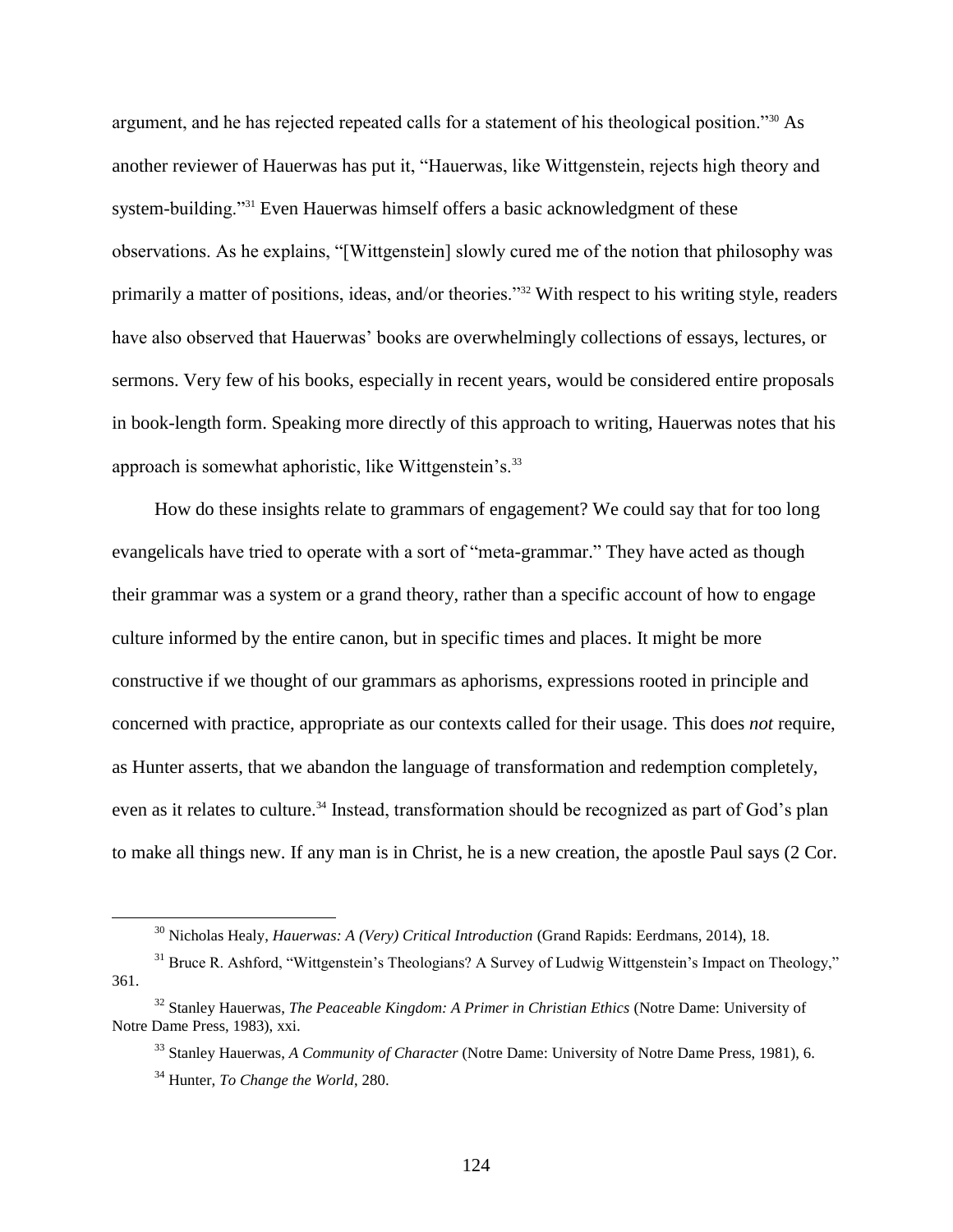5:17). Moreover, the Lord is making all things new (Rev. 21:5). It is not necessarily carelessness or arrogance that has always motivated the use of transformation in the past. Human beings as both image-bearers and a part of creation has the New Jerusalem as a glorious future to which he may look, and for which he may labor, knowing he works for the eschatological Christ who will *himself* usher in this new creation. So the "new language" Hunter would have us learn *should* include transformation, though carefully chastened, nuanced, and not to the exclusion of other biblically-informed, practically-oriented, culturally appropriate ones.<sup>35</sup>

<sup>35</sup> Hunter, *To Change the World*, 237.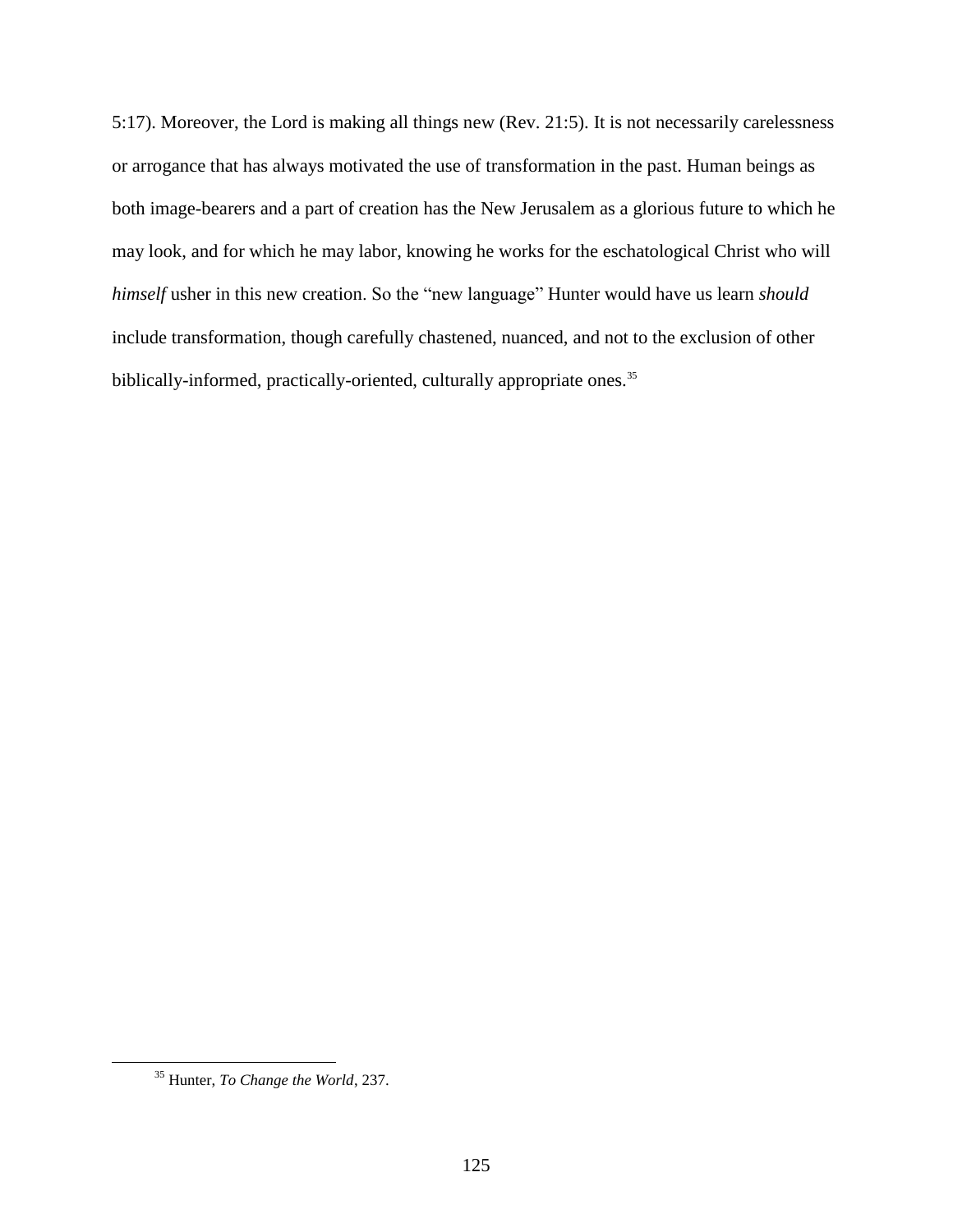## **BIBLIOGRAPHY**

- Allen, R. Michael. *Reformed Theology*. New York: Bloomsbury T&T Clark, 2010.
- Aniol, Scott. *By the Waters of Babylon: Worship in a Post-Christian Culture*. (Grand Rapids: Kregel, 2015.
- Ashford, Bruce Riley. *Every Square Inch: An Introduction to Cultural Engagement for Christians*. Bellingham: Lexham, 2015.

———. "Wittgenstein's Impact on Anglo-American Theology: Representative Models of Response to Ludwig Wittgenstein's Later Writings." PhD Diss., Southeastern Baptist Theological Seminary, 2003.

———. "Wittgenstein's Theologians? A Survey of Ludwig Wittgenstein's Impact on Theology." *Journal of the Evangelical Theological Society* 50 no. 2 (June 2007): 357–75.

- Ashford, Bruce and Chris Pappalardo. *One Nation under God: A Christian Hope for American Politics.* Nashville: B&H, 2015.
- Bartholomew, Craig G. *Contours of the Kuyperian Tradition: A Systematic Introduction*. Downers Grove: InterVarsity Press, 2017.
- Bebbington, David. *Evangelicalism in Modern Britain: A History from the 1730s to the 1980s*. London: Unwin Hyman, 1989.
- Benne, Robert. *Good and Bad Ways to Think about Religion and Politics*. Grand Rapids: Zondervan, 2010.
	- ———. *The Paradoxical Vision. A Public Theology for the Twenty-first Century*. Minneapolis: Fortress, 1995.
- Bergmann, Gustav. *Logic and Reality*. Madison: University of Wisconsin Press, 1964.
- Biermann, Joel D. *Wholly Citizens: God's Two Realms and Christian Engagement with the World*. Minneapolis: Fortress, 2017.
- Black, Amy E., ed. *Five Views on the Church and Politics.* Grand Rapids: Zondervan, 2015.
- Bennett, John C. *Christian Ethics and Social Policy*. New York: Charles Scribner's Sons, 1956.
- Berger, Peter L. and Richard John Neuhaus, ed. *Against the World for the World: The Hartford Appeal and the Future of American Religion*. New York: Seabury, 1976.

Bevans, Stephen B. *Models of Contextual Theology*: Maryknoll: Orbis, 1992.

Brunner, Emil. *Christianity and Civilisation*. New York: Charles Scribner's Sons, 1949.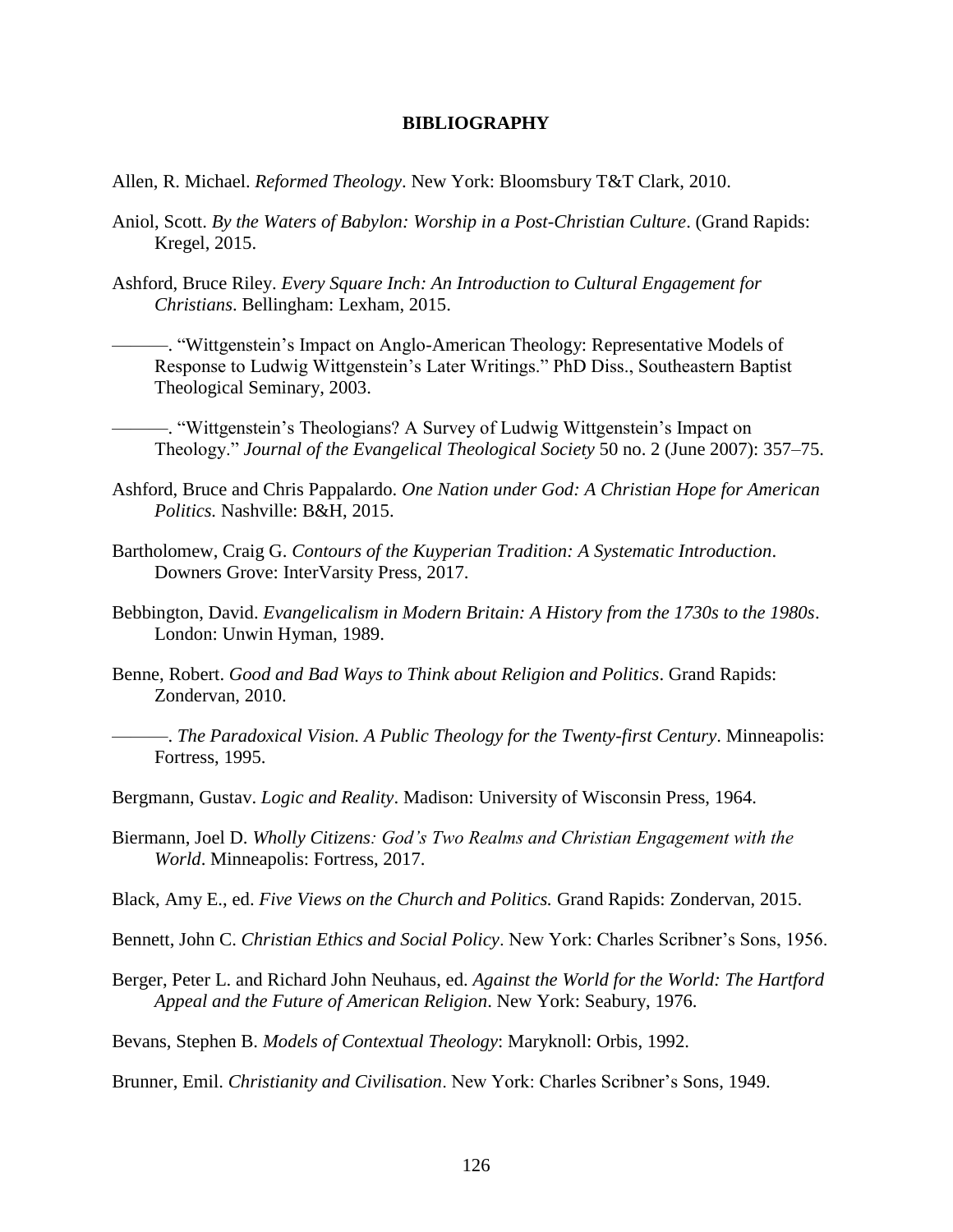- Budziszewski, J. *Evangelicals in the Public Square: Four Formative Voices on Political Thought and Action*. Grand Rapids: Baker, 2006.
- Carson, D.A. *Christ & Culture Revisited*. Grand Rapids: Eerdmans, 2008.
	- ——— and John D. Woodbridge, ed. *God and Culture: Essays in Honor of Carl F.H. Henry*. Grand Rapids: Eerdmans, 1993.
- Carter, Craig. *Rethinking Christ and Culture*: *A Post-Christendom Perspective*. Grand Rapids: Brazos, 2006.
- Chaput, Charles J. *Strangers in a Strange Land: Living the Catholic Faith in a Post-Christian World*. New York: Henry Holt, 2017.
- Charry, Ellen. *By the Renewing of Your Minds: The Pastoral Function of Christian Doctrine*. New York: Oxford University Press, 1997.
- Clapp, Rodney. *A Peculiar People: The Church as Culture in a Post-Christian Society*. Downers Grove: InterVarsity Press, 1996.
- Colson, Charles W. *Against the Night: Living in the New Dark Ages.* Ann Arbor: Vine Books, 1989.
- ———. *Born Again*. Grand Rapids: Chosen, 1976.
- ———. *Justice*. Colorado Springs: NavPress, 1988.
- ———. *Political Action*. Colorado Springs: NavPress, 1988.
- ———. *Transforming Society*. Colorado Springs: NavPress, 1988.
- Colson, Charles and Ellen Vaughn, *Being the Body*. Nashville: W Publishing, 2003.
- Colson, Charles and Nancy Pearcey. *How Now Shall We Live?* Wheaton: Tyndale, 1999.
- Crocco, Stephen. "Bibliographic Remarks on Christ and Culture." *Insights: The Faculty Journal of Austin Seminary* 115, no. 1 (Fall 1999): 16–18.
- Crouch, Andy. *Culture Making: Recovering Our Creative Calling*. Downers Grove: InterVarsity Press, 2008.
- Crouse, Robert C. *Two Kingdoms and Two Cities: Mapping Theological Traditions of the Church, Culture, and Civil Order*. Minneapolis: Fortress, 2017.
- Diefenthaler, Jon. *The Paradox of Church and World*. Minneapolis: Fortress, 2016.
- Dooeywerd, Herman. *Roots of Western Culture: Pagan, Secular, and Christian Options*. Toronto: Wedge, 1979.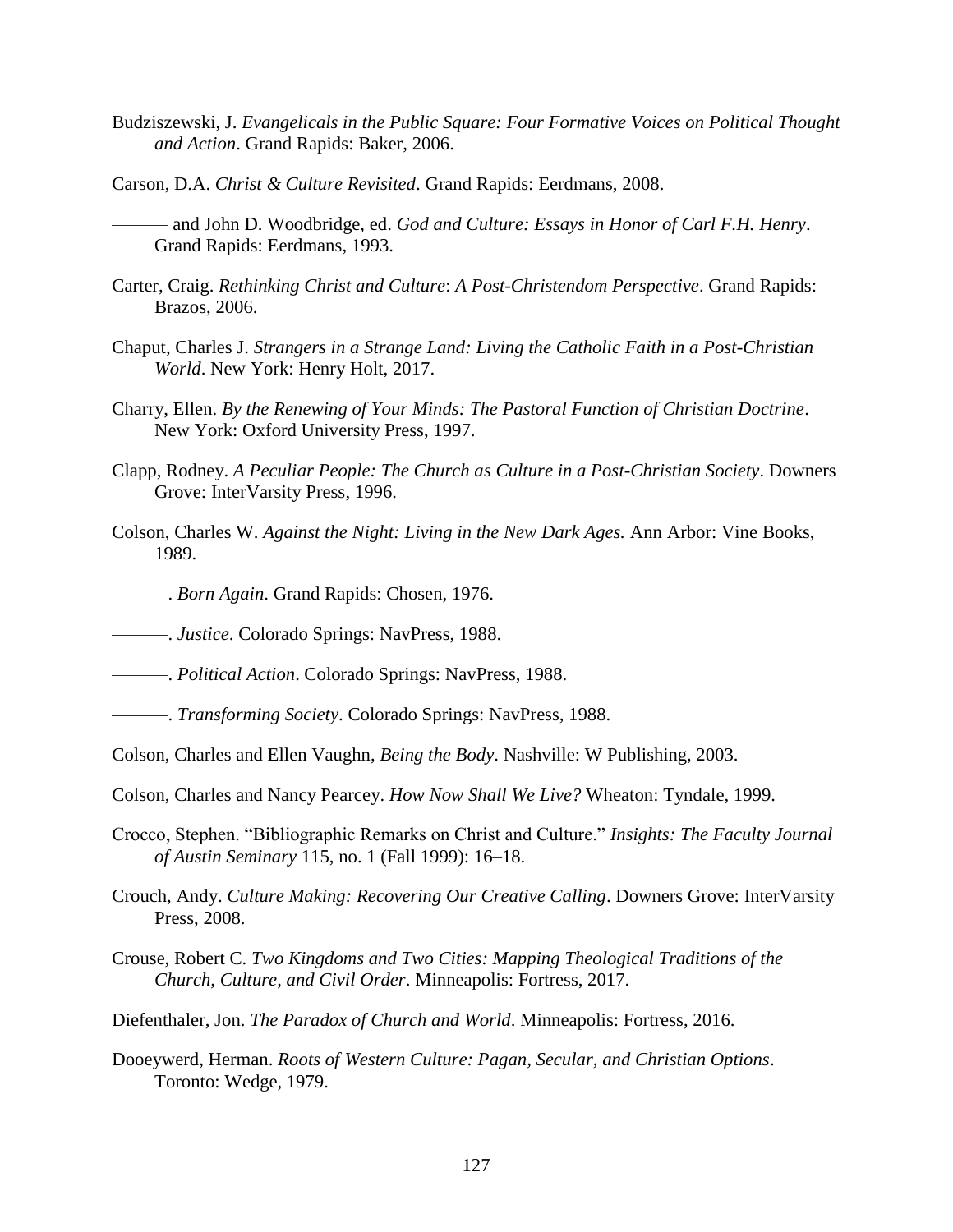- Dreher, Rod. *The Benedict Option: A Strategy for Christians in a Post-Christian Nation*. New York: Sentinel, 2017.
- Dyrness, William A. *The Earth is God's: A Theology of American Culture*. Eugene, OR: Wipf & Stock, 1997.
- Eagleton, Terry. *Culture*. New Haven: Yale University Press, 2016.
- Edgar, William. *Created and Creating: A Biblical Theology of Culture*. Downers Grove: InterVarsity Press, 2017.
- ———. *Schaeffer on the Christian Life: Countercultural Spirituality*. Wheaton: Crossway, 2013.
- Esolen, Anthony. *Out of the Ashes: Rebuilding American Culture*. Washington, DC: Regnery, 2017.
- Everett, Daniel L. "Cultural Constraints on Grammar and Cognition in Pirahã." *Current Anthropology* 46, no. 4 (2005): 621–46.
	- ———. *Don't Sleep, There Are Snakes: Life and Language in the Amazonian Jungle*. New York: Vintage, 2012.
- ———. *Language: The Cultural Tool*. New York: Pantheon, 2012.
- Fea, John. *Was America Founded as a Christian Nation? A Historical Introduction*. Louisville: Westminster, 2011.
- FitzGerald, Frances. *The Evangelicals: The Struggle to Shape America*. New York: Simon & Schuster, 2017.
- Forlines, F. Leroy. *The Quest for Truth: Answering Life's Inescapable Questions*. Nashville: Randall House, 2001.
- Frame, John. *The Escondido Theology: A Reformed Response to Two Kingdoms Theology.*  Lakeland; Whitefield Media, 2011.
- Geertz, Clifford. *The Interpretation of Cultures*. New York: Basic, 1973.
- Gehrz, Christopher, Mark Pattie III. *The Pietist Option: Hope for the Renewal of Christianity*. Downers Grove: InterVarsity Press, 2017.
- Goheen, Michael W. and Craig G Bartholomew. *Living at the Crossroads: An Introduction to the Christian Worldview*. Grand Rapids: Baker, 2008.
- Graham, Gordon. *The Kuyper Center Review: Volume 3 Calvinism and Culture*. Grand Rapids: Eerdmans, 2013.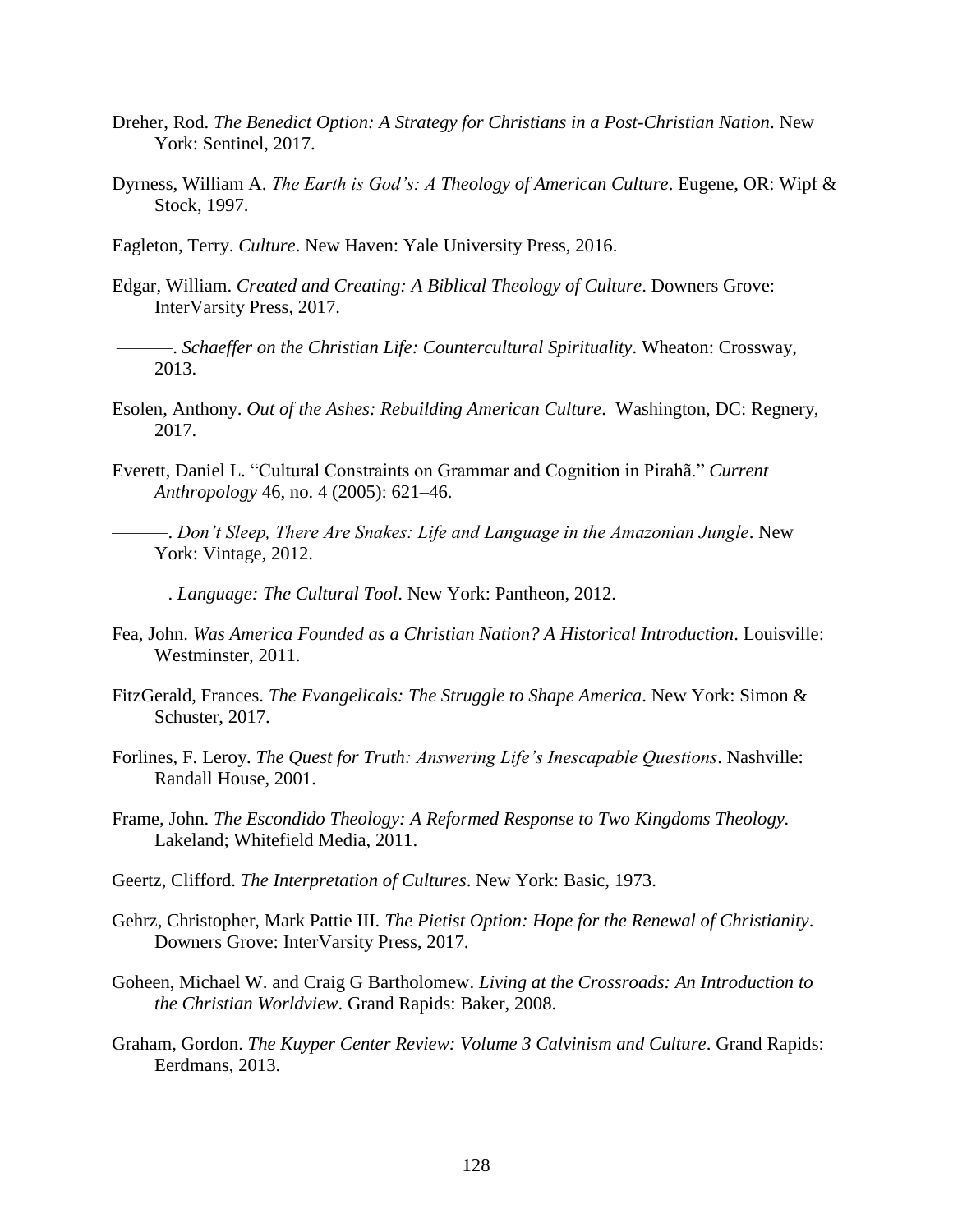- Guinness, Os. *The Dust of Death: The Sixties Counterculture and How it Changed America Forever*. Wheaton: Crossway, 1994.
- Hall, Matthew and Owen Strachan, ed. *Essential Evangelicalism: The Enduring Influence of Carl F.H. Henry*. Wheaton: Crossway, 2015
- Hansen, Colin, ed. *Revisiting Faithful Presence: To Change the World Five Years Later*. The Gospel Coalition: 2015. (ebook).
- ———. "Tethered to the Center." *Christianity Today* 51, no. 10 (October 2007): 70–71.
- Harris, Murray J. *Prepositions and Theology in the Greek New Testament: An Essential Reference Resource for Exegesis*. Grand Rapids: Zondervan, 2012.
- Harvey, Michael G. "Wittgenstein's Notion of 'Theology as Grammar'." *Religious Studies* 25, no. 1 (1989): 89–103.
- Hauerwas, Stanley. *A Community of Character; Toward a Constructive Christian Social Ethic*. Notre Dame: University of Notre Dame Press, 1981.
	- ———. *Approaching the End: Eschatological Reflections on Church, Politics, and Life.* Grand Rapids: Eerdmans, 2013.
	- ———. *The Hauerwas Reader*. Edited by John Berkman and Michael G. Cartwright. Durham: Duke University Press, 2001.

———. *The Peaceable Kingdom: A Primer in Christian Ethics*. Notre Dame: University of Notre Dame Press, 1983

- ———. *Performing the Faith: Bonhoeffer and the Practice of Nonviolence*. Eugene, OR: Wipf & Stock, 2004.
- ———. *The Work of Theology*. Grand Rapids: Eerdmans, 2015.
- ———. *Working with Words: On Learning to Speak Christian*. Eugene, OR: Cascade, 2011.
- Hauerwas, Stanley and William H. Willimon. *Resident Aliens*. Nashville: Abingdon, 1989.
- Healy, Nicholas M. *Church, World and the Christian Life: Practical-Prophetic Ecclesiology*. New York: Cambridge University Press, 2000.
- ———. *Hauerwas: A (Very) Critical Introduction*. Grand Rapids: Eerdmans, 2014.
- Henry, Carl F.H. *Aspects of Christian Social Ethics*. Grand Rapids: Eerdmans, 1964.
	- ———. *The Christian Mindset in a Secular Society*: *Promoting Evangelical Renewal & National Righteousness.* Portland: Multnomah, 1984.
- ———. *Confessions of a Theologian: An Autobiography*. Waco: Word, 1986.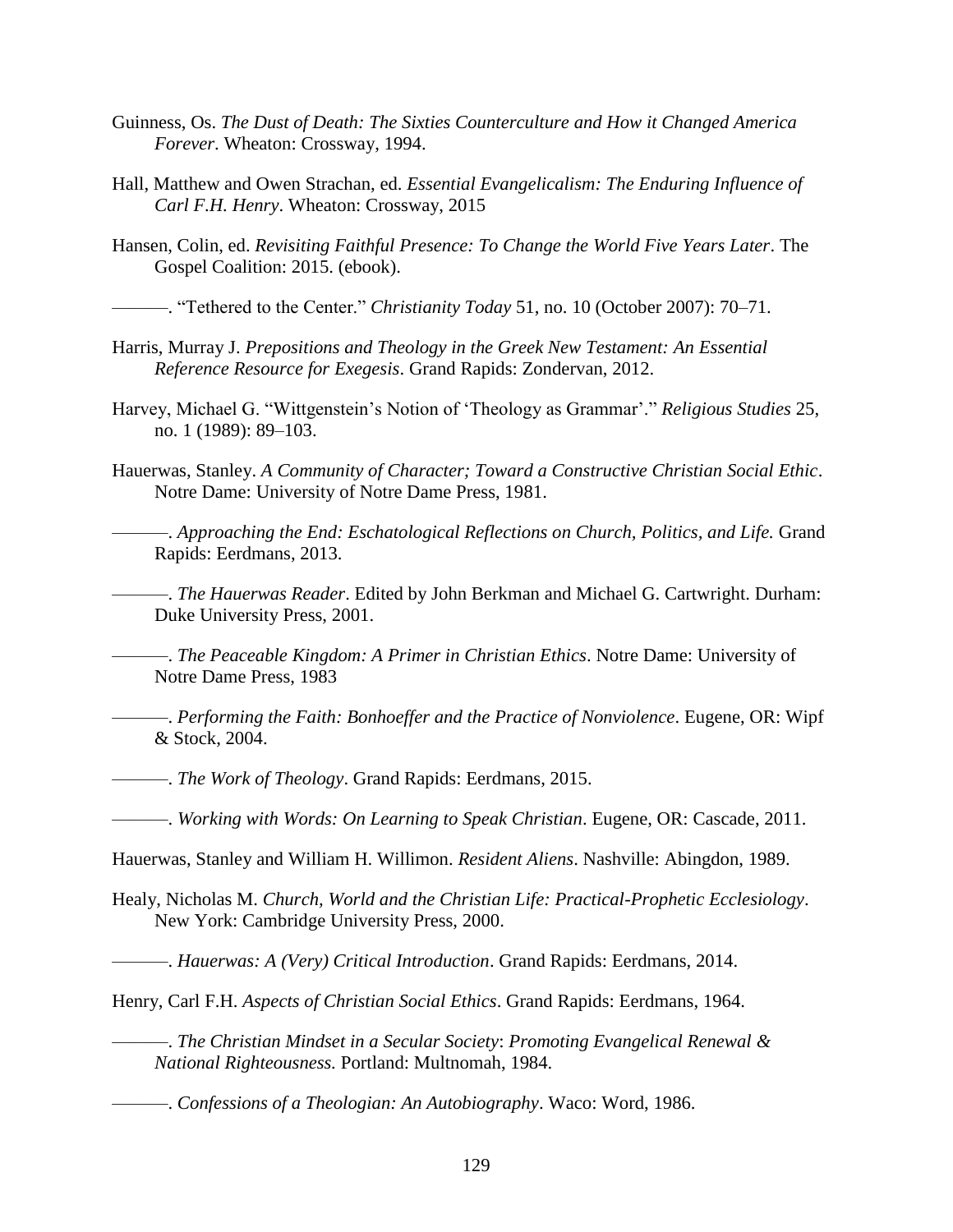———. *Remaking the Modern Mind*. Grand Rapids: Eerdmans, 1946.

———. *The Uneasy Conscience of Modern Fundamentalism*. Grand Rapids: Eerdmans, 1947.

Holmer, Paul L. *The Grammar of Faith*. New York: Harper & Row, 1978.

Horton, Michael S. *Beyond Culture Wars*. Chicago: Moody, 1994.

———. *Where in the World is the Church: A Christian View of Culture and Your Role in It.* Chicago: Moody, 1995.

- Horton, Michael S., ed. *Power Religion: The Selling Out of the Evangelical Church?* Chicago: Moody, 1997.
- Hunter, James Davison. *American Evangelicalism: Conservative Religion and the Quandary of Modernity.* New Brunswick: Rutgers, 1983

———. *To Change the World: The Irony, Tragedy, and Possibility of Christianity in the Late Modern World.* New York: Oxford University Press, 2010.

- ———. *Culture Wars: The Struggle to Define America*. New York: Basic, 1991.
- Hunsberger, George R. and Craig Van Gelder, eds. *The Church Between Gospel and Culture: The Emerging Mission in North America*. Grand Rapids: Eerdmans, 1996.
- James, Christopher. *Church Planting in Post-Christian Soil: Theology and Practice*. New York: Oxford University Press, 2017.
- Jenson, Robert W. *Essays in Theology of Culture*. Grand Rapids: Eerdmans, 1995.
- Kallenberg, Brad. *Ethics as Grammar: Changing the Postmodern Subject*. Notre Dame: University of Notre Dame Press, 2001.
- Keller, Timothy. *Center Church: Doing Balanced, Gospel-Centered Ministry in Your City*. Grand Rapid: Zondervan, 2012.
- Kenny, Anthony. *Wittgenstein*. Malden: Blackwell, 2006.
- Kerr, Fergus. *Theology After Wittgenstein*. London: Society for Promoting Christian Knowledge, 1997.
- Kinnaman, Dave and Gabe Lyons. *unChristian: What a New Generation Really Thinks about Christianity … And Why it Matters.* Grand Rapids: Baker, 2007.
- Kövecses, Zoltán. *Metaphor in Culture: Universality and Variation.* New York: Cambridge University Press, 2005.
- Kroeber, A.L. and Clyde Kluckhohn. *Culture: A Critical Review of Concepts and Definitions*. Millwood, NY: Kraus, 1978.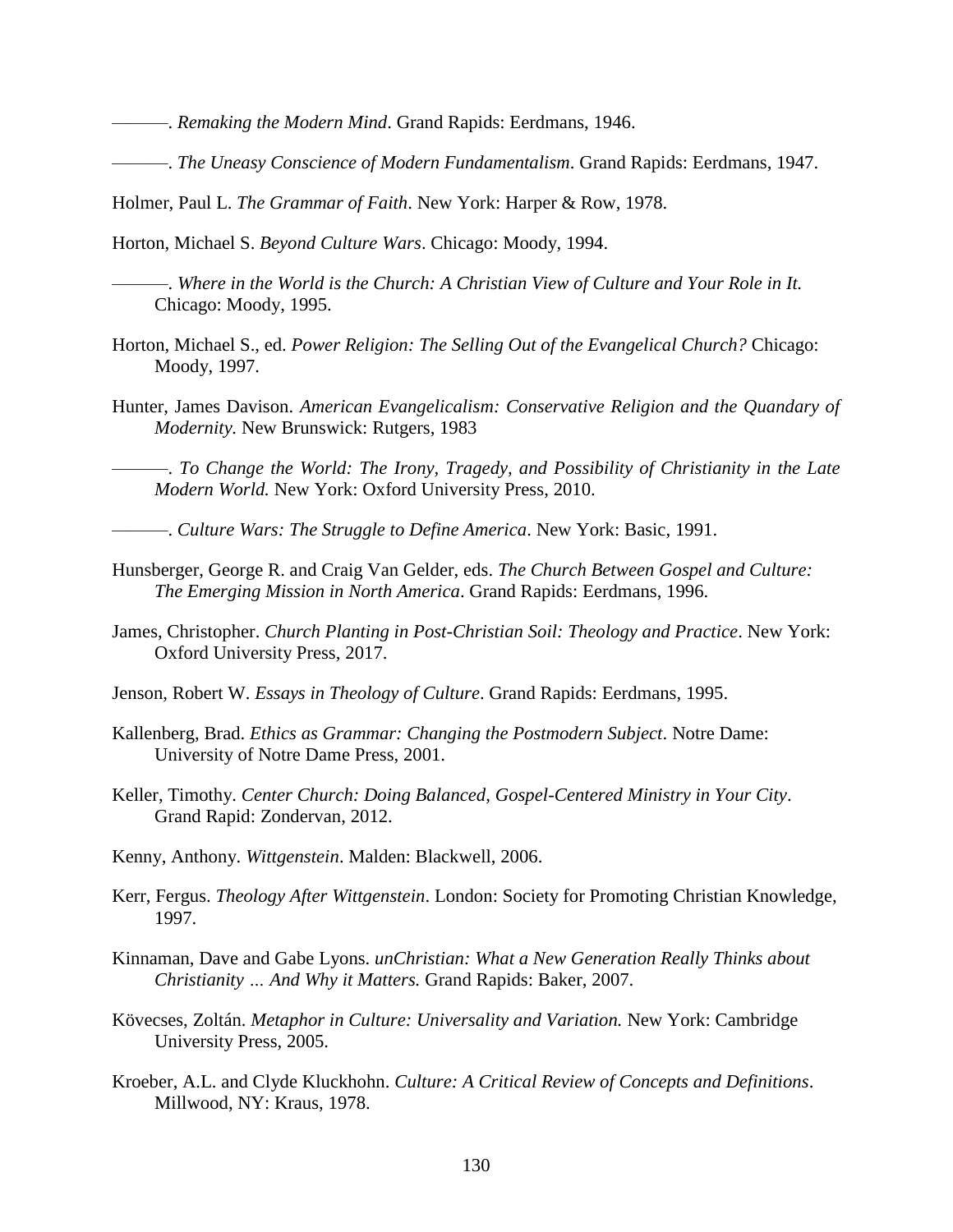- Kuruvilla, Abraham. "David *v.* Goliath: What is the Author *Doing* with What He is *Saying*?" *Journal of the Evangelical Theological Society* 58, no. 3 (September 2015): 487–506.
- Kuyper, Abraham. *Lectures on Calvinism*. Grand Rapids: Eerdmans, 1931.
- Ladd, George Eldon. *The Gospel of the Kingdom: Scriptural Studies in the Kingdom of God.* Grand Rapids: Eerdmans, 2000.
- Lakoff, George, Mark Johnson. *Metaphors We Live By*. Chicago: University of Chicago Press, 1980.
- Leitch, Addison H. "The Primary Task of the Church." *Christianity Today* 1, no. 1 (October 1956): 11–18.
- Lief, Jason. "Two Kingdoms Perspective and Theological Method: Why I Still Disagree with David Van Drunen." *Pro Rege* 41, no. 1 (September 2012): 1–5.
- Lindbeck, George. *The Nature of Doctrine: Religion and Theology in a Postliberal Age*. Louisville: Westminster, 2009.
- Lyons, Gabe. "Cultural Influence: An Opportunity for the Church." *Comment Magazine* (March 2008): 14–20.
- ———. *The Next Christians: The Good News about the End of Christian America*. New York: Doubleday, 2010.
- Marsden, George M. *Fundamentalism and American Culture.* New York: Oxford University Press, 2006.
	- ———. *Redeeming Fundamentalism: Fuller Seminary and the New Evangelicalism*. Grand Rapids: Eerdmans, 1995.
- ———. *Understanding Fundamentalism and Evangelicalism*. Grand Rapids: Eerdmans, 1991.
- McGrath, Alister E. *The Genesis of Doctrine: A Study in the Foundations of Doctrinal Criticism*. Cambridge: Basil Blackwell, 1990.
- McIlhenny, Ryan C. "Against Transformationalism." *Pro Rege* 43, no. 4 (June 2015): 28–35.
- McIlhenny, Ryan C., ed. *Kingdoms Apart: Engaging the Two Kingdoms Perspective*. Phillipsburg: P&R, 2012.
- Menuge, Angus J.L., ed. *Christ and Culture in Dialogue: Constructive Themes and Practical Applications*. St. Louis: Concordia, 1999.
- Merrick, James R. and Stephen M. Garrett, ed., *Five Views on Biblical Inerrancy*. Grand Rapids: Zondervan, 2013.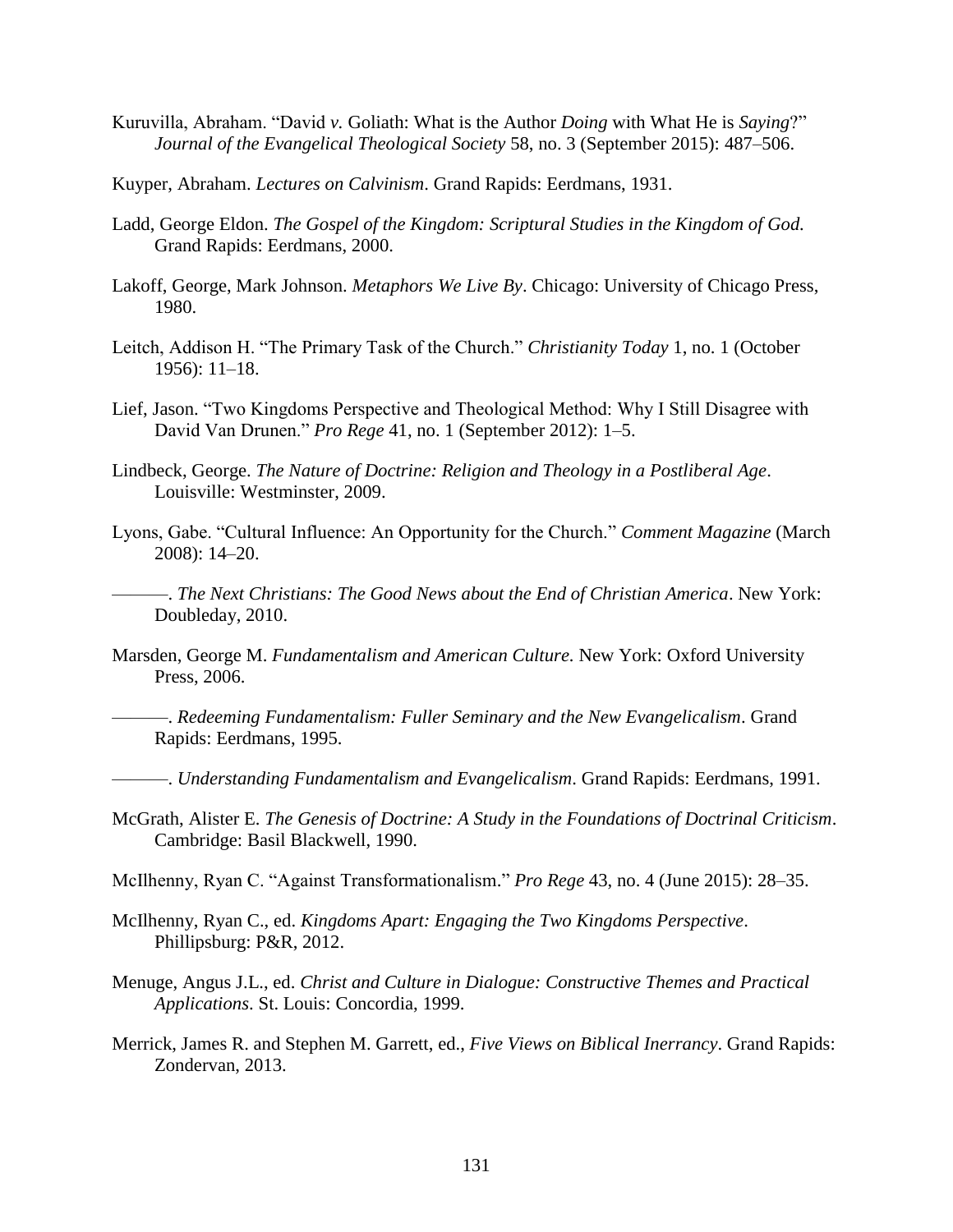- Mitchener, Ronald T. *Postliberal Theology: A Guide for the Perplexed*. New York: Bloomsbury T&T Clark, 2013.
- Monk, Ray. *Ludwig Wittgenstein: The Duty of Genius*. New York: Penguin, 1991.
- Moore, Russell D. *The Kingdom of Christ: The New Evangelical Perspective*. Wheaton: Crossway, 2004.

———. *Onward: Engaging the Culture Without Losing the Gospel*. Nashville: B&H, 2015.

- Moore, T.M. *Culture Matters: A Call for Consensus on Christian Cultural Engagement*. Grand Rapids: Baker, 2007.
- Morgan, Phillip T. "The Promise of a Second Evangelical Mind: Free Will Baptist Bible College and the Hybrid Model of Christian Higher Education." MA thesis, Middle Tennessee State University, 2016.
- Mouw, Richard J. *The Challenges of Cultural Discipleship: Essays in the Line of Abraham Kuyper*. Grand Rapids: Eerdmans, 2012.
- Murray, Stuart. *Post-Christendom: Church and Mission in a Strange New World*. Milton Keynes, UK: Paternoster, 2004.
- Naselli, Andrew David and Collin Hansen, ed., *Four Views on the Spectrum of Evangelicalism*. Grand Rapids: Zondervan 2011.
- Newman, John Henry Cardinal. *An Essay in Aid of a Grammar of Assent*. Notre Dame: University of Notre Dame Press, 1979.

Neuhaus, Richard John. *American Babylon: Notes of a Christian Exile*. New York: Basic, 2009.

———. *The Naked Public Square: Religion and Democracy in America*. Grand Rapids: Eerdmans, 1984.

- Neuhaus, Richard John and Michael Cromartie, eds. *Piety and Politics: Evangelicals and Fundamentalists Confront the World.* Washington, DC: Ethics and Public Policy Center, 1976.
- Niebuhr, H. Richard. *Christ and Culture*. New York: HarperOne, 1951.
- Noll, Mark. *The Rise of Evangelicalism: The Age of Edwards, Whitefield and the Wesleys*. Downers Grove: InterVarsity Press, 2003.
- Ockenga, Harold John. "The Challenge to the Christian Culture of the West." In *Fuller Voices: Then and Now*. Edited by Russell P. Spittler and Richard J. Mouw. Pasadena, CA: Fuller Theological Seminary, 2004.
- Osmer, Richard. *Practical Theology: An Introduction.* Grand Rapids: Eerdmans, 2008.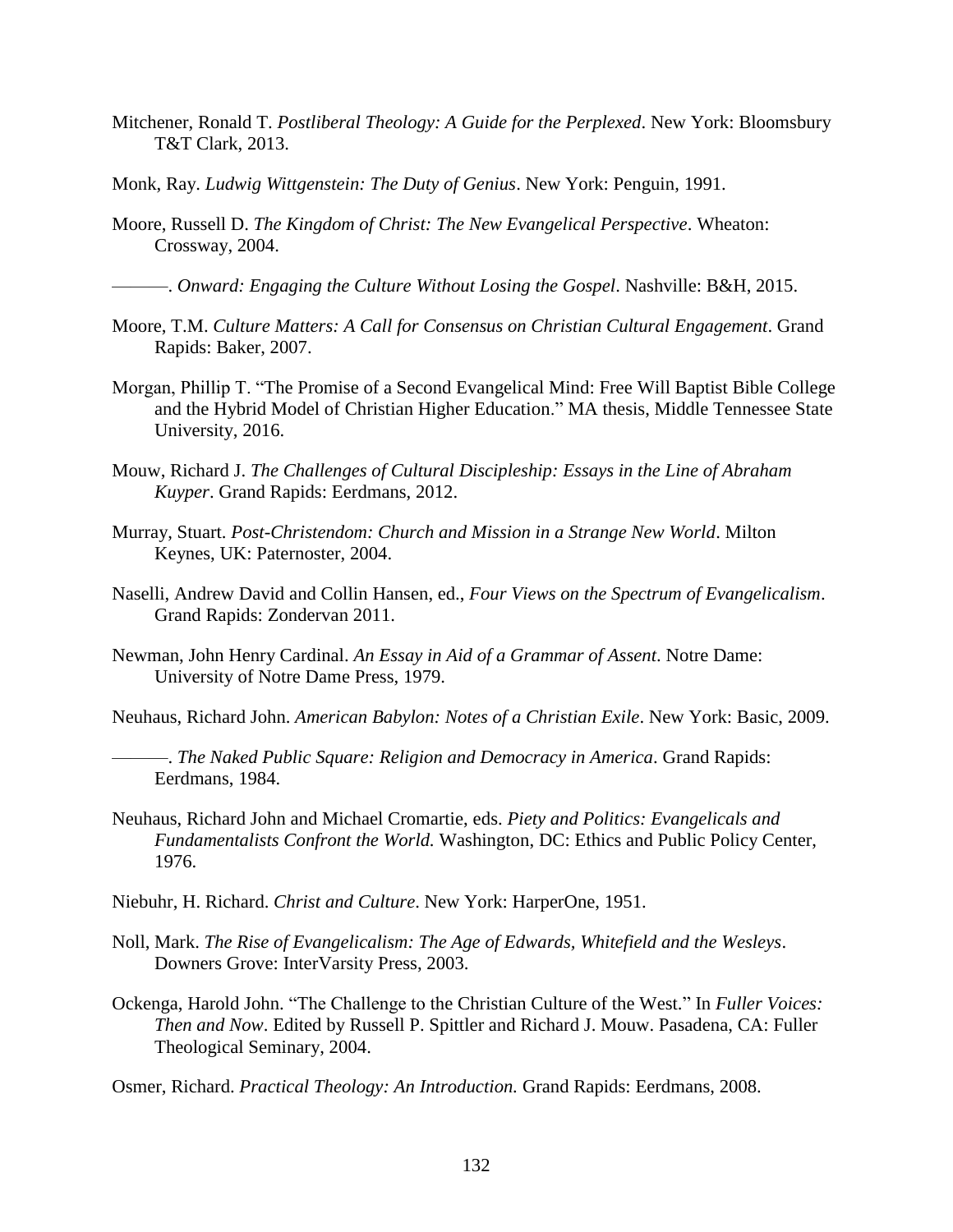- Pearcey, Nancy. *Total Truth: Liberating Christianity from its Cultural Captivity*. Wheaton: Crossway, 2008.
- Peays, Benjamin Thomas. "Carl F.H. Henry's Understanding of the Formation of Evangelical Self-Identity from 1945-1948." PhD diss., Trinity International University, 2015.
- Plantinga, Jr., Cornelius. *Engaging God's World: A Christian Vision of Faith, Learning and Living*. Grand Rapids: Eerdmans, 2002.
- Poythress, Vern S. *The Lordship of Christ: Serving Our Savior All of the Time, in All of Life, with All Our Heart*. Wheaton: Crossway, 2016.
- Quirk, Michael J. "Stanley Hauerwas: An Interview," *Cross Currents*, 52, no. 1 (Spring 2002):  $4-15$ .
- Rauschenbusch, Walter. *Christianity and the Social Crisis*. Louisville: Westminster, 1991.

———. *Christianizing the Social Order*. New York: MacMillan, 1912.

- Reed, Ralph. *Awakening: How American Can Turn from Moral and Economic Destruction Back to Greatness*. Brentwood: Worthy, 2014.
- Rosell, Garth M. *The Surprising Work of God: Harold John Ockenga, Billy Graham, and the Rebirth of Evangelicalism*. Grand Rapids: Baker Academic, 2008.

Schaeffer, Francis A. *A Christian Manifesto*. Wheaton: Crossway, 1981.

———. *The Great Evangelical Disaster*. Wheaton: Crossway, 1984.

- Schillebeeckx, Edward. *World and Church*. Translated by N.D. Smith. New York: Sheed and Ward, 1971.
- Schreiner, Patrick. *The Body of Jesus: A Spatial Analysis of the Kingdom in Matthew*. New York: Bloomsbury T&T Clark, 2016.
- Scriven, Charles. *The Transformation of Culture: Christian Social Ethics After H. Richard Niebuhr*. Scottdale: Herald, 1988.
- Searle, John. *Mind, Language, and Society: Philosophy in the Real World*. New York: Basic, 1998.

Senn, Frank. *Christian Liturgy: Catholic and Evangelical*. Minneapolis: Fortress, 1997.

Smith, James K.A. *Awaiting the King: Reforming Public Theology*. Grand Rapids: Baker, 2017.

———. *Desiring the Kingdom: Worship, Worldview, and Cultural Formation*. Grand Rapids: Baker, 2009.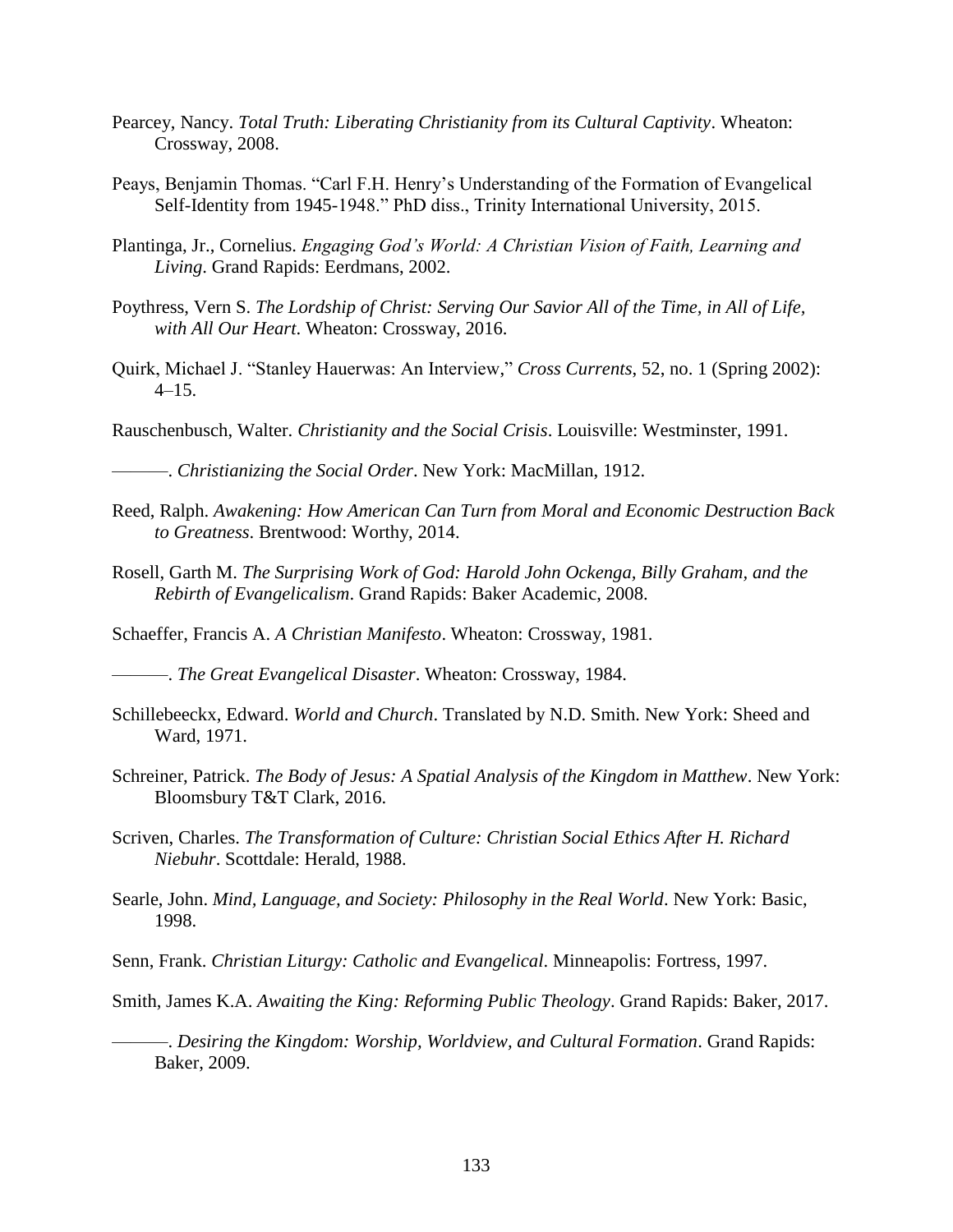- Strachan, Owen. *Awakening the Evangelical Mind: An Intellectual History of the Neo-Evangelical Movement*. Grand Rapids: Zondervan, 2015.
- ———. "Reenchanting the Evangelical Mind: Park Street Church's Harold Ockenga, the Boston Scholars, and the Mid-century Intellectual Surge." PhD diss., Trinity International University, 2011.
- Stassen, Glen H., D.M. Yeager, and John Howard Yoder, ed. *Authentic Transformation: A New Vision of Christ and Culture*. Nashville: Abingdon, 1996.
- Steiner, George. *After Babel: Aspects of Language and Translation*. New York: Oxford University Press, 1978.
- ———. *Grammars of Creation*. New Haven: Yale University Press, 2001.
- ———. *Real Presences*. Chicago: University of Chicago Press, 1989.
- Stewart, Kenneth J. *In Search of Ancient Roots: The Christian Past and the Evangelical Identity Crisis*. Downers Grove: InterVarsity Press, 2017.
- Stone, Bryan. *Evangelism After Christendom: The Theology and Practice of Christian Witness*. Grand Rapids: Brazos, 2006.
- Strange, Daniel. "Rooted and Grounded? The Legitimacy of Abraham Kuyper's Distinction between Church as Institute and Church as Organism, and its Usefulness in Constructing an Evangelical Public Theology." *Themelios* 40, no. 3 (2015): 430–45
- Tanner, Kathryn. *Theories of Culture: A New Agenda for Theology*. Minneapolis: Fortress, 1997.
- Taylor, Charles. *A Secular Age*. Cambridge: Belknap, 2007.
- Tertullian, *On Prescription Against Heretics*. *The Ante-Nicene Fathers*. Edited by Alexander Roberts and James Donaldson. 1885–1887. 10 vols. Reprint Peabody, MA: Hendrickson, 2004.
- Thiemann, Ronald F., ed. *The Legacy of H. Richard Niebuhr*. Minneapolis: Fortress, 1991.
- Thornbury, Gregory Alan. *Recovering Classic Evangelicalism: Applying the Wisdom and Vision of Carl F.H. Henry*. Wheaton: Crossway, 2013.
- Tillich, Paul. *Theology of Culture*. New York: Oxford University Press, 1959.
- Tracy, David. *Blessed Rage for Order: The New Pluralism in Theology*. Minneapolis: Seabury, 1975.
- VanDrunen, David. *Living in God's Two Kingdoms: A Biblical Vision for Christianity and Culture*. Wheaton: Crossway, 2010.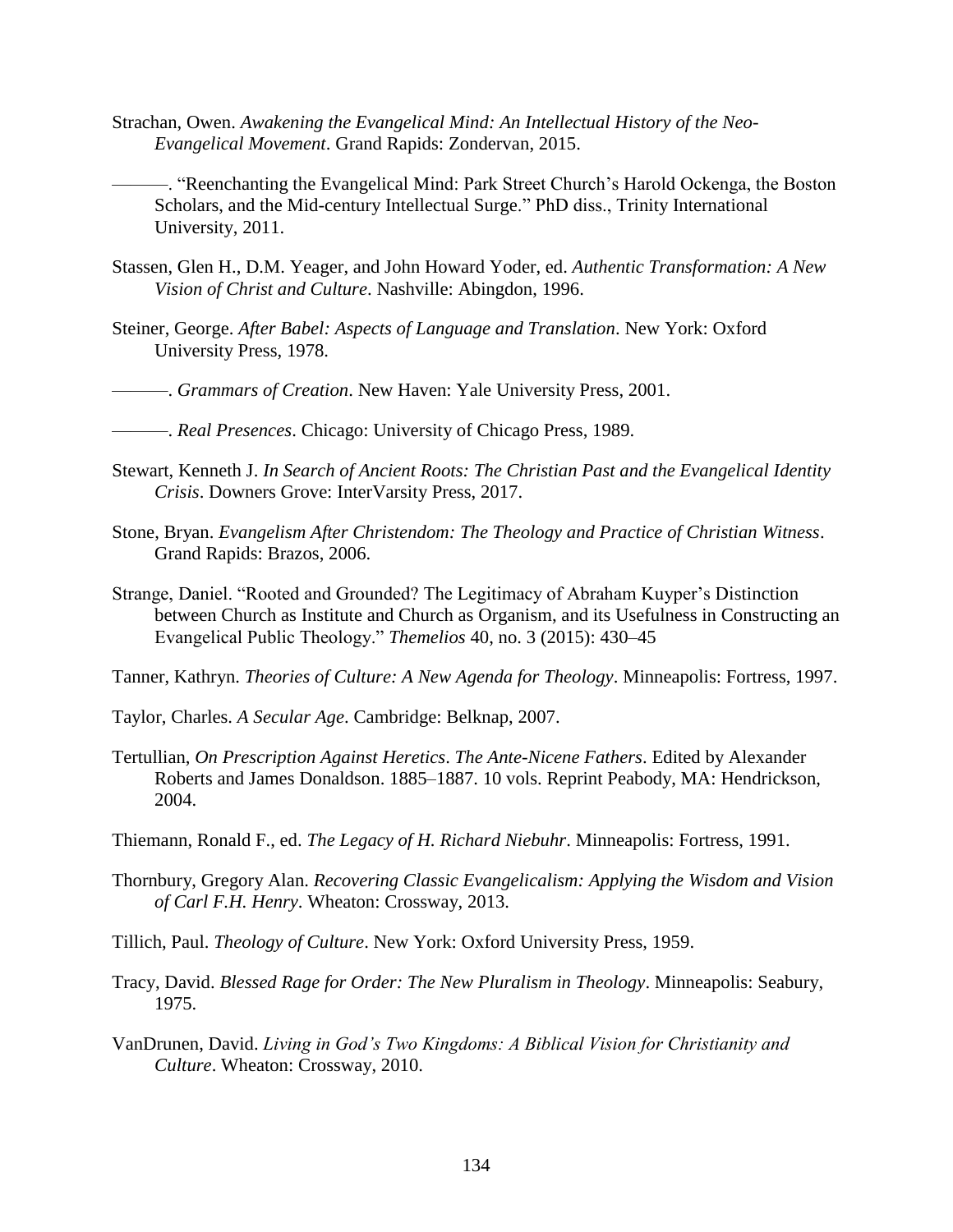———. *Natural Law and the Two Kingdoms: A Study in the Development of Reformed Social Thought*. Grand Rapids: Eerdmans, 2010.

- ———. "The Two Kingdoms: A Reassessment of the Transformationist Calvin." *Calvin Theological Journal* 40, no. 2 (2005): 248–66.
- Vanhoozer, Kevin J. *Biblical Authority After Babel: Retrieving the Solas in the Spirit of Mere Protestant Christianity*. Grand Rapids: Brazos, 2016.
- ———. *The Drama of Doctrine: A Canonical Linguistic Approach to Christian Doctrine*. Louisville: Westminster, 2005.

———. *Is There a Meaning in This Text? The Bible, the Reader, and the Morality of Literary Knowledge*. Grand Rapids: Zondervan, 1998.

- Van Til, Henry R. *The Calvinistic Concept of Culture.* Grand Rapids: Baker, 1959.
- Vidu, Adonis. *Postliberal Theological Method: A Critical Study*. Milton Keyes: Paternoster, 2005.
- Volf, Miroslav. *A Public Faith: How Followers of Christ Should Serve the Common Good*. Grand Rapids: Brazos, 2011.
- ——— and Dorothy C. Bass, ed. *Practicing Theology: Beliefs and Practices in Christian Life*. Grand Rapids: Eerdmans, 2002.
- Wacker, Grant. *America's Pastor: Billy Graham and the Shaping of a Nation*. Cambridge: Belknap, 2014.
- Walsh, Brian J. and J. Richard Middleton. *The Transforming Vision: Shaping a Christian Worldview*. Downers Grove: InterVarsity Press, 1984.
- Webber, Robert. *The Church in the World: Opposition, Tension, or Transformation?* Grand Rapids: Zondervan, 1986.
- Wittgenstein, Ludwig. *Philosophical Grammar*. Malden: Blackwell, 1974.

———. *Philosophische Untersuchungen*. 4th ed. Translated by G.E.M. Anscombe, P.M.S. Hacker, and Joachim Schulte. Oxford: Wiley-Blackwell, 2009.

- Wells, David F. *Above All Earthly Pow'rs: Christ in a Postmodern World*. Grand Rapids: Eerdmans, 2005.
	- ———. *The Courage to Be Protestant: Truth-lovers, Marketers, and Emergents in the Postmodern World*. Grand Rapids: Eerdmans, 2008.
- ———. *God in the Wasteland: The Reality of God in a World of Fading Dreams.* Grand Rapids: Eerdmans, 1994.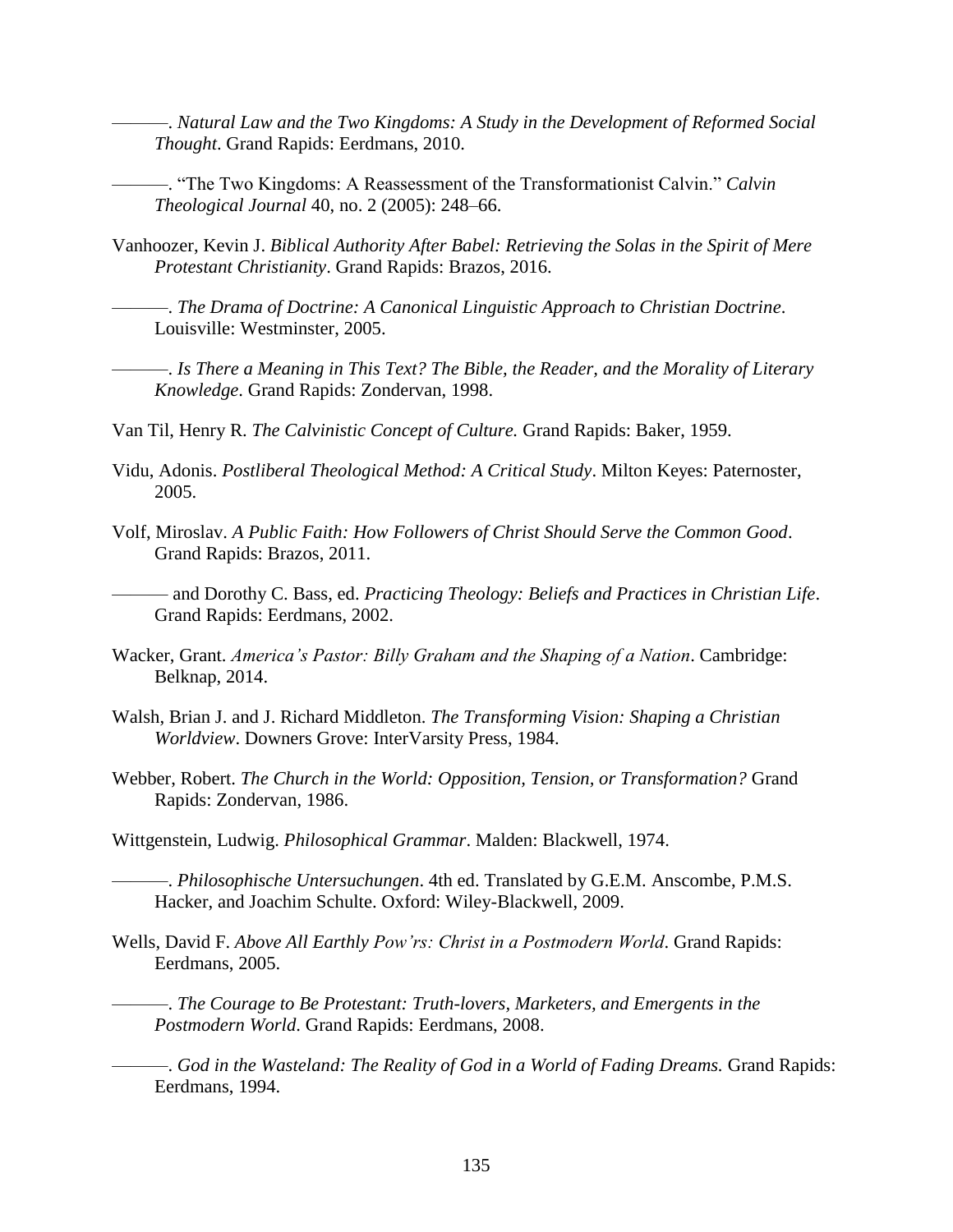———. *No Place for Truth: Or, Whatever Happened to Evangelical Theology?* Grand Rapids: Eerdmans, 1993.

- Williams, Raymond. *Culture and Society 1780-1950*. London: Chatton & Windus, 1958.
- ———. *Keywords: A Vocabulary of Culture and Society*. New York: Oxford University Press, 2015.
- ———. *The Sociology of Culture*. Chicago: University of Chicago Press, 1981.
- Wisehart, Mary R. ed. *The Fifty-Year Record of the National Association of Free Will Baptists 1935-1985.* Nashville: The Free Will Baptist Historical Commission, 1988.
- Wittmer, Michael Eugene. "Analysis and Critique of 'Christ the Transformer of Culture' in the Thought of H. Richard Niebuhr." PhD diss., Calvin Theological Seminary, 2000.
- Wolters, Albert M. *Creation Regained: Biblical Basics for a Reformational Worldview*. Grand Rapids: Eerdmans, 2005.
- Wood, Ralph C. *Contending for the Faith: The Church's Engagement with Culture*. Waco: Baylor University Press, 2003.
- Worthen, Molly. *Apostles of Reason: The Crisis of Authority in Evangelicalism*. New York: Oxford University Press, 2014.
- Young, Neil J. *We Gather Together: The Religious Right and the Problem of Interfaith Politics*. New York: Oxford University Press, 2015.